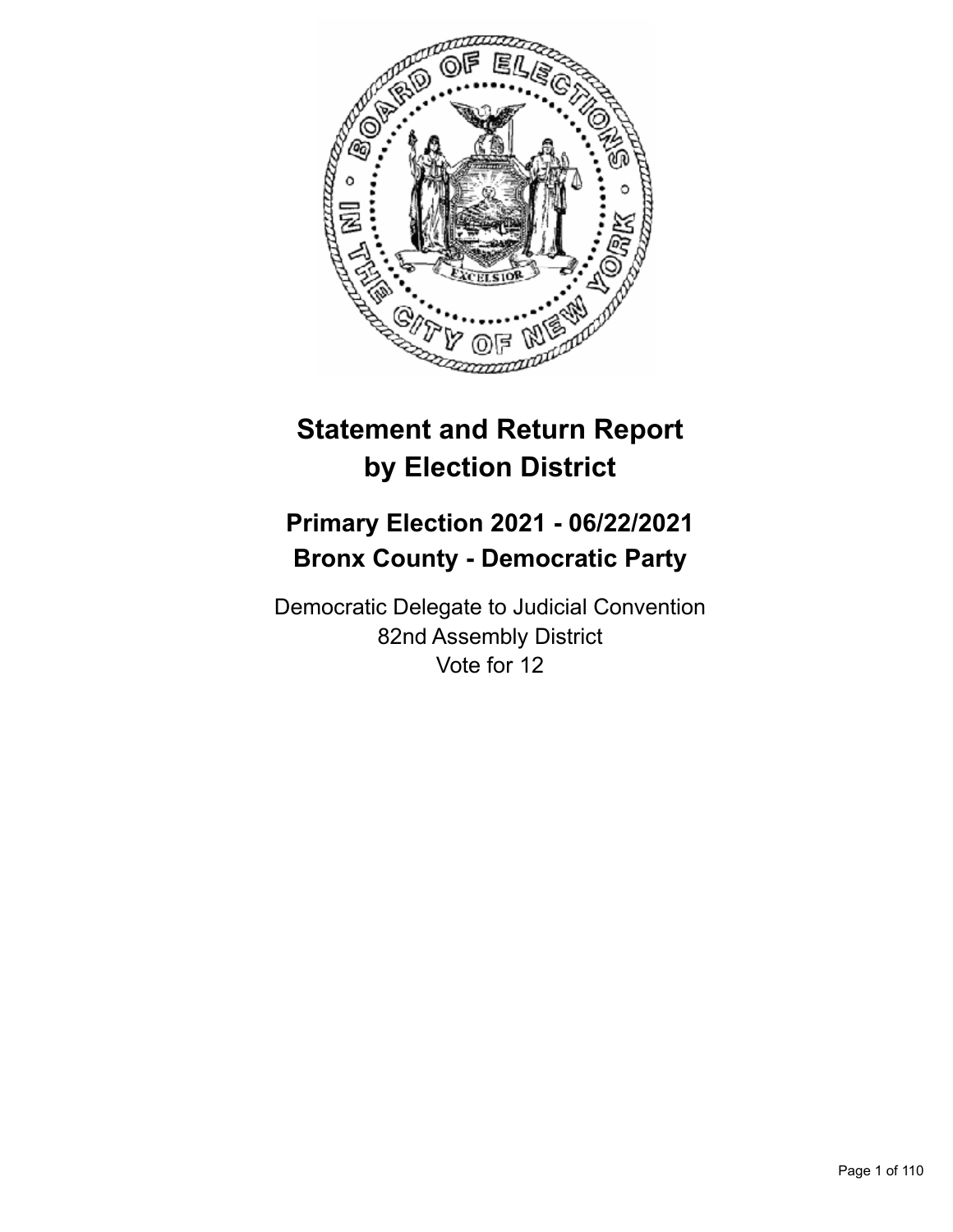

| <b>PUBLIC COUNTER</b>                                    | 148               |
|----------------------------------------------------------|-------------------|
| MANUALLY COUNTED EMERGENCY                               | 0                 |
| <b>ABSENTEE / MILITARY</b>                               | 8                 |
| AFFIDAVIT                                                | $\pmb{0}$         |
| <b>Total Ballots</b>                                     | 156               |
| Less - Inapplicable Federal/Special Presidential Ballots | 0                 |
| <b>Total Applicable Ballots</b>                          | 156               |
| <b>MICHAEL R. BENEDETTO</b>                              | 116               |
| <b>KERRY FELLEGARA</b>                                   | 36                |
| <b>LINDA DRAX WERNER</b>                                 | 34                |
| <b>MARY WILLIAMS</b>                                     | 36                |
| <b>BRENDA D. BROWN</b>                                   | 30                |
| LYNN M. GERBINO                                          | 66                |
| JOHN COLLAZZI                                            | 62                |
| <b>MARJORIE VELAZQUEZ</b>                                | 75                |
| RODNEY SAUNDERS                                          | 27                |
| <b>LEAH RICHARDSON</b>                                   | 32                |
| ALFRED E. LYNCH JR.                                      | 42                |
| <b>JOHN DOYLE</b>                                        | 76                |
| <b>MARILYN SOTO</b>                                      | 23                |
| ERIC A. JAMES                                            | 13                |
| JUSTICE Z. CRUZ                                          | 8                 |
| <b>IRIS ROSARIO</b>                                      | 11                |
| NICOLE FERNANDEZ                                         | 17                |
| ORLANDO MOLINA                                           | 11                |
| <b>CLARA MARRERO</b>                                     | $12 \overline{ }$ |
| <b>MARY PACHECO</b>                                      | 26                |
| <b>ANDREW PATRALIA</b>                                   | 10                |
| <b>WILMA FERNANDEZ</b>                                   | 18                |
| UNATTRIBUTABLE WRITE-IN (WRITE-IN)                       | 7                 |
| WILL SULLIVAN (WRITE-IN)                                 | 1                 |
| <b>Total Votes</b>                                       | 789               |
| Unrecorded                                               | 1,083             |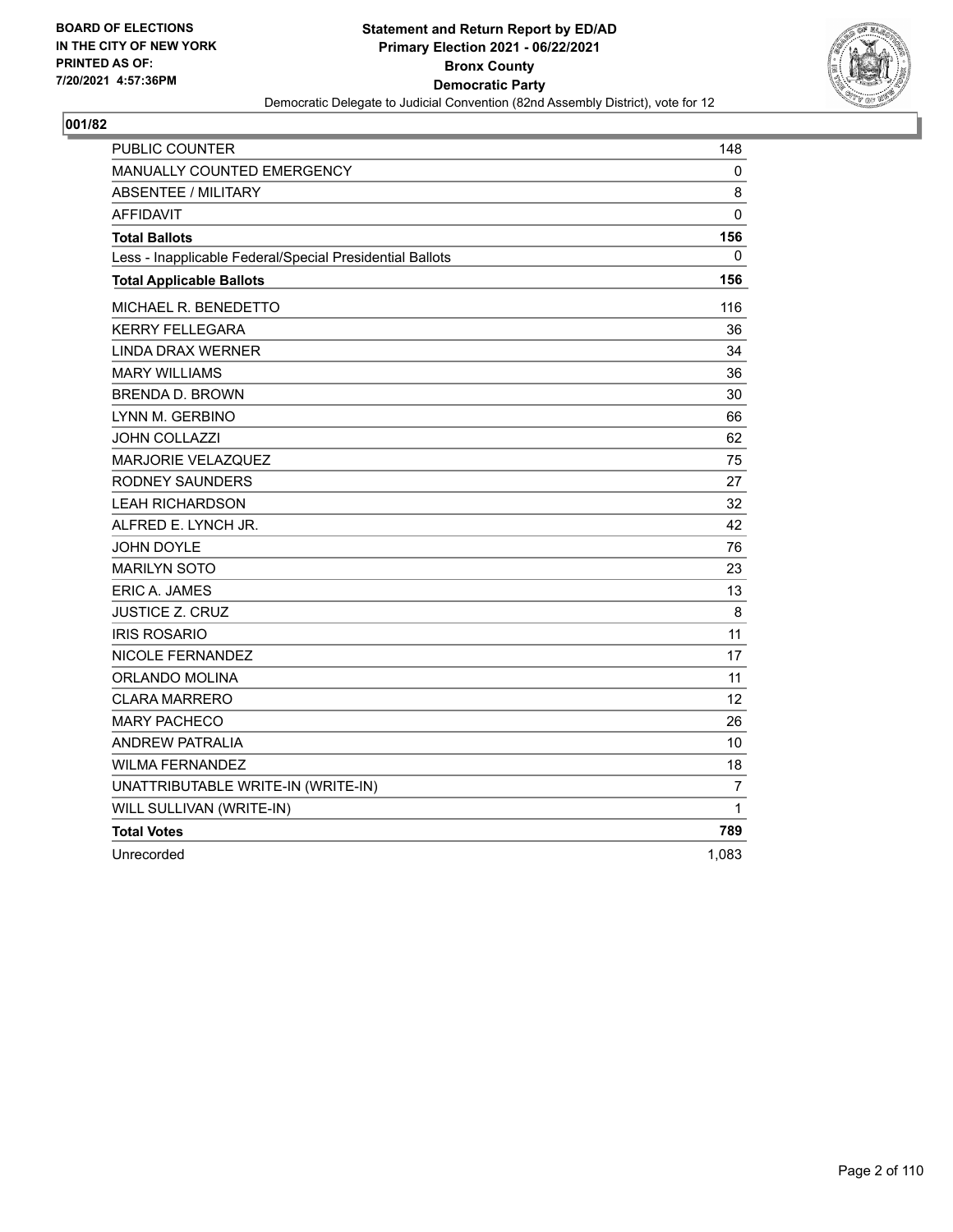

| <b>PUBLIC COUNTER</b>                                    | 117 |
|----------------------------------------------------------|-----|
| MANUALLY COUNTED EMERGENCY                               | 0   |
| ABSENTEE / MILITARY                                      | 8   |
| <b>AFFIDAVIT</b>                                         | 1   |
| <b>Total Ballots</b>                                     | 126 |
| Less - Inapplicable Federal/Special Presidential Ballots | 0   |
| <b>Total Applicable Ballots</b>                          | 126 |
| MICHAEL R. BENEDETTO                                     | 76  |
| <b>KERRY FELLEGARA</b>                                   | 28  |
| <b>LINDA DRAX WERNER</b>                                 | 31  |
| <b>MARY WILLIAMS</b>                                     | 39  |
| <b>BRENDA D. BROWN</b>                                   | 32  |
| LYNN M. GERBINO                                          | 42  |
| <b>JOHN COLLAZZI</b>                                     | 40  |
| MARJORIE VELAZQUEZ                                       | 76  |
| <b>RODNEY SAUNDERS</b>                                   | 27  |
| <b>LEAH RICHARDSON</b>                                   | 31  |
| ALFRED E. LYNCH JR.                                      | 31  |
| <b>JOHN DOYLE</b>                                        | 39  |
| <b>MARILYN SOTO</b>                                      | 43  |
| <b>ERIC A. JAMES</b>                                     | 30  |
| <b>JUSTICE Z. CRUZ</b>                                   | 26  |
| <b>IRIS ROSARIO</b>                                      | 31  |
| NICOLE FERNANDEZ                                         | 30  |
| ORLANDO MOLINA                                           | 23  |
| <b>CLARA MARRERO</b>                                     | 22  |
| <b>MARY PACHECO</b>                                      | 28  |
| <b>ANDREW PATRALIA</b>                                   | 24  |
| <b>WILMA FERNANDEZ</b>                                   | 24  |
| UNATTRIBUTABLE WRITE-IN (WRITE-IN)                       | 5   |
| <b>Total Votes</b>                                       | 778 |
| Unrecorded                                               | 734 |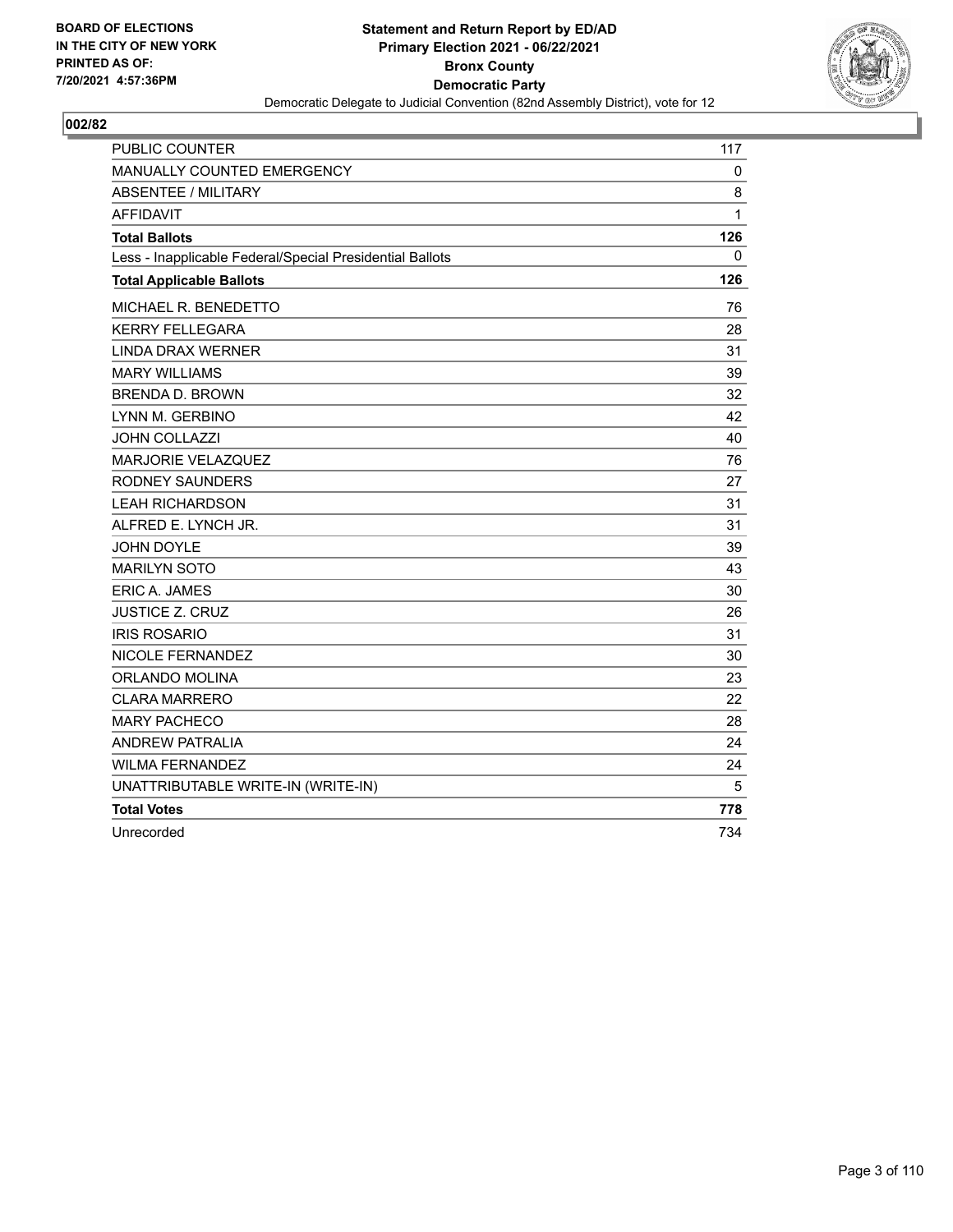

| <b>PUBLIC COUNTER</b>                                    | 67       |
|----------------------------------------------------------|----------|
| MANUALLY COUNTED EMERGENCY                               | $\Omega$ |
| <b>ABSENTEE / MILITARY</b>                               | 5        |
| <b>AFFIDAVIT</b>                                         | 0        |
| <b>Total Ballots</b>                                     | 72       |
| Less - Inapplicable Federal/Special Presidential Ballots | 0        |
| <b>Total Applicable Ballots</b>                          | 72       |
| MICHAEL R. BENEDETTO                                     | 43       |
| <b>KERRY FELLEGARA</b>                                   | 19       |
| <b>LINDA DRAX WERNER</b>                                 | 12       |
| <b>MARY WILLIAMS</b>                                     | 21       |
| <b>BRENDA D. BROWN</b>                                   | 13       |
| LYNN M. GERBINO                                          | 24       |
| <b>JOHN COLLAZZI</b>                                     | 20       |
| <b>MARJORIE VELAZQUEZ</b>                                | 39       |
| <b>RODNEY SAUNDERS</b>                                   | 10       |
| <b>LEAH RICHARDSON</b>                                   | 17       |
| ALFRED E. LYNCH JR.                                      | 16       |
| JOHN DOYLE                                               | 26       |
| <b>MARILYN SOTO</b>                                      | 21       |
| ERIC A. JAMES                                            | 10       |
| <b>JUSTICE Z. CRUZ</b>                                   | 5        |
| <b>IRIS ROSARIO</b>                                      | 14       |
| NICOLE FERNANDEZ                                         | 12       |
| ORLANDO MOLINA                                           | 10       |
| <b>CLARA MARRERO</b>                                     | 15       |
| <b>MARY PACHECO</b>                                      | 15       |
| <b>ANDREW PATRALIA</b>                                   | 12       |
| <b>WILMA FERNANDEZ</b>                                   | 15       |
| <b>Total Votes</b>                                       | 389      |
| Unrecorded                                               | 475      |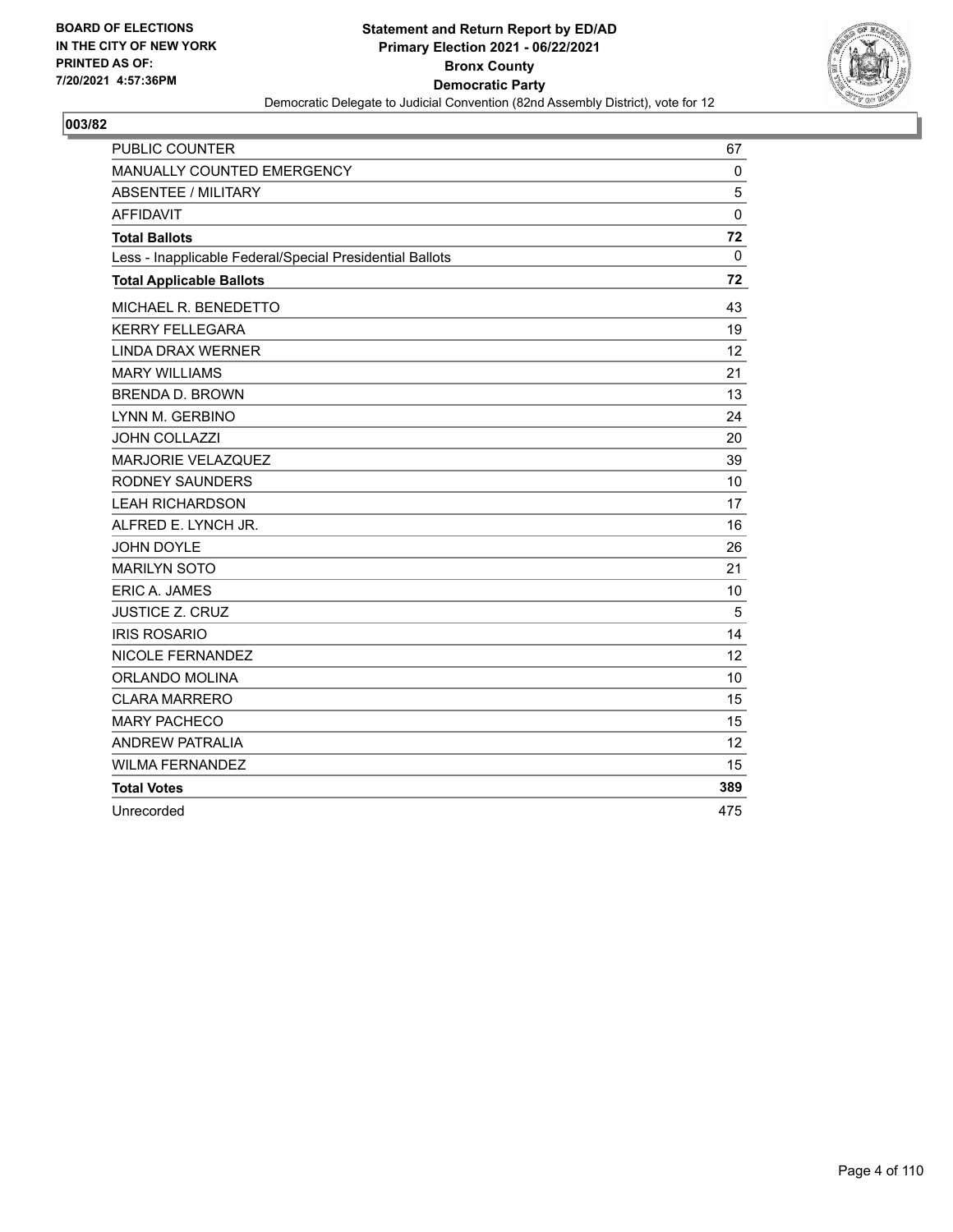

| PUBLIC COUNTER                                           | 116              |
|----------------------------------------------------------|------------------|
| <b>MANUALLY COUNTED EMERGENCY</b>                        | 0                |
| <b>ABSENTEE / MILITARY</b>                               | $\boldsymbol{9}$ |
| <b>AFFIDAVIT</b>                                         | 1                |
| <b>Total Ballots</b>                                     | 126              |
| Less - Inapplicable Federal/Special Presidential Ballots | 0                |
| <b>Total Applicable Ballots</b>                          | 126              |
| MICHAEL R. BENEDETTO                                     | 71               |
| KERRY FELLEGARA                                          | 18               |
| <b>LINDA DRAX WERNER</b>                                 | 17               |
| <b>MARY WILLIAMS</b>                                     | 21               |
| <b>BRENDA D. BROWN</b>                                   | 21               |
| LYNN M. GERBINO                                          | 31               |
| <b>JOHN COLLAZZI</b>                                     | 23               |
| MARJORIE VELAZQUEZ                                       | 57               |
| <b>RODNEY SAUNDERS</b>                                   | 13               |
| <b>LEAH RICHARDSON</b>                                   | 18               |
| ALFRED E. LYNCH JR.                                      | 21               |
| <b>JOHN DOYLE</b>                                        | 35               |
| <b>MARILYN SOTO</b>                                      | 34               |
| ERIC A. JAMES                                            | 21               |
| <b>JUSTICE Z. CRUZ</b>                                   | 15               |
| <b>IRIS ROSARIO</b>                                      | 27               |
| NICOLE FERNANDEZ                                         | 26               |
| ORLANDO MOLINA                                           | 15               |
| <b>CLARA MARRERO</b>                                     | 22               |
| <b>MARY PACHECO</b>                                      | 31               |
| <b>ANDREW PATRALIA</b>                                   | 11               |
| <b>WILMA FERNANDEZ</b>                                   | 23               |
| EP BEHRINGER (WRITE-IN)                                  | 1                |
| JAMES VACCA (WRITE-IN)                                   | 1                |
| JOHN CUMMINGS (WRITE-IN)                                 | 1                |
| <b>Total Votes</b>                                       | 574              |
| Unrecorded                                               | 938              |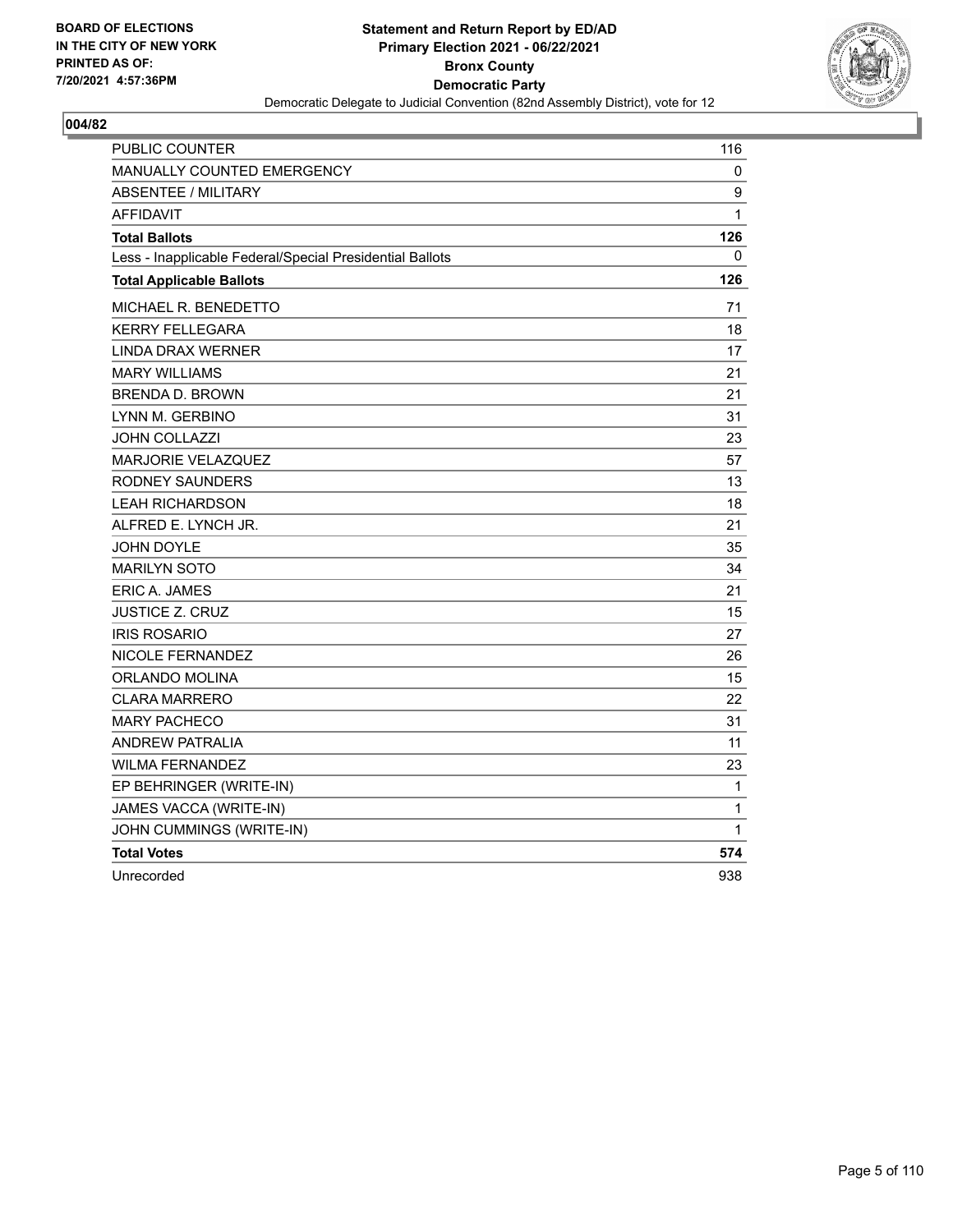

| <b>PUBLIC COUNTER</b>                                    | 131   |
|----------------------------------------------------------|-------|
| MANUALLY COUNTED EMERGENCY                               | 0     |
| <b>ABSENTEE / MILITARY</b>                               | 5     |
| <b>AFFIDAVIT</b>                                         | 3     |
| <b>Total Ballots</b>                                     | 139   |
| Less - Inapplicable Federal/Special Presidential Ballots | 0     |
| <b>Total Applicable Ballots</b>                          | 139   |
| MICHAEL R. BENEDETTO                                     | 75    |
| <b>KERRY FELLEGARA</b>                                   | 23    |
| LINDA DRAX WERNER                                        | 19    |
| <b>MARY WILLIAMS</b>                                     | 32    |
| <b>BRENDA D. BROWN</b>                                   | 31    |
| LYNN M. GERBINO                                          | 37    |
| <b>JOHN COLLAZZI</b>                                     | 32    |
| MARJORIE VELAZQUEZ                                       | 76    |
| RODNEY SAUNDERS                                          | 24    |
| <b>LEAH RICHARDSON</b>                                   | 26    |
| ALFRED E. LYNCH JR.                                      | 26    |
| JOHN DOYLE                                               | 38    |
| <b>MARILYN SOTO</b>                                      | 29    |
| <b>ERIC A. JAMES</b>                                     | 19    |
| <b>JUSTICE Z. CRUZ</b>                                   | 22    |
| <b>IRIS ROSARIO</b>                                      | 27    |
| NICOLE FERNANDEZ                                         | 24    |
| ORLANDO MOLINA                                           | 23    |
| <b>CLARA MARRERO</b>                                     | 24    |
| <b>MARY PACHECO</b>                                      | 24    |
| <b>ANDREW PATRALIA</b>                                   | 14    |
| <b>WILMA FERNANDEZ</b>                                   | 22    |
| <b>Total Votes</b>                                       | 667   |
| Unrecorded                                               | 1,001 |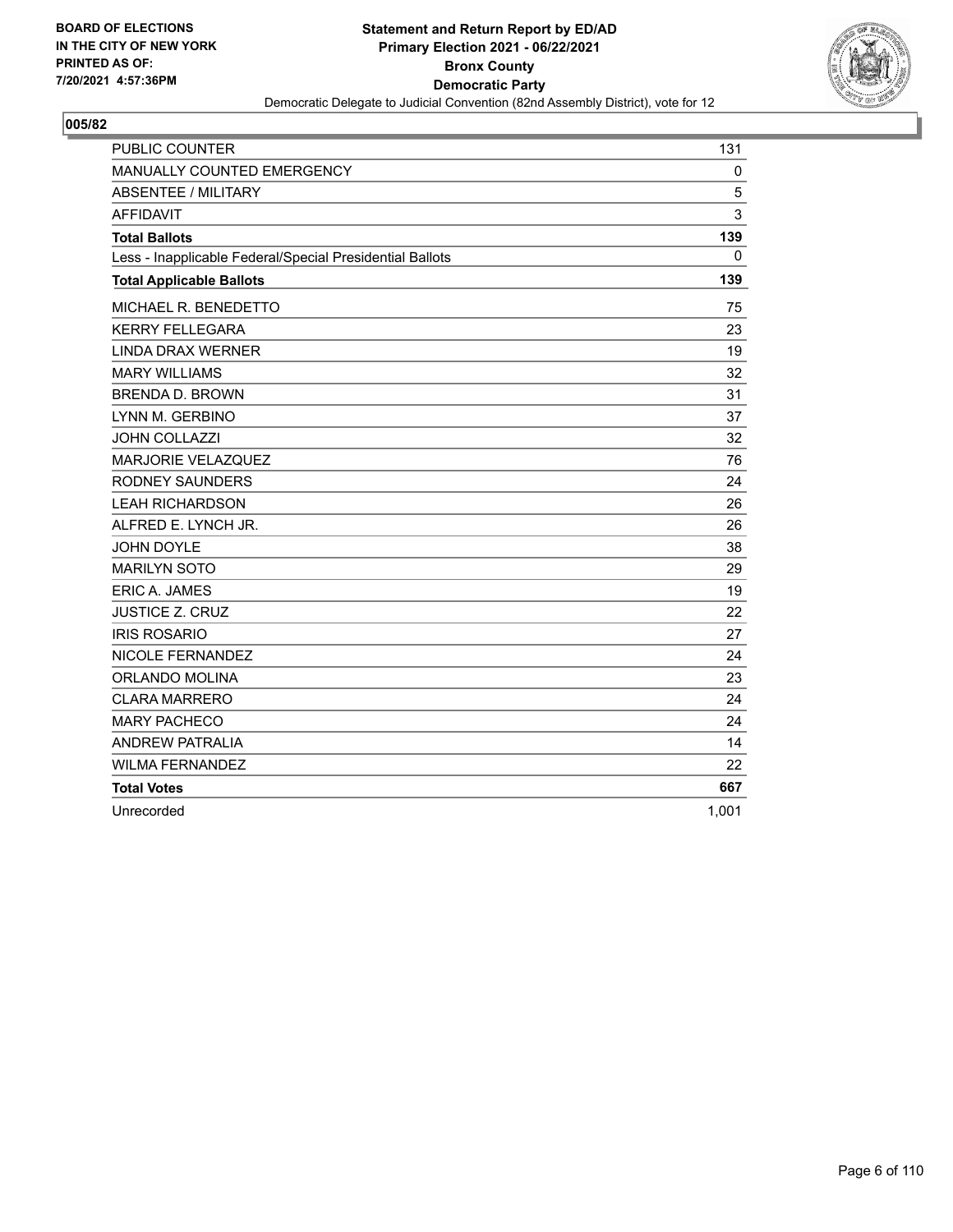

| <b>PUBLIC COUNTER</b>                                    | 85          |
|----------------------------------------------------------|-------------|
| MANUALLY COUNTED EMERGENCY                               | $\mathbf 0$ |
| <b>ABSENTEE / MILITARY</b>                               | 9           |
| <b>AFFIDAVIT</b>                                         | 1           |
| <b>Total Ballots</b>                                     | 95          |
| Less - Inapplicable Federal/Special Presidential Ballots | 0           |
| <b>Total Applicable Ballots</b>                          | 95          |
| MICHAEL R. BENEDETTO                                     | 48          |
| <b>KERRY FELLEGARA</b>                                   | 16          |
| <b>LINDA DRAX WERNER</b>                                 | 17          |
| <b>MARY WILLIAMS</b>                                     | 22          |
| <b>BRENDA D. BROWN</b>                                   | 22          |
| LYNN M. GERBINO                                          | 18          |
| JOHN COLLAZZI                                            | 27          |
| MARJORIE VELAZQUEZ                                       | 55          |
| <b>RODNEY SAUNDERS</b>                                   | 18          |
| <b>LEAH RICHARDSON</b>                                   | 22          |
| ALFRED E. LYNCH JR.                                      | 18          |
| <b>JOHN DOYLE</b>                                        | 22          |
| <b>MARILYN SOTO</b>                                      | 20          |
| ERIC A. JAMES                                            | 16          |
| <b>JUSTICE Z. CRUZ</b>                                   | 15          |
| <b>IRIS ROSARIO</b>                                      | 17          |
| NICOLE FERNANDEZ                                         | 16          |
| ORLANDO MOLINA                                           | 12          |
| <b>CLARA MARRERO</b>                                     | 11          |
| <b>MARY PACHECO</b>                                      | 15          |
| <b>ANDREW PATRALIA</b>                                   | 12          |
| <b>WILMA FERNANDEZ</b>                                   | 10          |
| <b>Total Votes</b>                                       | 449         |
| Unrecorded                                               | 691         |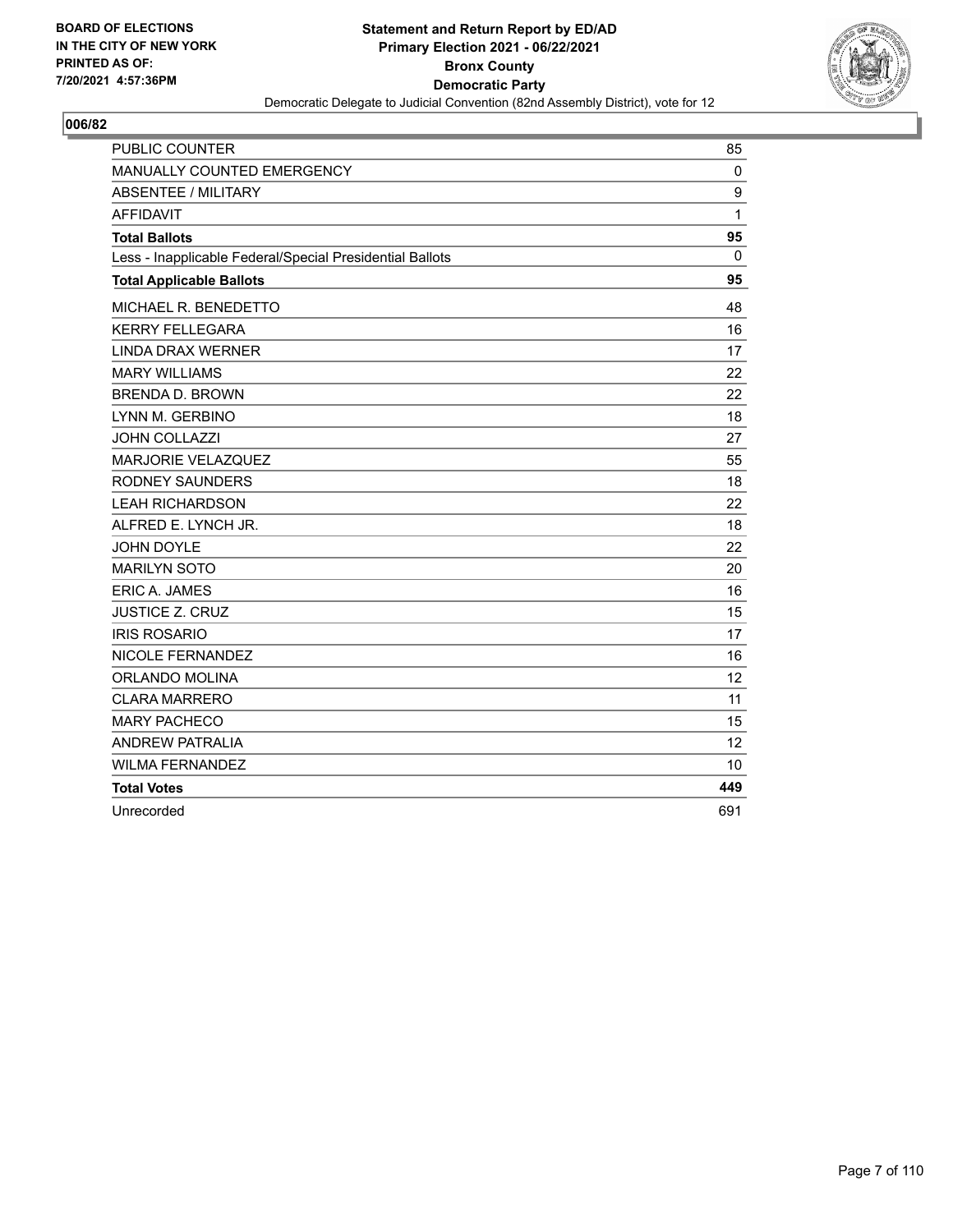

| <b>PUBLIC COUNTER</b>                                    | 117 |
|----------------------------------------------------------|-----|
| MANUALLY COUNTED EMERGENCY                               | 0   |
| <b>ABSENTEE / MILITARY</b>                               | 10  |
| <b>AFFIDAVIT</b>                                         | 4   |
| <b>Total Ballots</b>                                     | 131 |
| Less - Inapplicable Federal/Special Presidential Ballots | 0   |
| <b>Total Applicable Ballots</b>                          | 131 |
| MICHAEL R. BENEDETTO                                     | 66  |
| <b>KERRY FELLEGARA</b>                                   | 22  |
| <b>LINDA DRAX WERNER</b>                                 | 30  |
| <b>MARY WILLIAMS</b>                                     | 32  |
| <b>BRENDA D. BROWN</b>                                   | 33  |
| LYNN M. GERBINO                                          | 28  |
| <b>JOHN COLLAZZI</b>                                     | 28  |
| MARJORIE VELAZQUEZ                                       | 79  |
| <b>RODNEY SAUNDERS</b>                                   | 19  |
| <b>LEAH RICHARDSON</b>                                   | 25  |
| ALFRED E. LYNCH JR.                                      | 28  |
| JOHN DOYLE                                               | 29  |
| <b>MARILYN SOTO</b>                                      | 45  |
| ERIC A. JAMES                                            | 23  |
| <b>JUSTICE Z. CRUZ</b>                                   | 25  |
| <b>IRIS ROSARIO</b>                                      | 28  |
| NICOLE FERNANDEZ                                         | 32  |
| ORLANDO MOLINA                                           | 20  |
| <b>CLARA MARRERO</b>                                     | 23  |
| <b>MARY PACHECO</b>                                      | 26  |
| <b>ANDREW PATRALIA</b>                                   | 19  |
| <b>WILMA FERNANDEZ</b>                                   | 33  |
| <b>Total Votes</b>                                       | 693 |
| Unrecorded                                               | 879 |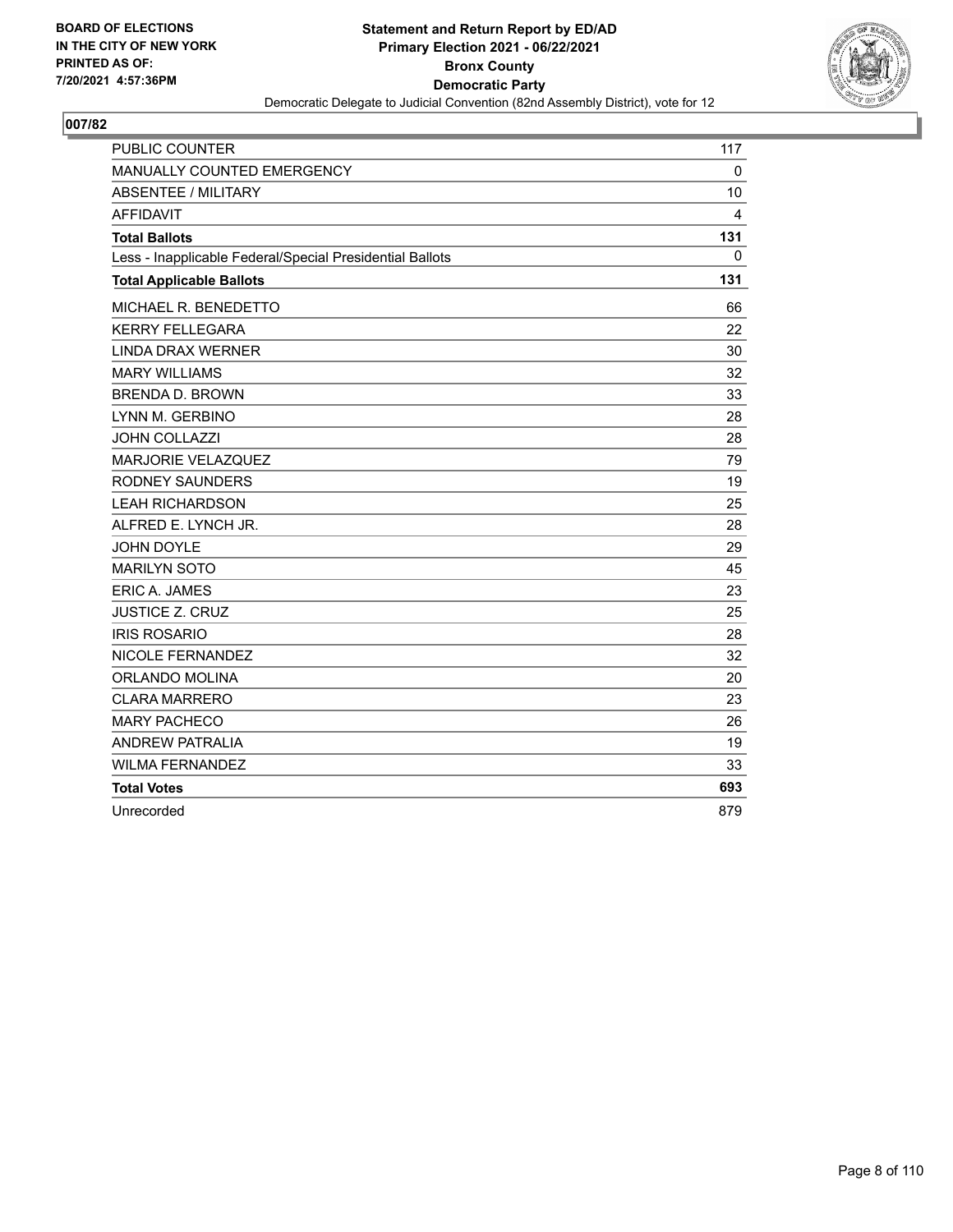

| <b>PUBLIC COUNTER</b>                                    | 144          |
|----------------------------------------------------------|--------------|
| MANUALLY COUNTED EMERGENCY                               | $\mathbf{0}$ |
| <b>ABSENTEE / MILITARY</b>                               | 14           |
| <b>AFFIDAVIT</b>                                         | 0            |
| <b>Total Ballots</b>                                     | 158          |
| Less - Inapplicable Federal/Special Presidential Ballots | $\mathbf{0}$ |
| <b>Total Applicable Ballots</b>                          | 158          |
| MICHAEL R. BENEDETTO                                     | 63           |
| <b>KERRY FELLEGARA</b>                                   | 26           |
| <b>LINDA DRAX WERNER</b>                                 | 26           |
| <b>MARY WILLIAMS</b>                                     | 42           |
| <b>BRENDA D. BROWN</b>                                   | 46           |
| LYNN M. GERBINO                                          | 28           |
| <b>JOHN COLLAZZI</b>                                     | 36           |
| MARJORIE VELAZQUEZ                                       | 101          |
| <b>RODNEY SAUNDERS</b>                                   | 26           |
| <b>LEAH RICHARDSON</b>                                   | 35           |
| ALFRED E. LYNCH JR.                                      | 26           |
| <b>JOHN DOYLE</b>                                        | 37           |
| <b>MARILYN SOTO</b>                                      | 65           |
| ERIC A. JAMES                                            | 36           |
| <b>JUSTICE Z. CRUZ</b>                                   | 31           |
| <b>IRIS ROSARIO</b>                                      | 39           |
| NICOLE FERNANDEZ                                         | 46           |
| ORLANDO MOLINA                                           | 30           |
| <b>CLARA MARRERO</b>                                     | 32           |
| <b>MARY PACHECO</b>                                      | 36           |
| <b>ANDREW PATRALIA</b>                                   | 20           |
| <b>WILMA FERNANDEZ</b>                                   | 35           |
| UNATTRIBUTABLE WRITE-IN (WRITE-IN)                       | 1            |
| <b>Total Votes</b>                                       | 863          |
| Unrecorded                                               | 1.033        |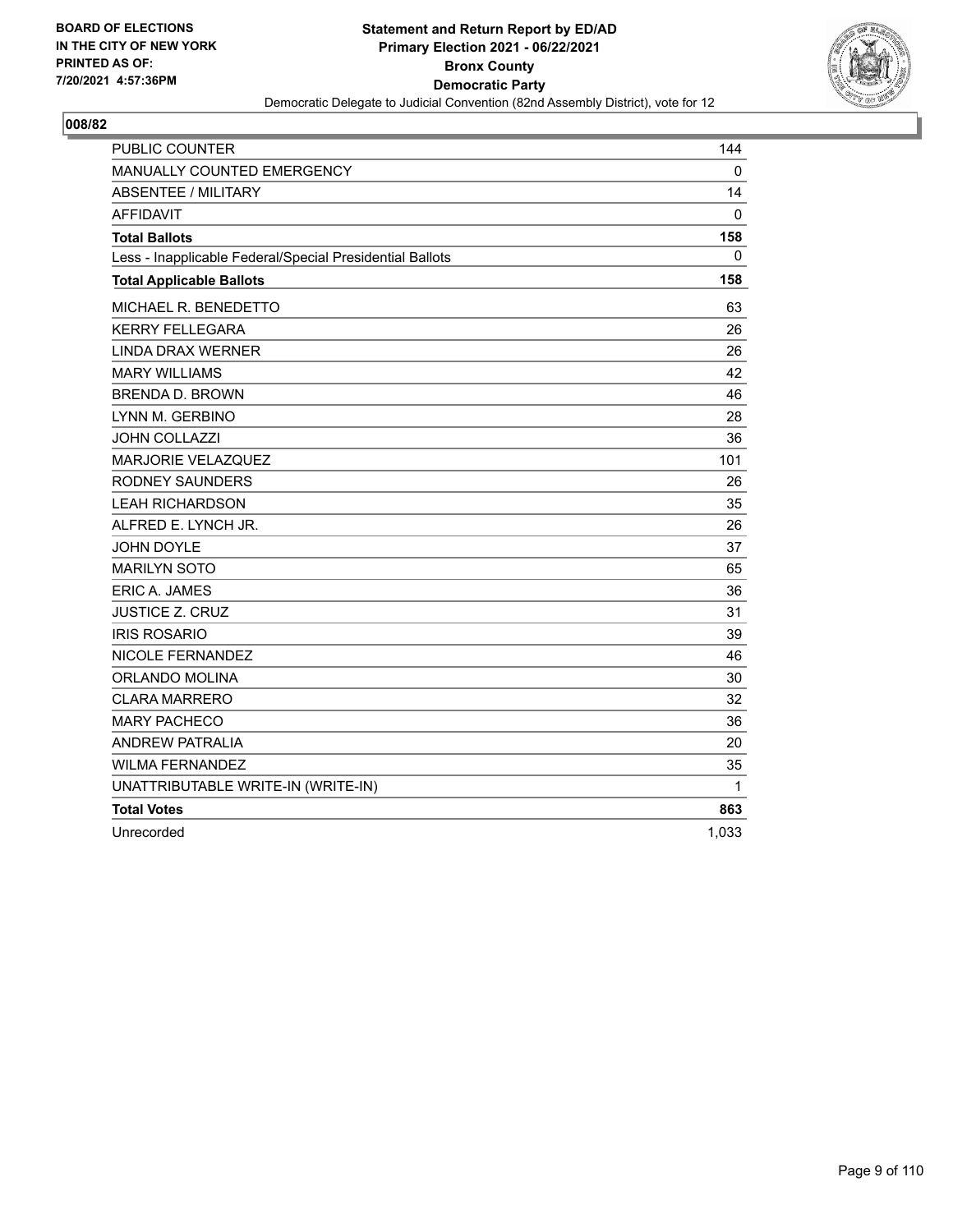

| <b>PUBLIC COUNTER</b>                                    | 134          |
|----------------------------------------------------------|--------------|
| <b>MANUALLY COUNTED EMERGENCY</b>                        | 0            |
| <b>ABSENTEE / MILITARY</b>                               | 9            |
| AFFIDAVIT                                                | $\mathbf{1}$ |
| <b>Total Ballots</b>                                     | 144          |
| Less - Inapplicable Federal/Special Presidential Ballots | 0            |
| <b>Total Applicable Ballots</b>                          | 144          |
| MICHAEL R. BENEDETTO                                     | 78           |
| <b>KERRY FELLEGARA</b>                                   | 34           |
| <b>LINDA DRAX WERNER</b>                                 | 24           |
| <b>MARY WILLIAMS</b>                                     | 39           |
| <b>BRENDA D. BROWN</b>                                   | 37           |
| LYNN M. GERBINO                                          | 27           |
| <b>JOHN COLLAZZI</b>                                     | 45           |
| MARJORIE VELAZQUEZ                                       | 81           |
| RODNEY SAUNDERS                                          | 28           |
| <b>LEAH RICHARDSON</b>                                   | 32           |
| ALFRED E. LYNCH JR.                                      | 23           |
| <b>JOHN DOYLE</b>                                        | 28           |
| <b>MARILYN SOTO</b>                                      | 49           |
| <b>ERIC A. JAMES</b>                                     | 26           |
| <b>JUSTICE Z. CRUZ</b>                                   | 39           |
| <b>IRIS ROSARIO</b>                                      | 38           |
| NICOLE FERNANDEZ                                         | 38           |
| ORLANDO MOLINA                                           | 36           |
| <b>CLARA MARRERO</b>                                     | 28           |
| <b>MARY PACHECO</b>                                      | 38           |
| <b>ANDREW PATRALIA</b>                                   | 19           |
| <b>WILMA FERNANDEZ</b>                                   | 43           |
| ABU SHAKOON (WRITE-IN)                                   | $\mathbf{1}$ |
| DANA CAROTENUTO RICO (WRITE-IN)                          | 1            |
| <b>Total Votes</b>                                       | 832          |
| Unrecorded                                               | 896          |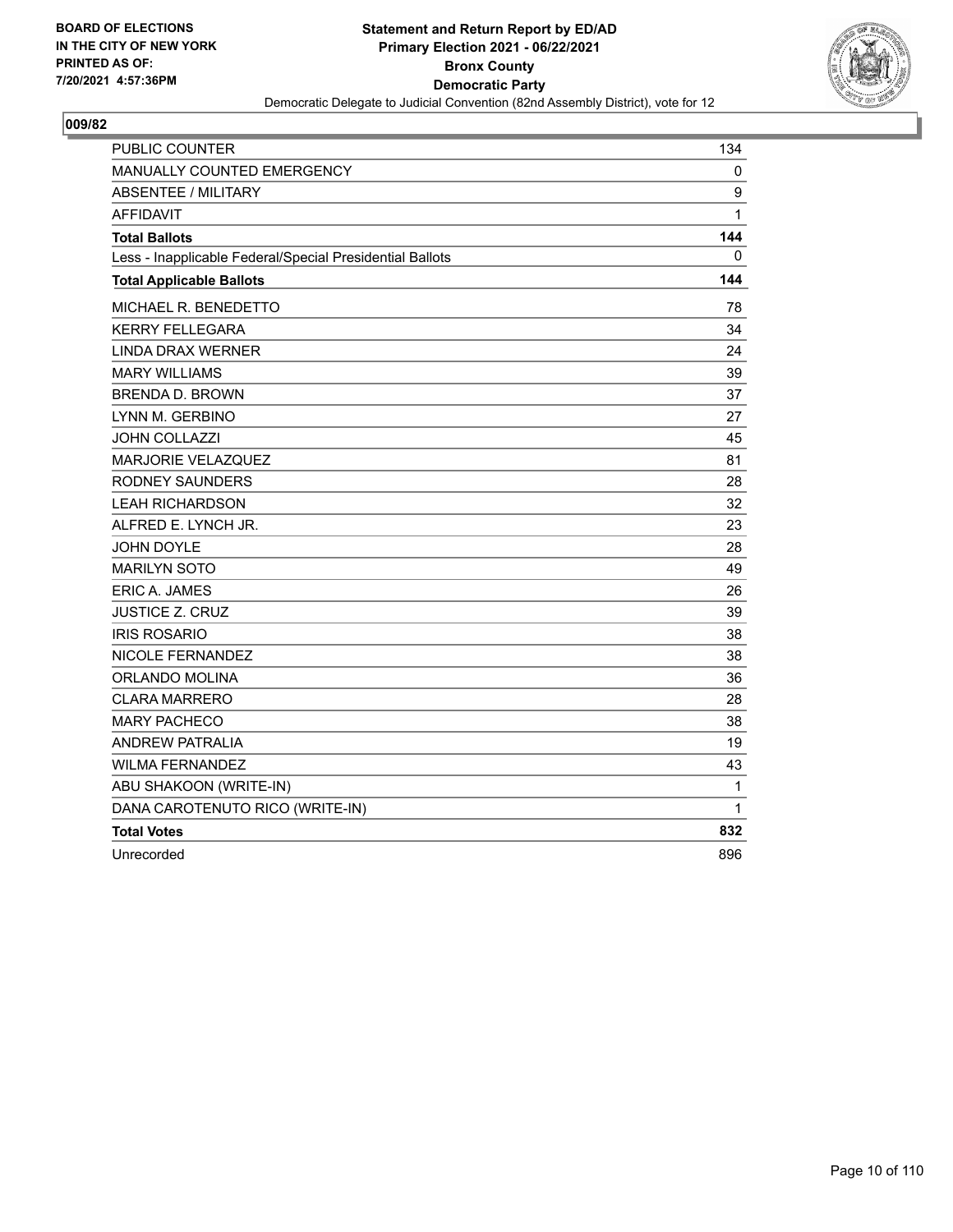

| <b>PUBLIC COUNTER</b>                                    | 125            |
|----------------------------------------------------------|----------------|
| MANUALLY COUNTED EMERGENCY                               | 0              |
| <b>ABSENTEE / MILITARY</b>                               | $\overline{7}$ |
| <b>AFFIDAVIT</b>                                         | $\mathbf 0$    |
| <b>Total Ballots</b>                                     | 132            |
| Less - Inapplicable Federal/Special Presidential Ballots | 0              |
| <b>Total Applicable Ballots</b>                          | 132            |
| MICHAEL R. BENEDETTO                                     | 66             |
| <b>KERRY FELLEGARA</b>                                   | 27             |
| <b>LINDA DRAX WERNER</b>                                 | 33             |
| <b>MARY WILLIAMS</b>                                     | 40             |
| <b>BRENDA D. BROWN</b>                                   | 46             |
| LYNN M. GERBINO                                          | 29             |
| <b>JOHN COLLAZZI</b>                                     | 31             |
| MARJORIE VELAZQUEZ                                       | 85             |
| RODNEY SAUNDERS                                          | 37             |
| <b>LEAH RICHARDSON</b>                                   | 35             |
| ALFRED E. LYNCH JR.                                      | 31             |
| <b>JOHN DOYLE</b>                                        | 28             |
| <b>MARILYN SOTO</b>                                      | 43             |
| ERIC A. JAMES                                            | 33             |
| <b>JUSTICE Z. CRUZ</b>                                   | 23             |
| <b>IRIS ROSARIO</b>                                      | 36             |
| NICOLE FERNANDEZ                                         | 39             |
| ORLANDO MOLINA                                           | 26             |
| <b>CLARA MARRERO</b>                                     | 27             |
| <b>MARY PACHECO</b>                                      | 32             |
| <b>ANDREW PATRALIA</b>                                   | 22             |
| <b>WILMA FERNANDEZ</b>                                   | 25             |
| <b>Total Votes</b>                                       | 794            |
| Unrecorded                                               | 790            |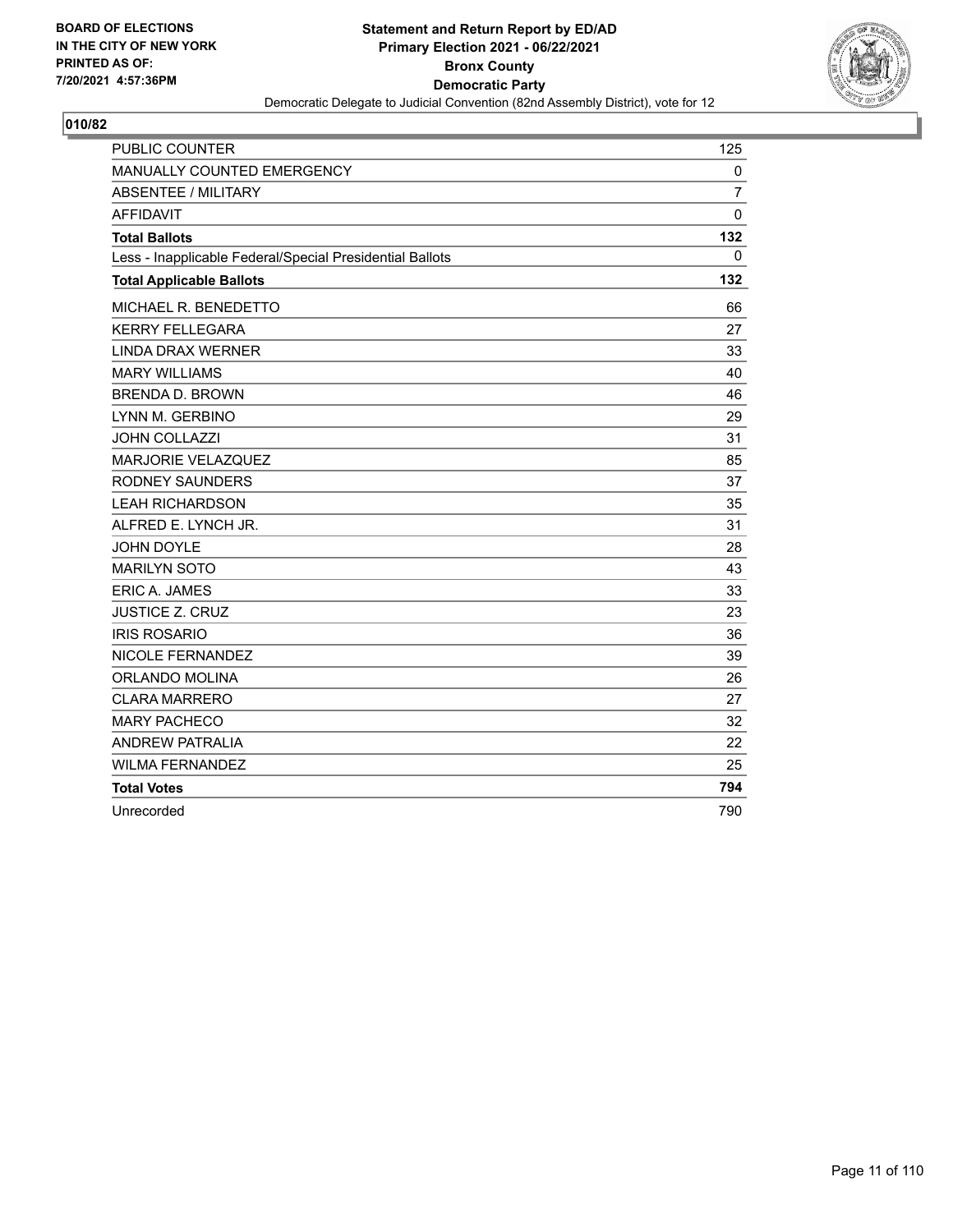

| <b>PUBLIC COUNTER</b>                                    | 93             |
|----------------------------------------------------------|----------------|
| MANUALLY COUNTED EMERGENCY                               | 0              |
| ABSENTEE / MILITARY                                      | $\overline{7}$ |
| <b>AFFIDAVIT</b>                                         | 0              |
| <b>Total Ballots</b>                                     | 100            |
| Less - Inapplicable Federal/Special Presidential Ballots | 0              |
| <b>Total Applicable Ballots</b>                          | 100            |
| MICHAEL R. BENEDETTO                                     | 54             |
| <b>KERRY FELLEGARA</b>                                   | 24             |
| <b>LINDA DRAX WERNER</b>                                 | 18             |
| <b>MARY WILLIAMS</b>                                     | 26             |
| <b>BRENDA D. BROWN</b>                                   | 31             |
| LYNN M. GERBINO                                          | 22             |
| <b>JOHN COLLAZZI</b>                                     | 26             |
| MARJORIE VELAZQUEZ                                       | 72             |
| <b>RODNEY SAUNDERS</b>                                   | 21             |
| <b>LEAH RICHARDSON</b>                                   | 19             |
| ALFRED E. LYNCH JR.                                      | 19             |
| JOHN DOYLE                                               | 33             |
| <b>MARILYN SOTO</b>                                      | 37             |
| <b>ERIC A. JAMES</b>                                     | 22             |
| <b>JUSTICE Z. CRUZ</b>                                   | 24             |
| <b>IRIS ROSARIO</b>                                      | 29             |
| NICOLE FERNANDEZ                                         | 27             |
| ORLANDO MOLINA                                           | 21             |
| <b>CLARA MARRERO</b>                                     | 18             |
| <b>MARY PACHECO</b>                                      | 32             |
| ANDREW PATRALIA                                          | 11             |
| <b>WILMA FERNANDEZ</b>                                   | 35             |
| ANDREW YANG (WRITE-IN)                                   | 1              |
| <b>BRAD LONDE (WRITE-IN)</b>                             | $\mathbf{1}$   |
| FERNANDO CABRERA (WRITE-IN)                              | 1              |
| JUANNE D WILLIAM (WRITE-IN)                              | 1              |
| LORY JOHNSON (WRITE-IN)                                  | $\mathbf{1}$   |
| RAYMOND J MCGUIRE (WRITE-IN)                             | 1              |
| SCOTT M GARCIA (WRITE-IN)                                | $\mathbf 1$    |
| SHAUN DONOVAN (WRITE-IN)                                 | $\mathbf{1}$   |
| UNATTRIBUTABLE WRITE-IN (WRITE-IN)                       | 1              |
| <b>Total Votes</b>                                       | 630            |
| Unrecorded                                               | 570            |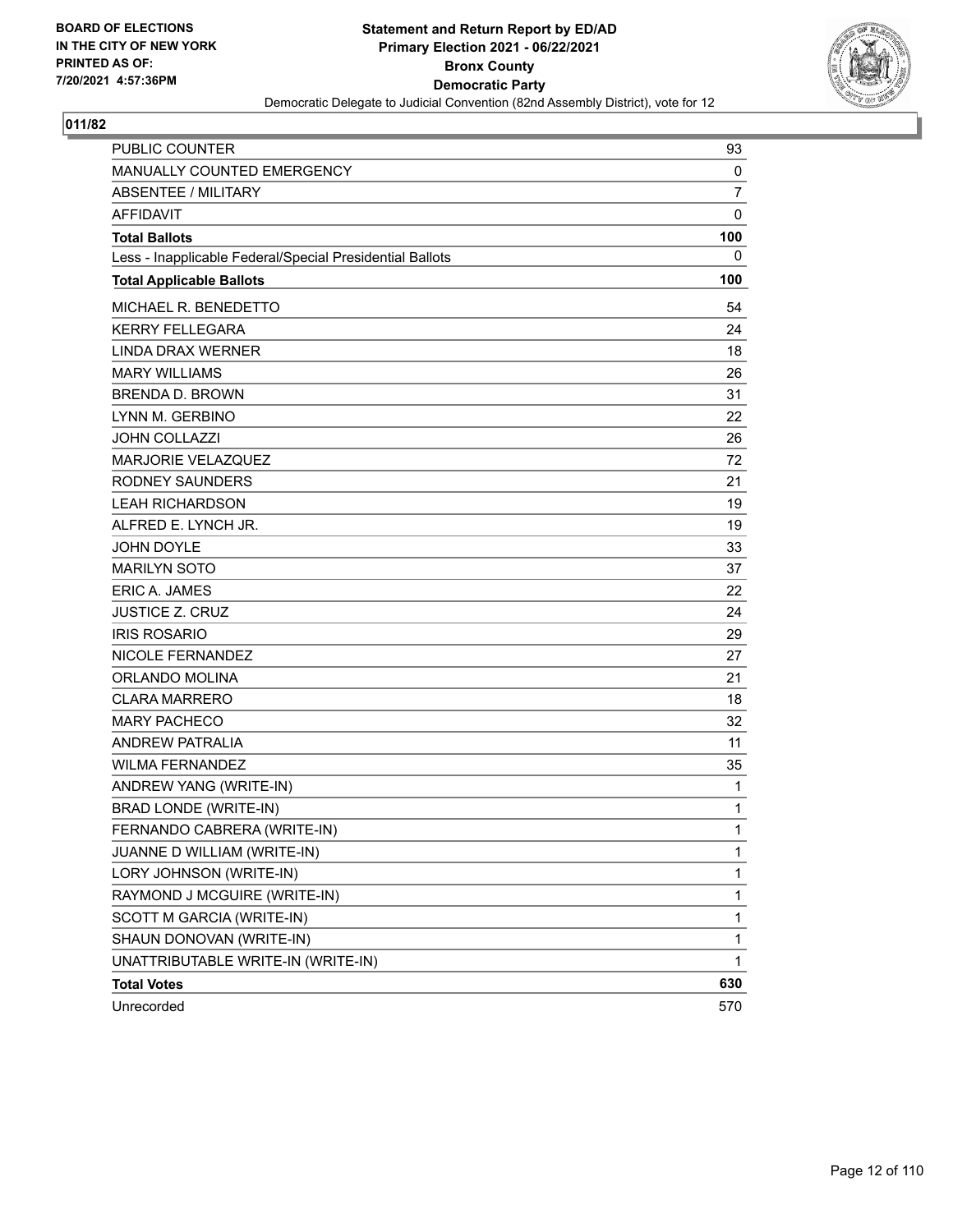

| <b>PUBLIC COUNTER</b>                                    | 77             |
|----------------------------------------------------------|----------------|
| MANUALLY COUNTED EMERGENCY                               | $\mathbf 0$    |
| <b>ABSENTEE / MILITARY</b>                               | 8              |
| <b>AFFIDAVIT</b>                                         | 1              |
| <b>Total Ballots</b>                                     | 86             |
| Less - Inapplicable Federal/Special Presidential Ballots | $\mathbf{0}$   |
| <b>Total Applicable Ballots</b>                          | 86             |
| MICHAEL R. BENEDETTO                                     | 33             |
| <b>KERRY FELLEGARA</b>                                   | $\overline{7}$ |
| <b>LINDA DRAX WERNER</b>                                 | 6              |
| <b>MARY WILLIAMS</b>                                     | 21             |
| <b>BRENDA D. BROWN</b>                                   | 22             |
| LYNN M. GERBINO                                          | 6              |
| <b>JOHN COLLAZZI</b>                                     | 5              |
| MARJORIE VELAZQUEZ                                       | 30             |
| <b>RODNEY SAUNDERS</b>                                   | 10             |
| <b>LEAH RICHARDSON</b>                                   | 8              |
| ALFRED E. LYNCH JR.                                      | 9              |
| <b>JOHN DOYLE</b>                                        | 6              |
| <b>MARILYN SOTO</b>                                      | 20             |
| <b>ERIC A. JAMES</b>                                     | 25             |
| <b>JUSTICE Z. CRUZ</b>                                   | 10             |
| <b>IRIS ROSARIO</b>                                      | 15             |
| NICOLE FERNANDEZ                                         | 10             |
| <b>ORLANDO MOLINA</b>                                    | 9              |
| <b>CLARA MARRERO</b>                                     | 6              |
| <b>MARY PACHECO</b>                                      | 12             |
| <b>ANDREW PATRALIA</b>                                   | 6              |
| <b>WILMA FERNANDEZ</b>                                   | 13             |
| UNATTRIBUTABLE WRITE-IN (WRITE-IN)                       | 1              |
| <b>Total Votes</b>                                       | 290            |
| Unrecorded                                               | 742            |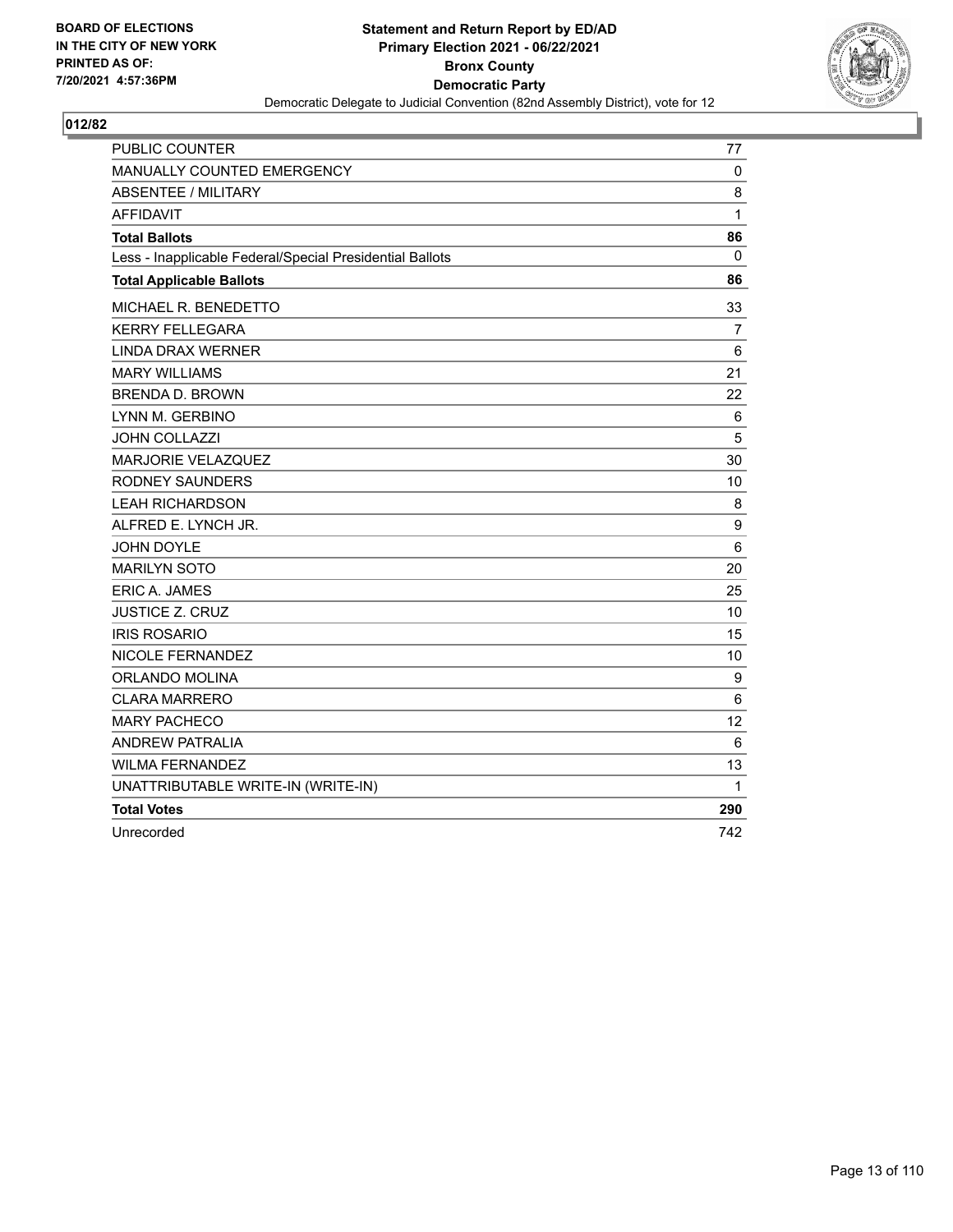

| <b>PUBLIC COUNTER</b>                                    | 105            |
|----------------------------------------------------------|----------------|
| MANUALLY COUNTED EMERGENCY                               | 0              |
| <b>ABSENTEE / MILITARY</b>                               | $\overline{2}$ |
| <b>AFFIDAVIT</b>                                         | 0              |
| <b>Total Ballots</b>                                     | 107            |
| Less - Inapplicable Federal/Special Presidential Ballots | 0              |
| <b>Total Applicable Ballots</b>                          | 107            |
| MICHAEL R. BENEDETTO                                     | 35             |
| <b>KERRY FELLEGARA</b>                                   | 7              |
| <b>LINDA DRAX WERNER</b>                                 | 12             |
| <b>MARY WILLIAMS</b>                                     | 20             |
| <b>BRENDA D. BROWN</b>                                   | 25             |
| LYNN M. GERBINO                                          | 8              |
| <b>JOHN COLLAZZI</b>                                     | $\overline{7}$ |
| MARJORIE VELAZQUEZ                                       | 56             |
| <b>RODNEY SAUNDERS</b>                                   | 16             |
| <b>LEAH RICHARDSON</b>                                   | 15             |
| ALFRED E. LYNCH JR.                                      | $\overline{7}$ |
| <b>JOHN DOYLE</b>                                        | 9              |
| <b>MARILYN SOTO</b>                                      | 28             |
| <b>ERIC A. JAMES</b>                                     | 21             |
| <b>JUSTICE Z. CRUZ</b>                                   | 15             |
| <b>IRIS ROSARIO</b>                                      | 20             |
| NICOLE FERNANDEZ                                         | 19             |
| ORLANDO MOLINA                                           | 10             |
| <b>CLARA MARRERO</b>                                     | 13             |
| <b>MARY PACHECO</b>                                      | 20             |
| <b>ANDREW PATRALIA</b>                                   | 3              |
| <b>WILMA FERNANDEZ</b>                                   | 16             |
| <b>Total Votes</b>                                       | 382            |
| Unrecorded                                               | 902            |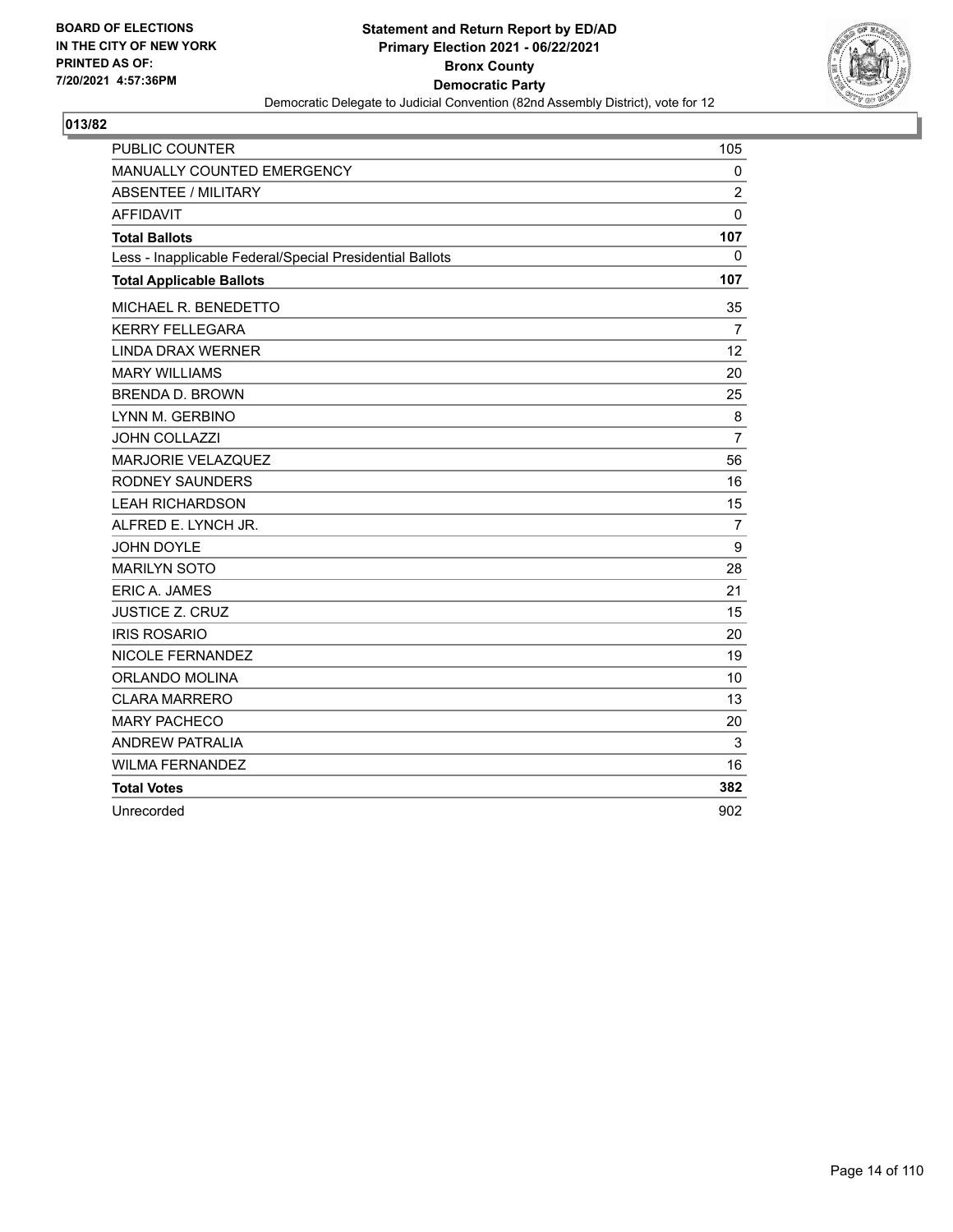

| <b>PUBLIC COUNTER</b>                                    | 47             |
|----------------------------------------------------------|----------------|
| MANUALLY COUNTED EMERGENCY                               | 0              |
| <b>ABSENTEE / MILITARY</b>                               | 5              |
| <b>AFFIDAVIT</b>                                         | $\mathbf 0$    |
| <b>Total Ballots</b>                                     | 52             |
| Less - Inapplicable Federal/Special Presidential Ballots | $\mathbf{0}$   |
| <b>Total Applicable Ballots</b>                          | 52             |
| MICHAEL R. BENEDETTO                                     | 26             |
| <b>KERRY FELLEGARA</b>                                   | 5              |
| <b>LINDA DRAX WERNER</b>                                 | 5              |
| <b>MARY WILLIAMS</b>                                     | 13             |
| <b>BRENDA D. BROWN</b>                                   | 9              |
| LYNN M. GERBINO                                          | $\overline{c}$ |
| <b>JOHN COLLAZZI</b>                                     | 3              |
| MARJORIE VELAZQUEZ                                       | 21             |
| <b>RODNEY SAUNDERS</b>                                   | $\overline{7}$ |
| <b>LEAH RICHARDSON</b>                                   | 9              |
| ALFRED E. LYNCH JR.                                      | 3              |
| <b>JOHN DOYLE</b>                                        | 3              |
| <b>MARILYN SOTO</b>                                      | 13             |
| ERIC A. JAMES                                            | 11             |
| <b>JUSTICE Z. CRUZ</b>                                   | 10             |
| <b>IRIS ROSARIO</b>                                      | 9              |
| NICOLE FERNANDEZ                                         | $\overline{7}$ |
| ORLANDO MOLINA                                           | 8              |
| <b>CLARA MARRERO</b>                                     | 6              |
| <b>MARY PACHECO</b>                                      | 8              |
| <b>ANDREW PATRALIA</b>                                   | $\overline{4}$ |
| <b>WILMA FERNANDEZ</b>                                   | 10             |
| <b>Total Votes</b>                                       | 192            |
| Unrecorded                                               | 432            |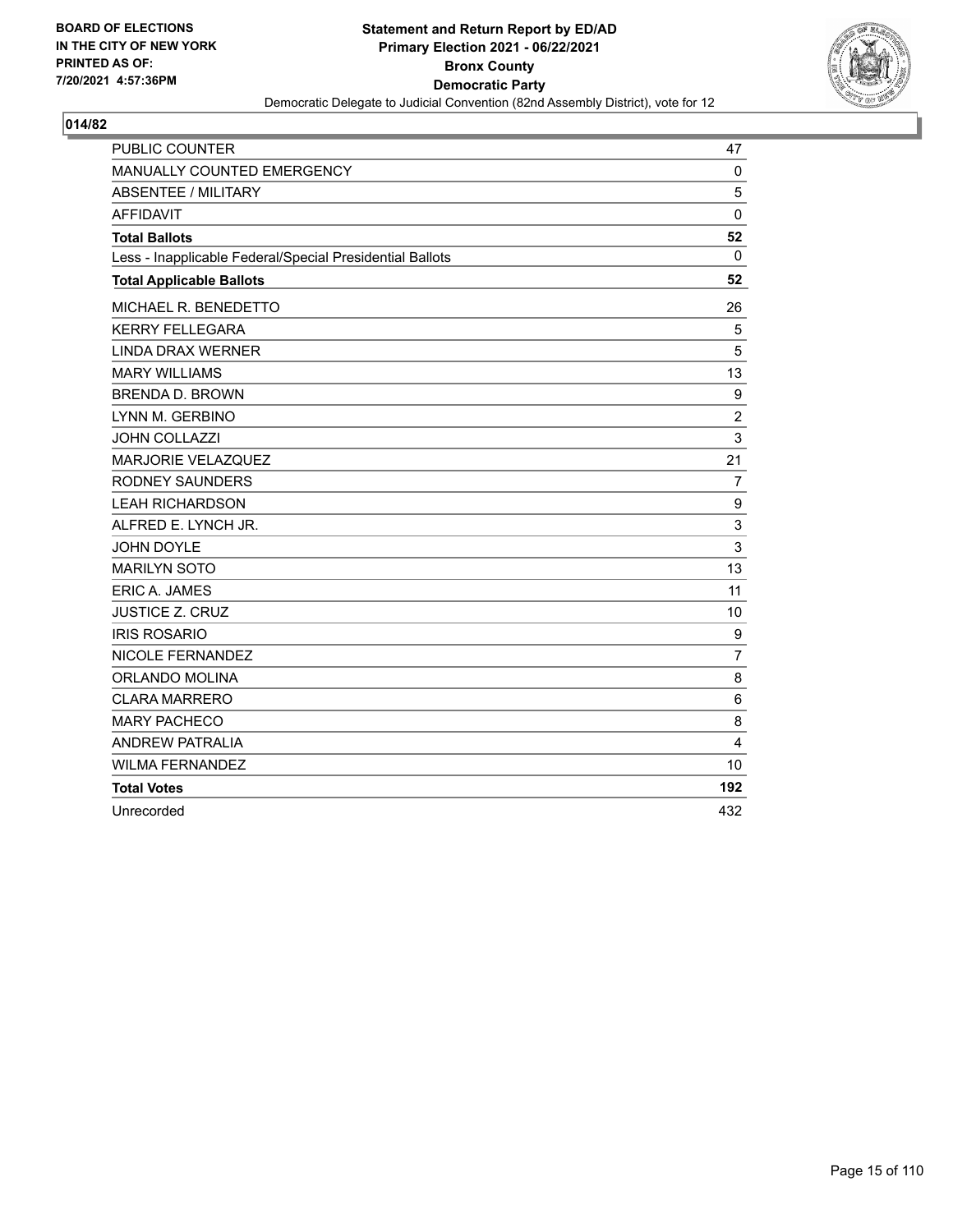

| <b>PUBLIC COUNTER</b>                                    | 196               |
|----------------------------------------------------------|-------------------|
| MANUALLY COUNTED EMERGENCY                               | 0                 |
| <b>ABSENTEE / MILITARY</b>                               | 7                 |
| <b>AFFIDAVIT</b>                                         | 0                 |
| <b>Total Ballots</b>                                     | 203               |
| Less - Inapplicable Federal/Special Presidential Ballots | 0                 |
| <b>Total Applicable Ballots</b>                          | 203               |
| MICHAEL R. BENEDETTO                                     | 52                |
| <b>KERRY FELLEGARA</b>                                   | 7                 |
| <b>LINDA DRAX WERNER</b>                                 | 14                |
| <b>MARY WILLIAMS</b>                                     | 21                |
| <b>BRENDA D. BROWN</b>                                   | 26                |
| LYNN M. GERBINO                                          | 8                 |
| <b>JOHN COLLAZZI</b>                                     | $12 \overline{ }$ |
| <b>MARJORIE VELAZQUEZ</b>                                | 119               |
| <b>RODNEY SAUNDERS</b>                                   | 14                |
| <b>LEAH RICHARDSON</b>                                   | 18                |
| ALFRED E. LYNCH JR.                                      | 11                |
| <b>JOHN DOYLE</b>                                        | 11                |
| <b>MARILYN SOTO</b>                                      | 22                |
| ERIC A. JAMES                                            | 37                |
| JUSTICE Z. CRUZ                                          | 16                |
| <b>IRIS ROSARIO</b>                                      | 20                |
| NICOLE FERNANDEZ                                         | 21                |
| ORLANDO MOLINA                                           | 15                |
| <b>CLARA MARRERO</b>                                     | 11                |
| <b>MARY PACHECO</b>                                      | 17                |
| <b>ANDREW PATRALIA</b>                                   | 7                 |
| <b>WILMA FERNANDEZ</b>                                   | 19                |
| MONIQUE S JOHNSON (WRITE-IN)                             | $\overline{c}$    |
| UNATTRIBUTABLE WRITE-IN (WRITE-IN)                       | 6                 |
| <b>Total Votes</b>                                       | 506               |
| Unrecorded                                               | 1,930             |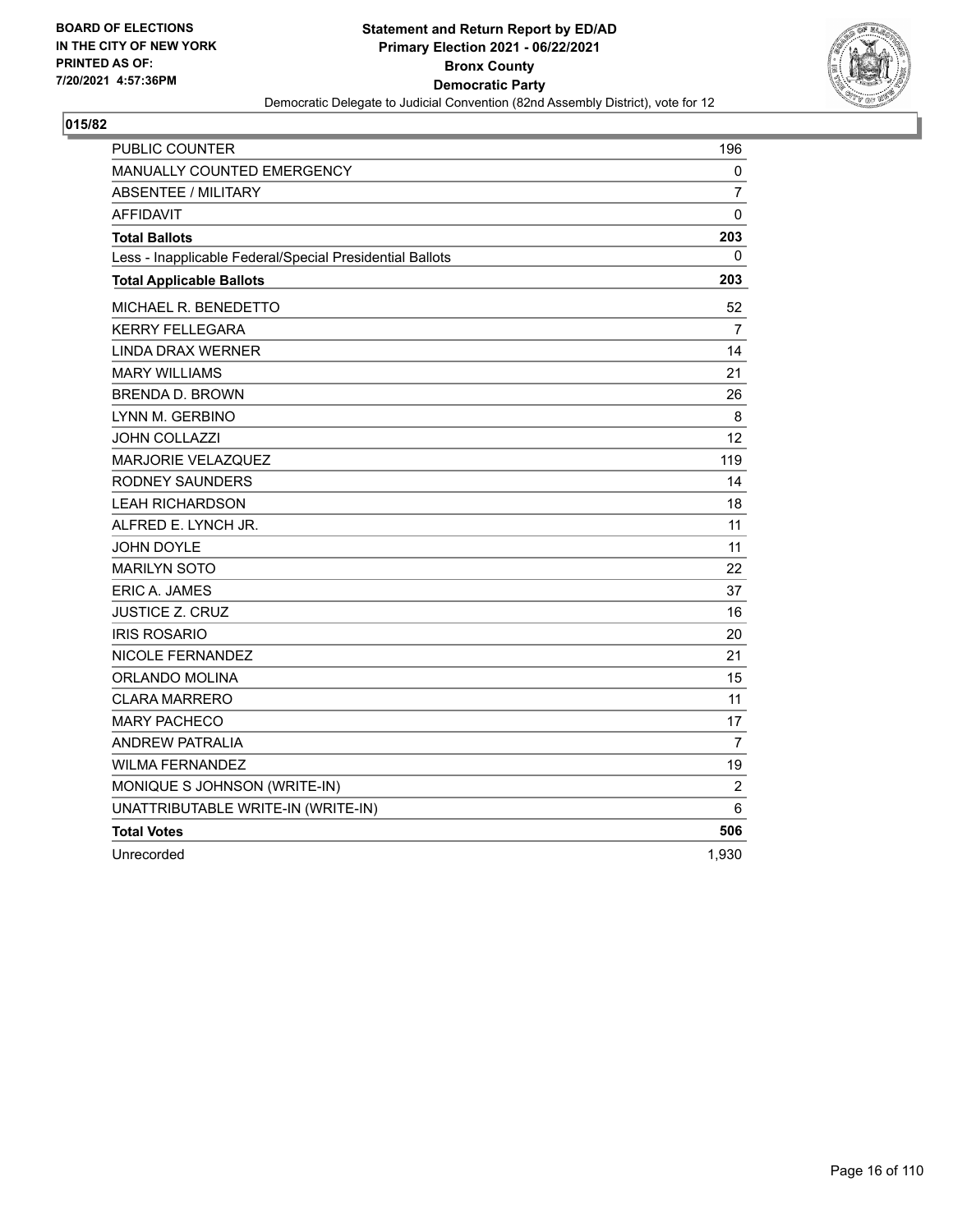

| PUBLIC COUNTER                                           | 128   |
|----------------------------------------------------------|-------|
| MANUALLY COUNTED EMERGENCY                               | 0     |
| <b>ABSENTEE / MILITARY</b>                               | 12    |
| <b>AFFIDAVIT</b>                                         | 3     |
| <b>Total Ballots</b>                                     | 143   |
| Less - Inapplicable Federal/Special Presidential Ballots | 0     |
| <b>Total Applicable Ballots</b>                          | 143   |
| MICHAEL R. BENEDETTO                                     | 76    |
| <b>KERRY FELLEGARA</b>                                   | 21    |
| <b>LINDA DRAX WERNER</b>                                 | 20    |
| <b>MARY WILLIAMS</b>                                     | 29    |
| <b>BRENDA D. BROWN</b>                                   | 27    |
| LYNN M. GERBINO                                          | 21    |
| JOHN COLLAZZI                                            | 24    |
| <b>MARJORIE VELAZQUEZ</b>                                | 78    |
| <b>RODNEY SAUNDERS</b>                                   | 18    |
| <b>LEAH RICHARDSON</b>                                   | 24    |
| ALFRED E. LYNCH JR.                                      | 16    |
| <b>JOHN DOYLE</b>                                        | 19    |
| <b>MARILYN SOTO</b>                                      | 38    |
| ERIC A. JAMES                                            | 22    |
| <b>JUSTICE Z. CRUZ</b>                                   | 25    |
| <b>IRIS ROSARIO</b>                                      | 28    |
| NICOLE FERNANDEZ                                         | 36    |
| ORLANDO MOLINA                                           | 29    |
| <b>CLARA MARRERO</b>                                     | 26    |
| <b>MARY PACHECO</b>                                      | 33    |
| <b>ANDREW PATRALIA</b>                                   | 18    |
| <b>WILMA FERNANDEZ</b>                                   | 33    |
| ARIEL ALVAREZ (WRITE-IN)                                 | 1     |
| JOSE JAVIER CASTRO (WRITE-IN)                            | 1     |
| <b>Total Votes</b>                                       | 663   |
| Unrecorded                                               | 1,053 |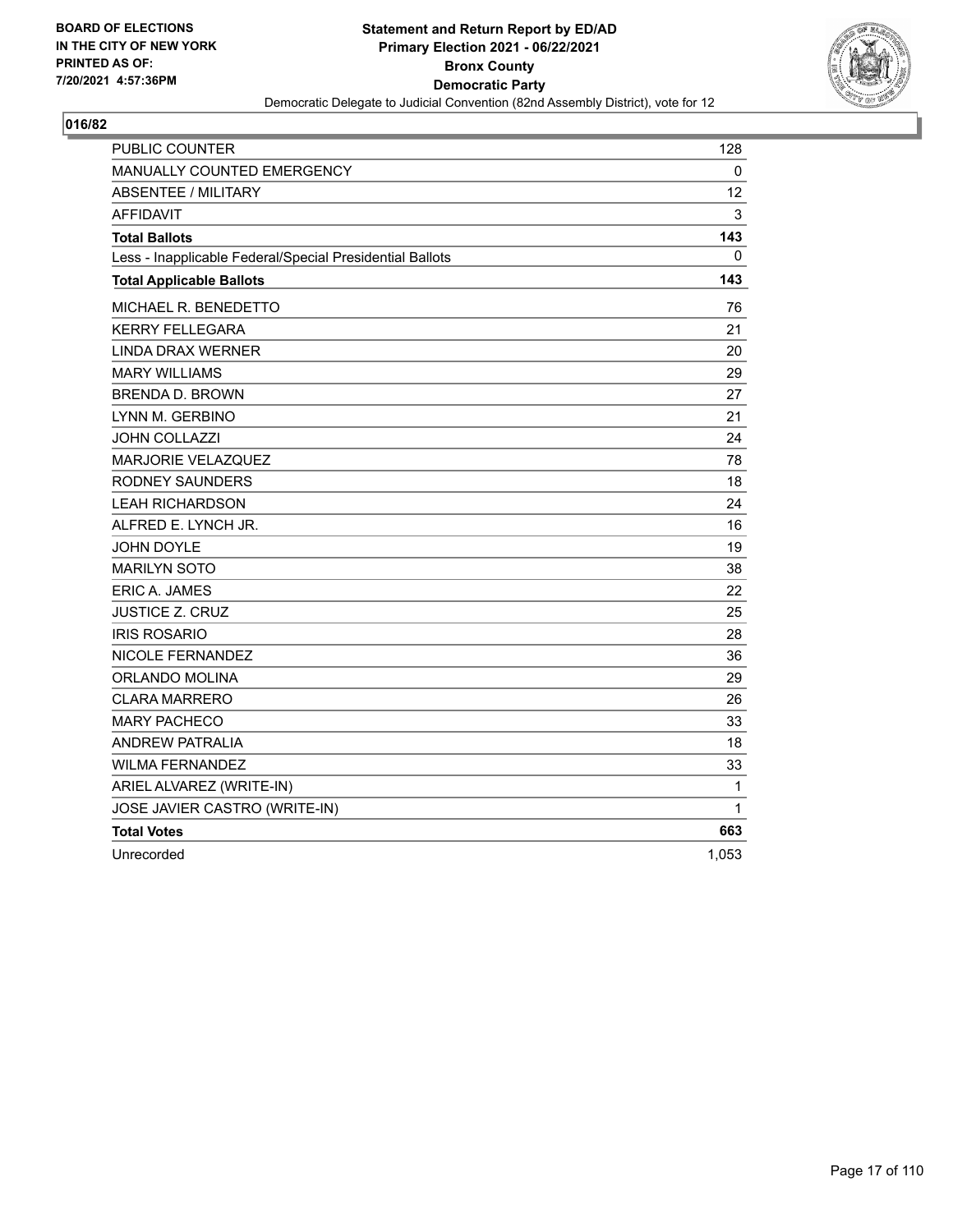

| <b>PUBLIC COUNTER</b>                                    | 102 |
|----------------------------------------------------------|-----|
| MANUALLY COUNTED EMERGENCY                               | 0   |
| <b>ABSENTEE / MILITARY</b>                               | 11  |
| <b>AFFIDAVIT</b>                                         | 0   |
| <b>Total Ballots</b>                                     | 113 |
| Less - Inapplicable Federal/Special Presidential Ballots | 0   |
| <b>Total Applicable Ballots</b>                          | 113 |
| MICHAEL R. BENEDETTO                                     | 73  |
| <b>KERRY FELLEGARA</b>                                   | 31  |
| <b>LINDA DRAX WERNER</b>                                 | 29  |
| <b>MARY WILLIAMS</b>                                     | 38  |
| <b>BRENDA D. BROWN</b>                                   | 42  |
| LYNN M. GERBINO                                          | 37  |
| <b>JOHN COLLAZZI</b>                                     | 37  |
| MARJORIE VELAZQUEZ                                       | 73  |
| <b>RODNEY SAUNDERS</b>                                   | 27  |
| <b>LEAH RICHARDSON</b>                                   | 32  |
| ALFRED E. LYNCH JR.                                      | 29  |
| JOHN DOYLE                                               | 41  |
| <b>MARILYN SOTO</b>                                      | 37  |
| <b>ERIC A. JAMES</b>                                     | 16  |
| <b>JUSTICE Z. CRUZ</b>                                   | 21  |
| <b>IRIS ROSARIO</b>                                      | 27  |
| NICOLE FERNANDEZ                                         | 26  |
| <b>ORLANDO MOLINA</b>                                    | 19  |
| <b>CLARA MARRERO</b>                                     | 22  |
| <b>MARY PACHECO</b>                                      | 30  |
| <b>ANDREW PATRALIA</b>                                   | 19  |
| <b>WILMA FERNANDEZ</b>                                   | 24  |
| BRANDON LANTRY1 (WRITE-IN)                               | 1   |
| <b>Total Votes</b>                                       | 731 |
| Unrecorded                                               | 625 |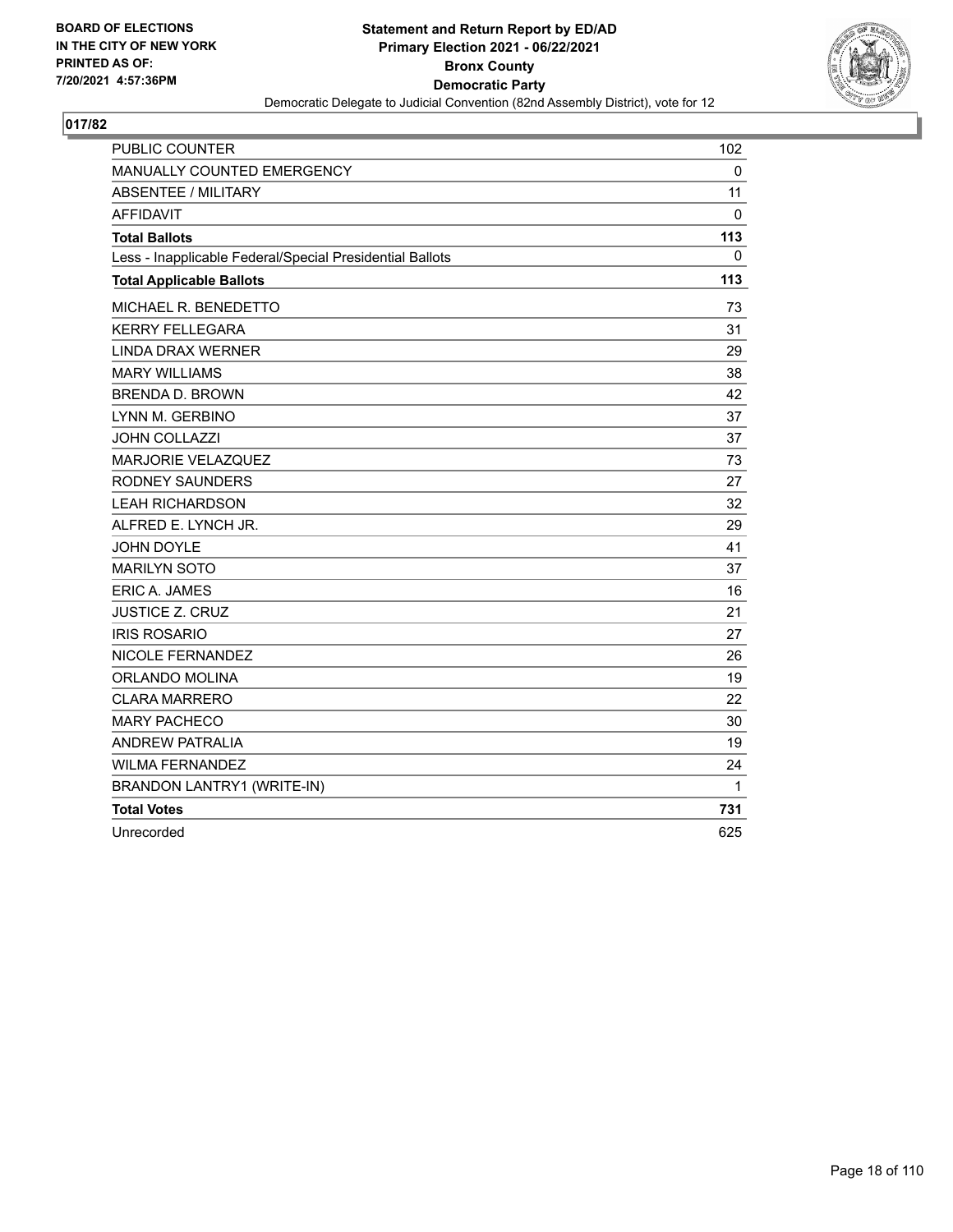

| <b>PUBLIC COUNTER</b>                                    | 64             |
|----------------------------------------------------------|----------------|
| <b>MANUALLY COUNTED EMERGENCY</b>                        | 0              |
| <b>ABSENTEE / MILITARY</b>                               | 5              |
| AFFIDAVIT                                                | $\mathbf 0$    |
| <b>Total Ballots</b>                                     | 69             |
| Less - Inapplicable Federal/Special Presidential Ballots | 0              |
| <b>Total Applicable Ballots</b>                          | 69             |
| <b>MICHAEL R. BENEDETTO</b>                              | 36             |
| <b>KERRY FELLEGARA</b>                                   | 9              |
| LINDA DRAX WERNER                                        | 13             |
| <b>MARY WILLIAMS</b>                                     | 24             |
| <b>BRENDA D. BROWN</b>                                   | 28             |
| LYNN M. GERBINO                                          | 8              |
| <b>JOHN COLLAZZI</b>                                     | 15             |
| MARJORIE VELAZQUEZ                                       | 45             |
| RODNEY SAUNDERS                                          | 15             |
| <b>LEAH RICHARDSON</b>                                   | 17             |
| ALFRED E. LYNCH JR.                                      | 12             |
| <b>JOHN DOYLE</b>                                        | 17             |
| <b>MARILYN SOTO</b>                                      | 29             |
| <b>ERIC A. JAMES</b>                                     | 24             |
| <b>JUSTICE Z. CRUZ</b>                                   | 20             |
| <b>IRIS ROSARIO</b>                                      | 19             |
| NICOLE FERNANDEZ                                         | 27             |
| ORLANDO MOLINA                                           | 18             |
| <b>CLARA MARRERO</b>                                     | 18             |
| <b>MARY PACHECO</b>                                      | 21             |
| <b>ANDREW PATRALIA</b>                                   | 15             |
| <b>WILMA FERNANDEZ</b>                                   | 22             |
| JENNY ROSARIO (WRITE-IN)                                 | $\mathbf{1}$   |
| UNATTRIBUTABLE WRITE-IN (WRITE-IN)                       | $\overline{2}$ |
| <b>Total Votes</b>                                       | 455            |
| Unrecorded                                               | 373            |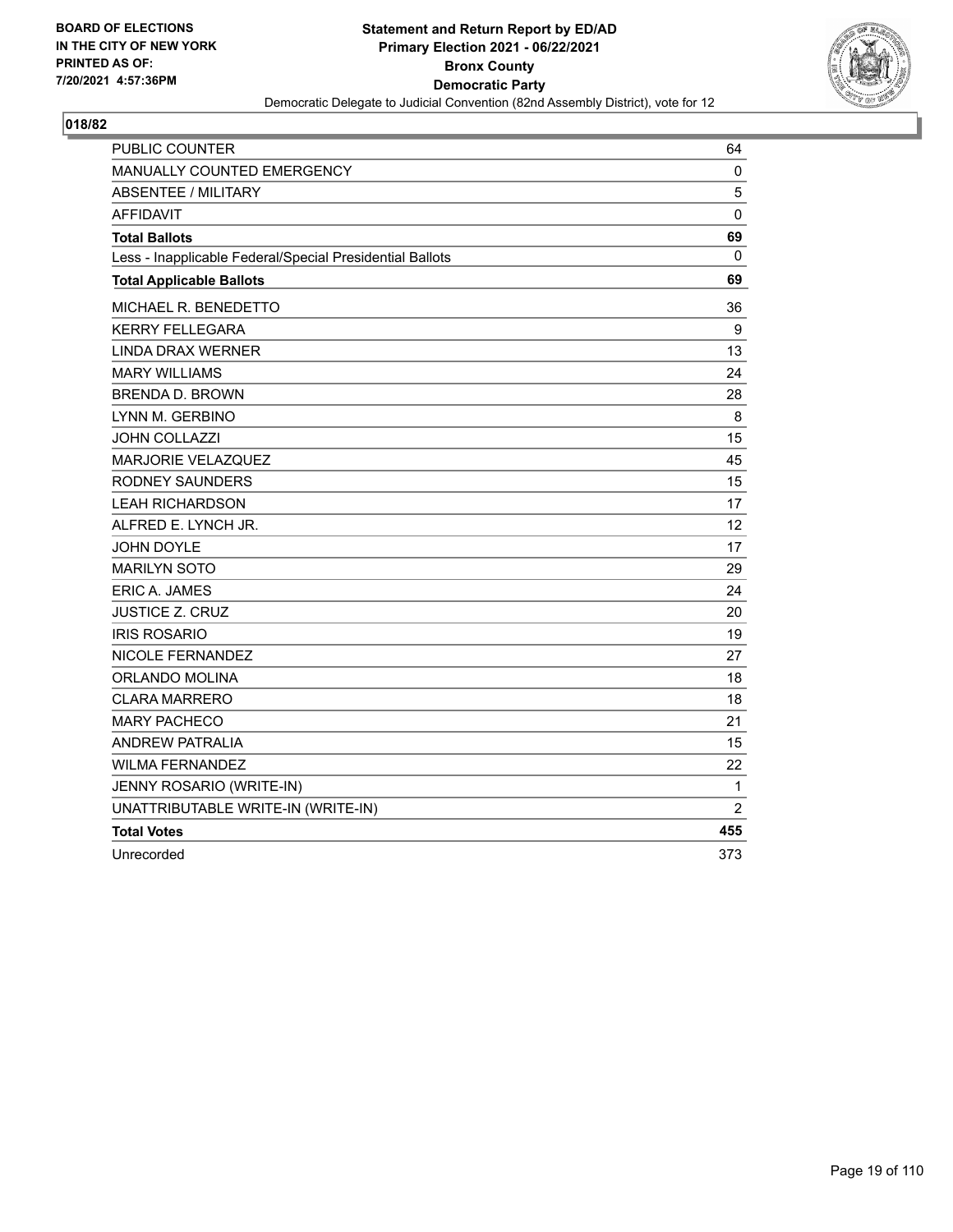

| <b>PUBLIC COUNTER</b>                                    | 47  |
|----------------------------------------------------------|-----|
| MANUALLY COUNTED EMERGENCY                               | 0   |
| <b>ABSENTEE / MILITARY</b>                               | 9   |
| <b>AFFIDAVIT</b>                                         | 1   |
| <b>Total Ballots</b>                                     | 57  |
| Less - Inapplicable Federal/Special Presidential Ballots | 0   |
| <b>Total Applicable Ballots</b>                          | 57  |
| MICHAEL R. BENEDETTO                                     | 40  |
| <b>KERRY FELLEGARA</b>                                   | 14  |
| <b>LINDA DRAX WERNER</b>                                 | 14  |
| <b>MARY WILLIAMS</b>                                     | 18  |
| <b>BRENDA D. BROWN</b>                                   | 16  |
| LYNN M. GERBINO                                          | 19  |
| <b>JOHN COLLAZZI</b>                                     | 19  |
| MARJORIE VELAZQUEZ                                       | 33  |
| <b>RODNEY SAUNDERS</b>                                   | 11  |
| <b>LEAH RICHARDSON</b>                                   | 13  |
| ALFRED E. LYNCH JR.                                      | 16  |
| JOHN DOYLE                                               | 24  |
| <b>MARILYN SOTO</b>                                      | 15  |
| ERIC A. JAMES                                            | 9   |
| <b>JUSTICE Z. CRUZ</b>                                   | 8   |
| <b>IRIS ROSARIO</b>                                      | 9   |
| NICOLE FERNANDEZ                                         | 10  |
| ORLANDO MOLINA                                           | 8   |
| <b>CLARA MARRERO</b>                                     | 15  |
| <b>MARY PACHECO</b>                                      | 15  |
| <b>ANDREW PATRALIA</b>                                   | 14  |
| <b>WILMA FERNANDEZ</b>                                   | 12  |
| <b>Total Votes</b>                                       | 352 |
| Unrecorded                                               | 332 |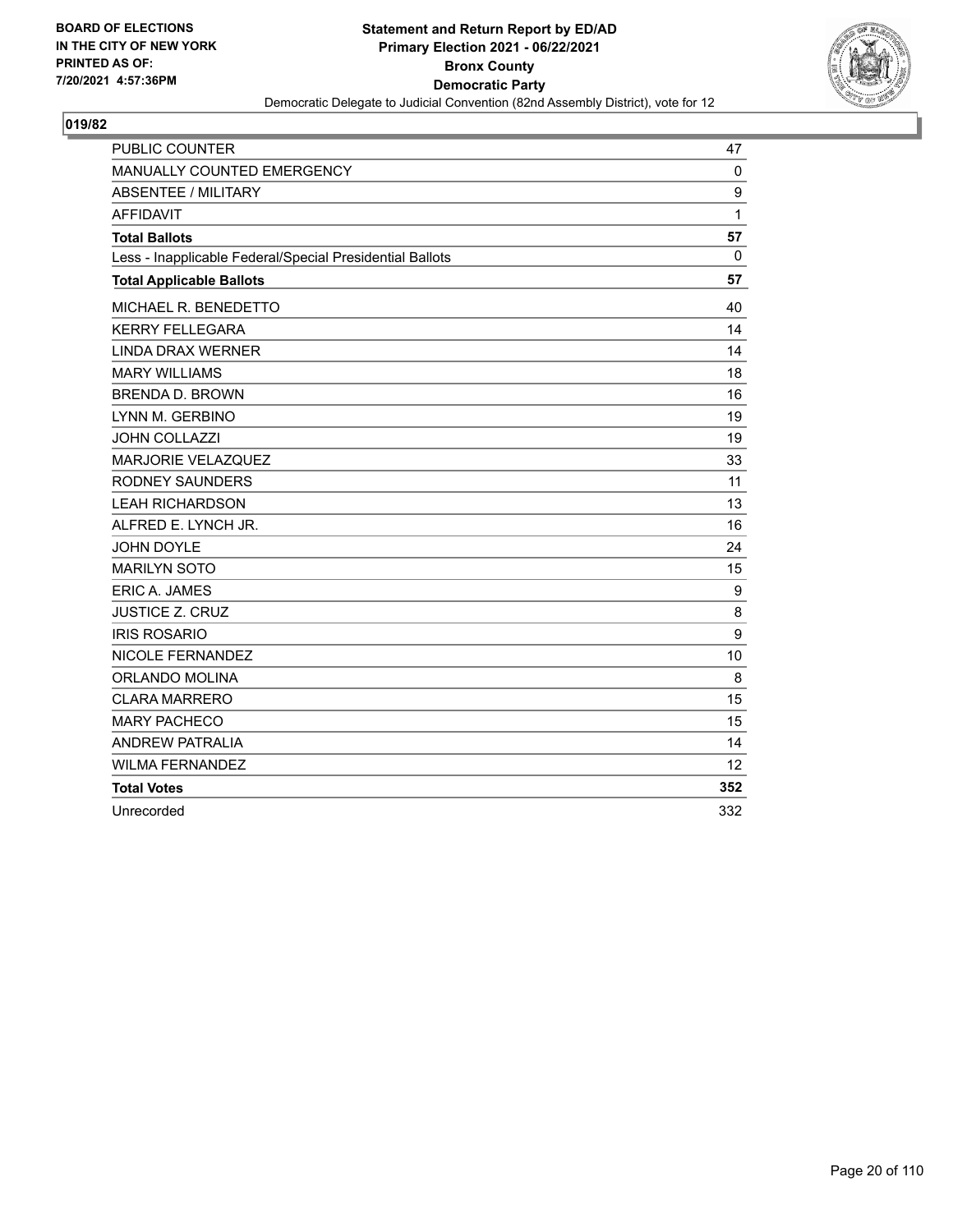

| PUBLIC COUNTER                                           | 54  |
|----------------------------------------------------------|-----|
| MANUALLY COUNTED EMERGENCY                               | 0   |
| <b>ABSENTEE / MILITARY</b>                               | 5   |
| <b>AFFIDAVIT</b>                                         | 0   |
| <b>Total Ballots</b>                                     | 59  |
| Less - Inapplicable Federal/Special Presidential Ballots | 0   |
| <b>Total Applicable Ballots</b>                          | 59  |
| MICHAEL R. BENEDETTO                                     | 31  |
| <b>KERRY FELLEGARA</b>                                   | 11  |
| LINDA DRAX WERNER                                        | 14  |
| <b>MARY WILLIAMS</b>                                     | 14  |
| <b>BRENDA D. BROWN</b>                                   | 15  |
| LYNN M. GERBINO                                          | 18  |
| JOHN COLLAZZI                                            | 20  |
| <b>MARJORIE VELAZQUEZ</b>                                | 29  |
| RODNEY SAUNDERS                                          | 13  |
| <b>LEAH RICHARDSON</b>                                   | 15  |
| ALFRED E. LYNCH JR.                                      | 15  |
| <b>JOHN DOYLE</b>                                        | 12  |
| <b>MARILYN SOTO</b>                                      | 10  |
| <b>ERIC A. JAMES</b>                                     | 10  |
| JUSTICE Z. CRUZ                                          | 9   |
| <b>IRIS ROSARIO</b>                                      | 11  |
| NICOLE FERNANDEZ                                         | 11  |
| ORLANDO MOLINA                                           | 5   |
| <b>CLARA MARRERO</b>                                     | 9   |
| <b>MARY PACHECO</b>                                      | 9   |
| ANDREW PATRALIA                                          | 10  |
| <b>WILMA FERNANDEZ</b>                                   | 9   |
| JAMES VACCA (WRITE-IN)                                   | 1   |
| JE LYNCH (WRITE-IN)                                      | 1   |
| MATTHEW CRUZ (WRITE-IN)                                  | 1   |
| MICHAEL RIVADENEYRA (WRITE-IN)                           | 1   |
| NOVEEN KILKENNY (WRITE-IN)                               | 1   |
| <b>Total Votes</b>                                       | 305 |
| Unrecorded                                               | 403 |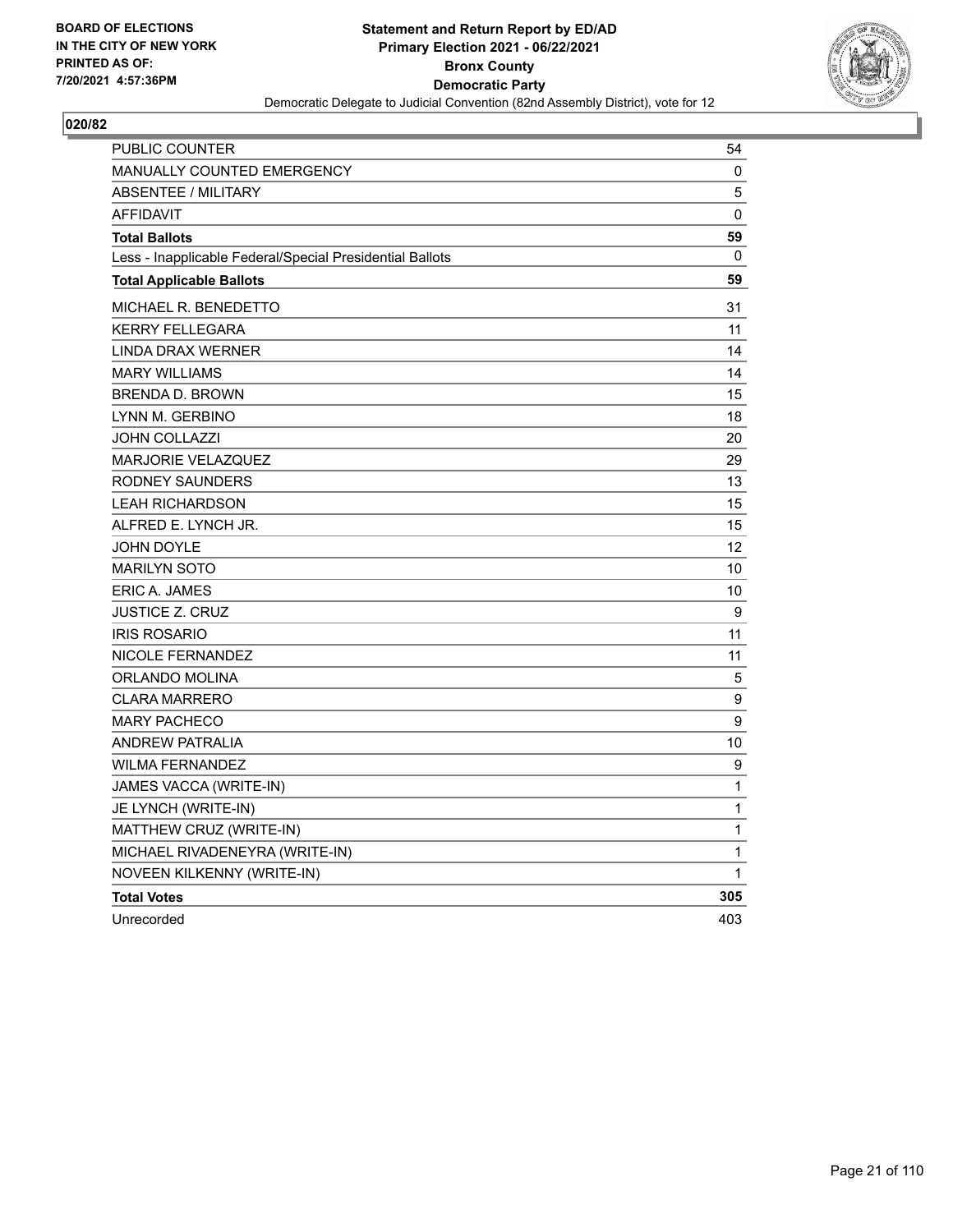

| <b>PUBLIC COUNTER</b>                                    | 64          |
|----------------------------------------------------------|-------------|
| MANUALLY COUNTED EMERGENCY                               | $\Omega$    |
| <b>ABSENTEE / MILITARY</b>                               | 10          |
| <b>AFFIDAVIT</b>                                         | $\mathbf 0$ |
| <b>Total Ballots</b>                                     | 74          |
| Less - Inapplicable Federal/Special Presidential Ballots | 0           |
| <b>Total Applicable Ballots</b>                          | 74          |
| MICHAEL R. BENEDETTO                                     | 33          |
| <b>KERRY FELLEGARA</b>                                   | 14          |
| <b>LINDA DRAX WERNER</b>                                 | 14          |
| <b>MARY WILLIAMS</b>                                     | 14          |
| <b>BRENDA D. BROWN</b>                                   | 22          |
| LYNN M. GERBINO                                          | 15          |
| <b>JOHN COLLAZZI</b>                                     | 11          |
| <b>MARJORIE VELAZQUEZ</b>                                | 55          |
| <b>RODNEY SAUNDERS</b>                                   | 14          |
| <b>LEAH RICHARDSON</b>                                   | 10          |
| ALFRED E. LYNCH JR.                                      | 13          |
| JOHN DOYLE                                               | 18          |
| <b>MARILYN SOTO</b>                                      | 20          |
| ERIC A. JAMES                                            | 9           |
| <b>JUSTICE Z. CRUZ</b>                                   | 12          |
| <b>IRIS ROSARIO</b>                                      | 22          |
| NICOLE FERNANDEZ                                         | 16          |
| ORLANDO MOLINA                                           | 11          |
| <b>CLARA MARRERO</b>                                     | 13          |
| <b>MARY PACHECO</b>                                      | 20          |
| <b>ANDREW PATRALIA</b>                                   | 7           |
| <b>WILMA FERNANDEZ</b>                                   | 16          |
| <b>Total Votes</b>                                       | 379         |
| Unrecorded                                               | 509         |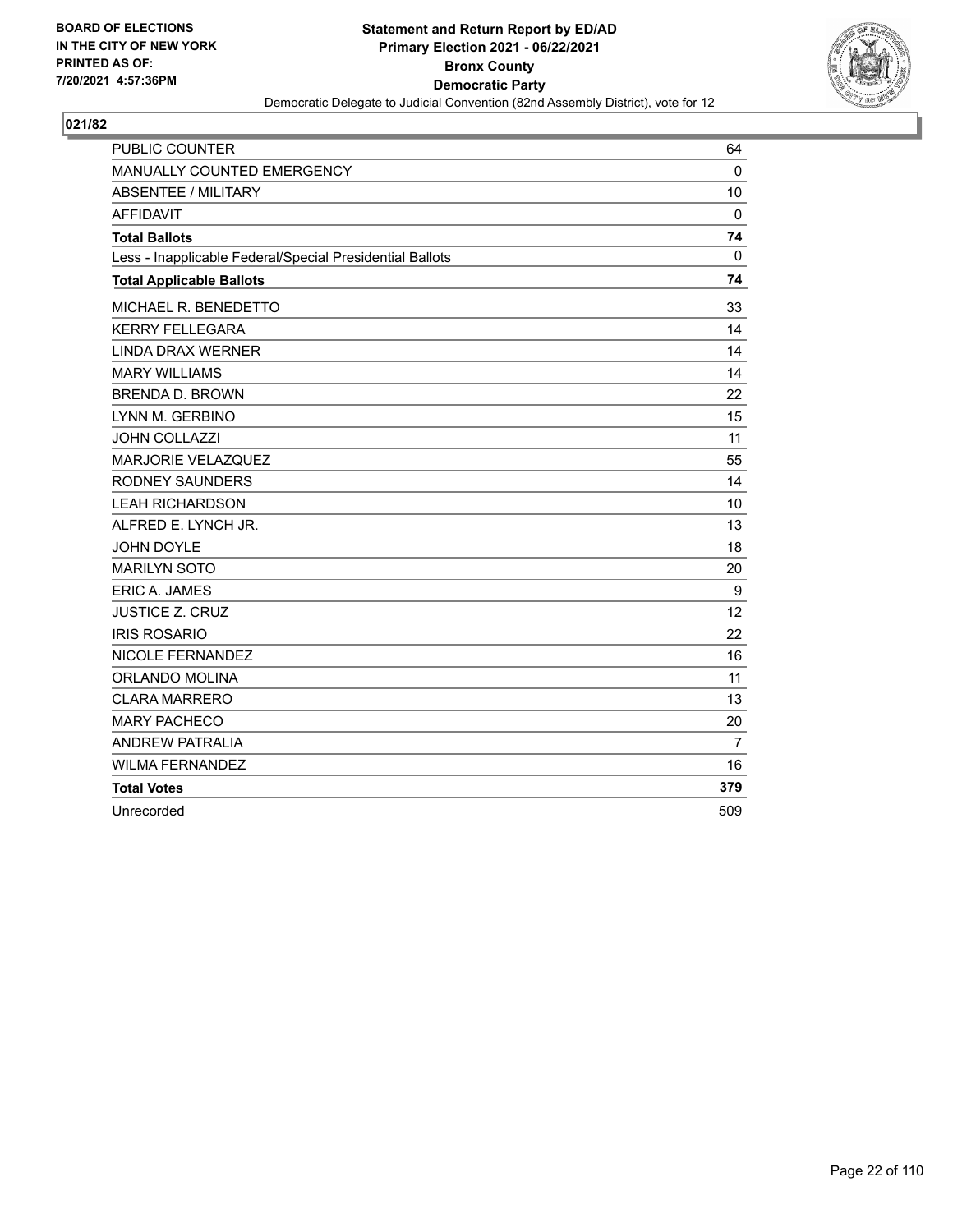

| <b>PUBLIC COUNTER</b>                                    | 103          |
|----------------------------------------------------------|--------------|
| MANUALLY COUNTED EMERGENCY                               | 2            |
| <b>ABSENTEE / MILITARY</b>                               | 10           |
| <b>AFFIDAVIT</b>                                         | $\mathbf{0}$ |
| <b>Total Ballots</b>                                     | 115          |
| Less - Inapplicable Federal/Special Presidential Ballots | 0            |
| <b>Total Applicable Ballots</b>                          | 115          |
| MICHAEL R. BENEDETTO                                     | 55           |
| <b>KERRY FELLEGARA</b>                                   | 17           |
| <b>LINDA DRAX WERNER</b>                                 | 23           |
| <b>MARY WILLIAMS</b>                                     | 26           |
| <b>BRENDA D. BROWN</b>                                   | 31           |
| LYNN M. GERBINO                                          | 29           |
| <b>JOHN COLLAZZI</b>                                     | 30           |
| MARJORIE VELAZQUEZ                                       | 67           |
| <b>RODNEY SAUNDERS</b>                                   | 16           |
| <b>LEAH RICHARDSON</b>                                   | 23           |
| ALFRED E. LYNCH JR.                                      | 22           |
| JOHN DOYLE                                               | 26           |
| <b>MARILYN SOTO</b>                                      | 42           |
| ERIC A. JAMES                                            | 26           |
| <b>JUSTICE Z. CRUZ</b>                                   | 15           |
| <b>IRIS ROSARIO</b>                                      | 28           |
| NICOLE FERNANDEZ                                         | 30           |
| ORLANDO MOLINA                                           | 22           |
| <b>CLARA MARRERO</b>                                     | 19           |
| <b>MARY PACHECO</b>                                      | 27           |
| <b>ANDREW PATRALIA</b>                                   | 10           |
| <b>WILMA FERNANDEZ</b>                                   | 29           |
| <b>Total Votes</b>                                       | 613          |
| Unrecorded                                               | 767          |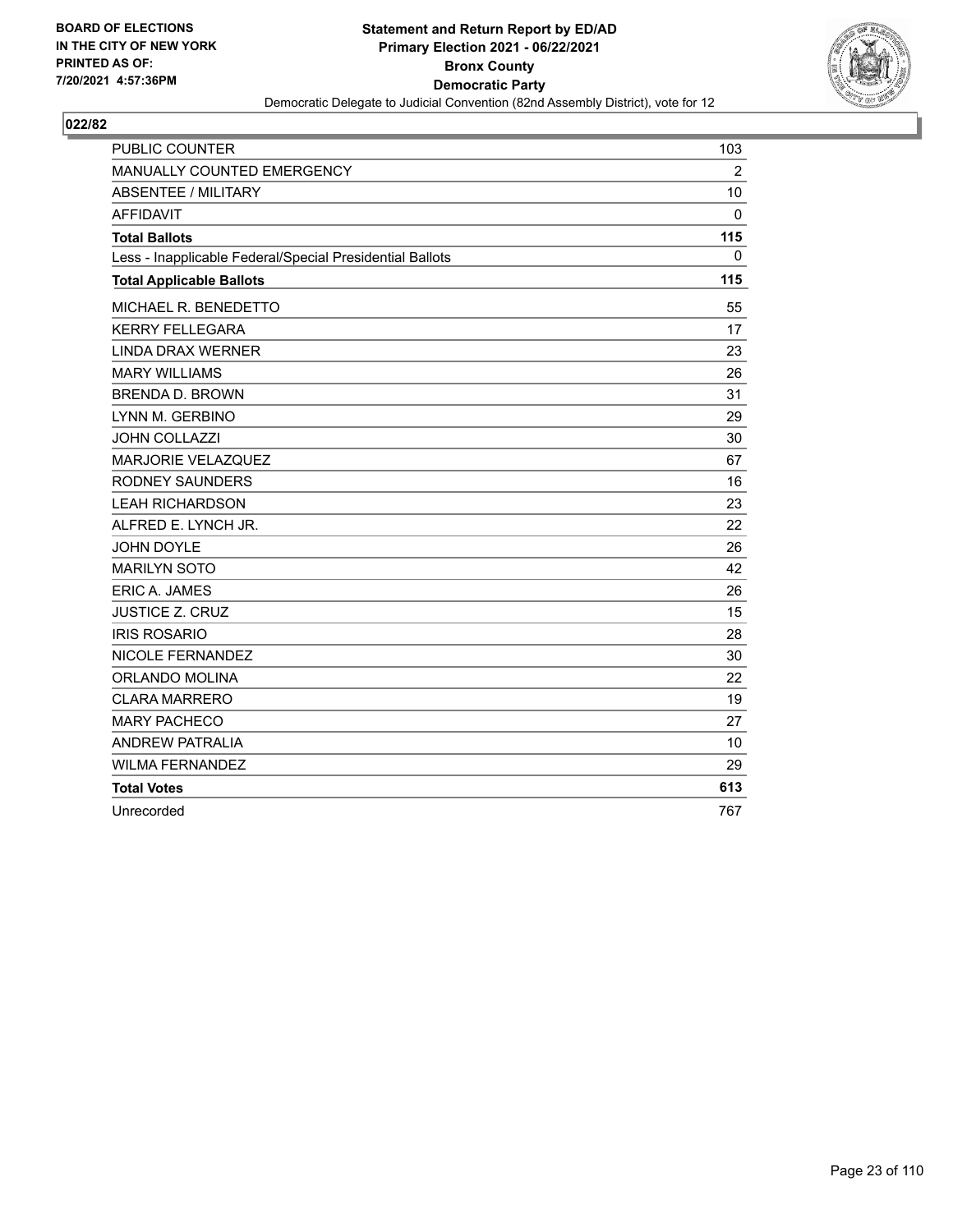

| <b>PUBLIC COUNTER</b>                                    | 127         |
|----------------------------------------------------------|-------------|
| MANUALLY COUNTED EMERGENCY                               | 0           |
| <b>ABSENTEE / MILITARY</b>                               | 9           |
| <b>AFFIDAVIT</b>                                         | $\mathbf 0$ |
| <b>Total Ballots</b>                                     | 136         |
| Less - Inapplicable Federal/Special Presidential Ballots | 0           |
| <b>Total Applicable Ballots</b>                          | 136         |
| MICHAEL R. BENEDETTO                                     | 66          |
| <b>KERRY FELLEGARA</b>                                   | 33          |
| <b>LINDA DRAX WERNER</b>                                 | 24          |
| <b>MARY WILLIAMS</b>                                     | 51          |
| <b>BRENDA D. BROWN</b>                                   | 47          |
| LYNN M. GERBINO                                          | 27          |
| <b>JOHN COLLAZZI</b>                                     | 28          |
| MARJORIE VELAZQUEZ                                       | 51          |
| <b>RODNEY SAUNDERS</b>                                   | 33          |
| <b>LEAH RICHARDSON</b>                                   | 31          |
| ALFRED E. LYNCH JR.                                      | 25          |
| JOHN DOYLE                                               | 23          |
| <b>MARILYN SOTO</b>                                      | 42          |
| <b>ERIC A. JAMES</b>                                     | 37          |
| <b>JUSTICE Z. CRUZ</b>                                   | 39          |
| <b>IRIS ROSARIO</b>                                      | 41          |
| NICOLE FERNANDEZ                                         | 46          |
| ORLANDO MOLINA                                           | 45          |
| <b>CLARA MARRERO</b>                                     | 33          |
| <b>MARY PACHECO</b>                                      | 45          |
| <b>ANDREW PATRALIA</b>                                   | 27          |
| <b>WILMA FERNANDEZ</b>                                   | 50          |
| UNATTRIBUTABLE WRITE-IN (WRITE-IN)                       | 8           |
| <b>Total Votes</b>                                       | 852         |
| Unrecorded                                               | 780         |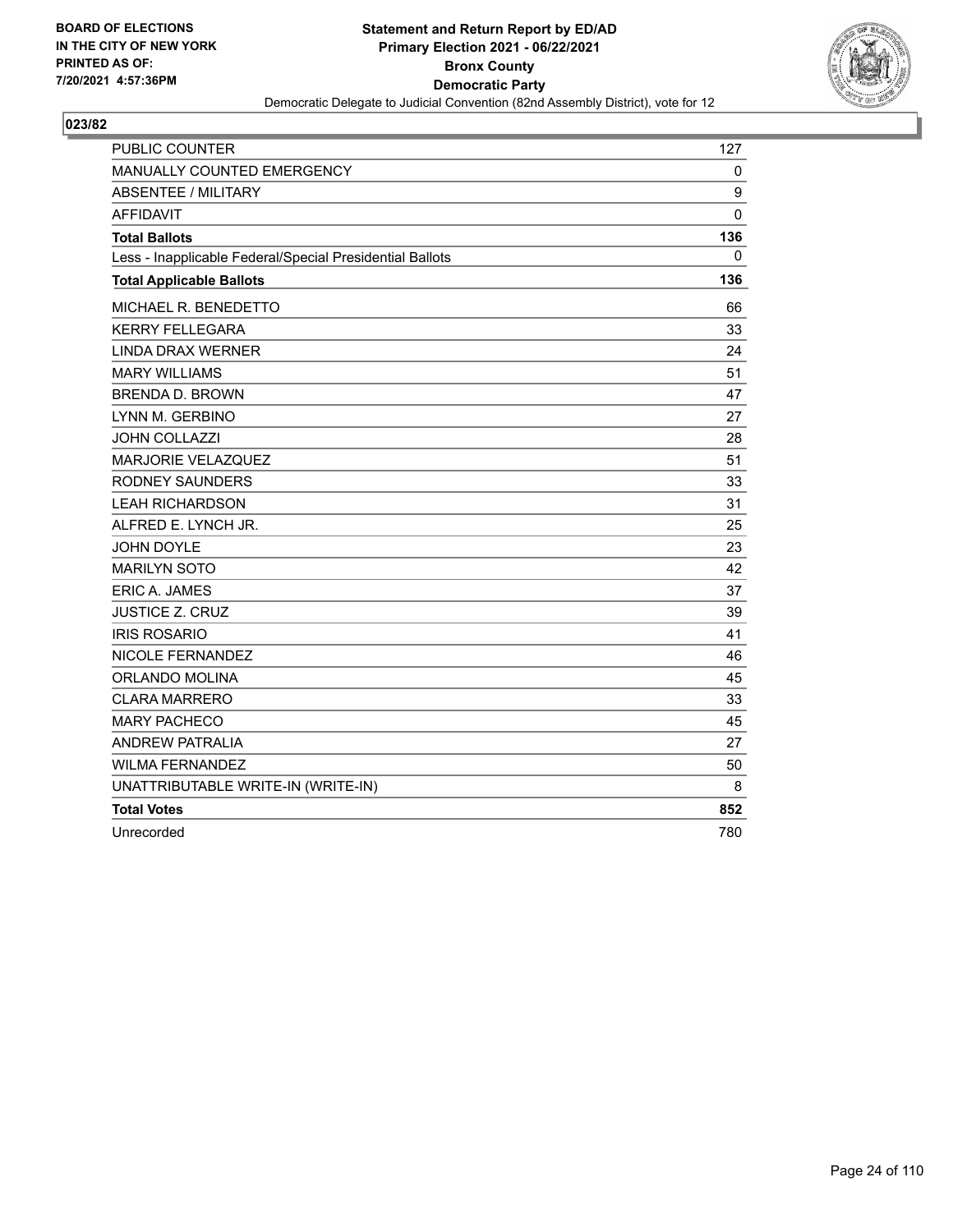

| <b>PUBLIC COUNTER</b>                                    | 90                      |
|----------------------------------------------------------|-------------------------|
| MANUALLY COUNTED EMERGENCY                               | 0                       |
| ABSENTEE / MILITARY                                      | 11                      |
| <b>AFFIDAVIT</b>                                         | 0                       |
| <b>Total Ballots</b>                                     | 101                     |
| Less - Inapplicable Federal/Special Presidential Ballots | 0                       |
| <b>Total Applicable Ballots</b>                          | 101                     |
| MICHAEL R. BENEDETTO                                     | 42                      |
| <b>KERRY FELLEGARA</b>                                   | 13                      |
| <b>LINDA DRAX WERNER</b>                                 | 15                      |
| <b>MARY WILLIAMS</b>                                     | 21                      |
| <b>BRENDA D. BROWN</b>                                   | 22                      |
| LYNN M. GERBINO                                          | 9                       |
| <b>JOHN COLLAZZI</b>                                     | 15                      |
| MARJORIE VELAZQUEZ                                       | 55                      |
| <b>RODNEY SAUNDERS</b>                                   | 18                      |
| <b>LEAH RICHARDSON</b>                                   | 16                      |
| ALFRED E. LYNCH JR.                                      | 13                      |
| <b>JOHN DOYLE</b>                                        | 16                      |
| <b>MARILYN SOTO</b>                                      | 29                      |
| <b>ERIC A. JAMES</b>                                     | 16                      |
| <b>JUSTICE Z. CRUZ</b>                                   | 14                      |
| <b>IRIS ROSARIO</b>                                      | 11                      |
| NICOLE FERNANDEZ                                         | 16                      |
| <b>ORLANDO MOLINA</b>                                    | 11                      |
| <b>CLARA MARRERO</b>                                     | 14                      |
| <b>MARY PACHECO</b>                                      | 15                      |
| ANDREW PATRALIA                                          | 6                       |
| <b>WILMA FERNANDEZ</b>                                   | 12                      |
| ANGEL VRUZ (WRITE-IN)                                    | 1                       |
| ANGELITA MENDEZ (WRITE-IN)                               | 1                       |
| <b>ASHTON MILLER (WRITE-IN)</b>                          | 1                       |
| CALVIN GOSSETT (WRITE-IN)                                | 1                       |
| FELICE TORRES-MORRIS (WRITE-IN)                          | $\overline{c}$          |
| JESSICA CONNELL (WRITE-IN)                               | 1                       |
| LEILA MANONGI (WRITE-IN)                                 | 1                       |
| <b>MARTIN MORRIS (WRITE-IN)</b>                          | $\overline{\mathbf{c}}$ |
| RHONDA LINDER (WRITE-IN)                                 | 1                       |
| SAMANTHA MORALES THIEN (WRITE-IN)                        | 1                       |
| YANNICK V DALEY (WRITE-IN)                               | 1                       |
| <b>Total Votes</b>                                       | 412                     |
| Unrecorded                                               | 800                     |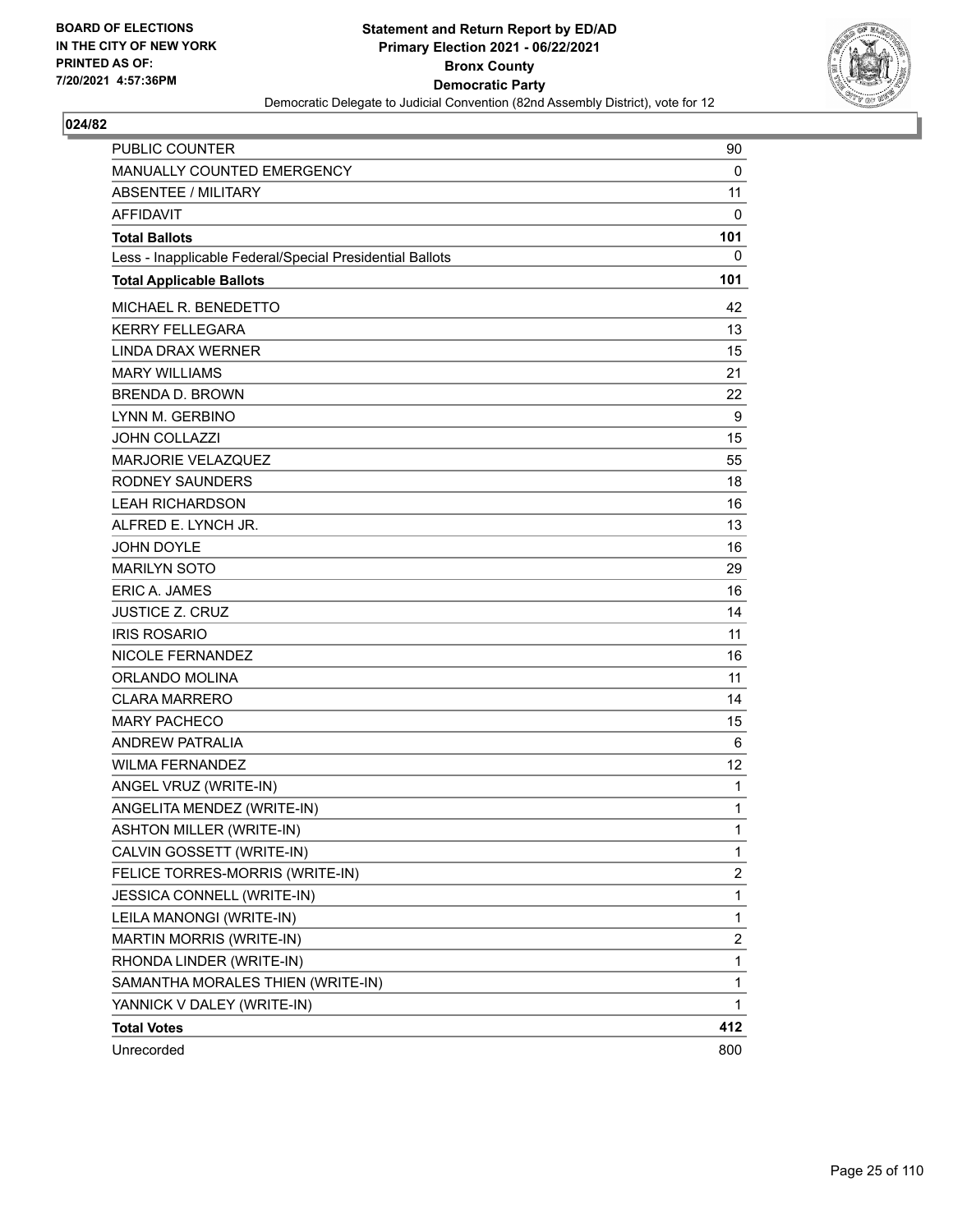

| <b>PUBLIC COUNTER</b>                                    | 102          |
|----------------------------------------------------------|--------------|
| MANUALLY COUNTED EMERGENCY                               | 0            |
| <b>ABSENTEE / MILITARY</b>                               | 9            |
| <b>AFFIDAVIT</b>                                         | $\mathbf{1}$ |
| <b>Total Ballots</b>                                     | 112          |
| Less - Inapplicable Federal/Special Presidential Ballots | 0            |
| <b>Total Applicable Ballots</b>                          | 112          |
| MICHAEL R. BENEDETTO                                     | 55           |
| <b>KERRY FELLEGARA</b>                                   | 8            |
| LINDA DRAX WERNER                                        | 19           |
| <b>MARY WILLIAMS</b>                                     | 19           |
| <b>BRENDA D. BROWN</b>                                   | 20           |
| LYNN M. GERBINO                                          | 16           |
| <b>JOHN COLLAZZI</b>                                     | 14           |
| MARJORIE VELAZQUEZ                                       | 66           |
| <b>RODNEY SAUNDERS</b>                                   | 11           |
| <b>LEAH RICHARDSON</b>                                   | 14           |
| ALFRED E. LYNCH JR.                                      | 14           |
| JOHN DOYLE                                               | 18           |
| <b>MARILYN SOTO</b>                                      | 36           |
| <b>ERIC A. JAMES</b>                                     | 13           |
| <b>JUSTICE Z. CRUZ</b>                                   | 16           |
| <b>IRIS ROSARIO</b>                                      | 19           |
| NICOLE FERNANDEZ                                         | 25           |
| <b>ORLANDO MOLINA</b>                                    | 16           |
| <b>CLARA MARRERO</b>                                     | 20           |
| <b>MARY PACHECO</b>                                      | 25           |
| <b>ANDREW PATRALIA</b>                                   | 9            |
| <b>WILMA FERNANDEZ</b>                                   | 20           |
| ANY ANN VANNOUT (WRITE-IN)                               | $\mathbf{1}$ |
| <b>Total Votes</b>                                       | 474          |
| Unrecorded                                               | 870          |
| 026/82 COMBINED into: 107/82                             |              |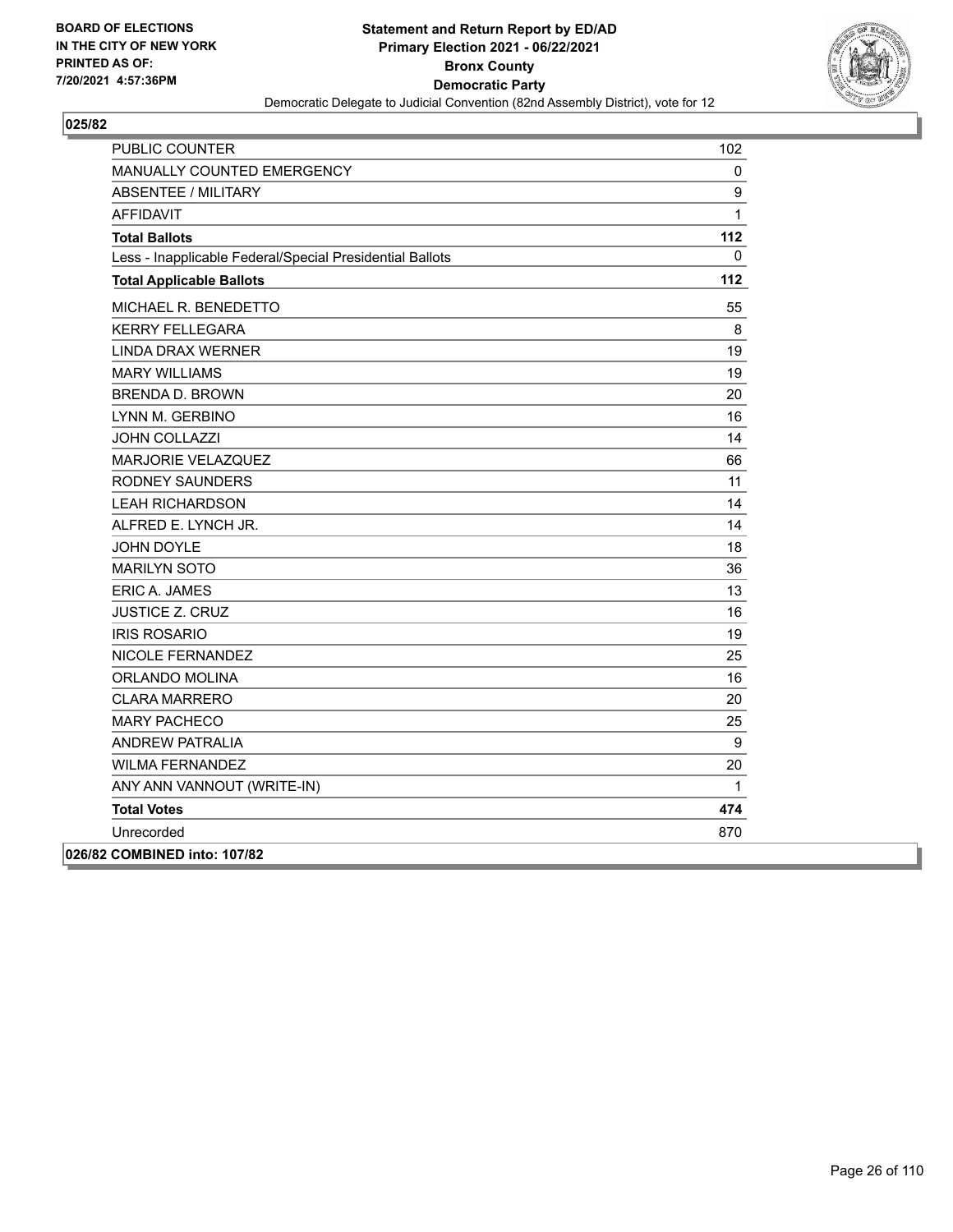

| <b>PUBLIC COUNTER</b>                                    | 107 |
|----------------------------------------------------------|-----|
| MANUALLY COUNTED EMERGENCY                               | 0   |
| <b>ABSENTEE / MILITARY</b>                               | 6   |
| <b>AFFIDAVIT</b>                                         | 0   |
| <b>Total Ballots</b>                                     | 113 |
| Less - Inapplicable Federal/Special Presidential Ballots | 0   |
| <b>Total Applicable Ballots</b>                          | 113 |
| MICHAEL R. BENEDETTO                                     | 39  |
| <b>KERRY FELLEGARA</b>                                   | 19  |
| <b>LINDA DRAX WERNER</b>                                 | 21  |
| <b>MARY WILLIAMS</b>                                     | 38  |
| <b>BRENDA D. BROWN</b>                                   | 32  |
| LYNN M. GERBINO                                          | 16  |
| <b>JOHN COLLAZZI</b>                                     | 21  |
| MARJORIE VELAZQUEZ                                       | 53  |
| <b>RODNEY SAUNDERS</b>                                   | 17  |
| <b>LEAH RICHARDSON</b>                                   | 24  |
| ALFRED E. LYNCH JR.                                      | 16  |
| <b>JOHN DOYLE</b>                                        | 14  |
| <b>MARILYN SOTO</b>                                      | 31  |
| <b>ERIC A. JAMES</b>                                     | 35  |
| <b>JUSTICE Z. CRUZ</b>                                   | 25  |
| <b>IRIS ROSARIO</b>                                      | 29  |
| NICOLE FERNANDEZ                                         | 33  |
| ORLANDO MOLINA                                           | 28  |
| <b>CLARA MARRERO</b>                                     | 28  |
| <b>MARY PACHECO</b>                                      | 25  |
| <b>ANDREW PATRALIA</b>                                   | 17  |
| <b>WILMA FERNANDEZ</b>                                   | 29  |
| UNATTRIBUTABLE WRITE-IN (WRITE-IN)                       | 2   |
| <b>Total Votes</b>                                       | 592 |
| Unrecorded                                               | 764 |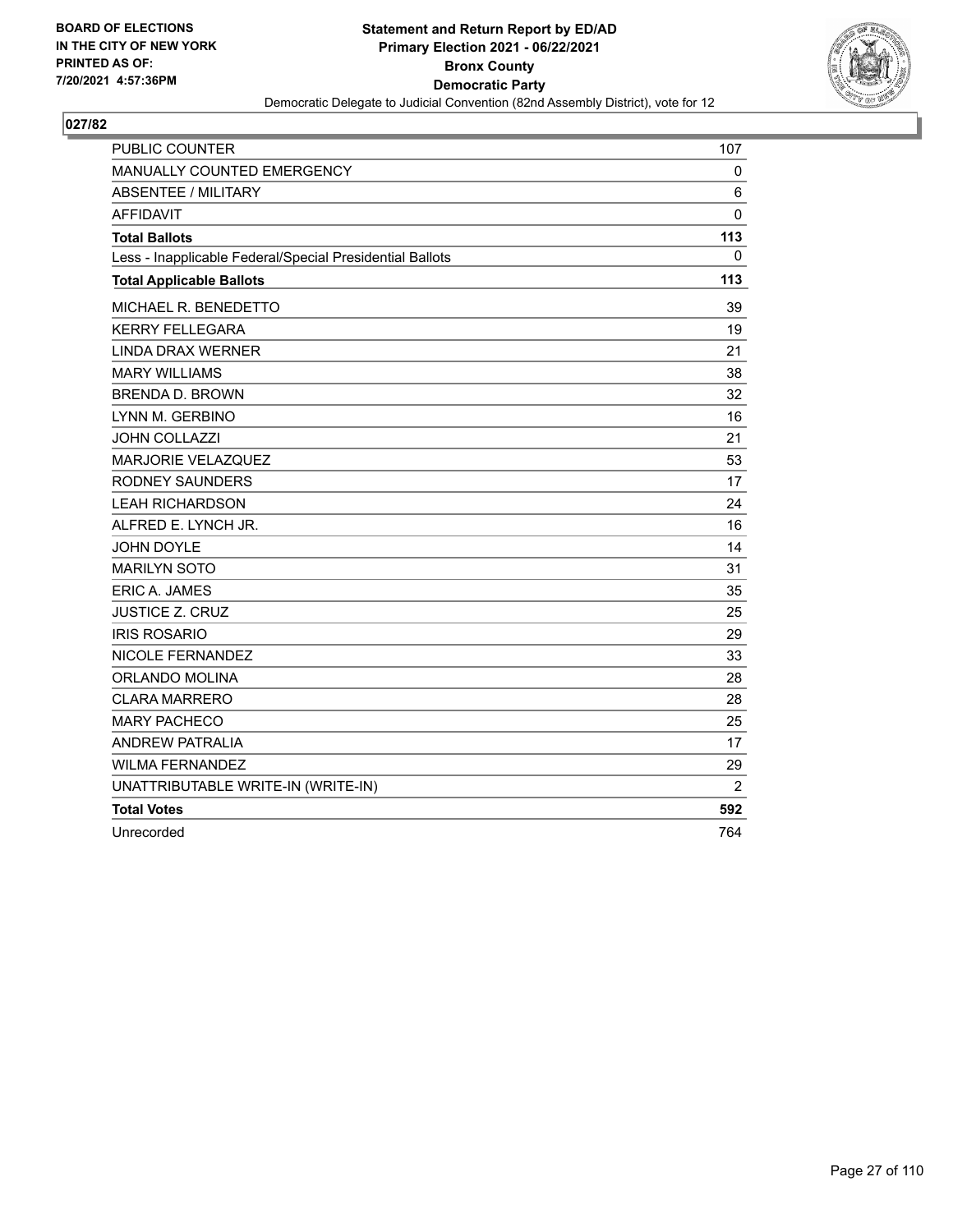

| <b>PUBLIC COUNTER</b>                                    | 123 |
|----------------------------------------------------------|-----|
| MANUALLY COUNTED EMERGENCY                               | 0   |
| ABSENTEE / MILITARY                                      | 10  |
| <b>AFFIDAVIT</b>                                         | 0   |
| <b>Total Ballots</b>                                     | 133 |
| Less - Inapplicable Federal/Special Presidential Ballots | 0   |
| <b>Total Applicable Ballots</b>                          | 133 |
| MICHAEL R. BENEDETTO                                     | 52  |
| <b>KERRY FELLEGARA</b>                                   | 23  |
| <b>LINDA DRAX WERNER</b>                                 | 27  |
| <b>MARY WILLIAMS</b>                                     | 52  |
| <b>BRENDA D. BROWN</b>                                   | 44  |
| LYNN M. GERBINO                                          | 23  |
| <b>JOHN COLLAZZI</b>                                     | 26  |
| MARJORIE VELAZQUEZ                                       | 52  |
| <b>RODNEY SAUNDERS</b>                                   | 23  |
| <b>LEAH RICHARDSON</b>                                   | 28  |
| ALFRED E. LYNCH JR.                                      | 21  |
| <b>JOHN DOYLE</b>                                        | 16  |
| <b>MARILYN SOTO</b>                                      | 37  |
| ERIC A. JAMES                                            | 27  |
| <b>JUSTICE Z. CRUZ</b>                                   | 27  |
| <b>IRIS ROSARIO</b>                                      | 37  |
| NICOLE FERNANDEZ                                         | 32  |
| ORLANDO MOLINA                                           | 26  |
| <b>CLARA MARRERO</b>                                     | 30  |
| <b>MARY PACHECO</b>                                      | 35  |
| <b>ANDREW PATRALIA</b>                                   | 13  |
| <b>WILMA FERNANDEZ</b>                                   | 44  |
| UNATTRIBUTABLE WRITE-IN (WRITE-IN)                       | 3   |
| <b>Total Votes</b>                                       | 698 |
| Unrecorded                                               | 898 |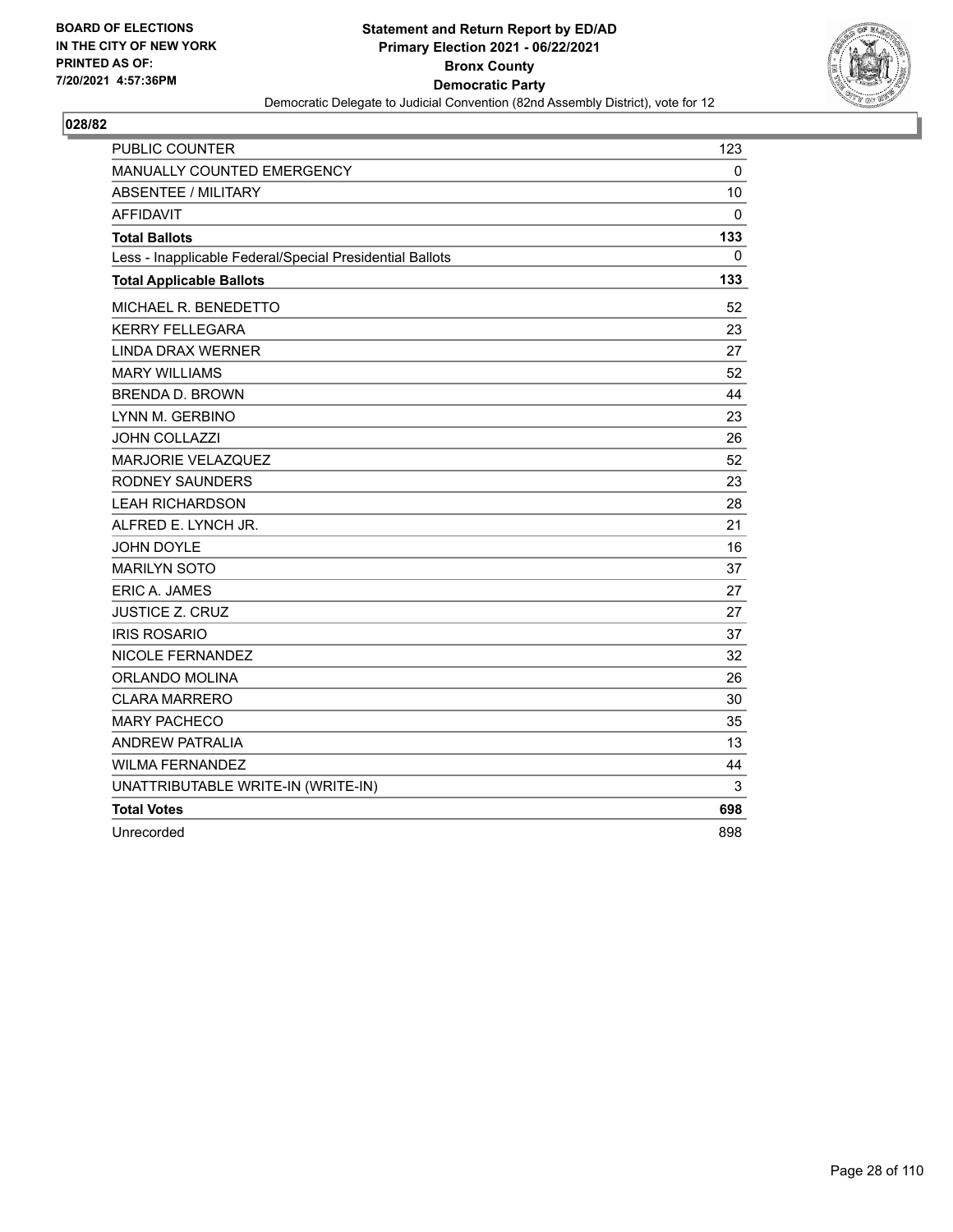

| <b>PUBLIC COUNTER</b>                                    | 33             |
|----------------------------------------------------------|----------------|
| MANUALLY COUNTED EMERGENCY                               | 0              |
| <b>ABSENTEE / MILITARY</b>                               | 6              |
| <b>AFFIDAVIT</b>                                         | $\mathbf{1}$   |
| <b>Total Ballots</b>                                     | 40             |
| Less - Inapplicable Federal/Special Presidential Ballots | $\mathbf{0}$   |
| <b>Total Applicable Ballots</b>                          | 40             |
| MICHAEL R. BENEDETTO                                     | 21             |
| <b>KERRY FELLEGARA</b>                                   | 12             |
| <b>LINDA DRAX WERNER</b>                                 | 15             |
| <b>MARY WILLIAMS</b>                                     | 21             |
| <b>BRENDA D. BROWN</b>                                   | 20             |
| LYNN M. GERBINO                                          | 12             |
| <b>JOHN COLLAZZI</b>                                     | $\overline{7}$ |
| MARJORIE VELAZQUEZ                                       | 23             |
| <b>RODNEY SAUNDERS</b>                                   | 12             |
| <b>LEAH RICHARDSON</b>                                   | 13             |
| ALFRED E. LYNCH JR.                                      | 9              |
| <b>JOHN DOYLE</b>                                        | 11             |
| <b>MARILYN SOTO</b>                                      | 16             |
| <b>ERIC A. JAMES</b>                                     | 13             |
| <b>JUSTICE Z. CRUZ</b>                                   | 7              |
| <b>IRIS ROSARIO</b>                                      | 9              |
| NICOLE FERNANDEZ                                         | 11             |
| ORLANDO MOLINA                                           | 6              |
| <b>CLARA MARRERO</b>                                     | 6              |
| <b>MARY PACHECO</b>                                      | 6              |
| <b>ANDREW PATRALIA</b>                                   | $\mathbf{1}$   |
| <b>WILMA FERNANDEZ</b>                                   | 9              |
| UNATTRIBUTABLE WRITE-IN (WRITE-IN)                       | 4              |
| <b>Total Votes</b>                                       | 264            |
| Unrecorded                                               | 216            |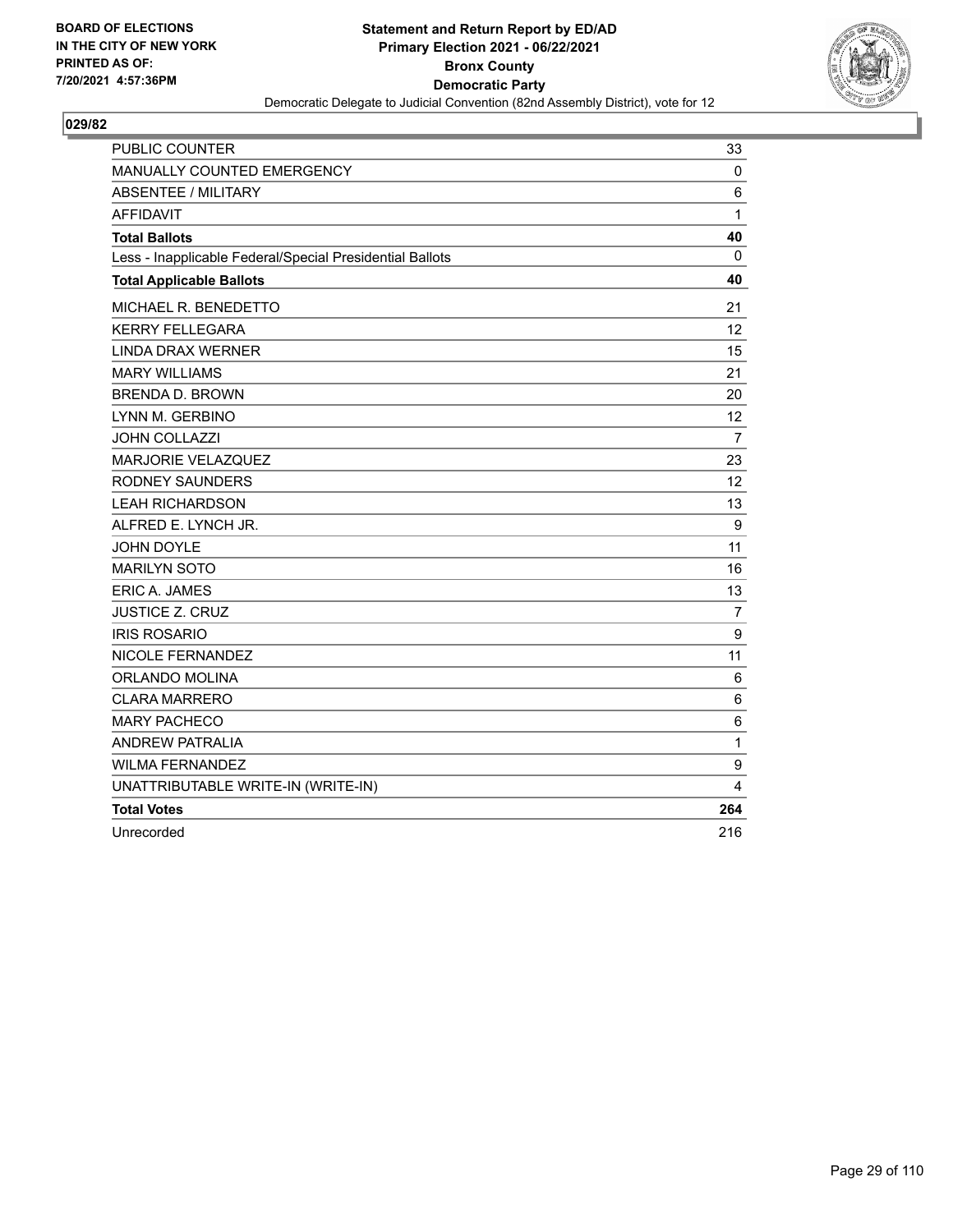

| <b>PUBLIC COUNTER</b>                                    | 124 |
|----------------------------------------------------------|-----|
| MANUALLY COUNTED EMERGENCY                               | 0   |
| <b>ABSENTEE / MILITARY</b>                               | 11  |
| <b>AFFIDAVIT</b>                                         | 1   |
| <b>Total Ballots</b>                                     | 136 |
| Less - Inapplicable Federal/Special Presidential Ballots | 0   |
| <b>Total Applicable Ballots</b>                          | 136 |
| MICHAEL R. BENEDETTO                                     | 54  |
| <b>KERRY FELLEGARA</b>                                   | 19  |
| <b>LINDA DRAX WERNER</b>                                 | 18  |
| <b>MARY WILLIAMS</b>                                     | 34  |
| <b>BRENDA D. BROWN</b>                                   | 30  |
| LYNN M. GERBINO                                          | 19  |
| <b>JOHN COLLAZZI</b>                                     | 17  |
| MARJORIE VELAZQUEZ                                       | 89  |
| <b>RODNEY SAUNDERS</b>                                   | 25  |
| <b>LEAH RICHARDSON</b>                                   | 24  |
| ALFRED E. LYNCH JR.                                      | 16  |
| <b>JOHN DOYLE</b>                                        | 26  |
| <b>MARILYN SOTO</b>                                      | 43  |
| ERIC A. JAMES                                            | 39  |
| <b>JUSTICE Z. CRUZ</b>                                   | 26  |
| <b>IRIS ROSARIO</b>                                      | 34  |
| NICOLE FERNANDEZ                                         | 32  |
| ORLANDO MOLINA                                           | 25  |
| <b>CLARA MARRERO</b>                                     | 23  |
| <b>MARY PACHECO</b>                                      | 29  |
| <b>ANDREW PATRALIA</b>                                   | 18  |
| <b>WILMA FERNANDEZ</b>                                   | 32  |
| <b>Total Votes</b>                                       | 672 |
| Unrecorded                                               | 960 |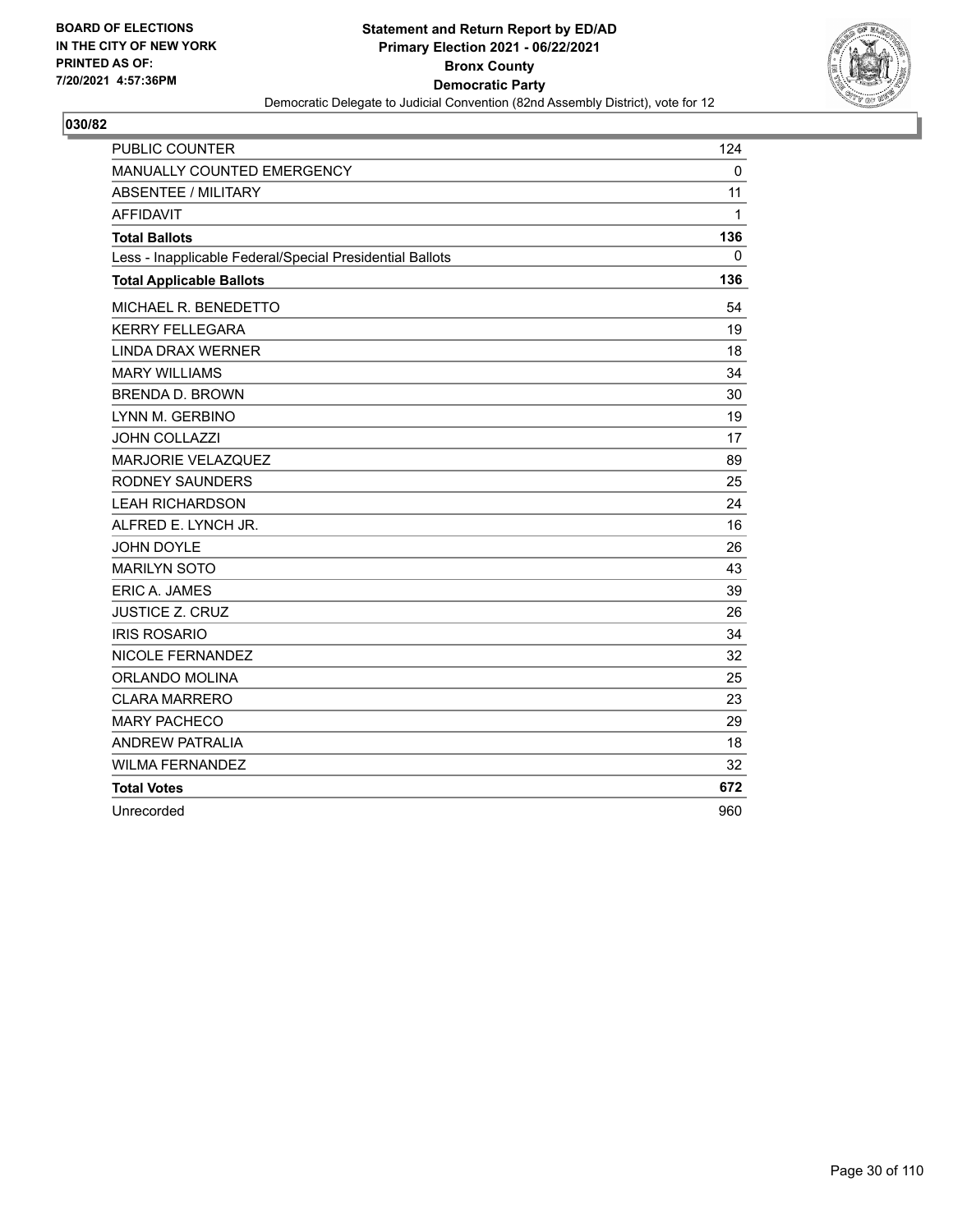

| <b>PUBLIC COUNTER</b>                                    | 150          |
|----------------------------------------------------------|--------------|
| <b>MANUALLY COUNTED EMERGENCY</b>                        | 0            |
| <b>ABSENTEE / MILITARY</b>                               | 10           |
| <b>AFFIDAVIT</b>                                         | 0            |
| <b>Total Ballots</b>                                     | 160          |
| Less - Inapplicable Federal/Special Presidential Ballots | 0            |
| <b>Total Applicable Ballots</b>                          | 160          |
| MICHAEL R. BENEDETTO                                     | 69           |
| <b>KERRY FELLEGARA</b>                                   | 46           |
| LINDA DRAX WERNER                                        | 34           |
| <b>MARY WILLIAMS</b>                                     | 57           |
| <b>BRENDA D. BROWN</b>                                   | 47           |
| LYNN M. GERBINO                                          | 31           |
| JOHN COLLAZZI                                            | 35           |
| MARJORIE VELAZQUEZ                                       | 77           |
| RODNEY SAUNDERS                                          | 46           |
| <b>LEAH RICHARDSON</b>                                   | 33           |
| ALFRED E. LYNCH JR.                                      | 30           |
| JOHN DOYLE                                               | 28           |
| <b>MARILYN SOTO</b>                                      | 39           |
| ERIC A. JAMES                                            | 44           |
| <b>JUSTICE Z. CRUZ</b>                                   | 44           |
| <b>IRIS ROSARIO</b>                                      | 41           |
| NICOLE FERNANDEZ                                         | 42           |
| ORLANDO MOLINA                                           | 37           |
| <b>CLARA MARRERO</b>                                     | 36           |
| <b>MARY PACHECO</b>                                      | 30           |
| <b>ANDREW PATRALIA</b>                                   | 33           |
| <b>WILMA FERNANDEZ</b>                                   | 52           |
| JOHN MCCANN (WRITE-IN)                                   | $\mathbf{1}$ |
| MICHAEL MCDERMOTI (WRITE-IN)                             | 1            |
| MOHAMED ALI (WRITE-IN)                                   | 1            |
| PAUL GENTILE (WRITE-IN)                                  | 1            |
| SAMUEL RAVELLO (WRITE-IN)                                | 1            |
| UNATTRIBUTABLE WRITE-IN (WRITE-IN)                       | 5            |
| <b>Total Votes</b>                                       | 941          |
| Unrecorded                                               | 979          |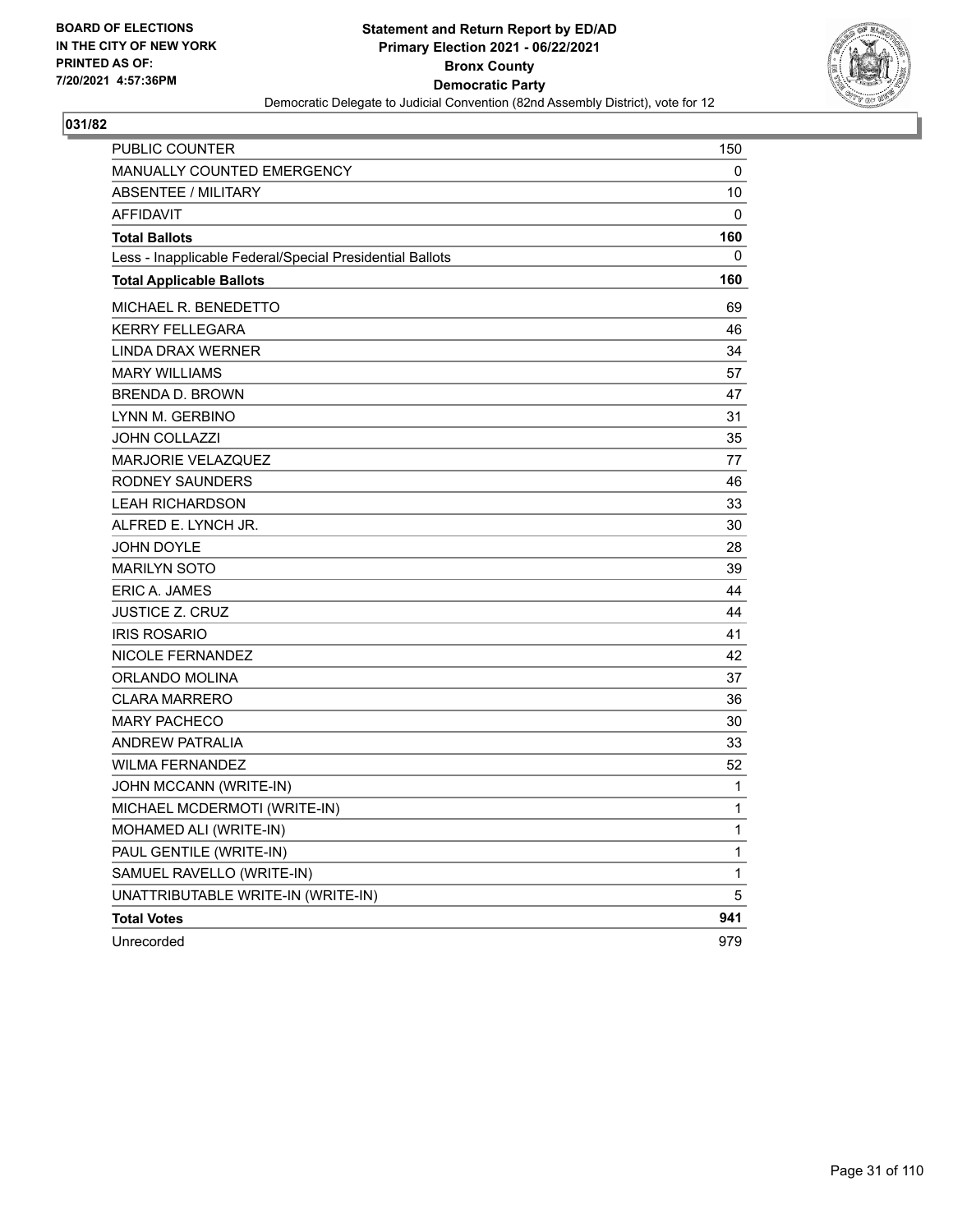

| PUBLIC COUNTER                                           | 91           |
|----------------------------------------------------------|--------------|
| MANUALLY COUNTED EMERGENCY                               | $\mathbf 0$  |
| ABSENTEE / MILITARY                                      | 17           |
| <b>AFFIDAVIT</b>                                         | 0            |
| <b>Total Ballots</b>                                     | 108          |
| Less - Inapplicable Federal/Special Presidential Ballots | 0            |
| <b>Total Applicable Ballots</b>                          | 108          |
| MICHAEL R. BENEDETTO                                     | 58           |
| <b>KERRY FELLEGARA</b>                                   | 29           |
| LINDA DRAX WERNER                                        | 32           |
| <b>MARY WILLIAMS</b>                                     | 48           |
| <b>BRENDA D. BROWN</b>                                   | 44           |
| LYNN M. GERBINO                                          | 30           |
| <b>JOHN COLLAZZI</b>                                     | 38           |
| MARJORIE VELAZQUEZ                                       | 76           |
| <b>RODNEY SAUNDERS</b>                                   | 21           |
| <b>LEAH RICHARDSON</b>                                   | 35           |
| ALFRED E. LYNCH JR.                                      | 27           |
| <b>JOHN DOYLE</b>                                        | 34           |
| <b>MARILYN SOTO</b>                                      | 40           |
| <b>ERIC A. JAMES</b>                                     | 23           |
| <b>JUSTICE Z. CRUZ</b>                                   | 24           |
| <b>IRIS ROSARIO</b>                                      | 30           |
| NICOLE FERNANDEZ                                         | 35           |
| ORLANDO MOLINA                                           | 23           |
| <b>CLARA MARRERO</b>                                     | 23           |
| <b>MARY PACHECO</b>                                      | 34           |
| ANDREW PATRALIA                                          | 19           |
| <b>WILMA FERNANDEZ</b>                                   | 35           |
| ANNE MEREDITH (WRITE-IN)                                 | 1            |
| CURTIS SLIWA (WRITE-IN)                                  | $\mathbf{1}$ |
| DONALD TRUMP JR (WRITE-IN)                               | 1            |
| EDWARD DOYLE (WRITE-IN)                                  | $\mathbf{1}$ |
| EDWARD FELSON (WRITE-IN)                                 | 1            |
| ERIC TRUMP (WRITE-IN)                                    | 1            |
| JACKIE GONOW (WRITE-IN)                                  | 1            |
| JAMES VACCA (WRITE-IN)                                   | $\mathbf{1}$ |
| KRISTINE LOZADA (WRITE-IN)                               | 1            |
| MATTHEW CRUZ (WRITE-IN)                                  | $\mathbf{1}$ |
| MICHAEL RIVADENEYRA (WRITE-IN)                           | 1            |
| UNATTRIBUTABLE WRITE-IN (WRITE-IN)                       | 4            |
| UNDA BERK (WRITE-IN)                                     | 1            |
| <b>WILLIAM STANTON (WRITE-IN)</b>                        | 1            |
| <b>Total Votes</b>                                       | 775          |
| Unrecorded                                               | 521          |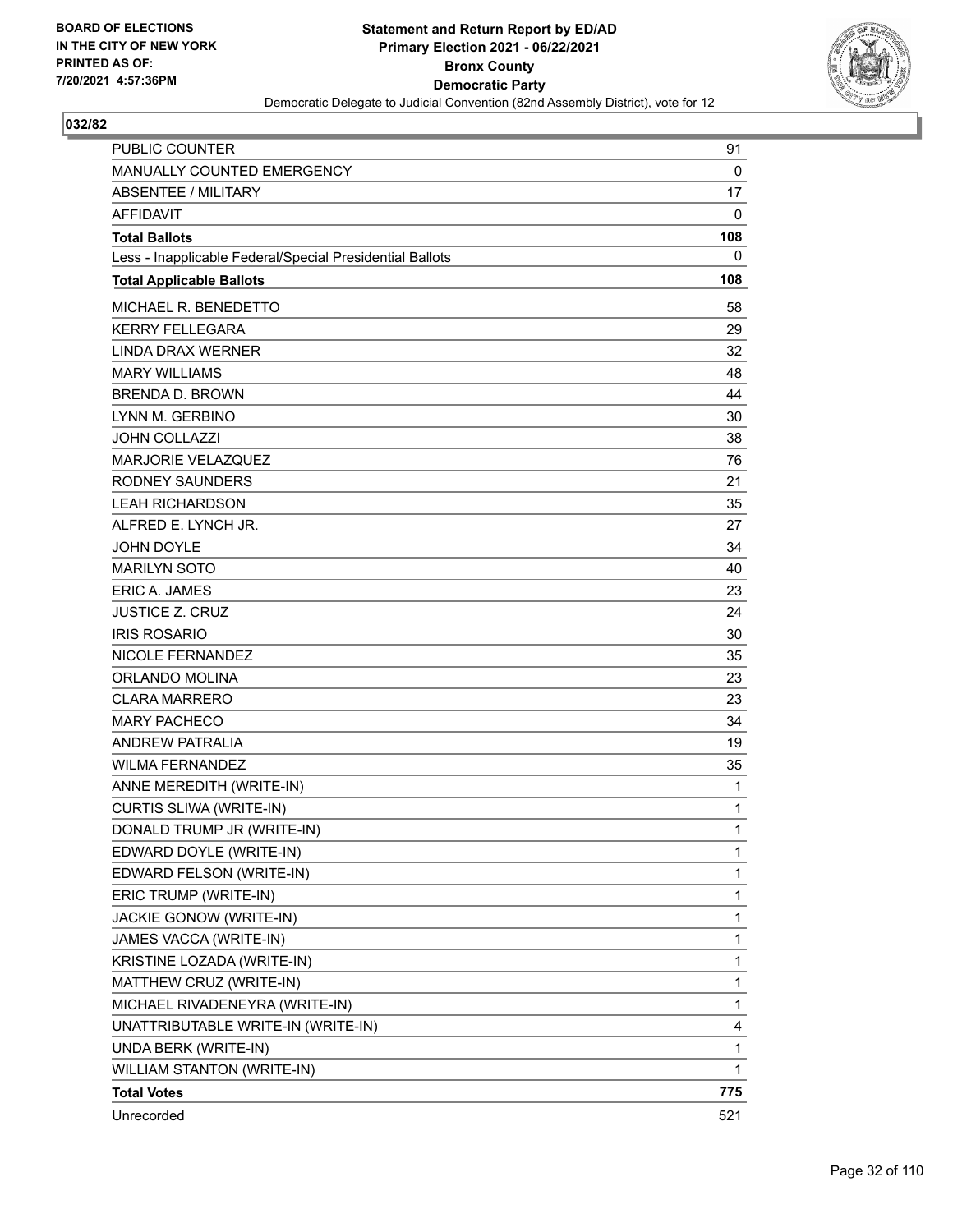

| <b>PUBLIC COUNTER</b>                                    | 85          |
|----------------------------------------------------------|-------------|
| MANUALLY COUNTED EMERGENCY                               | $\Omega$    |
| <b>ABSENTEE / MILITARY</b>                               | 10          |
| <b>AFFIDAVIT</b>                                         | $\mathbf 0$ |
| <b>Total Ballots</b>                                     | 95          |
| Less - Inapplicable Federal/Special Presidential Ballots | 0           |
| <b>Total Applicable Ballots</b>                          | 95          |
| MICHAEL R. BENEDETTO                                     | 51          |
| <b>KERRY FELLEGARA</b>                                   | 19          |
| <b>LINDA DRAX WERNER</b>                                 | 17          |
| <b>MARY WILLIAMS</b>                                     | 22          |
| <b>BRENDA D. BROWN</b>                                   | 20          |
| LYNN M. GERBINO                                          | 22          |
| <b>JOHN COLLAZZI</b>                                     | 25          |
| <b>MARJORIE VELAZQUEZ</b>                                | 59          |
| <b>RODNEY SAUNDERS</b>                                   | 23          |
| <b>LEAH RICHARDSON</b>                                   | 18          |
| ALFRED E. LYNCH JR.                                      | 26          |
| JOHN DOYLE                                               | 29          |
| <b>MARILYN SOTO</b>                                      | 30          |
| ERIC A. JAMES                                            | 20          |
| <b>JUSTICE Z. CRUZ</b>                                   | 14          |
| <b>IRIS ROSARIO</b>                                      | 17          |
| NICOLE FERNANDEZ                                         | 17          |
| ORLANDO MOLINA                                           | 16          |
| <b>CLARA MARRERO</b>                                     | 11          |
| <b>MARY PACHECO</b>                                      | 17          |
| <b>ANDREW PATRALIA</b>                                   | 15          |
| <b>WILMA FERNANDEZ</b>                                   | 15          |
| <b>Total Votes</b>                                       | 503         |
| Unrecorded                                               | 637         |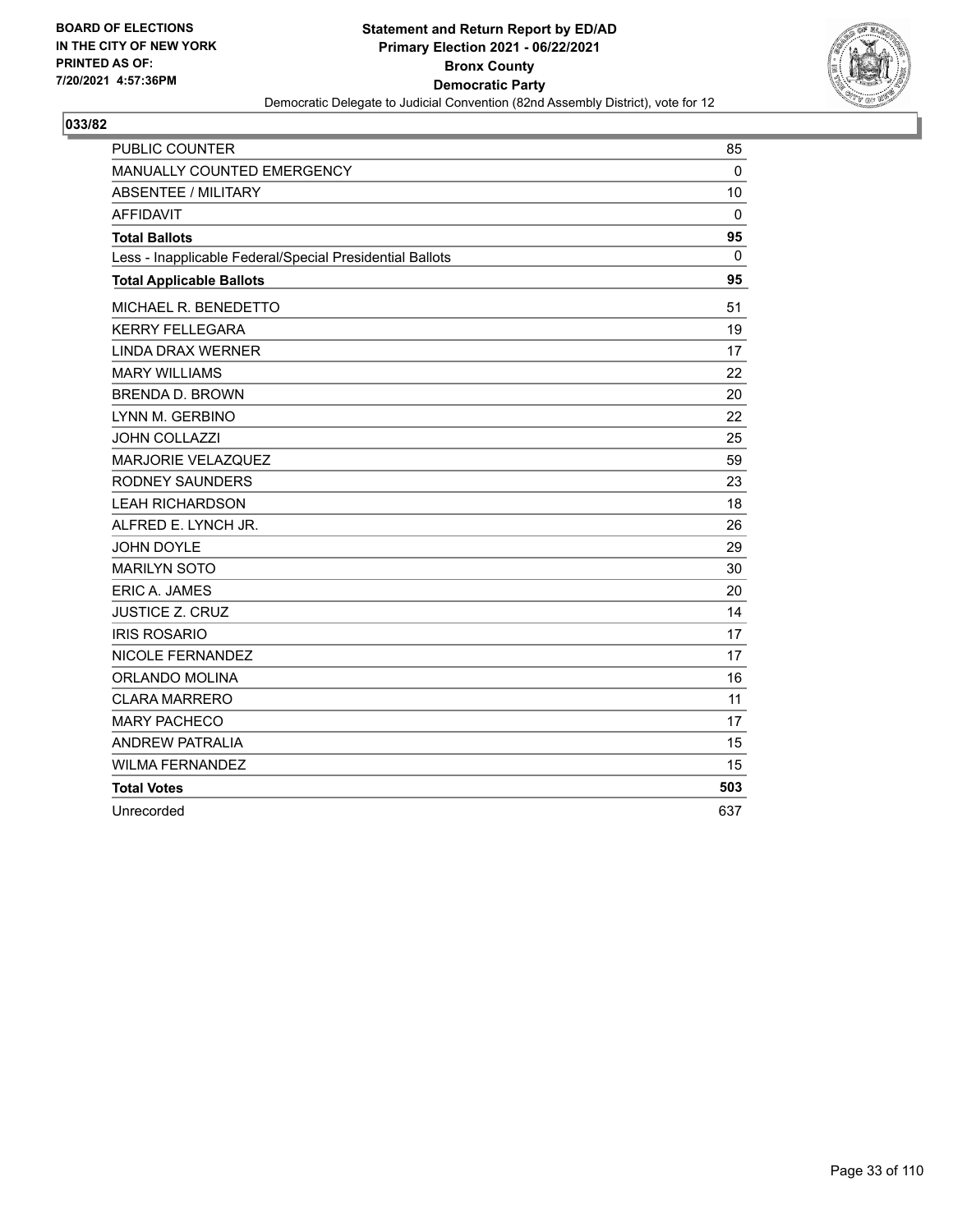

| <b>PUBLIC COUNTER</b>                                    | 66          |
|----------------------------------------------------------|-------------|
| MANUALLY COUNTED EMERGENCY                               | 0           |
| <b>ABSENTEE / MILITARY</b>                               | 9           |
| <b>AFFIDAVIT</b>                                         | $\mathbf 0$ |
| <b>Total Ballots</b>                                     | 75          |
| Less - Inapplicable Federal/Special Presidential Ballots | 0           |
| <b>Total Applicable Ballots</b>                          | 75          |
| MICHAEL R. BENEDETTO                                     | 37          |
| <b>KERRY FELLEGARA</b>                                   | 17          |
| <b>LINDA DRAX WERNER</b>                                 | 12          |
| <b>MARY WILLIAMS</b>                                     | 19          |
| <b>BRENDA D. BROWN</b>                                   | 18          |
| LYNN M. GERBINO                                          | 17          |
| JOHN COLLAZZI                                            | 10          |
| MARJORIE VELAZQUEZ                                       | 50          |
| <b>RODNEY SAUNDERS</b>                                   | 11          |
| <b>LEAH RICHARDSON</b>                                   | 15          |
| ALFRED E. LYNCH JR.                                      | 13          |
| <b>JOHN DOYLE</b>                                        | 14          |
| <b>MARILYN SOTO</b>                                      | 28          |
| <b>ERIC A. JAMES</b>                                     | 10          |
| <b>JUSTICE Z. CRUZ</b>                                   | 20          |
| <b>IRIS ROSARIO</b>                                      | 16          |
| NICOLE FERNANDEZ                                         | 24          |
| ORLANDO MOLINA                                           | 14          |
| <b>CLARA MARRERO</b>                                     | 19          |
| <b>MARY PACHECO</b>                                      | 19          |
| <b>ANDREW PATRALIA</b>                                   | 5           |
| <b>WILMA FERNANDEZ</b>                                   | 24          |
| <b>Total Votes</b>                                       | 412         |
| Unrecorded                                               | 488         |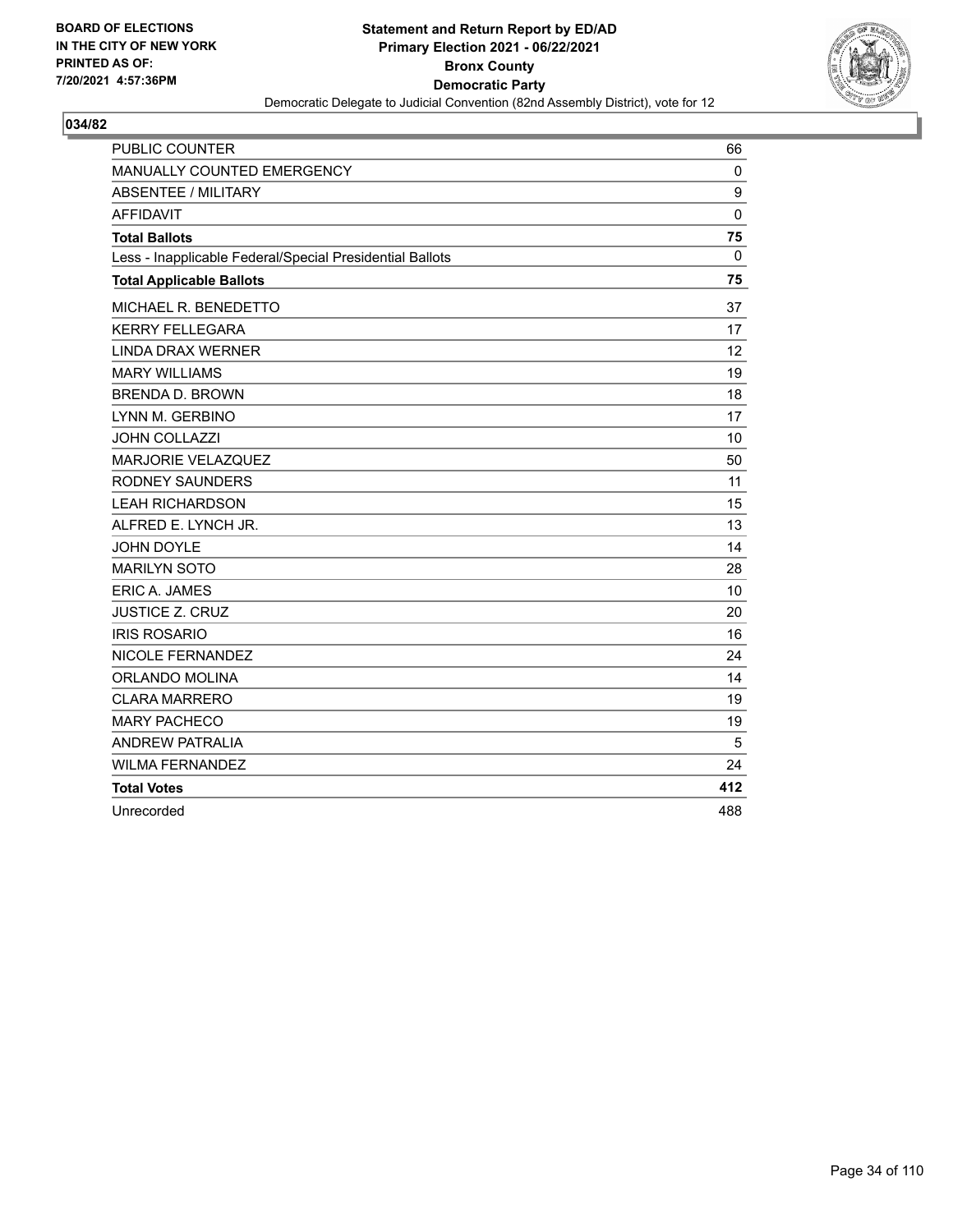

| PUBLIC COUNTER                                           | 116         |
|----------------------------------------------------------|-------------|
| <b>MANUALLY COUNTED EMERGENCY</b>                        | 0           |
| <b>ABSENTEE / MILITARY</b>                               | 18          |
| <b>AFFIDAVIT</b>                                         | 0           |
| <b>Total Ballots</b>                                     | 134         |
| Less - Inapplicable Federal/Special Presidential Ballots | 0           |
| <b>Total Applicable Ballots</b>                          | 134         |
| MICHAEL R. BENEDETTO                                     | 64          |
| <b>KERRY FELLEGARA</b>                                   | 26          |
| LINDA DRAX WERNER                                        | 20          |
| <b>MARY WILLIAMS</b>                                     | 37          |
| <b>BRENDA D. BROWN</b>                                   | 32          |
| LYNN M. GERBINO                                          | 19          |
| <b>JOHN COLLAZZI</b>                                     | 24          |
| MARJORIE VELAZQUEZ                                       | 89          |
| RODNEY SAUNDERS                                          | 23          |
| <b>LEAH RICHARDSON</b>                                   | 23          |
| ALFRED E. LYNCH JR.                                      | 18          |
| <b>JOHN DOYLE</b>                                        | 25          |
| <b>MARILYN SOTO</b>                                      | 44          |
| ERIC A. JAMES                                            | 28          |
| <b>JUSTICE Z. CRUZ</b>                                   | 33          |
| <b>IRIS ROSARIO</b>                                      | 35          |
| NICOLE FERNANDEZ                                         | 35          |
| ORLANDO MOLINA                                           | 27          |
| <b>CLARA MARRERO</b>                                     | 27          |
| <b>MARY PACHECO</b>                                      | 33          |
| <b>ANDREW PATRALIA</b>                                   | 14          |
| <b>WILMA FERNANDEZ</b>                                   | 23          |
| HEATHER PRIVRAT (WRITE-IN)                               | 1           |
| ISAAC AMBROSA MOORE (WRITE-IN)                           | $\mathbf 1$ |
| UNATTRIBUTABLE WRITE-IN (WRITE-IN)                       | 2           |
| <b>Total Votes</b>                                       | 703         |
| Unrecorded                                               | 905         |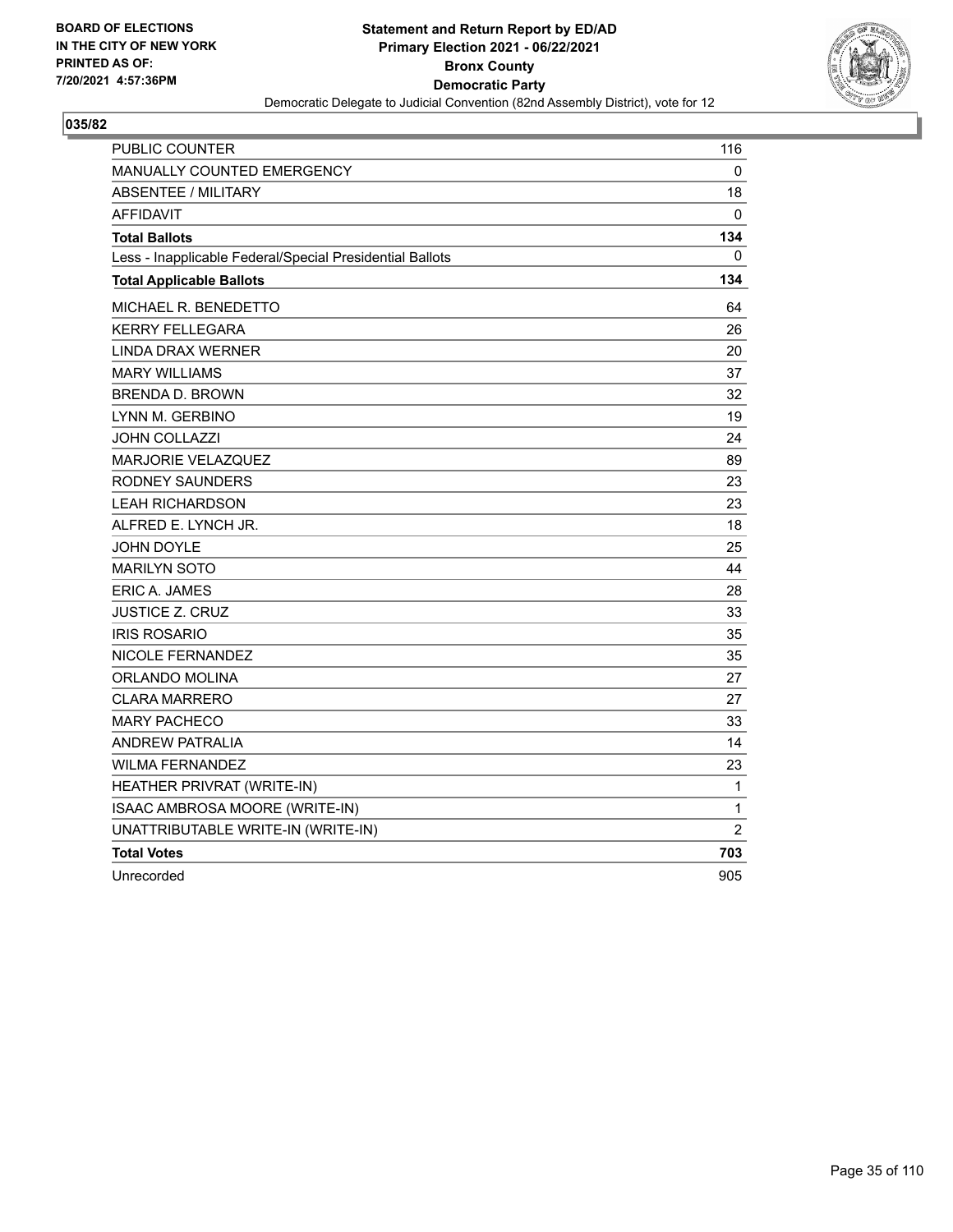

| <b>PUBLIC COUNTER</b>                                    | 106          |
|----------------------------------------------------------|--------------|
| MANUALLY COUNTED EMERGENCY                               | $\mathbf{0}$ |
| <b>ABSENTEE / MILITARY</b>                               | 23           |
| <b>AFFIDAVIT</b>                                         | 0            |
| <b>Total Ballots</b>                                     | 129          |
| Less - Inapplicable Federal/Special Presidential Ballots | 0            |
| <b>Total Applicable Ballots</b>                          | 129          |
| MICHAEL R. BENEDETTO                                     | 59           |
| <b>KERRY FELLEGARA</b>                                   | 27           |
| <b>LINDA DRAX WERNER</b>                                 | 25           |
| <b>MARY WILLIAMS</b>                                     | 29           |
| <b>BRENDA D. BROWN</b>                                   | 31           |
| LYNN M. GERBINO                                          | 28           |
| <b>JOHN COLLAZZI</b>                                     | 30           |
| MARJORIE VELAZQUEZ                                       | 89           |
| <b>RODNEY SAUNDERS</b>                                   | 24           |
| <b>LEAH RICHARDSON</b>                                   | 28           |
| ALFRED E. LYNCH JR.                                      | 24           |
| JOHN DOYLE                                               | 28           |
| <b>MARILYN SOTO</b>                                      | 43           |
| <b>ERIC A. JAMES</b>                                     | 20           |
| <b>JUSTICE Z. CRUZ</b>                                   | 29           |
| <b>IRIS ROSARIO</b>                                      | 38           |
| NICOLE FERNANDEZ                                         | 31           |
| ORLANDO MOLINA                                           | 25           |
| <b>CLARA MARRERO</b>                                     | 29           |
| <b>MARY PACHECO</b>                                      | 34           |
| <b>ANDREW PATRALIA</b>                                   | 15           |
| <b>WILMA FERNANDEZ</b>                                   | 31           |
| UNATTRIBUTABLE WRITE-IN (WRITE-IN)                       | 2            |
| <b>Total Votes</b>                                       | 719          |
| Unrecorded                                               | 829          |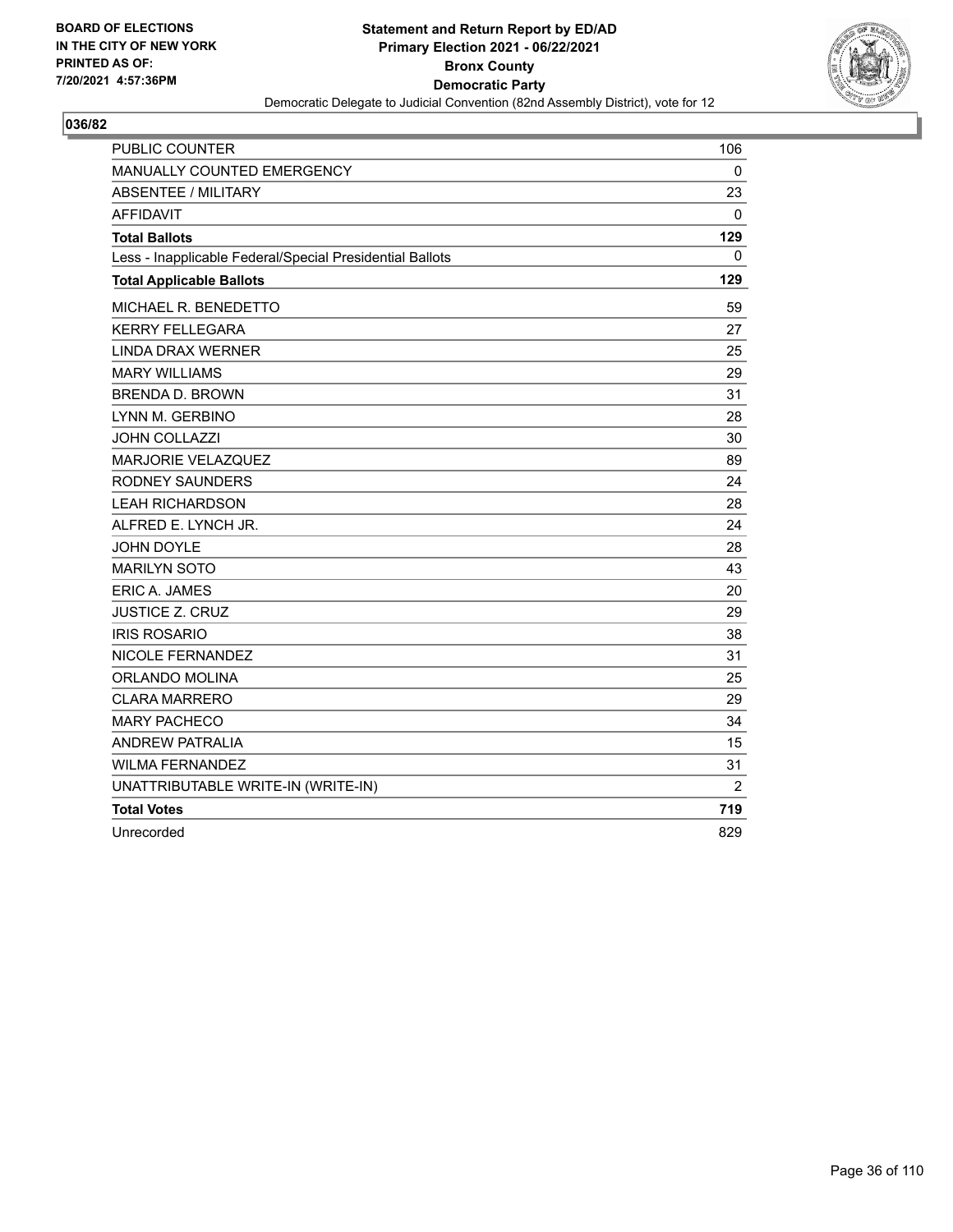

| <b>PUBLIC COUNTER</b>                                    | 131         |
|----------------------------------------------------------|-------------|
| MANUALLY COUNTED EMERGENCY                               | $\Omega$    |
| <b>ABSENTEE / MILITARY</b>                               | 10          |
| <b>AFFIDAVIT</b>                                         | $\mathbf 0$ |
| <b>Total Ballots</b>                                     | 141         |
| Less - Inapplicable Federal/Special Presidential Ballots | 0           |
| <b>Total Applicable Ballots</b>                          | 141         |
| MICHAEL R. BENEDETTO                                     | 39          |
| <b>KERRY FELLEGARA</b>                                   | 14          |
| <b>LINDA DRAX WERNER</b>                                 | 22          |
| <b>MARY WILLIAMS</b>                                     | 42          |
| <b>BRENDA D. BROWN</b>                                   | 31          |
| LYNN M. GERBINO                                          | 21          |
| JOHN COLLAZZI                                            | 13          |
| MARJORIE VELAZQUEZ                                       | 88          |
| <b>RODNEY SAUNDERS</b>                                   | 18          |
| <b>LEAH RICHARDSON</b>                                   | 24          |
| ALFRED E. LYNCH JR.                                      | 16          |
| <b>JOHN DOYLE</b>                                        | 24          |
| <b>MARILYN SOTO</b>                                      | 49          |
| ERIC A. JAMES                                            | 31          |
| <b>JUSTICE Z. CRUZ</b>                                   | 28          |
| <b>IRIS ROSARIO</b>                                      | 34          |
| NICOLE FERNANDEZ                                         | 39          |
| ORLANDO MOLINA                                           | 22          |
| <b>CLARA MARRERO</b>                                     | 31          |
| <b>MARY PACHECO</b>                                      | 36          |
| <b>ANDREW PATRALIA</b>                                   | 12          |
| <b>WILMA FERNANDEZ</b>                                   | 38          |
| <b>Total Votes</b>                                       | 672         |
| Unrecorded                                               | 1,020       |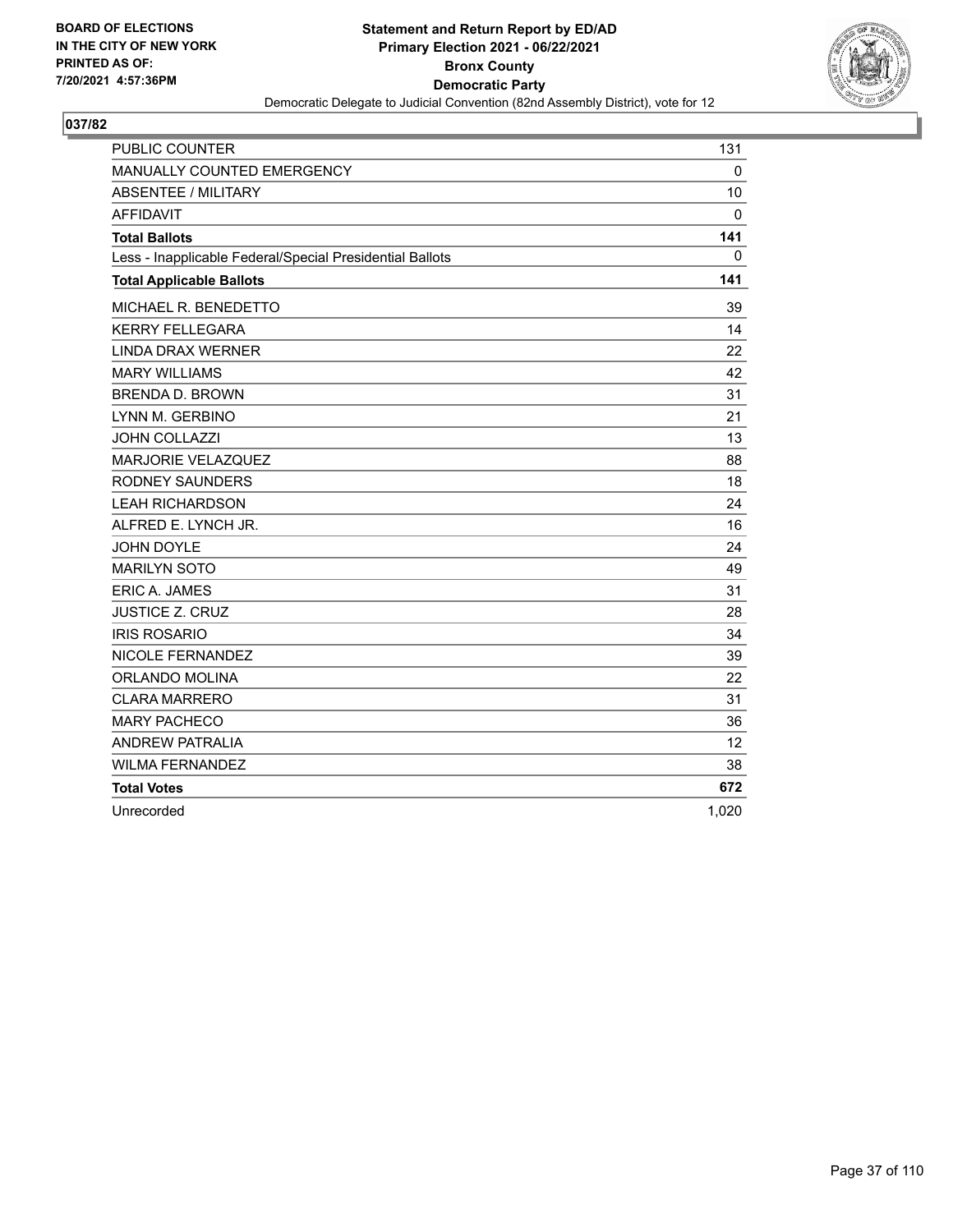

| <b>PUBLIC COUNTER</b>                                    | 153          |
|----------------------------------------------------------|--------------|
| <b>MANUALLY COUNTED EMERGENCY</b>                        | 0            |
| <b>ABSENTEE / MILITARY</b>                               | 15           |
| <b>AFFIDAVIT</b>                                         | 0            |
| <b>Total Ballots</b>                                     | 168          |
| Less - Inapplicable Federal/Special Presidential Ballots | 0            |
| <b>Total Applicable Ballots</b>                          | 168          |
| MICHAEL R. BENEDETTO                                     | 70           |
| <b>KERRY FELLEGARA</b>                                   | 36           |
| <b>LINDA DRAX WERNER</b>                                 | 30           |
| <b>MARY WILLIAMS</b>                                     | 44           |
| <b>BRENDA D. BROWN</b>                                   | 46           |
| LYNN M. GERBINO                                          | 38           |
| <b>JOHN COLLAZZI</b>                                     | 32           |
| <b>MARJORIE VELAZQUEZ</b>                                | 116          |
| RODNEY SAUNDERS                                          | 29           |
| <b>LEAH RICHARDSON</b>                                   | 38           |
| ALFRED E. LYNCH JR.                                      | 30           |
| <b>JOHN DOYLE</b>                                        | 33           |
| <b>MARILYN SOTO</b>                                      | 55           |
| <b>ERIC A. JAMES</b>                                     | 40           |
| JUSTICE Z. CRUZ                                          | 30           |
| <b>IRIS ROSARIO</b>                                      | 40           |
| NICOLE FERNANDEZ                                         | 43           |
| ORLANDO MOLINA                                           | 32           |
| <b>CLARA MARRERO</b>                                     | 30           |
| <b>MARY PACHECO</b>                                      | 34           |
| <b>ANDREW PATRALIA</b>                                   | 18           |
| <b>WILMA FERNANDEZ</b>                                   | 28           |
| ANTHONY L C SANFORD (WRITE-IN)                           | $\mathbf{1}$ |
| UNATTRIBUTABLE WRITE-IN (WRITE-IN)                       | 5            |
| <b>Total Votes</b>                                       | 898          |
| Unrecorded                                               | 1,118        |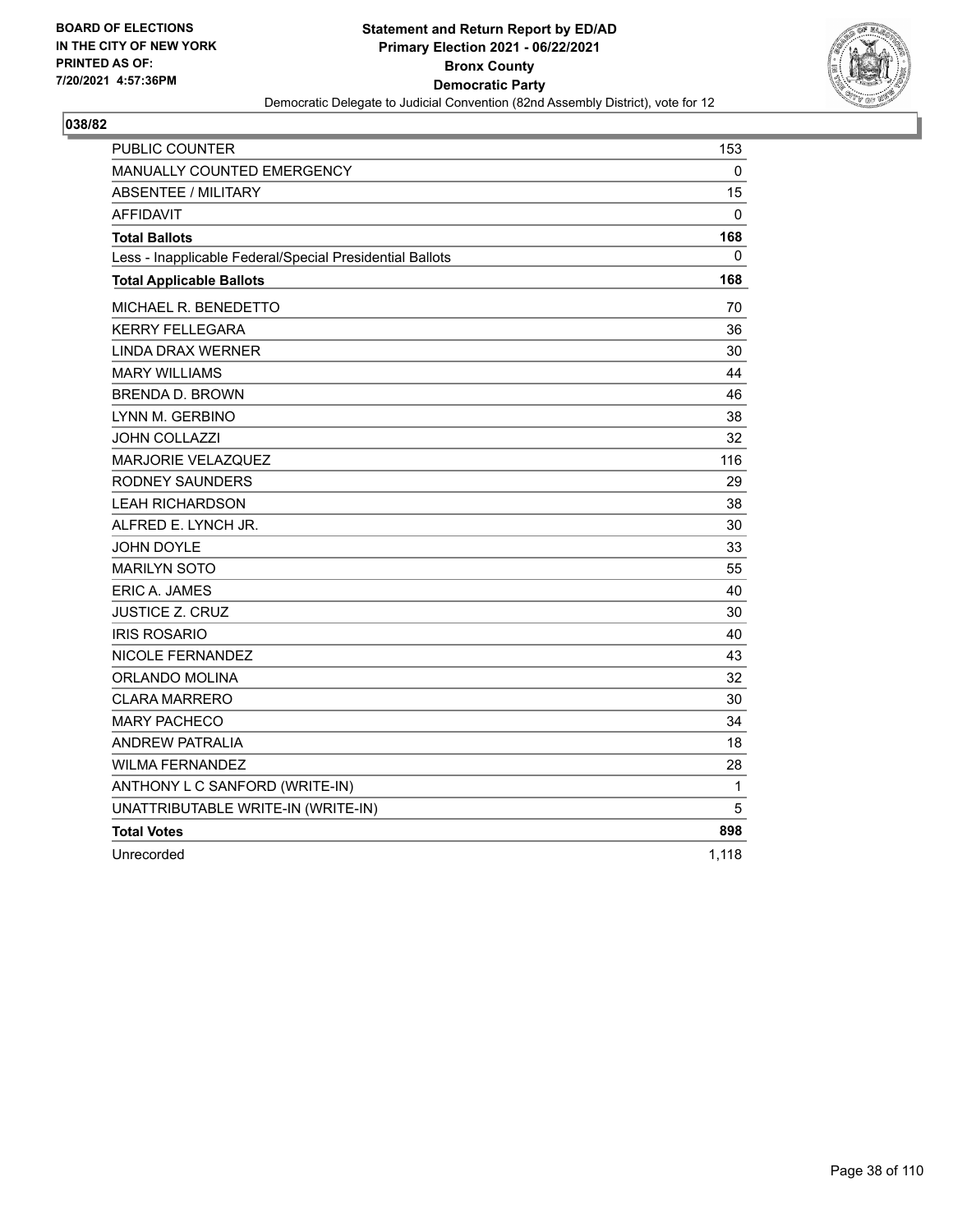

| <b>PUBLIC COUNTER</b>                                    | 70          |
|----------------------------------------------------------|-------------|
| MANUALLY COUNTED EMERGENCY                               | $\mathbf 0$ |
| <b>ABSENTEE / MILITARY</b>                               | 5           |
| <b>AFFIDAVIT</b>                                         | 0           |
| <b>Total Ballots</b>                                     | 75          |
| Less - Inapplicable Federal/Special Presidential Ballots | $\Omega$    |
| <b>Total Applicable Ballots</b>                          | 75          |
| MICHAEL R. BENEDETTO                                     | 32          |
| <b>KERRY FELLEGARA</b>                                   | 14          |
| <b>LINDA DRAX WERNER</b>                                 | 11          |
| <b>MARY WILLIAMS</b>                                     | 21          |
| <b>BRENDA D. BROWN</b>                                   | 22          |
| LYNN M. GERBINO                                          | 15          |
| JOHN COLLAZZI                                            | 16          |
| MARJORIE VELAZQUEZ                                       | 43          |
| <b>RODNEY SAUNDERS</b>                                   | 17          |
| <b>LEAH RICHARDSON</b>                                   | 15          |
| ALFRED E. LYNCH JR.                                      | 9           |
| <b>JOHN DOYLE</b>                                        | 21          |
| <b>MARILYN SOTO</b>                                      | 24          |
| <b>ERIC A. JAMES</b>                                     | 12          |
| <b>JUSTICE Z. CRUZ</b>                                   | 17          |
| <b>IRIS ROSARIO</b>                                      | 13          |
| <b>NICOLE FERNANDEZ</b>                                  | 16          |
| <b>ORLANDO MOLINA</b>                                    | 15          |
| <b>CLARA MARRERO</b>                                     | 11          |
| <b>MARY PACHECO</b>                                      | 15          |
| <b>ANDREW PATRALIA</b>                                   | 9           |
| <b>WILMA FERNANDEZ</b>                                   | 16          |
| <b>GABRIEL DURAN (WRITE-IN)</b>                          | 1           |
| <b>Total Votes</b>                                       | 385         |
| Unrecorded                                               | 515         |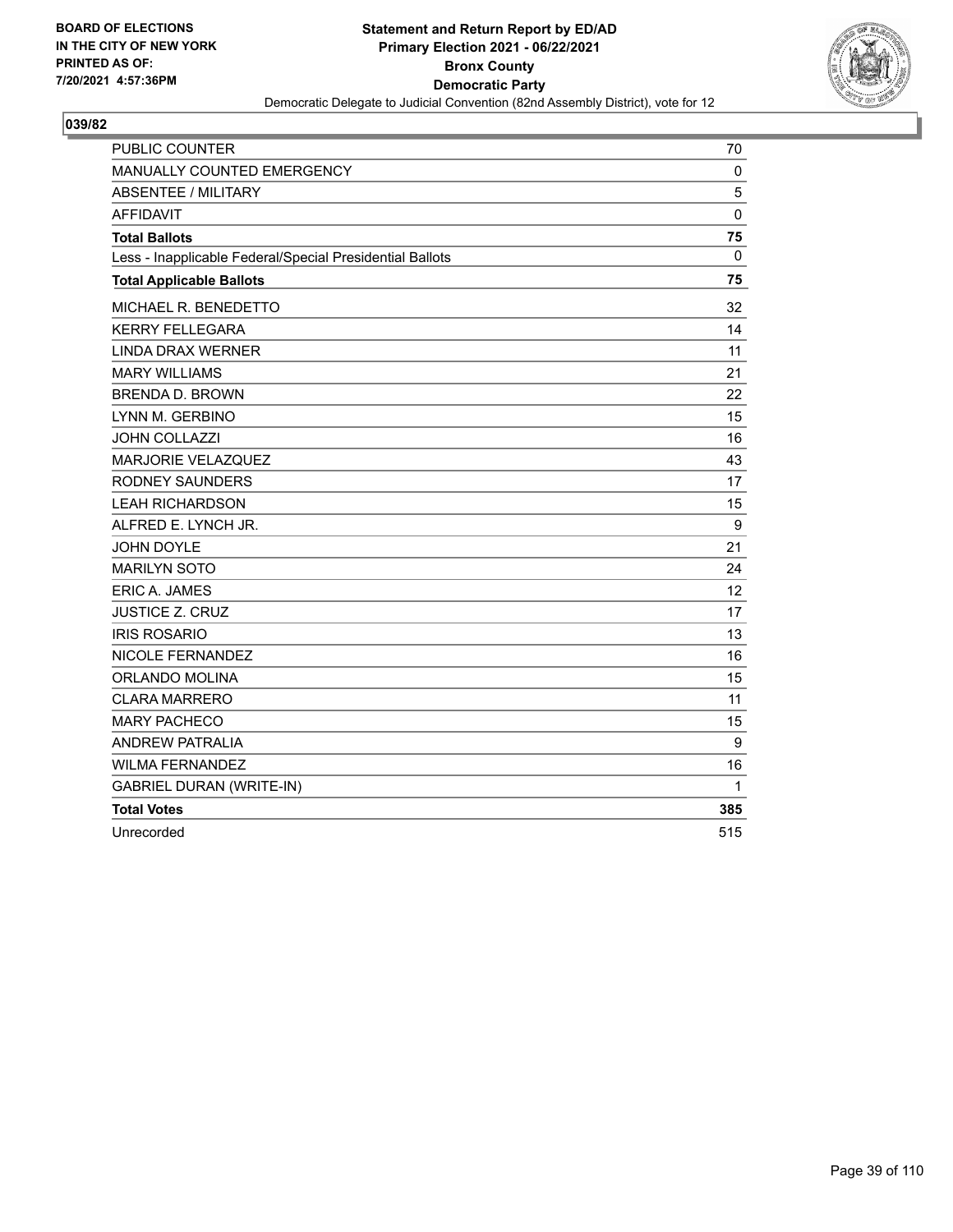

| <b>PUBLIC COUNTER</b>                                    | 46             |
|----------------------------------------------------------|----------------|
| MANUALLY COUNTED EMERGENCY                               | $\Omega$       |
| <b>ABSENTEE / MILITARY</b>                               | $\overline{7}$ |
| <b>AFFIDAVIT</b>                                         | $\mathbf 0$    |
| <b>Total Ballots</b>                                     | 53             |
| Less - Inapplicable Federal/Special Presidential Ballots | 0              |
| <b>Total Applicable Ballots</b>                          | 53             |
| MICHAEL R. BENEDETTO                                     | 31             |
| <b>KERRY FELLEGARA</b>                                   | 13             |
| <b>LINDA DRAX WERNER</b>                                 | 14             |
| <b>MARY WILLIAMS</b>                                     | 14             |
| <b>BRENDA D. BROWN</b>                                   | 12             |
| LYNN M. GERBINO                                          | 17             |
| <b>JOHN COLLAZZI</b>                                     | 18             |
| <b>MARJORIE VELAZQUEZ</b>                                | 34             |
| <b>RODNEY SAUNDERS</b>                                   | $\overline{7}$ |
| <b>LEAH RICHARDSON</b>                                   | 16             |
| ALFRED E. LYNCH JR.                                      | 8              |
| JOHN DOYLE                                               | 14             |
| <b>MARILYN SOTO</b>                                      | 15             |
| ERIC A. JAMES                                            | $\mathbf 1$    |
| <b>JUSTICE Z. CRUZ</b>                                   | 9              |
| <b>IRIS ROSARIO</b>                                      | 15             |
| NICOLE FERNANDEZ                                         | 12             |
| ORLANDO MOLINA                                           | 9              |
| <b>CLARA MARRERO</b>                                     | 13             |
| <b>MARY PACHECO</b>                                      | 15             |
| <b>ANDREW PATRALIA</b>                                   | 6              |
| <b>WILMA FERNANDEZ</b>                                   | 12             |
| <b>Total Votes</b>                                       | 305            |
| Unrecorded                                               | 331            |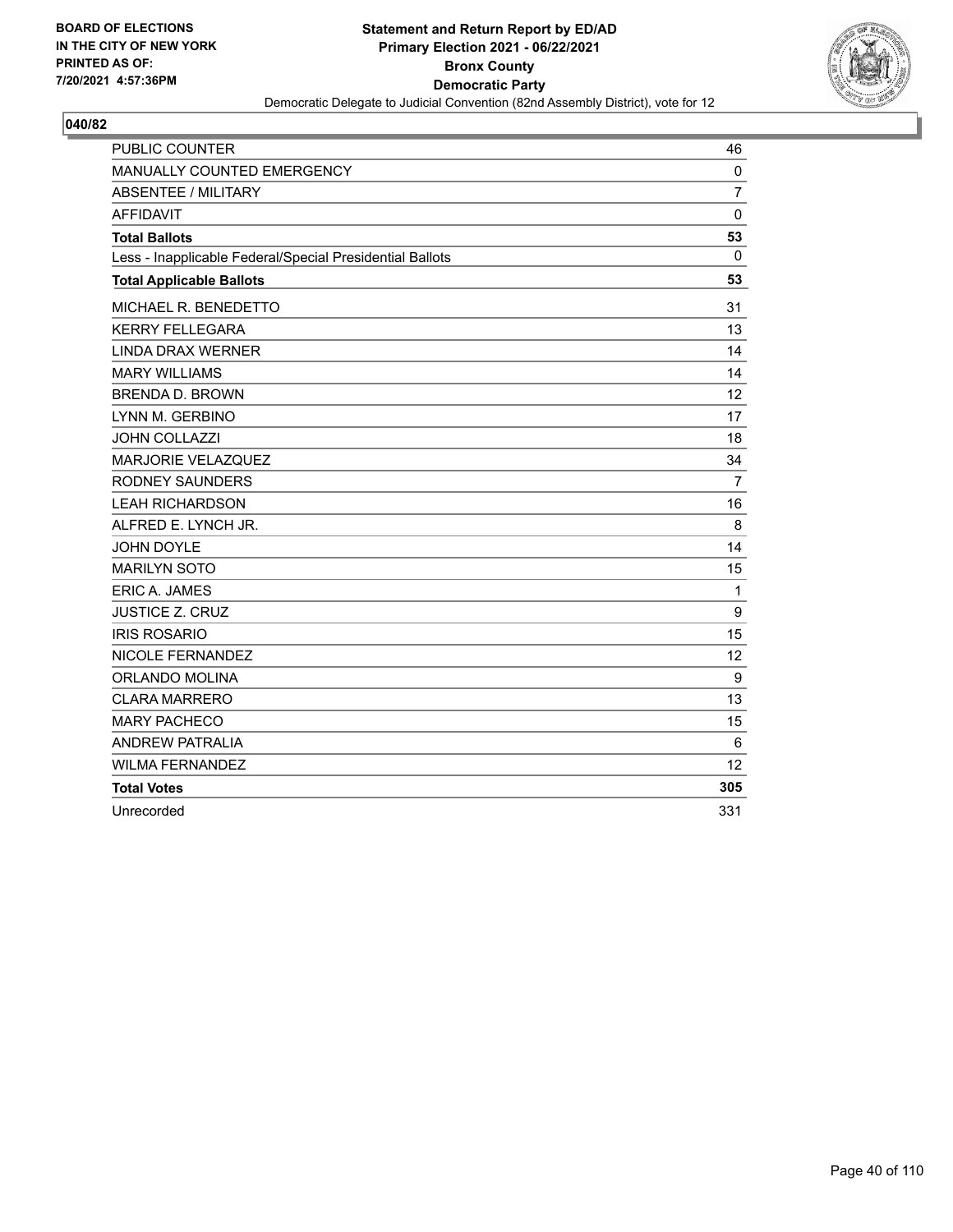

| <b>PUBLIC COUNTER</b>                                    | 80             |
|----------------------------------------------------------|----------------|
| MANUALLY COUNTED EMERGENCY                               | 0              |
| <b>ABSENTEE / MILITARY</b>                               | $\overline{7}$ |
| <b>AFFIDAVIT</b>                                         | $\mathbf 0$    |
| <b>Total Ballots</b>                                     | 87             |
| Less - Inapplicable Federal/Special Presidential Ballots | $\mathbf{0}$   |
| <b>Total Applicable Ballots</b>                          | 87             |
| MICHAEL R. BENEDETTO                                     | 52             |
| <b>KERRY FELLEGARA</b>                                   | 14             |
| <b>LINDA DRAX WERNER</b>                                 | 14             |
| <b>MARY WILLIAMS</b>                                     | 15             |
| <b>BRENDA D. BROWN</b>                                   | 18             |
| LYNN M. GERBINO                                          | 21             |
| <b>JOHN COLLAZZI</b>                                     | 23             |
| MARJORIE VELAZQUEZ                                       | 45             |
| <b>RODNEY SAUNDERS</b>                                   | 15             |
| <b>LEAH RICHARDSON</b>                                   | 11             |
| ALFRED E. LYNCH JR.                                      | 13             |
| <b>JOHN DOYLE</b>                                        | 35             |
| <b>MARILYN SOTO</b>                                      | 19             |
| <b>ERIC A. JAMES</b>                                     | 14             |
| <b>JUSTICE Z. CRUZ</b>                                   | 8              |
| <b>IRIS ROSARIO</b>                                      | 10             |
| NICOLE FERNANDEZ                                         | 12             |
| ORLANDO MOLINA                                           | 9              |
| <b>CLARA MARRERO</b>                                     | 10             |
| <b>MARY PACHECO</b>                                      | 6              |
| <b>ANDREW PATRALIA</b>                                   | 10             |
| <b>WILMA FERNANDEZ</b>                                   | 13             |
| UNATTRIBUTABLE WRITE-IN (WRITE-IN)                       | 1              |
| <b>Total Votes</b>                                       | 388            |
| Unrecorded                                               | 656            |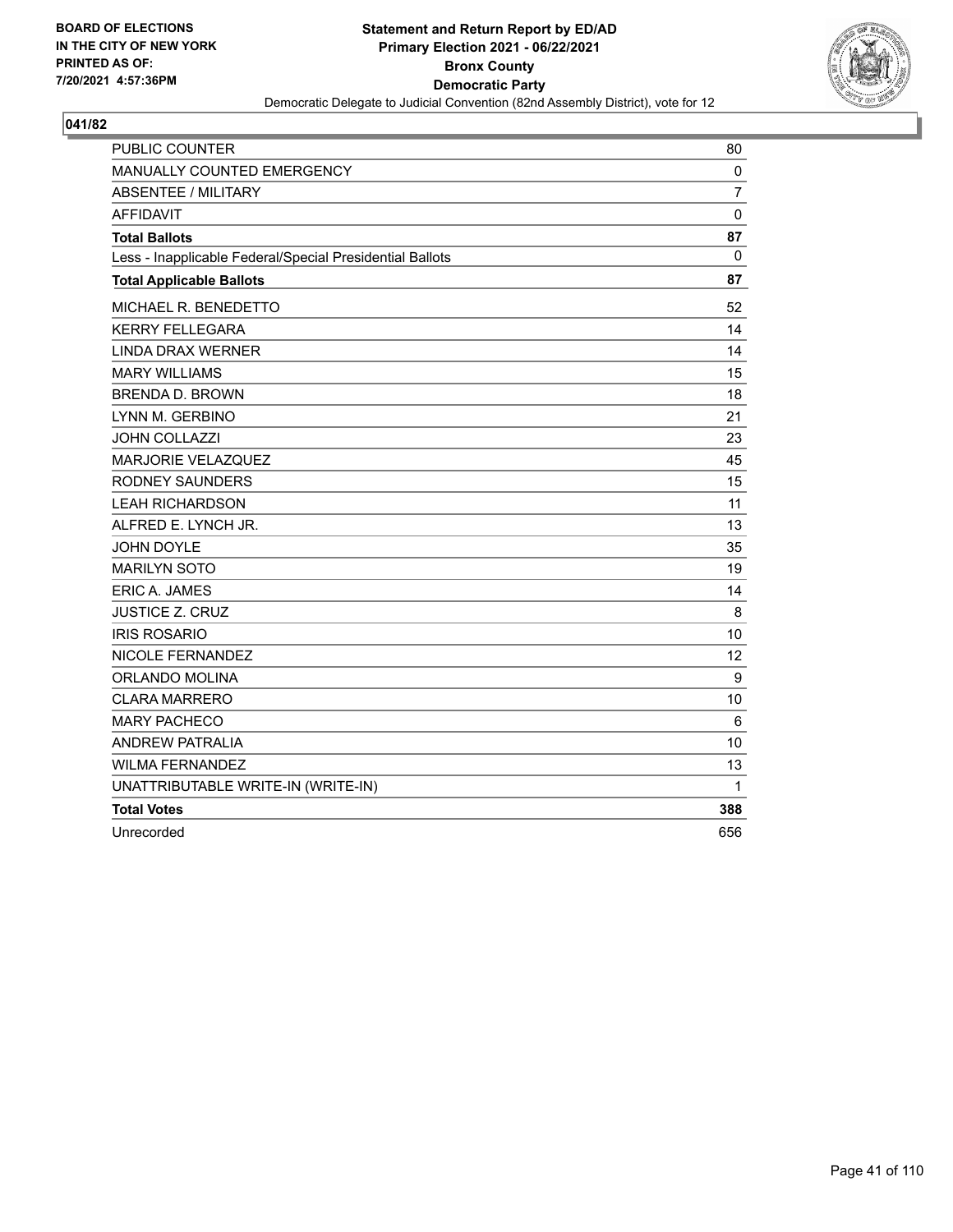

| PUBLIC COUNTER                                           | 50               |
|----------------------------------------------------------|------------------|
| MANUALLY COUNTED EMERGENCY                               | 0                |
| <b>ABSENTEE / MILITARY</b>                               | 6                |
| <b>AFFIDAVIT</b>                                         | 0                |
| <b>Total Ballots</b>                                     | 56               |
| Less - Inapplicable Federal/Special Presidential Ballots | 0                |
| <b>Total Applicable Ballots</b>                          | 56               |
| MICHAEL R. BENEDETTO                                     | 30               |
| <b>KERRY FELLEGARA</b>                                   | 10               |
| <b>LINDA DRAX WERNER</b>                                 | 8                |
| <b>MARY WILLIAMS</b>                                     | 13               |
| <b>BRENDA D. BROWN</b>                                   | 9                |
| LYNN M. GERBINO                                          | 15               |
| <b>JOHN COLLAZZI</b>                                     | 15               |
| MARJORIE VELAZQUEZ                                       | 24               |
| <b>RODNEY SAUNDERS</b>                                   | 8                |
| <b>LEAH RICHARDSON</b>                                   | $\boldsymbol{9}$ |
| ALFRED E. LYNCH JR.                                      | 6                |
| <b>JOHN DOYLE</b>                                        | 19               |
| <b>MARILYN SOTO</b>                                      | 11               |
| <b>ERIC A. JAMES</b>                                     | 4                |
| <b>JUSTICE Z. CRUZ</b>                                   | $\overline{7}$   |
| <b>IRIS ROSARIO</b>                                      | 10               |
| NICOLE FERNANDEZ                                         | 11               |
| ORLANDO MOLINA                                           | 5                |
| <b>CLARA MARRERO</b>                                     | 4                |
| <b>MARY PACHECO</b>                                      | 8                |
| <b>ANDREW PATRALIA</b>                                   | 6                |
| <b>WILMA FERNANDEZ</b>                                   | 9                |
| FRANK REYES (WRITE-IN)                                   | $\mathbf 1$      |
| PAUL PEPETON (WRITE-IN)                                  | 1                |
| SCOTT MILLER (WRITE-IN)                                  | 1                |
| <b>Total Votes</b>                                       | 244              |
| Unrecorded                                               | 428              |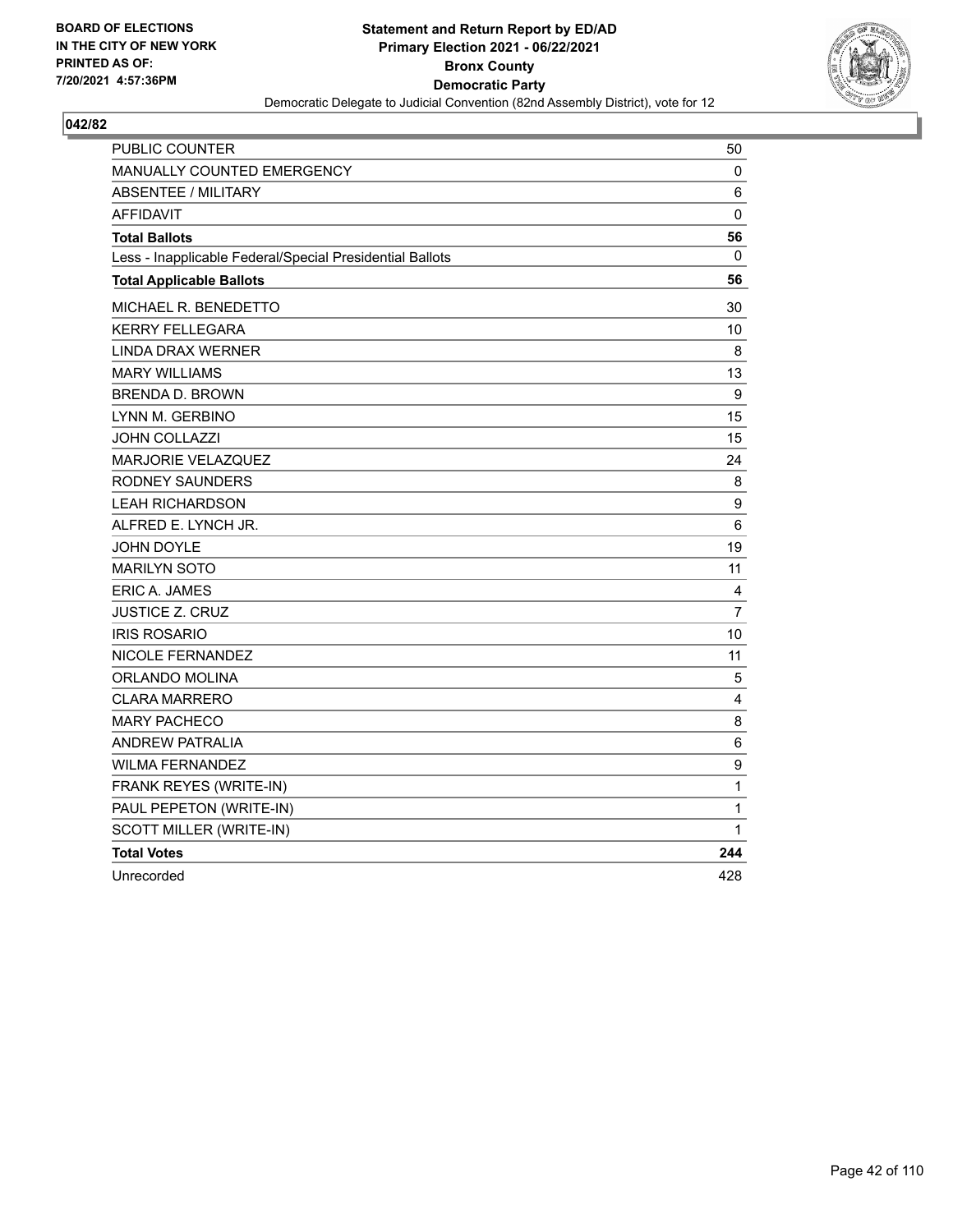

| PUBLIC COUNTER                                           | 62           |
|----------------------------------------------------------|--------------|
| MANUALLY COUNTED EMERGENCY                               | $\mathbf{0}$ |
| <b>ABSENTEE / MILITARY</b>                               | 6            |
| <b>AFFIDAVIT</b>                                         | $\mathbf 0$  |
| <b>Total Ballots</b>                                     | 68           |
| Less - Inapplicable Federal/Special Presidential Ballots | 0            |
| <b>Total Applicable Ballots</b>                          | 68           |
| MICHAEL R. BENEDETTO                                     | 37           |
| <b>KERRY FELLEGARA</b>                                   | 19           |
| <b>LINDA DRAX WERNER</b>                                 | 7            |
| <b>MARY WILLIAMS</b>                                     | 14           |
| <b>BRENDA D. BROWN</b>                                   | 9            |
| LYNN M. GERBINO                                          | 14           |
| <b>JOHN COLLAZZI</b>                                     | 14           |
| MARJORIE VELAZQUEZ                                       | 44           |
| <b>RODNEY SAUNDERS</b>                                   | 6            |
| <b>LEAH RICHARDSON</b>                                   | 10           |
| ALFRED E. LYNCH JR.                                      | 11           |
| JOHN DOYLE                                               | 22           |
| <b>MARILYN SOTO</b>                                      | 18           |
| ERIC A. JAMES                                            | 8            |
| <b>JUSTICE Z. CRUZ</b>                                   | 11           |
| <b>IRIS ROSARIO</b>                                      | 11           |
| NICOLE FERNANDEZ                                         | 15           |
| ORLANDO MOLINA                                           | 12           |
| <b>CLARA MARRERO</b>                                     | 12           |
| <b>MARY PACHECO</b>                                      | 15           |
| <b>ANDREW PATRALIA</b>                                   | 13           |
| <b>WILMA FERNANDEZ</b>                                   | 12           |
| JOHN DALY (WRITE-IN)                                     | 1            |
| SCOTT WELSH (WRITE-IN)                                   | 1            |
| <b>Total Votes</b>                                       | 336          |
| Unrecorded                                               | 480          |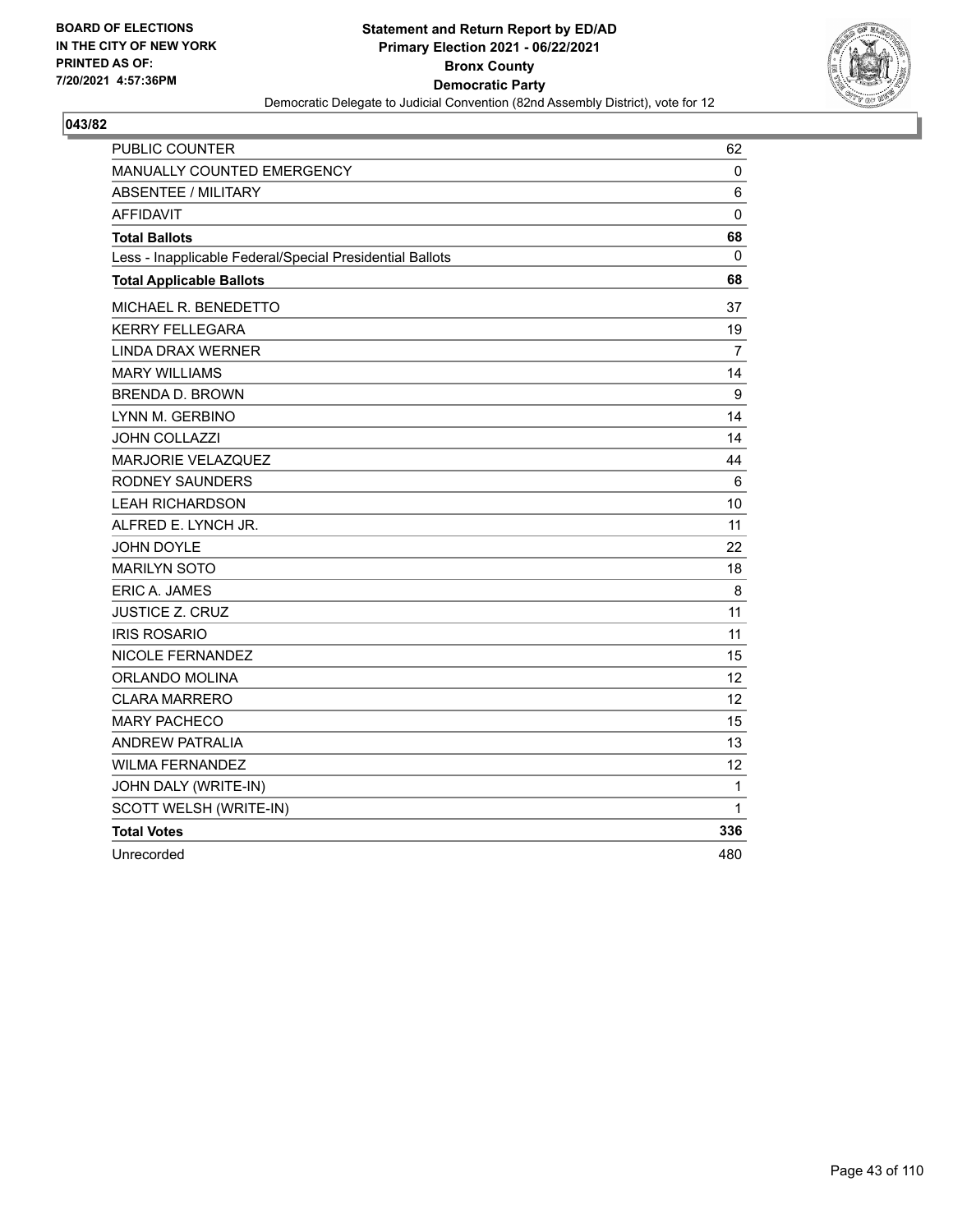

| PUBLIC COUNTER                                           | 67  |
|----------------------------------------------------------|-----|
| <b>MANUALLY COUNTED EMERGENCY</b>                        | 0   |
| ABSENTEE / MILITARY                                      | 8   |
| <b>AFFIDAVIT</b>                                         | 1   |
| <b>Total Ballots</b>                                     | 76  |
| Less - Inapplicable Federal/Special Presidential Ballots | 0   |
| <b>Total Applicable Ballots</b>                          | 76  |
| MICHAEL R. BENEDETTO                                     | 52  |
| <b>KERRY FELLEGARA</b>                                   | 23  |
| <b>LINDA DRAX WERNER</b>                                 | 15  |
| <b>MARY WILLIAMS</b>                                     | 23  |
| <b>BRENDA D. BROWN</b>                                   | 21  |
| LYNN M. GERBINO                                          | 27  |
| JOHN COLLAZZI                                            | 31  |
| <b>MARJORIE VELAZQUEZ</b>                                | 44  |
| RODNEY SAUNDERS                                          | 18  |
| <b>LEAH RICHARDSON</b>                                   | 18  |
| ALFRED E. LYNCH JR.                                      | 21  |
| JOHN DOYLE                                               | 27  |
| <b>MARILYN SOTO</b>                                      | 18  |
| <b>ERIC A. JAMES</b>                                     | 10  |
| <b>JUSTICE Z. CRUZ</b>                                   | 14  |
| <b>IRIS ROSARIO</b>                                      | 13  |
| NICOLE FERNANDEZ                                         | 14  |
| ORLANDO MOLINA                                           | 12  |
| <b>CLARA MARRERO</b>                                     | 13  |
| <b>MARY PACHECO</b>                                      | 18  |
| <b>ANDREW PATRALIA</b>                                   | 8   |
| <b>WILMA FERNANDEZ</b>                                   | 16  |
| ADAM BUNKEDDEKO (WRITE-IN)                               | 1   |
| CURTIS SLIWA (WRITE-IN)                                  | 1   |
| DONALD TRUMP (WRITE-IN)                                  | 1   |
| RUDOLPH GIULIANI (WRITE-IN)                              | 1   |
| <b>Total Votes</b>                                       | 460 |
| Unrecorded                                               | 452 |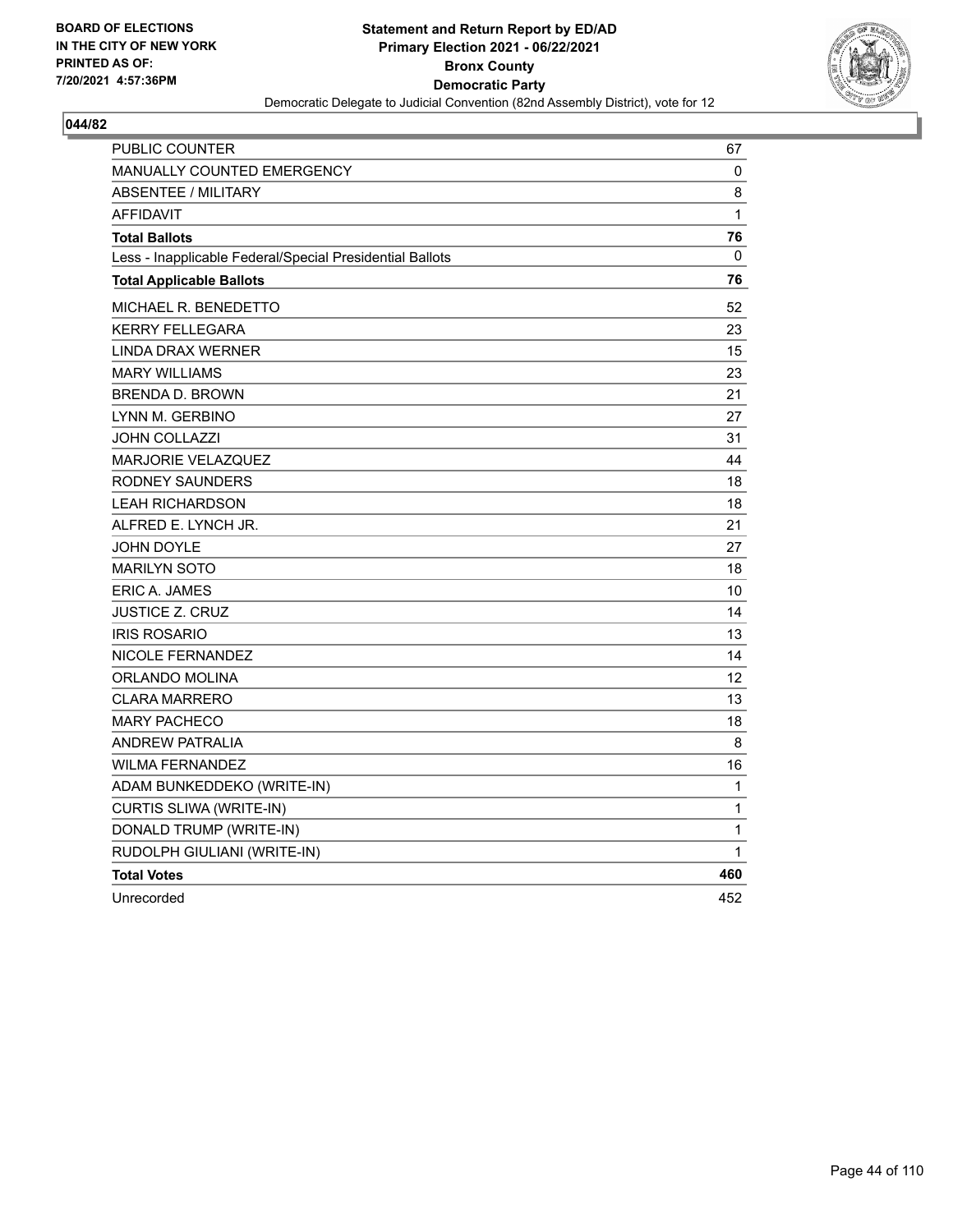

| <b>PUBLIC COUNTER</b>                                    | 57           |
|----------------------------------------------------------|--------------|
| MANUALLY COUNTED EMERGENCY                               | $\Omega$     |
| <b>ABSENTEE / MILITARY</b>                               | 13           |
| <b>AFFIDAVIT</b>                                         | $\mathbf{1}$ |
| <b>Total Ballots</b>                                     | 71           |
| Less - Inapplicable Federal/Special Presidential Ballots | 0            |
| <b>Total Applicable Ballots</b>                          | 71           |
| MICHAEL R. BENEDETTO                                     | 59           |
| <b>KERRY FELLEGARA</b>                                   | 21           |
| <b>LINDA DRAX WERNER</b>                                 | 20           |
| <b>MARY WILLIAMS</b>                                     | 21           |
| <b>BRENDA D. BROWN</b>                                   | 19           |
| LYNN M. GERBINO                                          | 28           |
| JOHN COLLAZZI                                            | 32           |
| MARJORIE VELAZQUEZ                                       | 40           |
| <b>RODNEY SAUNDERS</b>                                   | 17           |
| <b>LEAH RICHARDSON</b>                                   | 20           |
| ALFRED E. LYNCH JR.                                      | 21           |
| <b>JOHN DOYLE</b>                                        | 28           |
| <b>MARILYN SOTO</b>                                      | 16           |
| ERIC A. JAMES                                            | 9            |
| <b>JUSTICE Z. CRUZ</b>                                   | 8            |
| <b>IRIS ROSARIO</b>                                      | 9            |
| NICOLE FERNANDEZ                                         | 10           |
| ORLANDO MOLINA                                           | 9            |
| <b>CLARA MARRERO</b>                                     | 8            |
| <b>MARY PACHECO</b>                                      | 11           |
| <b>ANDREW PATRALIA</b>                                   | 9            |
| <b>WILMA FERNANDEZ</b>                                   | 9            |
| <b>Total Votes</b>                                       | 424          |
| Unrecorded                                               | 428          |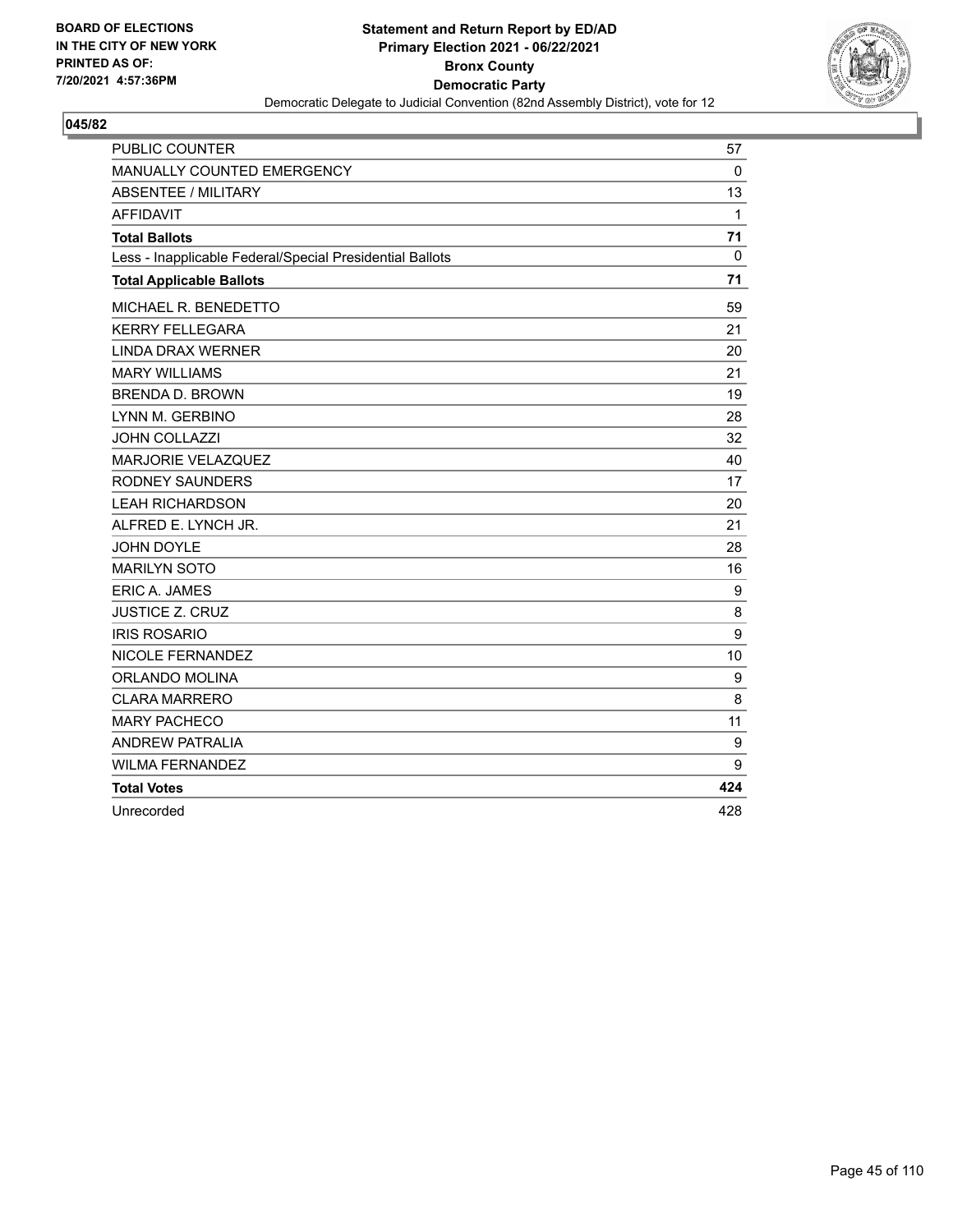

| <b>PUBLIC COUNTER</b>                                    | 66          |
|----------------------------------------------------------|-------------|
| MANUALLY COUNTED EMERGENCY                               | $\Omega$    |
| <b>ABSENTEE / MILITARY</b>                               | 16          |
| <b>AFFIDAVIT</b>                                         | $\mathbf 0$ |
| <b>Total Ballots</b>                                     | 82          |
| Less - Inapplicable Federal/Special Presidential Ballots | 0           |
| <b>Total Applicable Ballots</b>                          | 82          |
| MICHAEL R. BENEDETTO                                     | 61          |
| <b>KERRY FELLEGARA</b>                                   | 18          |
| <b>LINDA DRAX WERNER</b>                                 | 20          |
| <b>MARY WILLIAMS</b>                                     | 21          |
| <b>BRENDA D. BROWN</b>                                   | 18          |
| LYNN M. GERBINO                                          | 28          |
| JOHN COLLAZZI                                            | 37          |
| MARJORIE VELAZQUEZ                                       | 37          |
| <b>RODNEY SAUNDERS</b>                                   | 13          |
| <b>LEAH RICHARDSON</b>                                   | 15          |
| ALFRED E. LYNCH JR.                                      | 16          |
| <b>JOHN DOYLE</b>                                        | 33          |
| <b>MARILYN SOTO</b>                                      | 24          |
| ERIC A. JAMES                                            | 4           |
| <b>JUSTICE Z. CRUZ</b>                                   | 10          |
| <b>IRIS ROSARIO</b>                                      | 14          |
| NICOLE FERNANDEZ                                         | 12          |
| ORLANDO MOLINA                                           | 11          |
| <b>CLARA MARRERO</b>                                     | 12          |
| <b>MARY PACHECO</b>                                      | 19          |
| <b>ANDREW PATRALIA</b>                                   | 5           |
| <b>WILMA FERNANDEZ</b>                                   | 13          |
| <b>Total Votes</b>                                       | 441         |
| Unrecorded                                               | 543         |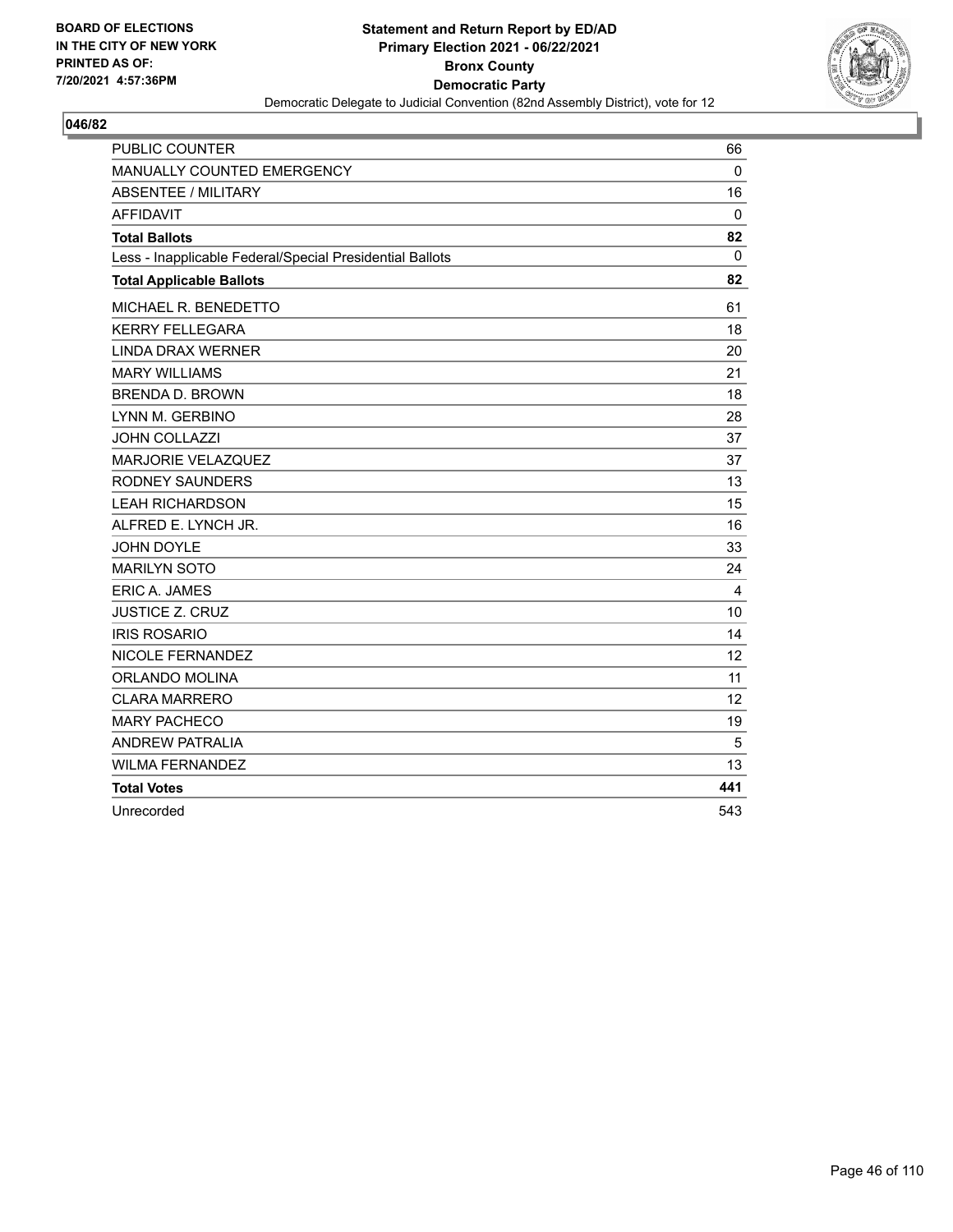

| PUBLIC COUNTER                                           | 72                |
|----------------------------------------------------------|-------------------|
| <b>MANUALLY COUNTED EMERGENCY</b>                        | 0                 |
| <b>ABSENTEE / MILITARY</b>                               | 5                 |
| <b>AFFIDAVIT</b>                                         | 0                 |
| <b>Total Ballots</b>                                     | 77                |
| Less - Inapplicable Federal/Special Presidential Ballots | 0                 |
| <b>Total Applicable Ballots</b>                          | 77                |
| MICHAEL R. BENEDETTO                                     | 46                |
| <b>KERRY FELLEGARA</b>                                   | 16                |
| LINDA DRAX WERNER                                        | 14                |
| <b>MARY WILLIAMS</b>                                     | 16                |
| <b>BRENDA D. BROWN</b>                                   | 16                |
| LYNN M. GERBINO                                          | 19                |
| <b>JOHN COLLAZZI</b>                                     | 25                |
| MARJORIE VELAZQUEZ                                       | 51                |
| RODNEY SAUNDERS                                          | 13                |
| <b>LEAH RICHARDSON</b>                                   | 18                |
| ALFRED E. LYNCH JR.                                      | $12 \overline{ }$ |
| <b>JOHN DOYLE</b>                                        | 25                |
| <b>MARILYN SOTO</b>                                      | 16                |
| ERIC A. JAMES                                            | 7                 |
| <b>JUSTICE Z. CRUZ</b>                                   | 9                 |
| <b>IRIS ROSARIO</b>                                      | 15                |
| NICOLE FERNANDEZ                                         | 14                |
| ORLANDO MOLINA                                           | 6                 |
| <b>CLARA MARRERO</b>                                     | 13                |
| <b>MARY PACHECO</b>                                      | 13                |
| <b>ANDREW PATRALIA</b>                                   | 9                 |
| <b>WILMA FERNANDEZ</b>                                   | 12                |
| CURTIS SLIWA (WRITE-IN)                                  | 1                 |
| DEREK JOHNSON (WRITE-IN)                                 | $\boldsymbol{2}$  |
| ERIC ADAMS (WRITE-IN)                                    | 1                 |
| <b>Total Votes</b>                                       | 389               |
| Unrecorded                                               | 535               |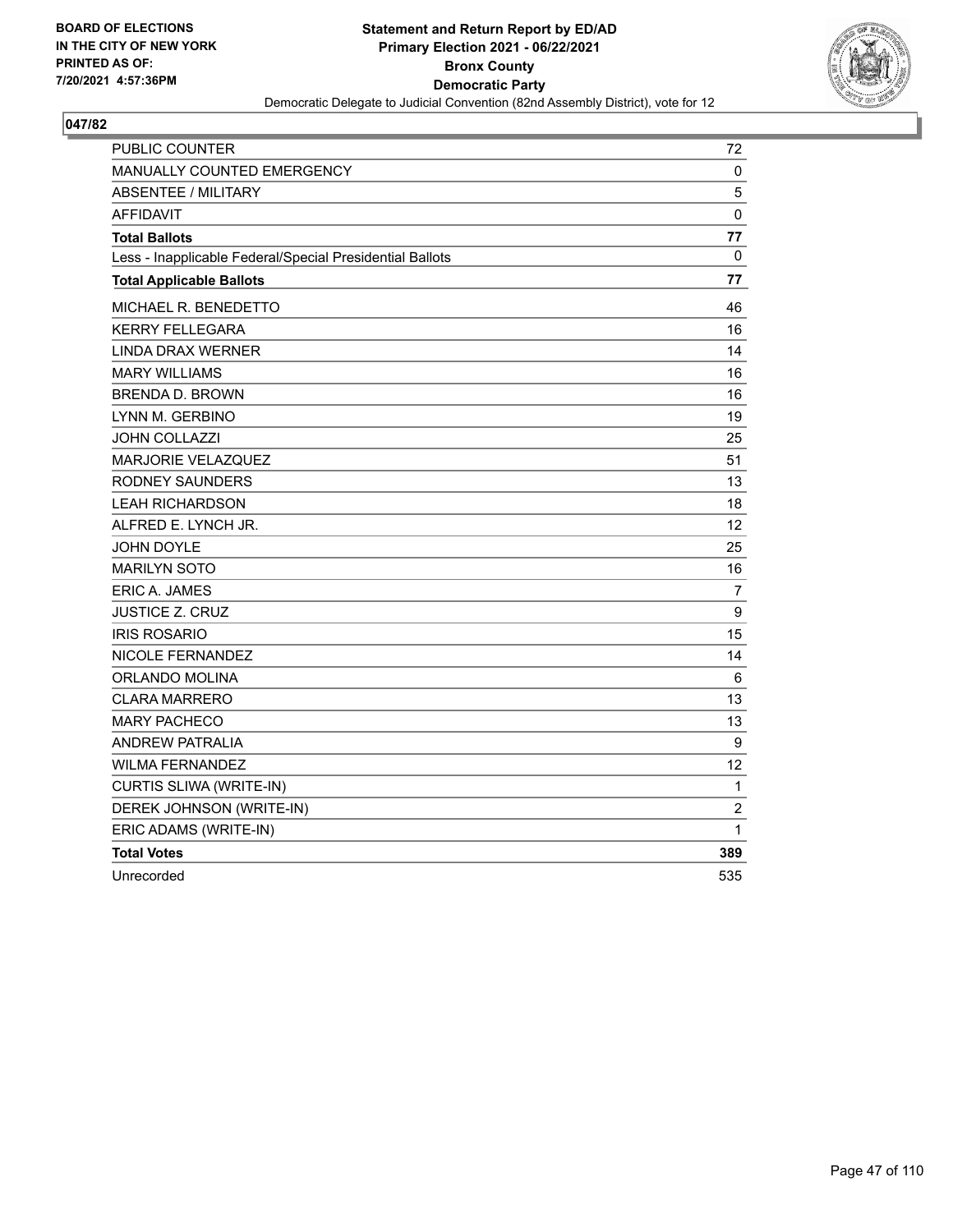

| PUBLIC COUNTER                                           | 82                |
|----------------------------------------------------------|-------------------|
| MANUALLY COUNTED EMERGENCY                               | 0                 |
| <b>ABSENTEE / MILITARY</b>                               | $\overline{7}$    |
| <b>AFFIDAVIT</b>                                         | $\overline{c}$    |
| <b>Total Ballots</b>                                     | 91                |
| Less - Inapplicable Federal/Special Presidential Ballots | 0                 |
| <b>Total Applicable Ballots</b>                          | 91                |
| MICHAEL R. BENEDETTO                                     | 45                |
| <b>KERRY FELLEGARA</b>                                   | 20                |
| <b>LINDA DRAX WERNER</b>                                 | 22                |
| <b>MARY WILLIAMS</b>                                     | 26                |
| <b>BRENDA D. BROWN</b>                                   | 27                |
| LYNN M. GERBINO                                          | 25                |
| <b>JOHN COLLAZZI</b>                                     | 25                |
| MARJORIE VELAZQUEZ                                       | 55                |
| <b>RODNEY SAUNDERS</b>                                   | 17                |
| <b>LEAH RICHARDSON</b>                                   | 19                |
| ALFRED E. LYNCH JR.                                      | 12                |
| <b>JOHN DOYLE</b>                                        | 21                |
| <b>MARILYN SOTO</b>                                      | 27                |
| <b>ERIC A. JAMES</b>                                     | $\overline{7}$    |
| <b>JUSTICE Z. CRUZ</b>                                   | 13                |
| <b>IRIS ROSARIO</b>                                      | 22                |
| NICOLE FERNANDEZ                                         | 22                |
| ORLANDO MOLINA                                           | $12 \overline{ }$ |
| <b>CLARA MARRERO</b>                                     | 18                |
| <b>MARY PACHECO</b>                                      | 18                |
| <b>ANDREW PATRALIA</b>                                   | 12                |
| <b>WILMA FERNANDEZ</b>                                   | 14                |
| JIMMY VACCA (WRITE-IN)                                   | 1                 |
| MARK GJONAJ (WRITE-IN)                                   | 1                 |
| <b>Total Votes</b>                                       | 481               |
| Unrecorded                                               | 611               |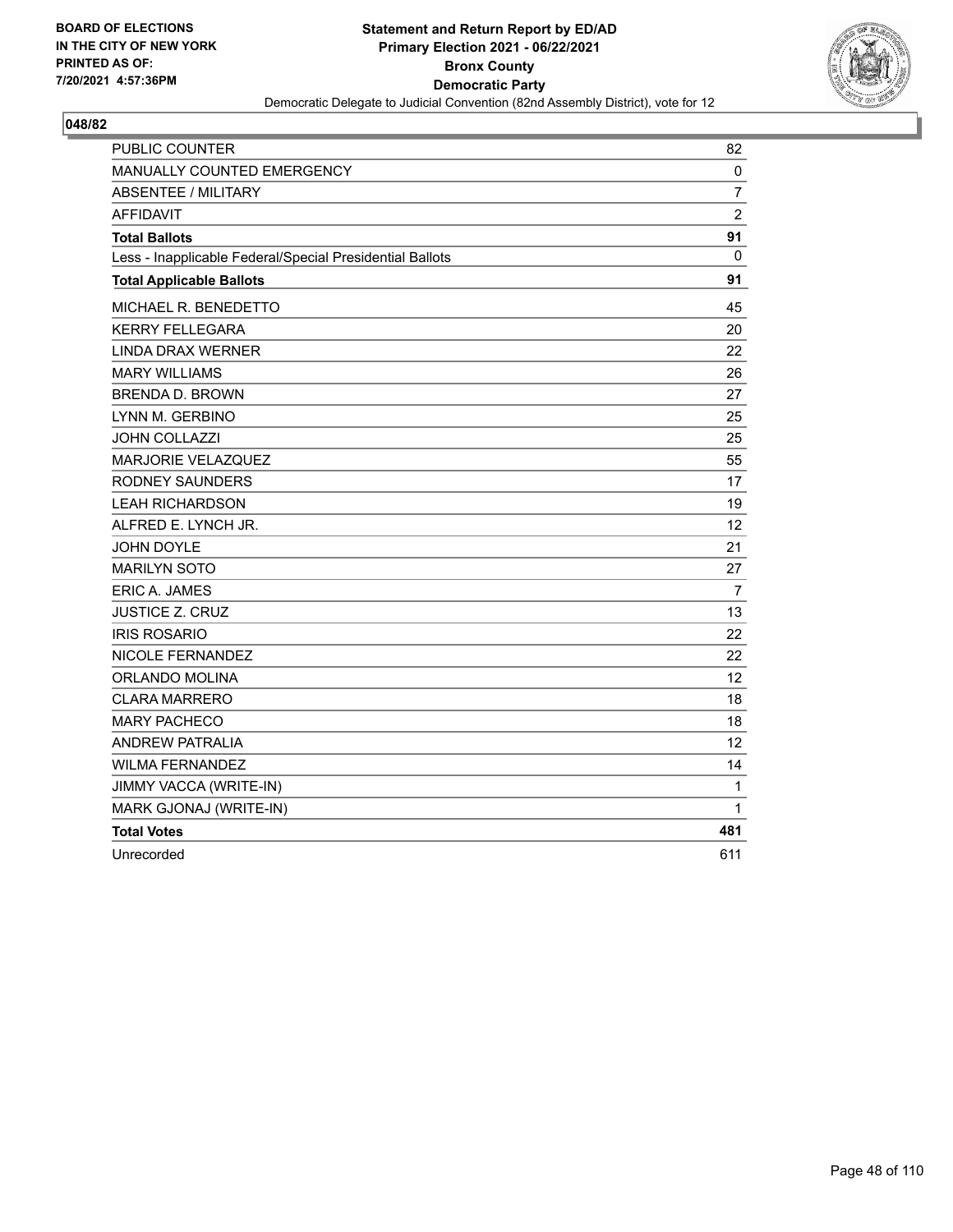

| <b>PUBLIC COUNTER</b>                                    | 83          |
|----------------------------------------------------------|-------------|
| MANUALLY COUNTED EMERGENCY                               | $\Omega$    |
| <b>ABSENTEE / MILITARY</b>                               | 15          |
| <b>AFFIDAVIT</b>                                         | $\mathbf 0$ |
| <b>Total Ballots</b>                                     | 98          |
| Less - Inapplicable Federal/Special Presidential Ballots | 0           |
| <b>Total Applicable Ballots</b>                          | 98          |
| MICHAEL R. BENEDETTO                                     | 61          |
| <b>KERRY FELLEGARA</b>                                   | 22          |
| <b>LINDA DRAX WERNER</b>                                 | 22          |
| <b>MARY WILLIAMS</b>                                     | 27          |
| <b>BRENDA D. BROWN</b>                                   | 23          |
| LYNN M. GERBINO                                          | 27          |
| <b>JOHN COLLAZZI</b>                                     | 31          |
| MARJORIE VELAZQUEZ                                       | 51          |
| <b>RODNEY SAUNDERS</b>                                   | 13          |
| <b>LEAH RICHARDSON</b>                                   | 22          |
| ALFRED E. LYNCH JR.                                      | 24          |
| <b>JOHN DOYLE</b>                                        | 26          |
| <b>MARILYN SOTO</b>                                      | 28          |
| ERIC A. JAMES                                            | 11          |
| <b>JUSTICE Z. CRUZ</b>                                   | 12          |
| <b>IRIS ROSARIO</b>                                      | 23          |
| NICOLE FERNANDEZ                                         | 20          |
| ORLANDO MOLINA                                           | 13          |
| <b>CLARA MARRERO</b>                                     | 16          |
| <b>MARY PACHECO</b>                                      | 22          |
| <b>ANDREW PATRALIA</b>                                   | 13          |
| <b>WILMA FERNANDEZ</b>                                   | 17          |
| <b>Total Votes</b>                                       | 524         |
| Unrecorded                                               | 652         |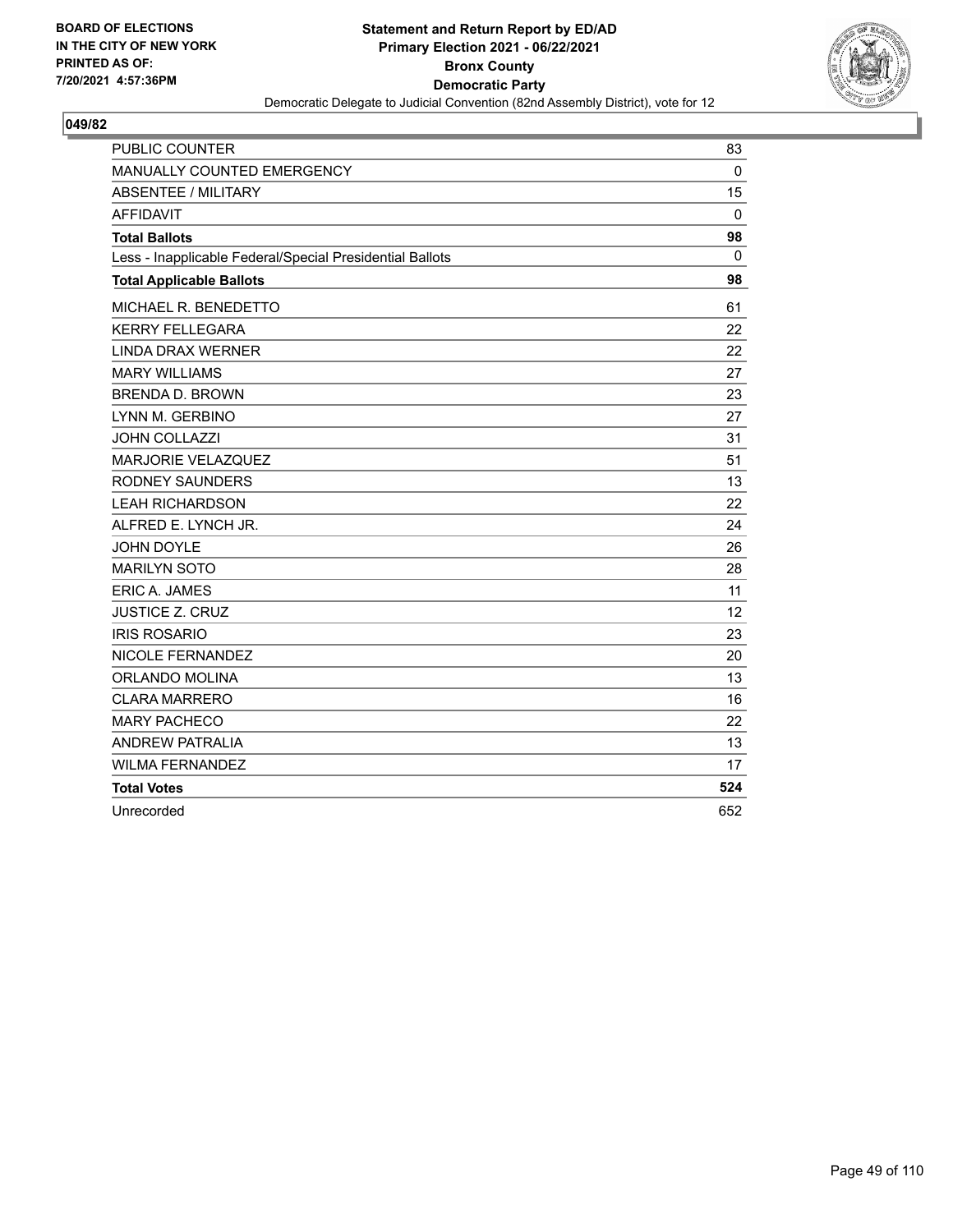

| <b>PUBLIC COUNTER</b>                                    | 91          |
|----------------------------------------------------------|-------------|
| MANUALLY COUNTED EMERGENCY                               | $\Omega$    |
| <b>ABSENTEE / MILITARY</b>                               | 14          |
| <b>AFFIDAVIT</b>                                         | $\mathbf 0$ |
| <b>Total Ballots</b>                                     | 105         |
| Less - Inapplicable Federal/Special Presidential Ballots | 0           |
| <b>Total Applicable Ballots</b>                          | 105         |
| MICHAEL R. BENEDETTO                                     | 46          |
| <b>KERRY FELLEGARA</b>                                   | 22          |
| <b>LINDA DRAX WERNER</b>                                 | 22          |
| <b>MARY WILLIAMS</b>                                     | 29          |
| <b>BRENDA D. BROWN</b>                                   | 29          |
| LYNN M. GERBINO                                          | 17          |
| <b>JOHN COLLAZZI</b>                                     | 24          |
| <b>MARJORIE VELAZQUEZ</b>                                | 70          |
| <b>RODNEY SAUNDERS</b>                                   | 21          |
| <b>LEAH RICHARDSON</b>                                   | 23          |
| ALFRED E. LYNCH JR.                                      | 18          |
| JOHN DOYLE                                               | 22          |
| <b>MARILYN SOTO</b>                                      | 40          |
| ERIC A. JAMES                                            | 19          |
| <b>JUSTICE Z. CRUZ</b>                                   | 18          |
| <b>IRIS ROSARIO</b>                                      | 23          |
| NICOLE FERNANDEZ                                         | 34          |
| ORLANDO MOLINA                                           | 17          |
| <b>CLARA MARRERO</b>                                     | 21          |
| <b>MARY PACHECO</b>                                      | 22          |
| <b>ANDREW PATRALIA</b>                                   | 8           |
| <b>WILMA FERNANDEZ</b>                                   | 21          |
| <b>Total Votes</b>                                       | 566         |
| Unrecorded                                               | 694         |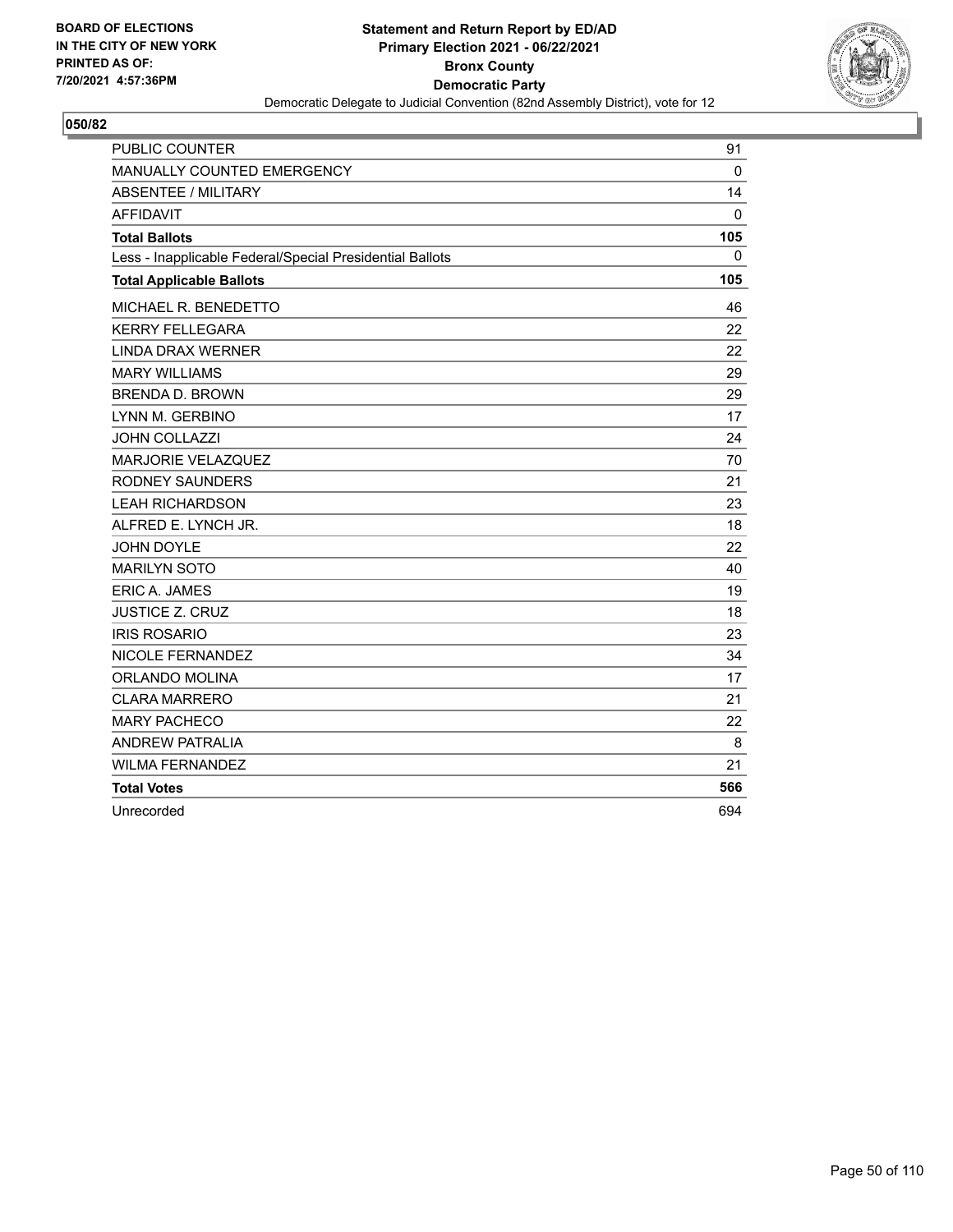

| <b>PUBLIC COUNTER</b>                                    | 126            |
|----------------------------------------------------------|----------------|
| MANUALLY COUNTED EMERGENCY                               | 0              |
| <b>ABSENTEE / MILITARY</b>                               | 12             |
| <b>AFFIDAVIT</b>                                         | $\overline{2}$ |
| <b>Total Ballots</b>                                     | 140            |
| Less - Inapplicable Federal/Special Presidential Ballots | 0              |
| <b>Total Applicable Ballots</b>                          | 140            |
| <b>MICHAEL R. BENEDETTO</b>                              | 61             |
| <b>KERRY FELLEGARA</b>                                   | 19             |
| <b>LINDA DRAX WERNER</b>                                 | 23             |
| <b>MARY WILLIAMS</b>                                     | 32             |
| <b>BRENDA D. BROWN</b>                                   | 31             |
| LYNN M. GERBINO                                          | 23             |
| JOHN COLLAZZI                                            | 28             |
| MARJORIE VELAZQUEZ                                       | 81             |
| <b>RODNEY SAUNDERS</b>                                   | 24             |
| <b>LEAH RICHARDSON</b>                                   | 30             |
| ALFRED E. LYNCH JR.                                      | 23             |
| <b>JOHN DOYLE</b>                                        | 34             |
| <b>MARILYN SOTO</b>                                      | 42             |
| <b>ERIC A. JAMES</b>                                     | 27             |
| <b>JUSTICE Z. CRUZ</b>                                   | 18             |
| <b>IRIS ROSARIO</b>                                      | 26             |
| NICOLE FERNANDEZ                                         | 30             |
| ORLANDO MOLINA                                           | 30             |
| <b>CLARA MARRERO</b>                                     | 30             |
| <b>MARY PACHECO</b>                                      | 27             |
| <b>ANDREW PATRALIA</b>                                   | 20             |
| <b>WILMA FERNANDEZ</b>                                   | 28             |
| ROBERT REDA (WRITE-IN)                                   | $\mathbf{1}$   |
| UNATTRIBUTABLE WRITE-IN (WRITE-IN)                       | 1              |
| <b>Total Votes</b>                                       | 689            |
| Unrecorded                                               | 991            |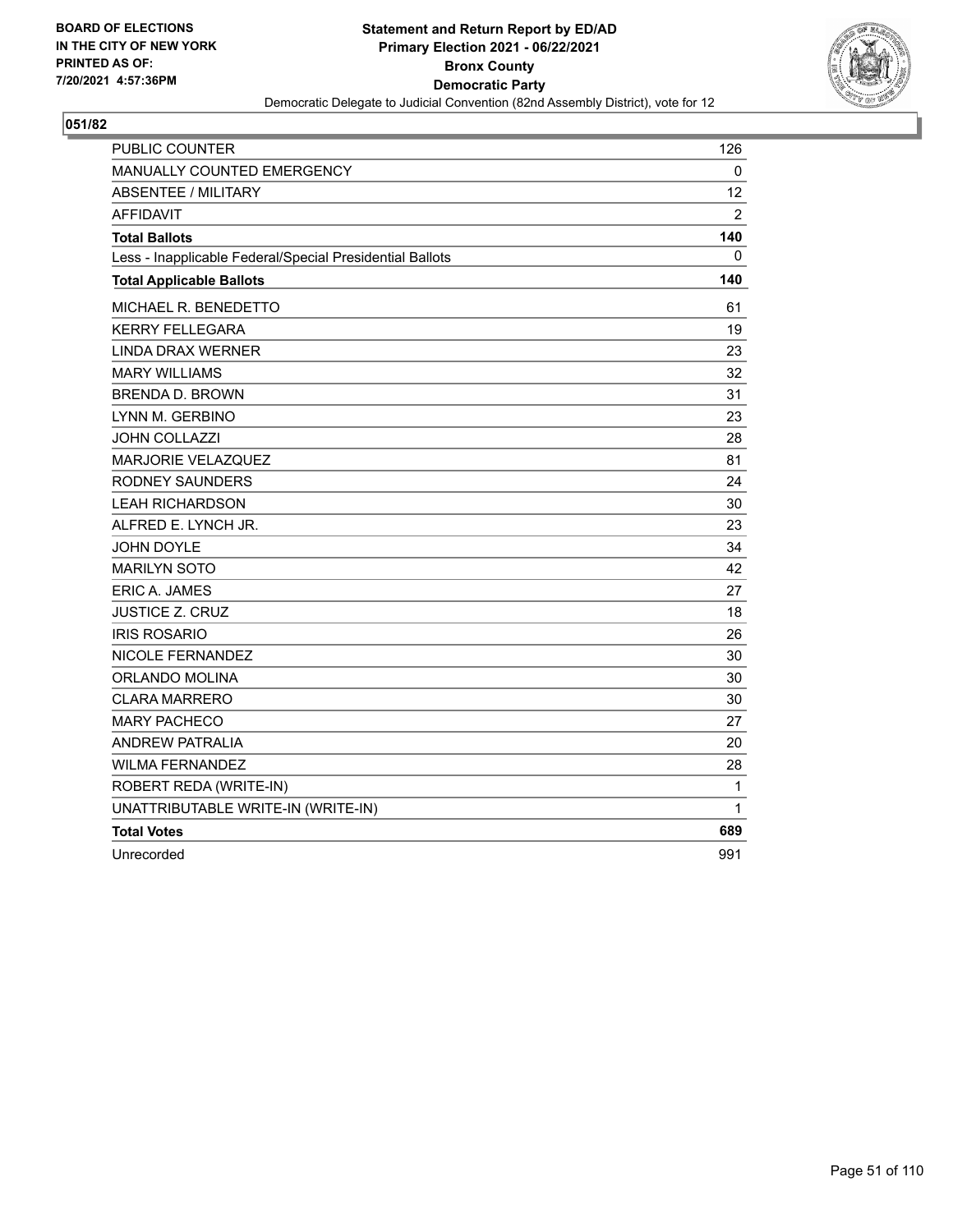

| <b>PUBLIC COUNTER</b>                                    | 109          |
|----------------------------------------------------------|--------------|
| MANUALLY COUNTED EMERGENCY                               | $\Omega$     |
| <b>ABSENTEE / MILITARY</b>                               | 24           |
| <b>AFFIDAVIT</b>                                         | $\mathbf{0}$ |
| <b>Total Ballots</b>                                     | 133          |
| Less - Inapplicable Federal/Special Presidential Ballots | 0            |
| <b>Total Applicable Ballots</b>                          | 133          |
| MICHAEL R. BENEDETTO                                     | 64           |
| <b>KERRY FELLEGARA</b>                                   | 33           |
| <b>LINDA DRAX WERNER</b>                                 | 30           |
| <b>MARY WILLIAMS</b>                                     | 31           |
| <b>BRENDA D. BROWN</b>                                   | 30           |
| LYNN M. GERBINO                                          | 29           |
| JOHN COLLAZZI                                            | 33           |
| MARJORIE VELAZQUEZ                                       | 68           |
| <b>RODNEY SAUNDERS</b>                                   | 28           |
| <b>LEAH RICHARDSON</b>                                   | 21           |
| ALFRED E. LYNCH JR.                                      | 24           |
| <b>JOHN DOYLE</b>                                        | 35           |
| <b>MARILYN SOTO</b>                                      | 28           |
| <b>ERIC A. JAMES</b>                                     | 27           |
| <b>JUSTICE Z. CRUZ</b>                                   | 24           |
| <b>IRIS ROSARIO</b>                                      | 30           |
| NICOLE FERNANDEZ                                         | 27           |
| ORLANDO MOLINA                                           | 19           |
| <b>CLARA MARRERO</b>                                     | 19           |
| <b>MARY PACHECO</b>                                      | 18           |
| <b>ANDREW PATRALIA</b>                                   | 18           |
| <b>WILMA FERNANDEZ</b>                                   | 24           |
| <b>Total Votes</b>                                       | 660          |
| Unrecorded                                               | 936          |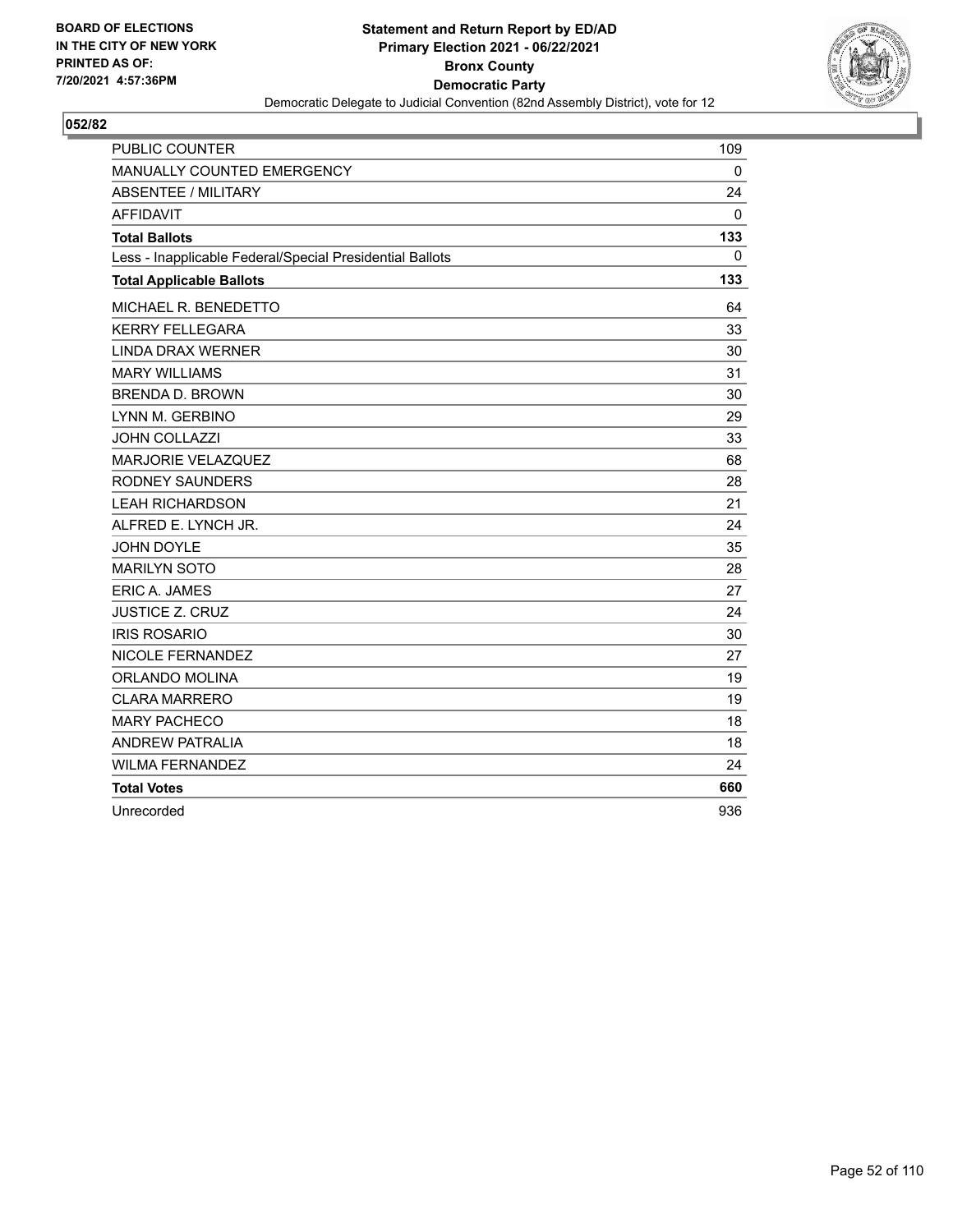

| <b>PUBLIC COUNTER</b>                                    | 84             |
|----------------------------------------------------------|----------------|
| MANUALLY COUNTED EMERGENCY                               | 0              |
| ABSENTEE / MILITARY                                      | $\overline{7}$ |
| <b>AFFIDAVIT</b>                                         | $\overline{c}$ |
| <b>Total Ballots</b>                                     | 93             |
| Less - Inapplicable Federal/Special Presidential Ballots | $\mathbf{0}$   |
| <b>Total Applicable Ballots</b>                          | 93             |
| MICHAEL R. BENEDETTO                                     | 47             |
| <b>KERRY FELLEGARA</b>                                   | 20             |
| <b>LINDA DRAX WERNER</b>                                 | 18             |
| <b>MARY WILLIAMS</b>                                     | 27             |
| <b>BRENDA D. BROWN</b>                                   | 23             |
| LYNN M. GERBINO                                          | 17             |
| <b>JOHN COLLAZZI</b>                                     | 22             |
| MARJORIE VELAZQUEZ                                       | 55             |
| <b>RODNEY SAUNDERS</b>                                   | 16             |
| <b>LEAH RICHARDSON</b>                                   | 23             |
| ALFRED E. LYNCH JR.                                      | 19             |
| <b>JOHN DOYLE</b>                                        | 23             |
| <b>MARILYN SOTO</b>                                      | 32             |
| <b>ERIC A. JAMES</b>                                     | 21             |
| <b>JUSTICE Z. CRUZ</b>                                   | 22             |
| <b>IRIS ROSARIO</b>                                      | 29             |
| NICOLE FERNANDEZ                                         | 24             |
| ORLANDO MOLINA                                           | 23             |
| <b>CLARA MARRERO</b>                                     | 17             |
| <b>MARY PACHECO</b>                                      | 22             |
| <b>ANDREW PATRALIA</b>                                   | 14             |
| <b>WILMA FERNANDEZ</b>                                   | 24             |
| UNATTRIBUTABLE WRITE-IN (WRITE-IN)                       | 1              |
| <b>Total Votes</b>                                       | 539            |
| Unrecorded                                               | 577            |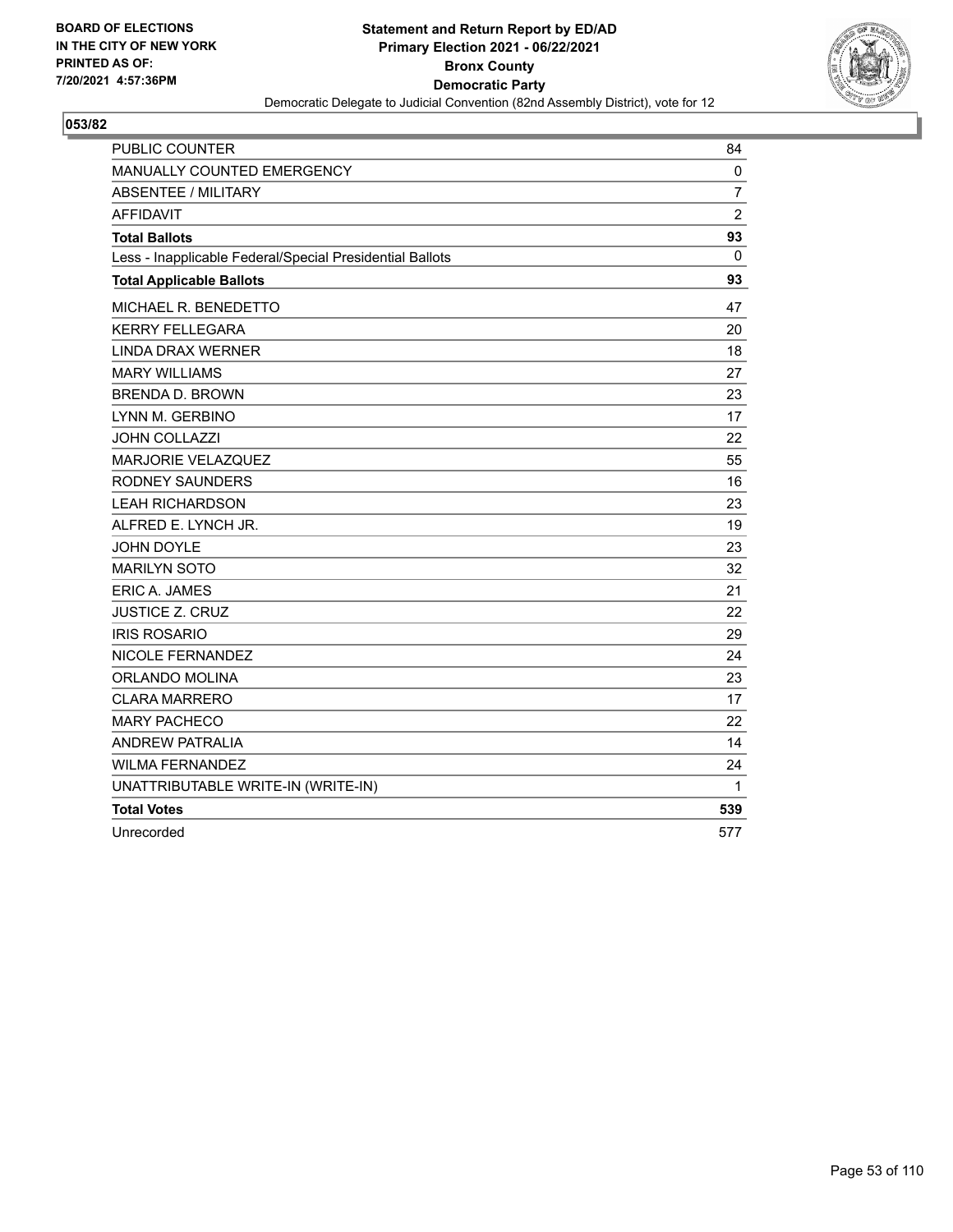

| <b>PUBLIC COUNTER</b>                                    | 59             |
|----------------------------------------------------------|----------------|
| MANUALLY COUNTED EMERGENCY                               | 0              |
| <b>ABSENTEE / MILITARY</b>                               | 4              |
| <b>AFFIDAVIT</b>                                         | $\mathbf{0}$   |
| <b>Total Ballots</b>                                     | 63             |
| Less - Inapplicable Federal/Special Presidential Ballots | 0              |
| <b>Total Applicable Ballots</b>                          | 63             |
| MICHAEL R. BENEDETTO                                     | 20             |
| <b>KERRY FELLEGARA</b>                                   | 14             |
| <b>LINDA DRAX WERNER</b>                                 | 10             |
| <b>MARY WILLIAMS</b>                                     | 29             |
| <b>BRENDA D. BROWN</b>                                   | 27             |
| LYNN M. GERBINO                                          | 11             |
| <b>JOHN COLLAZZI</b>                                     | 10             |
| MARJORIE VELAZQUEZ                                       | 22             |
| <b>RODNEY SAUNDERS</b>                                   | 24             |
| <b>LEAH RICHARDSON</b>                                   | 25             |
| ALFRED E. LYNCH JR.                                      | 20             |
| JOHN DOYLE                                               | 14             |
| <b>MARILYN SOTO</b>                                      | 14             |
| ERIC A. JAMES                                            | 24             |
| <b>JUSTICE Z. CRUZ</b>                                   | $\overline{7}$ |
| <b>IRIS ROSARIO</b>                                      | 11             |
| NICOLE FERNANDEZ                                         | 17             |
| ORLANDO MOLINA                                           | 10             |
| <b>CLARA MARRERO</b>                                     | 5              |
| <b>MARY PACHECO</b>                                      | 10             |
| <b>ANDREW PATRALIA</b>                                   | 10             |
| <b>WILMA FERNANDEZ</b>                                   | 15             |
| <b>Total Votes</b>                                       | 349            |
| Unrecorded                                               | 407            |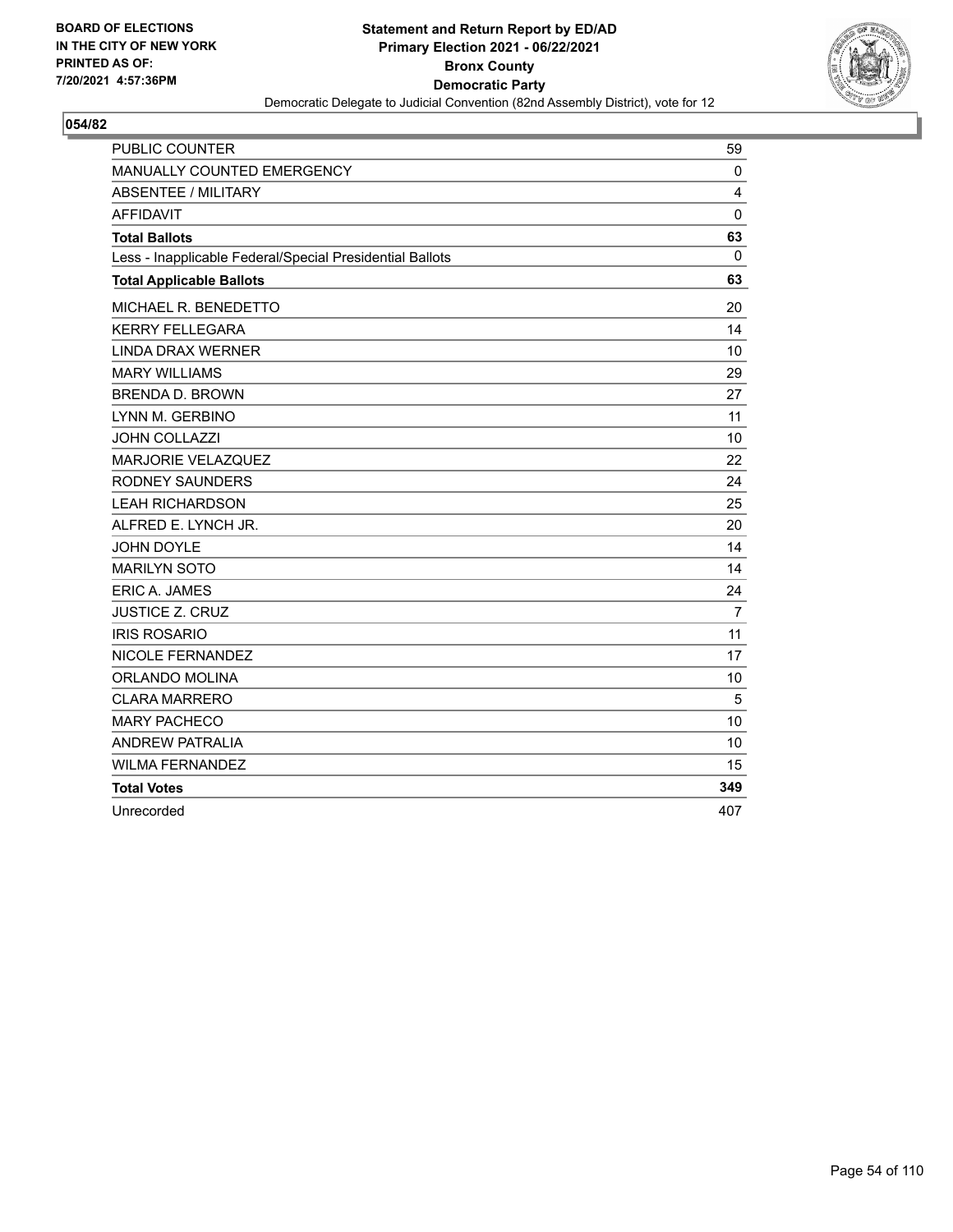

| <b>PUBLIC COUNTER</b>                                    | 83          |
|----------------------------------------------------------|-------------|
| MANUALLY COUNTED EMERGENCY                               | 0           |
| <b>ABSENTEE / MILITARY</b>                               | 4           |
| <b>AFFIDAVIT</b>                                         | $\mathbf 0$ |
| <b>Total Ballots</b>                                     | 87          |
| Less - Inapplicable Federal/Special Presidential Ballots | $\Omega$    |
| <b>Total Applicable Ballots</b>                          | 87          |
| MICHAEL R. BENEDETTO                                     | 39          |
| <b>KERRY FELLEGARA</b>                                   | 21          |
| <b>LINDA DRAX WERNER</b>                                 | 19          |
| <b>MARY WILLIAMS</b>                                     | 26          |
| <b>BRENDA D. BROWN</b>                                   | 23          |
| LYNN M. GERBINO                                          | 15          |
| JOHN COLLAZZI                                            | 21          |
| MARJORIE VELAZQUEZ                                       | 47          |
| <b>RODNEY SAUNDERS</b>                                   | 16          |
| <b>LEAH RICHARDSON</b>                                   | 21          |
| ALFRED E. LYNCH JR.                                      | 10          |
| <b>JOHN DOYLE</b>                                        | 20          |
| <b>MARILYN SOTO</b>                                      | 25          |
| <b>ERIC A. JAMES</b>                                     | 15          |
| <b>JUSTICE Z. CRUZ</b>                                   | 15          |
| <b>IRIS ROSARIO</b>                                      | 17          |
| <b>NICOLE FERNANDEZ</b>                                  | 24          |
| <b>ORLANDO MOLINA</b>                                    | 11          |
| <b>CLARA MARRERO</b>                                     | 19          |
| <b>MARY PACHECO</b>                                      | 20          |
| <b>ANDREW PATRALIA</b>                                   | 9           |
| <b>WILMA FERNANDEZ</b>                                   | 19          |
| SIMONAS ZMOIZINAS (WRITE-IN)                             | 1           |
| <b>Total Votes</b>                                       | 453         |
| Unrecorded                                               | 591         |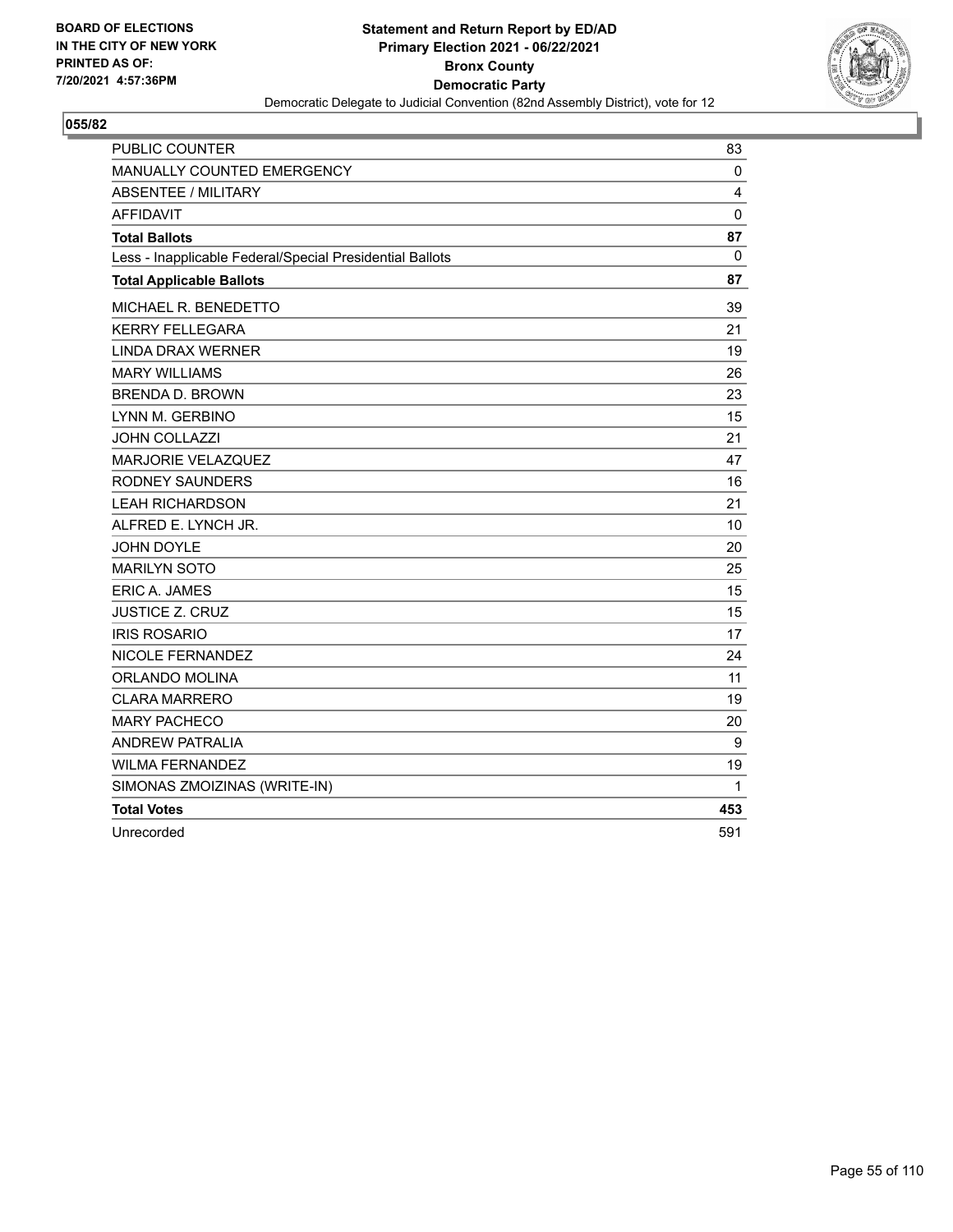

| <b>PUBLIC COUNTER</b>                                    | 73  |
|----------------------------------------------------------|-----|
| MANUALLY COUNTED EMERGENCY                               | 0   |
| <b>ABSENTEE / MILITARY</b>                               | 18  |
| AFFIDAVIT                                                | 0   |
| <b>Total Ballots</b>                                     | 91  |
| Less - Inapplicable Federal/Special Presidential Ballots | 0   |
| <b>Total Applicable Ballots</b>                          | 91  |
| MICHAEL R. BENEDETTO                                     | 42  |
| <b>KERRY FELLEGARA</b>                                   | 19  |
| <b>LINDA DRAX WERNER</b>                                 | 17  |
| <b>MARY WILLIAMS</b>                                     | 28  |
| <b>BRENDA D. BROWN</b>                                   | 20  |
| LYNN M. GERBINO                                          | 19  |
| <b>JOHN COLLAZZI</b>                                     | 19  |
| <b>MARJORIE VELAZQUEZ</b>                                | 45  |
| RODNEY SAUNDERS                                          | 12  |
| <b>LEAH RICHARDSON</b>                                   | 14  |
| ALFRED E. LYNCH JR.                                      | 17  |
| <b>JOHN DOYLE</b>                                        | 18  |
| <b>MARILYN SOTO</b>                                      | 39  |
| ERIC A. JAMES                                            | 16  |
| JUSTICE Z. CRUZ                                          | 17  |
| <b>IRIS ROSARIO</b>                                      | 21  |
| NICOLE FERNANDEZ                                         | 25  |
| ORLANDO MOLINA                                           | 22  |
| <b>CLARA MARRERO</b>                                     | 17  |
| <b>MARY PACHECO</b>                                      | 21  |
| <b>ANDREW PATRALIA</b>                                   | 12  |
| <b>WILMA FERNANDEZ</b>                                   | 21  |
| COLLEEN ORTIZ (WRITE-IN)                                 | 1   |
| REGINA SUSSMAN (WRITE-IN)                                | 1   |
| <b>Total Votes</b>                                       | 483 |
| Unrecorded                                               | 609 |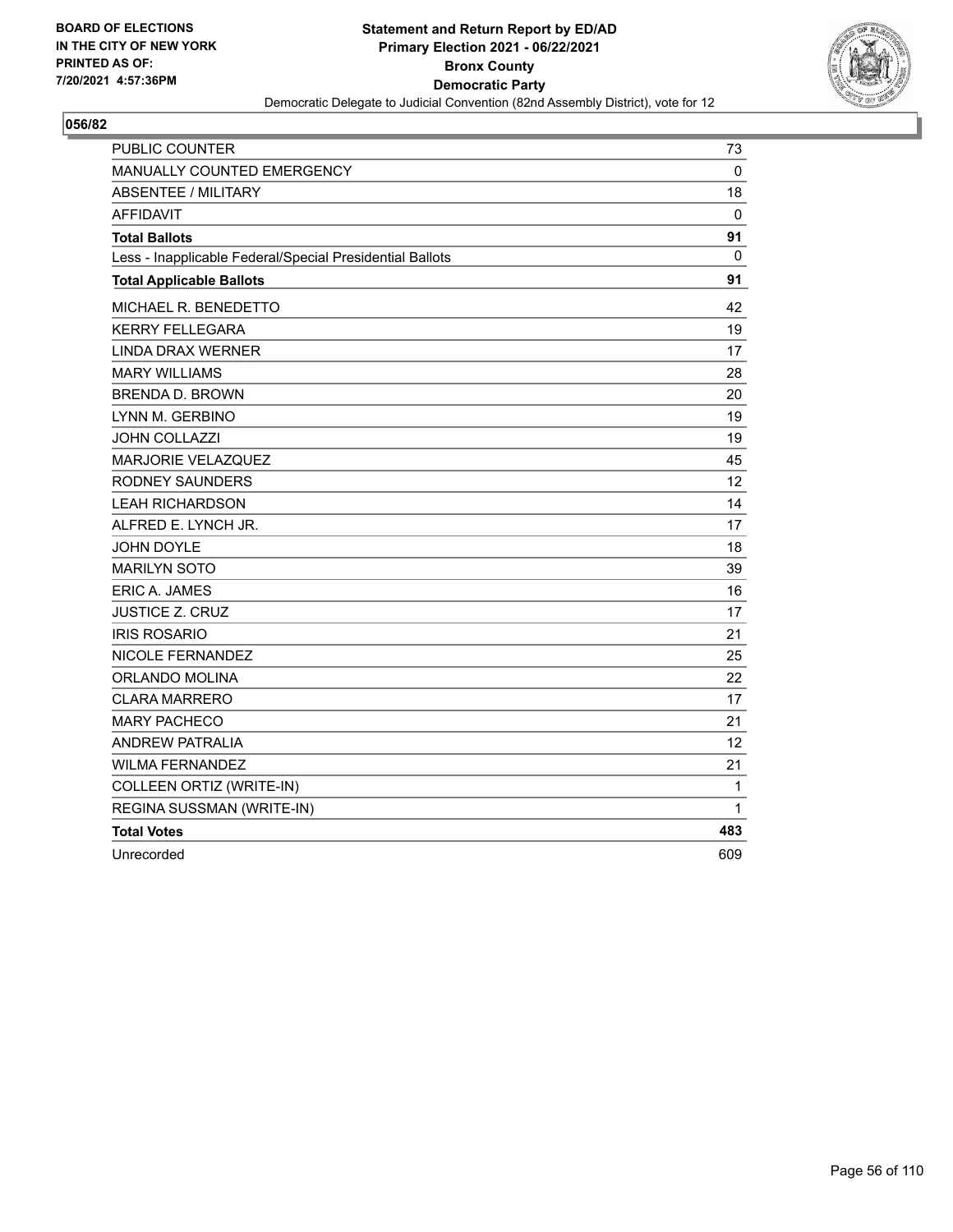

| PUBLIC COUNTER                                           | 78          |
|----------------------------------------------------------|-------------|
| MANUALLY COUNTED EMERGENCY                               | 0           |
| <b>ABSENTEE / MILITARY</b>                               | 21          |
| <b>AFFIDAVIT</b>                                         | 0           |
| <b>Total Ballots</b>                                     | 99          |
| Less - Inapplicable Federal/Special Presidential Ballots | 0           |
| <b>Total Applicable Ballots</b>                          | 99          |
| MICHAEL R. BENEDETTO                                     | 43          |
| <b>KERRY FELLEGARA</b>                                   | 25          |
| <b>LINDA DRAX WERNER</b>                                 | 24          |
| <b>MARY WILLIAMS</b>                                     | 30          |
| <b>BRENDA D. BROWN</b>                                   | 30          |
| LYNN M. GERBINO                                          | 27          |
| JOHN COLLAZZI                                            | 28          |
| MARJORIE VELAZQUEZ                                       | 56          |
| RODNEY SAUNDERS                                          | 16          |
| <b>LEAH RICHARDSON</b>                                   | 27          |
| ALFRED E. LYNCH JR.                                      | 23          |
| JOHN DOYLE                                               | 25          |
| <b>MARILYN SOTO</b>                                      | 24          |
| ERIC A. JAMES                                            | 20          |
| <b>JUSTICE Z. CRUZ</b>                                   | 14          |
| <b>IRIS ROSARIO</b>                                      | 23          |
| NICOLE FERNANDEZ                                         | 22          |
| ORLANDO MOLINA                                           | 16          |
| CLARA MARRERO                                            | 18          |
| <b>MARY PACHECO</b>                                      | 20          |
| <b>ANDREW PATRALIA</b>                                   | 14          |
| <b>WILMA FERNANDEZ</b>                                   | 28          |
| ANDREW YANG (WRITE-IN)                                   | 1           |
| ERIC ADAMS (WRITE-IN)                                    | 1           |
| KATHERINE GARCIA (WRITE-IN)                              | 1           |
| PAPERBOY LOVE PRINCE (WRITE-IN)                          | 1           |
| RAYMOND J. MCGUIRE (WRITE-IN)                            | 1           |
| SCOTT STRINGER (WRITE-IN)                                | $\mathbf 1$ |
| <b>Total Votes</b>                                       | 559         |
| Unrecorded                                               | 629         |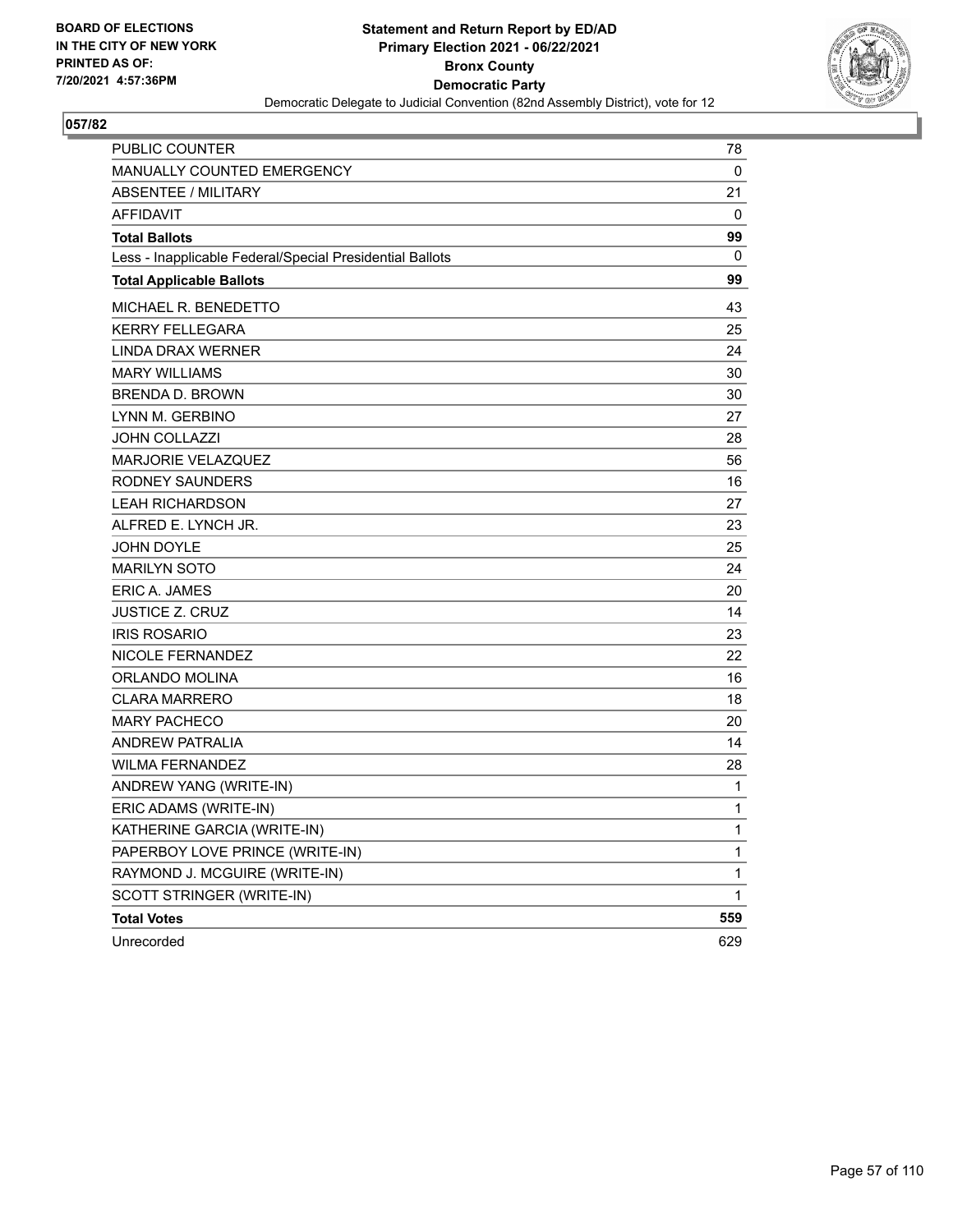

| <b>PUBLIC COUNTER</b>                                    | 76           |
|----------------------------------------------------------|--------------|
| MANUALLY COUNTED EMERGENCY                               | $\mathbf 0$  |
| ABSENTEE / MILITARY                                      | 17           |
| <b>AFFIDAVIT</b>                                         | 1            |
| <b>Total Ballots</b>                                     | 94           |
| Less - Inapplicable Federal/Special Presidential Ballots | 0            |
| <b>Total Applicable Ballots</b>                          | 94           |
| MICHAEL R. BENEDETTO                                     | 42           |
| <b>KERRY FELLEGARA</b>                                   | 15           |
| <b>LINDA DRAX WERNER</b>                                 | 17           |
| <b>MARY WILLIAMS</b>                                     | 16           |
| <b>BRENDA D. BROWN</b>                                   | 14           |
| LYNN M. GERBINO                                          | 25           |
| JOHN COLLAZZI                                            | 25           |
| MARJORIE VELAZQUEZ                                       | 50           |
| <b>RODNEY SAUNDERS</b>                                   | 8            |
| <b>LEAH RICHARDSON</b>                                   | 13           |
| ALFRED E. LYNCH JR.                                      | 12           |
| <b>JOHN DOYLE</b>                                        | 25           |
| <b>MARILYN SOTO</b>                                      | 30           |
| <b>ERIC A. JAMES</b>                                     | 7            |
| <b>JUSTICE Z. CRUZ</b>                                   | 15           |
| <b>IRIS ROSARIO</b>                                      | 23           |
| NICOLE FERNANDEZ                                         | 21           |
| <b>ORLANDO MOLINA</b>                                    | 13           |
| <b>CLARA MARRERO</b>                                     | 15           |
| <b>MARY PACHECO</b>                                      | 23           |
| <b>ANDREW PATRALIA</b>                                   | 13           |
| <b>WILMA FERNANDEZ</b>                                   | 13           |
| ALEX MICI (WRITE-IN)                                     | $\mathbf{1}$ |
| ANDIA MELILLA (WRITE-IN)                                 | 1            |
| BRIAN MEDINA (WRITE-IN)                                  | 1            |
| GAMONN OBRIAN (WRITE-IN)                                 | 1            |
| JULIE KILLIAN (WRITE-IN)                                 | $\mathbf{1}$ |
| NICHOLAS DICARLO (WRITE-IN)                              | 1            |
| NIGEL FARAGE (WRITE-IN)                                  | $\mathbf{1}$ |
| UNATTRIBUTABLE WRITE-IN (WRITE-IN)                       | $\mathbf{1}$ |
| <b>Total Votes</b>                                       | 443          |
| Unrecorded                                               | 685          |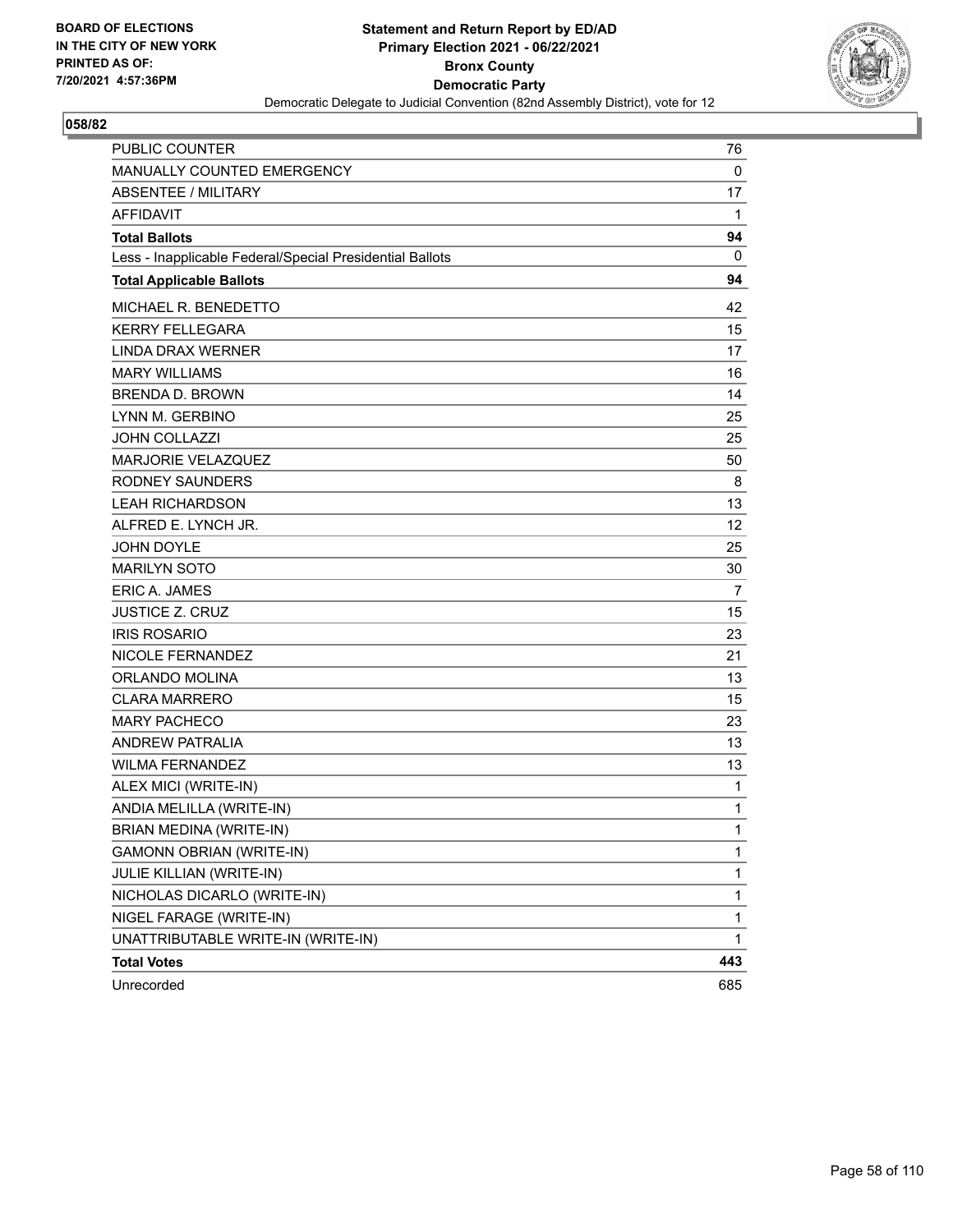

| <b>PUBLIC COUNTER</b>                                    | 16             |
|----------------------------------------------------------|----------------|
| MANUALLY COUNTED EMERGENCY                               | $\mathbf 0$    |
| <b>ABSENTEE / MILITARY</b>                               | $\overline{c}$ |
| <b>AFFIDAVIT</b>                                         | $\mathbf 0$    |
| <b>Total Ballots</b>                                     | 18             |
| Less - Inapplicable Federal/Special Presidential Ballots | 0              |
| <b>Total Applicable Ballots</b>                          | 18             |
| MICHAEL R. BENEDETTO                                     | $\overline{7}$ |
| <b>KERRY FELLEGARA</b>                                   | 5              |
| <b>LINDA DRAX WERNER</b>                                 | $\overline{7}$ |
| <b>MARY WILLIAMS</b>                                     | 9              |
| <b>BRENDA D. BROWN</b>                                   | 9              |
| LYNN M. GERBINO                                          | 6              |
| <b>JOHN COLLAZZI</b>                                     | 5              |
| <b>MARJORIE VELAZQUEZ</b>                                | 9              |
| <b>RODNEY SAUNDERS</b>                                   | 9              |
| <b>LEAH RICHARDSON</b>                                   | 10             |
| ALFRED E. LYNCH JR.                                      | 6              |
| JOHN DOYLE                                               | $\overline{7}$ |
| <b>MARILYN SOTO</b>                                      | 6              |
| ERIC A. JAMES                                            | $\overline{4}$ |
| <b>JUSTICE Z. CRUZ</b>                                   | 5              |
| <b>IRIS ROSARIO</b>                                      | $\overline{c}$ |
| NICOLE FERNANDEZ                                         | $\overline{2}$ |
| ORLANDO MOLINA                                           | 3              |
| <b>CLARA MARRERO</b>                                     | $\overline{c}$ |
| <b>MARY PACHECO</b>                                      | 3              |
| <b>ANDREW PATRALIA</b>                                   | 1              |
| <b>WILMA FERNANDEZ</b>                                   | $\overline{2}$ |
| <b>Total Votes</b>                                       | 119            |
| Unrecorded                                               | 97             |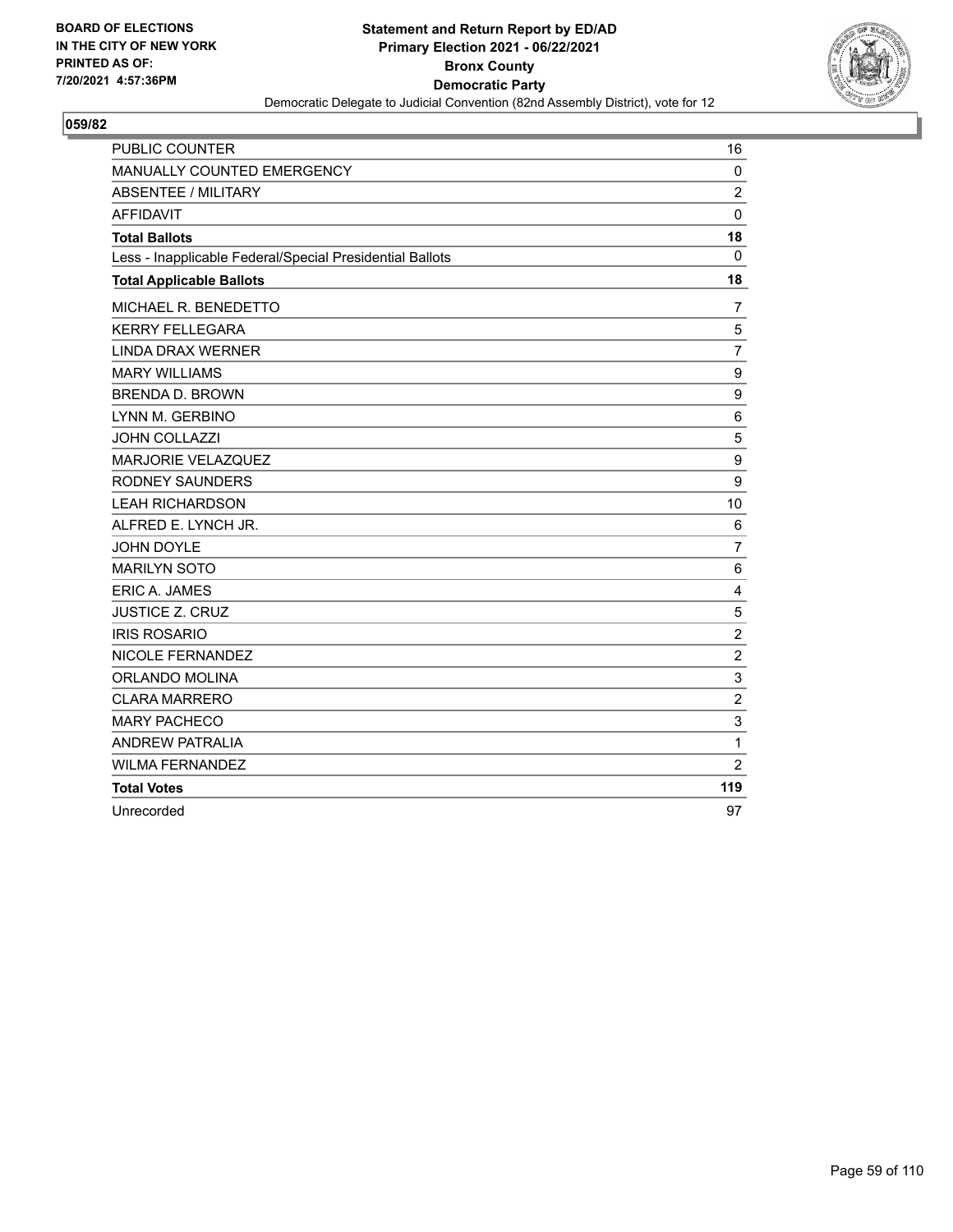

| PUBLIC COUNTER                                           | 132          |
|----------------------------------------------------------|--------------|
| MANUALLY COUNTED EMERGENCY                               | 0            |
| <b>ABSENTEE / MILITARY</b>                               | 29           |
| <b>AFFIDAVIT</b>                                         | 0            |
| <b>Total Ballots</b>                                     | 161          |
| Less - Inapplicable Federal/Special Presidential Ballots | 0            |
| <b>Total Applicable Ballots</b>                          | 161          |
| MICHAEL R. BENEDETTO                                     | 89           |
| <b>KERRY FELLEGARA</b>                                   | 42           |
| <b>LINDA DRAX WERNER</b>                                 | 43           |
| <b>MARY WILLIAMS</b>                                     | 51           |
| <b>BRENDA D. BROWN</b>                                   | 42           |
| LYNN M. GERBINO                                          | 42           |
| <b>JOHN COLLAZZI</b>                                     | 41           |
| MARJORIE VELAZQUEZ                                       | 98           |
| <b>RODNEY SAUNDERS</b>                                   | 28           |
| <b>LEAH RICHARDSON</b>                                   | 40           |
| ALFRED E. LYNCH JR.                                      | 30           |
| <b>JOHN DOYLE</b>                                        | 71           |
| <b>MARILYN SOTO</b>                                      | 40           |
| <b>ERIC A. JAMES</b>                                     | 23           |
| <b>JUSTICE Z. CRUZ</b>                                   | 23           |
| <b>IRIS ROSARIO</b>                                      | 30           |
| NICOLE FERNANDEZ                                         | 35           |
| ORLANDO MOLINA                                           | 7            |
| <b>CLARA MARRERO</b>                                     | 26           |
| <b>MARY PACHECO</b>                                      | 40           |
| ANDREW PATRALIA                                          | 11           |
| <b>WILMA FERNANDEZ</b>                                   | 26           |
| ALEXA AVILES (WRITE-IN)                                  | 1            |
| DANIEL GREEN (WRITE-IN)                                  | 1            |
| ERIC DIAZ (WRITE-IN)                                     | 1            |
| PAMELA HAMILTON (WRITE-IN)                               | $\mathbf{1}$ |
| TIFFANY CABAN (WRITE-IN)                                 | $\mathbf{1}$ |
| UNATTRIBUTABLE WRITE-IN (WRITE-IN)                       | 4            |
| <b>VERMIN SUPREME (WRITE-IN)</b>                         | 1            |
| <b>Total Votes</b>                                       | 888          |
| Unrecorded                                               | 1,044        |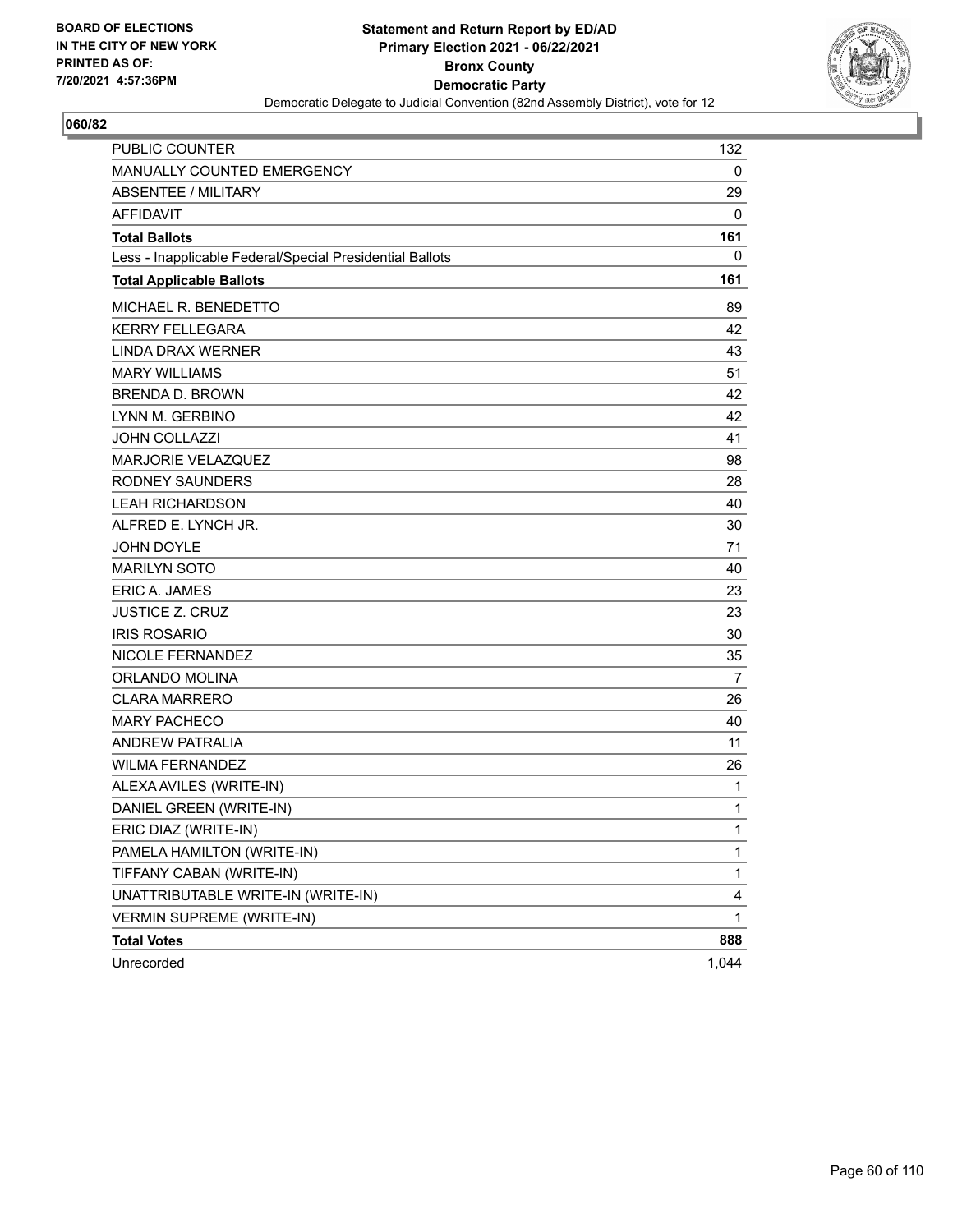

| PUBLIC COUNTER                                           | 171              |
|----------------------------------------------------------|------------------|
| <b>MANUALLY COUNTED EMERGENCY</b>                        | 0                |
| <b>ABSENTEE / MILITARY</b>                               | 25               |
| <b>AFFIDAVIT</b>                                         | 1                |
| <b>Total Ballots</b>                                     | 197              |
| Less - Inapplicable Federal/Special Presidential Ballots | 0                |
| <b>Total Applicable Ballots</b>                          | 197              |
| MICHAEL R. BENEDETTO                                     | 118              |
| <b>KERRY FELLEGARA</b>                                   | 47               |
| LINDA DRAX WERNER                                        | 41               |
| <b>MARY WILLIAMS</b>                                     | 46               |
| <b>BRENDA D. BROWN</b>                                   | 53               |
| LYNN M. GERBINO                                          | 49               |
| <b>JOHN COLLAZZI</b>                                     | 49               |
| <b>MARJORIE VELAZQUEZ</b>                                | 121              |
| RODNEY SAUNDERS                                          | 37               |
| <b>LEAH RICHARDSON</b>                                   | 44               |
| ALFRED E. LYNCH JR.                                      | 34               |
| <b>JOHN DOYLE</b>                                        | 112              |
| <b>MARILYN SOTO</b>                                      | 55               |
| ERIC A. JAMES                                            | 37               |
| JUSTICE Z. CRUZ                                          | 25               |
| <b>IRIS ROSARIO</b>                                      | 46               |
| <b>NICOLE FERNANDEZ</b>                                  | 48               |
| ORLANDO MOLINA                                           | 22               |
| <b>CLARA MARRERO</b>                                     | 30               |
| <b>MARY PACHECO</b>                                      | 44               |
| <b>ANDREW PATRALIA</b>                                   | 17               |
| <b>WILMA FERNANDEZ</b>                                   | 44               |
| <b>BILL STANTON (WRITE-IN)</b>                           | $\boldsymbol{2}$ |
| CATHI SWETT (WRITE-IN)                                   | 1                |
| MARK GJONAJ (WRITE-IN)                                   | 3                |
| PHILIP ECONOMAS (WRITE-IN)                               | 1                |
| STUART SOREL (WRITE-IN)                                  | $\boldsymbol{2}$ |
| THERESA A DOYLE (WRITE-IN)                               | $\mathbf 1$      |
| <b>Total Votes</b>                                       | 1,129            |
| Unrecorded                                               | 1,235            |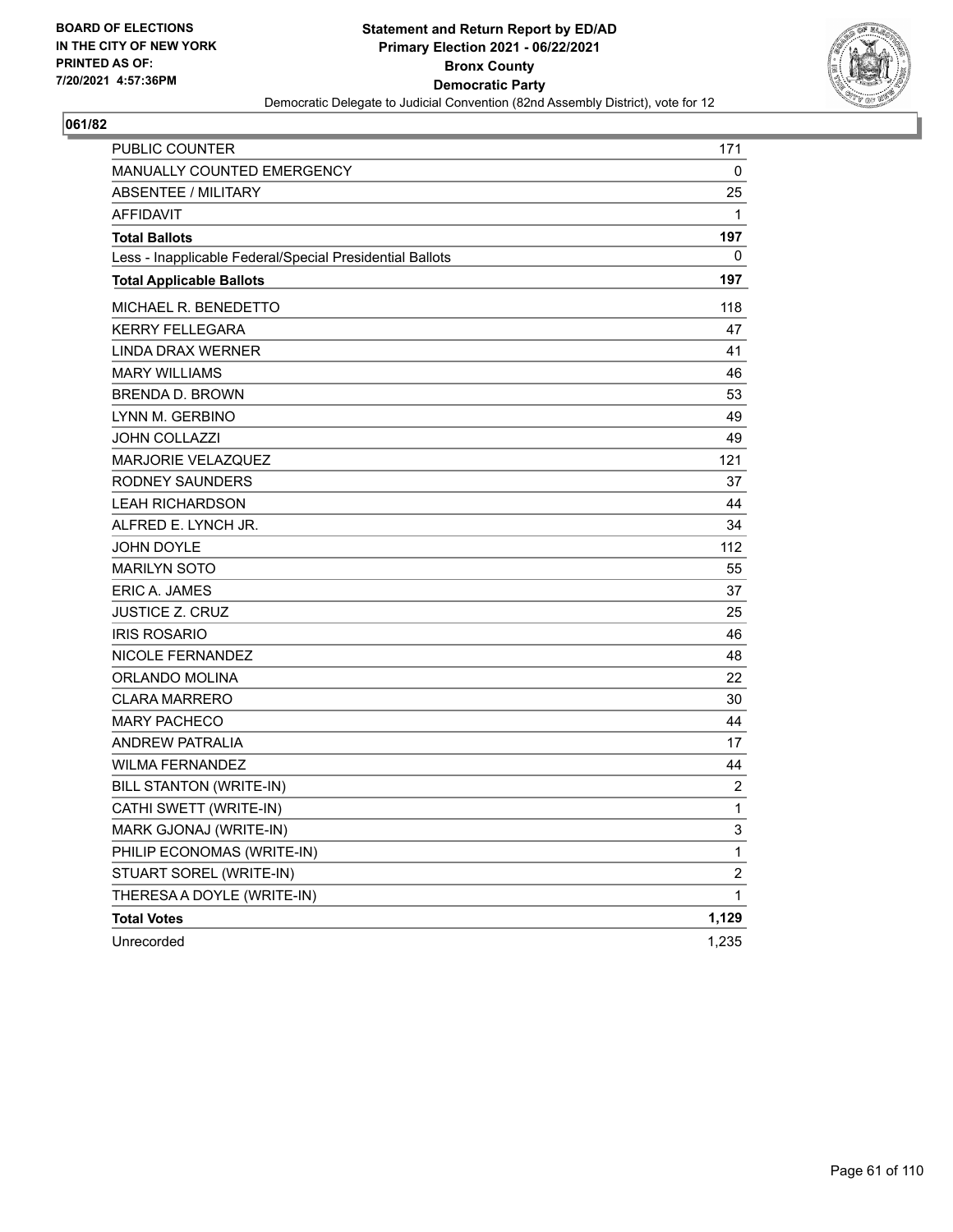

| <b>PUBLIC COUNTER</b>                                    | 132          |
|----------------------------------------------------------|--------------|
| MANUALLY COUNTED EMERGENCY                               | 0            |
| <b>ABSENTEE / MILITARY</b>                               | 28           |
| <b>AFFIDAVIT</b>                                         | 0            |
| <b>Total Ballots</b>                                     | 160          |
| Less - Inapplicable Federal/Special Presidential Ballots | 0            |
| <b>Total Applicable Ballots</b>                          | 160          |
| MICHAEL R. BENEDETTO                                     | 103          |
| <b>KERRY FELLEGARA</b>                                   | 48           |
| <b>LINDA DRAX WERNER</b>                                 | 41           |
| <b>MARY WILLIAMS</b>                                     | 43           |
| <b>BRENDA D. BROWN</b>                                   | 37           |
| LYNN M. GERBINO                                          | 40           |
| <b>JOHN COLLAZZI</b>                                     | 42           |
| MARJORIE VELAZQUEZ                                       | 109          |
| <b>RODNEY SAUNDERS</b>                                   | 27           |
| <b>LEAH RICHARDSON</b>                                   | 39           |
| ALFRED E. LYNCH JR.                                      | 33           |
| <b>JOHN DOYLE</b>                                        | 84           |
| <b>MARILYN SOTO</b>                                      | 46           |
| <b>ERIC A. JAMES</b>                                     | 15           |
| <b>JUSTICE Z. CRUZ</b>                                   | 21           |
| <b>IRIS ROSARIO</b>                                      | 33           |
| NICOLE FERNANDEZ                                         | 35           |
| ORLANDO MOLINA                                           | 14           |
| <b>CLARA MARRERO</b>                                     | 30           |
| <b>MARY PACHECO</b>                                      | 35           |
| <b>ANDREW PATRALIA</b>                                   | 10           |
| <b>WILMA FERNANDEZ</b>                                   | 27           |
| ANASTASIA E LACINA (WRITE-IN)                            | $\mathbf 1$  |
| CHARLES F LACINA LLL (WRITE-IN)                          | 1            |
| JOHN CERINI (WRITE-IN)                                   | 1            |
| JOHN MARANO (WRITE-IN)                                   | $\mathbf{1}$ |
| LAUREN NYE (WRITE-IN)                                    | 1            |
| LORAINE ADLER (WRITE-IN)                                 | 1            |
| MARK GJONAJ (WRITE-IN)                                   | $\mathbf 1$  |
| NATALIE LACINA (WRITE-IN)                                | $\mathbf{1}$ |
| ROBERT C GOFANO (WRITE-IN)                               | 1            |
| ROBERT GIORONNO (WRITE-IN)                               | $\mathbf{1}$ |
| TOM SMITH (WRITE-IN)                                     | 1            |
| VIRGINIA LOEFFLES (WRITE-IN)                             | 1            |
| <b>Total Votes</b>                                       | 924          |
| Unrecorded                                               | 996          |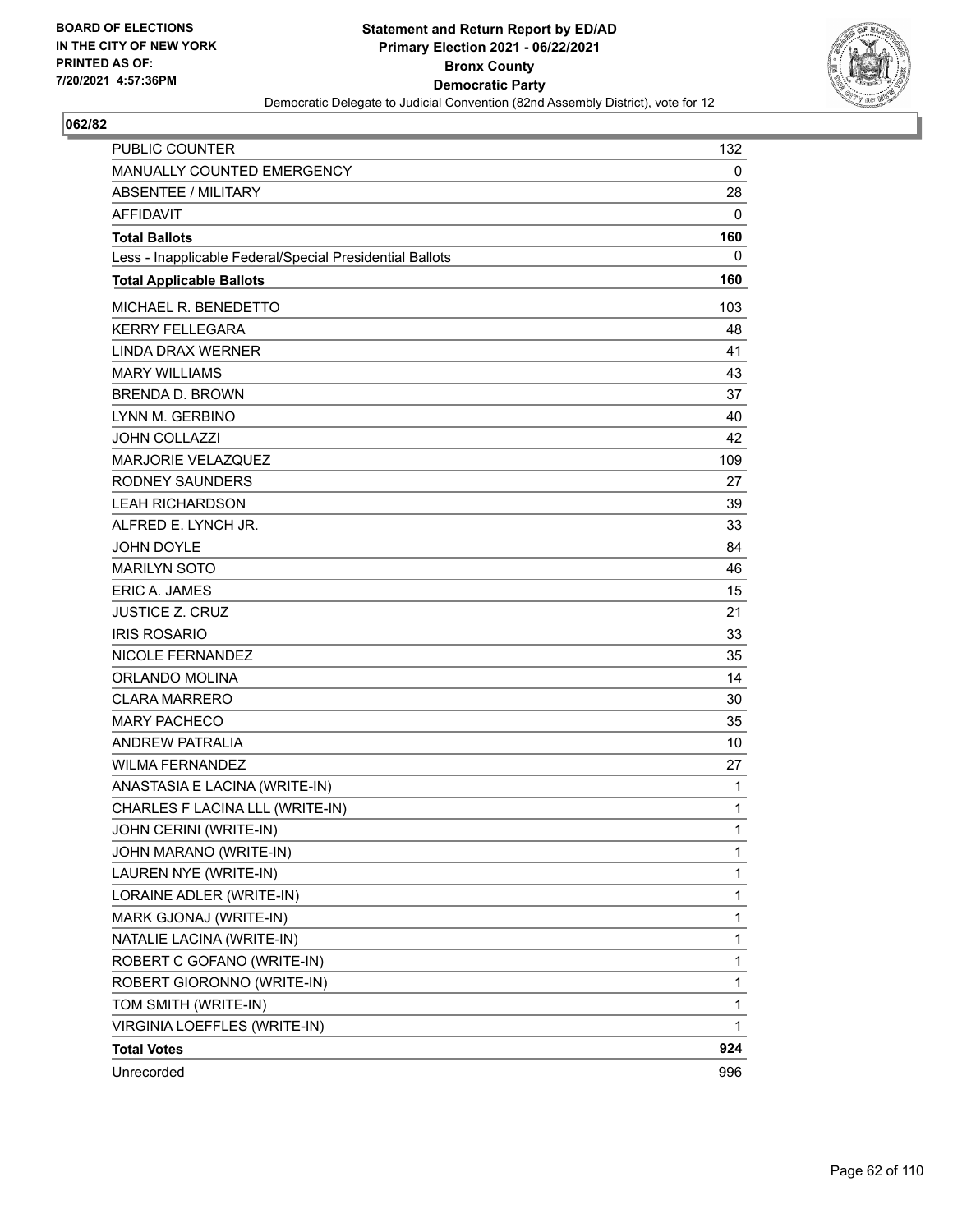

| PUBLIC COUNTER                                           | 102 |
|----------------------------------------------------------|-----|
| MANUALLY COUNTED EMERGENCY                               | 0   |
| <b>ABSENTEE / MILITARY</b>                               | 11  |
| <b>AFFIDAVIT</b>                                         | 0   |
| <b>Total Ballots</b>                                     | 113 |
| Less - Inapplicable Federal/Special Presidential Ballots | 0   |
| <b>Total Applicable Ballots</b>                          | 113 |
| MICHAEL R. BENEDETTO                                     | 67  |
| <b>KERRY FELLEGARA</b>                                   | 29  |
| LINDA DRAX WERNER                                        | 21  |
| <b>MARY WILLIAMS</b>                                     | 25  |
| <b>BRENDA D. BROWN</b>                                   | 21  |
| LYNN M. GERBINO                                          | 28  |
| <b>JOHN COLLAZZI</b>                                     | 29  |
| MARJORIE VELAZQUEZ                                       | 69  |
| RODNEY SAUNDERS                                          | 18  |
| <b>LEAH RICHARDSON</b>                                   | 25  |
| ALFRED E. LYNCH JR.                                      | 18  |
| JOHN DOYLE                                               | 57  |
| <b>MARILYN SOTO</b>                                      | 20  |
| ERIC A. JAMES                                            | 14  |
| <b>JUSTICE Z. CRUZ</b>                                   | 12  |
| <b>IRIS ROSARIO</b>                                      | 13  |
| NICOLE FERNANDEZ                                         | 20  |
| ORLANDO MOLINA                                           | 9   |
| <b>CLARA MARRERO</b>                                     | 12  |
| <b>MARY PACHECO</b>                                      | 20  |
| <b>ANDREW PATRALIA</b>                                   | 10  |
| <b>WILMA FERNANDEZ</b>                                   | 11  |
| AL QUETTLEBAUM (WRITE-IN)                                | 1   |
| NICOLE LIBRESCO (WRITE-IN)                               | 1   |
| <b>Total Votes</b>                                       | 550 |
| Unrecorded                                               | 806 |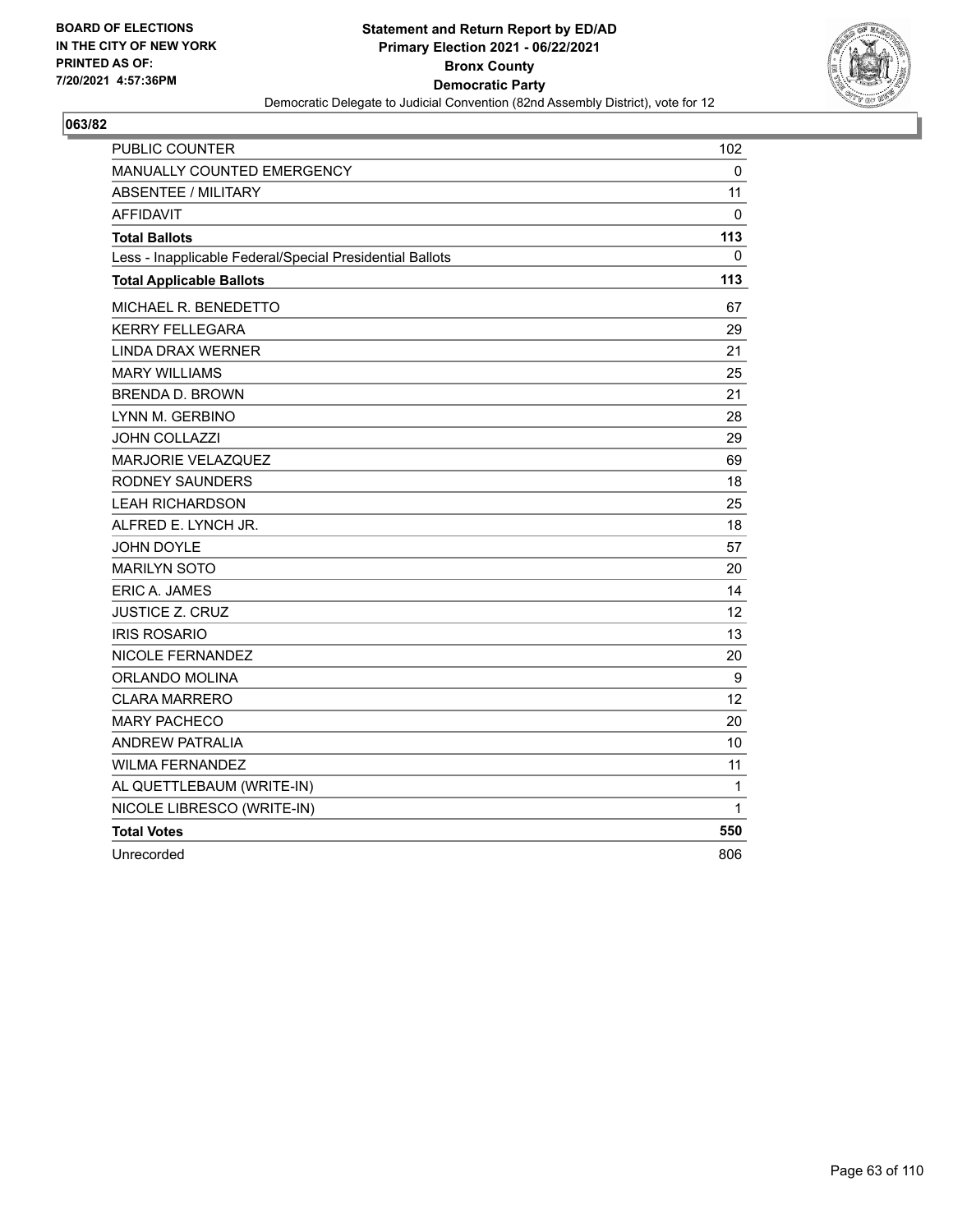

| <b>PUBLIC COUNTER</b>                                    | 119          |
|----------------------------------------------------------|--------------|
| MANUALLY COUNTED EMERGENCY                               | 0            |
| <b>ABSENTEE / MILITARY</b>                               | 9            |
| <b>AFFIDAVIT</b>                                         | 0            |
| <b>Total Ballots</b>                                     | 128          |
| Less - Inapplicable Federal/Special Presidential Ballots | 0            |
| <b>Total Applicable Ballots</b>                          | 128          |
| MICHAEL R. BENEDETTO                                     | 61           |
| <b>KERRY FELLEGARA</b>                                   | 29           |
| <b>LINDA DRAX WERNER</b>                                 | 26           |
| <b>MARY WILLIAMS</b>                                     | 40           |
| <b>BRENDA D. BROWN</b>                                   | 42           |
| LYNN M. GERBINO                                          | 20           |
| <b>JOHN COLLAZZI</b>                                     | 30           |
| MARJORIE VELAZQUEZ                                       | 69           |
| RODNEY SAUNDERS                                          | 32           |
| <b>LEAH RICHARDSON</b>                                   | 30           |
| ALFRED E. LYNCH JR.                                      | 21           |
| <b>JOHN DOYLE</b>                                        | 32           |
| <b>MARILYN SOTO</b>                                      | 39           |
| <b>ERIC A. JAMES</b>                                     | 30           |
| <b>JUSTICE Z. CRUZ</b>                                   | 32           |
| <b>IRIS ROSARIO</b>                                      | 33           |
| NICOLE FERNANDEZ                                         | 34           |
| ORLANDO MOLINA                                           | 22           |
| <b>CLARA MARRERO</b>                                     | 23           |
| <b>MARY PACHECO</b>                                      | 30           |
| <b>ANDREW PATRALIA</b>                                   | 18           |
| <b>WILMA FERNANDEZ</b>                                   | 33           |
| JULIO C GOMEZ JR (WRITE-IN)                              | $\mathbf{1}$ |
| MICHAEL BLAKE (WRITE-IN)                                 | 1            |
| TIESHA PEAL (WRITE-IN)                                   | $\mathbf{1}$ |
| UNATTRIBUTABLE WRITE-IN (WRITE-IN)                       | 4            |
| YADHIRA GONZALEZ-TAYLOR (WRITE-IN)                       | 1            |
| <b>Total Votes</b>                                       | 734          |
| Unrecorded                                               | 802          |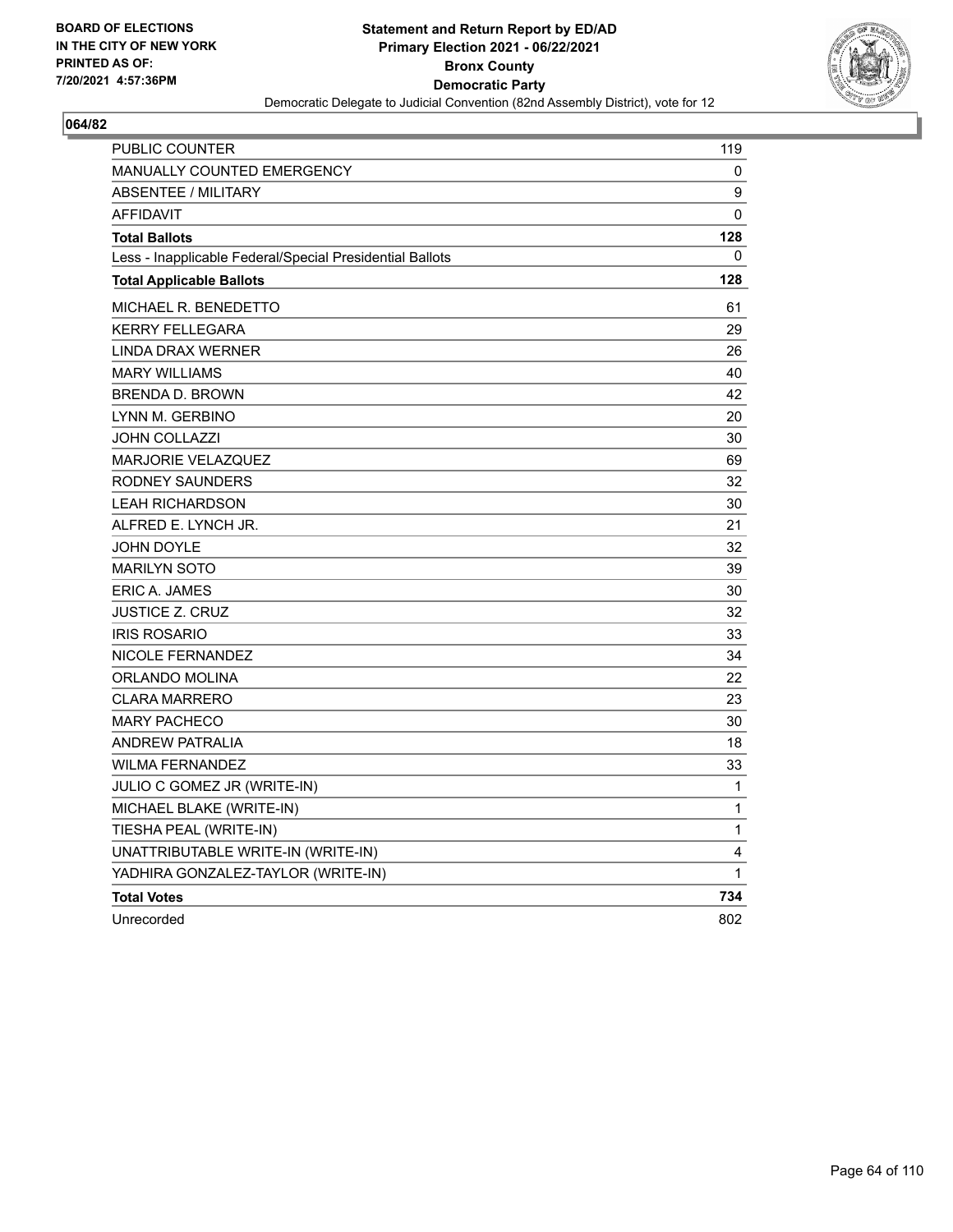

| PUBLIC COUNTER                                           | 160   |
|----------------------------------------------------------|-------|
| MANUALLY COUNTED EMERGENCY                               | 0     |
| <b>ABSENTEE / MILITARY</b>                               | 30    |
| <b>AFFIDAVIT</b>                                         | 0     |
| <b>Total Ballots</b>                                     | 190   |
| Less - Inapplicable Federal/Special Presidential Ballots | 0     |
| <b>Total Applicable Ballots</b>                          | 190   |
| MICHAEL R. BENEDETTO                                     | 130   |
| <b>KERRY FELLEGARA</b>                                   | 36    |
| <b>LINDA DRAX WERNER</b>                                 | 45    |
| <b>MARY WILLIAMS</b>                                     | 77    |
| <b>BRENDA D. BROWN</b>                                   | 73    |
| LYNN M. GERBINO                                          | 36    |
| <b>JOHN COLLAZZI</b>                                     | 38    |
| MARJORIE VELAZQUEZ                                       | 56    |
| <b>RODNEY SAUNDERS</b>                                   | 85    |
| <b>LEAH RICHARDSON</b>                                   | 85    |
| ALFRED E. LYNCH JR.                                      | 43    |
| <b>JOHN DOYLE</b>                                        | 43    |
| <b>MARILYN SOTO</b>                                      | 51    |
| <b>ERIC A. JAMES</b>                                     | 72    |
| <b>JUSTICE Z. CRUZ</b>                                   | 30    |
| <b>IRIS ROSARIO</b>                                      | 48    |
| NICOLE FERNANDEZ                                         | 41    |
| ORLANDO MOLINA                                           | 28    |
| <b>CLARA MARRERO</b>                                     | 26    |
| <b>MARY PACHECO</b>                                      | 46    |
| <b>ANDREW PATRALIA</b>                                   | 11    |
| <b>WILMA FERNANDEZ</b>                                   | 48    |
| CEAL THIGPEN (WRITE-IN)                                  | 1     |
| CHARLENE PALMER (WRITE-IN)                               | 1     |
| DARBY PARIS (WRITE-IN)                                   | 1     |
| KAYIN SLADER (WRITE-IN)                                  | 1     |
| MADISON GARLAND-TIRADO (WRITE-IN)                        | 1     |
| TERENCE PALMER (WRITE-IN)                                | 1     |
| TRACY MORGAN (WRITE-IN)                                  | 1     |
| <b>Total Votes</b>                                       | 1,155 |
| Unrecorded                                               | 1,125 |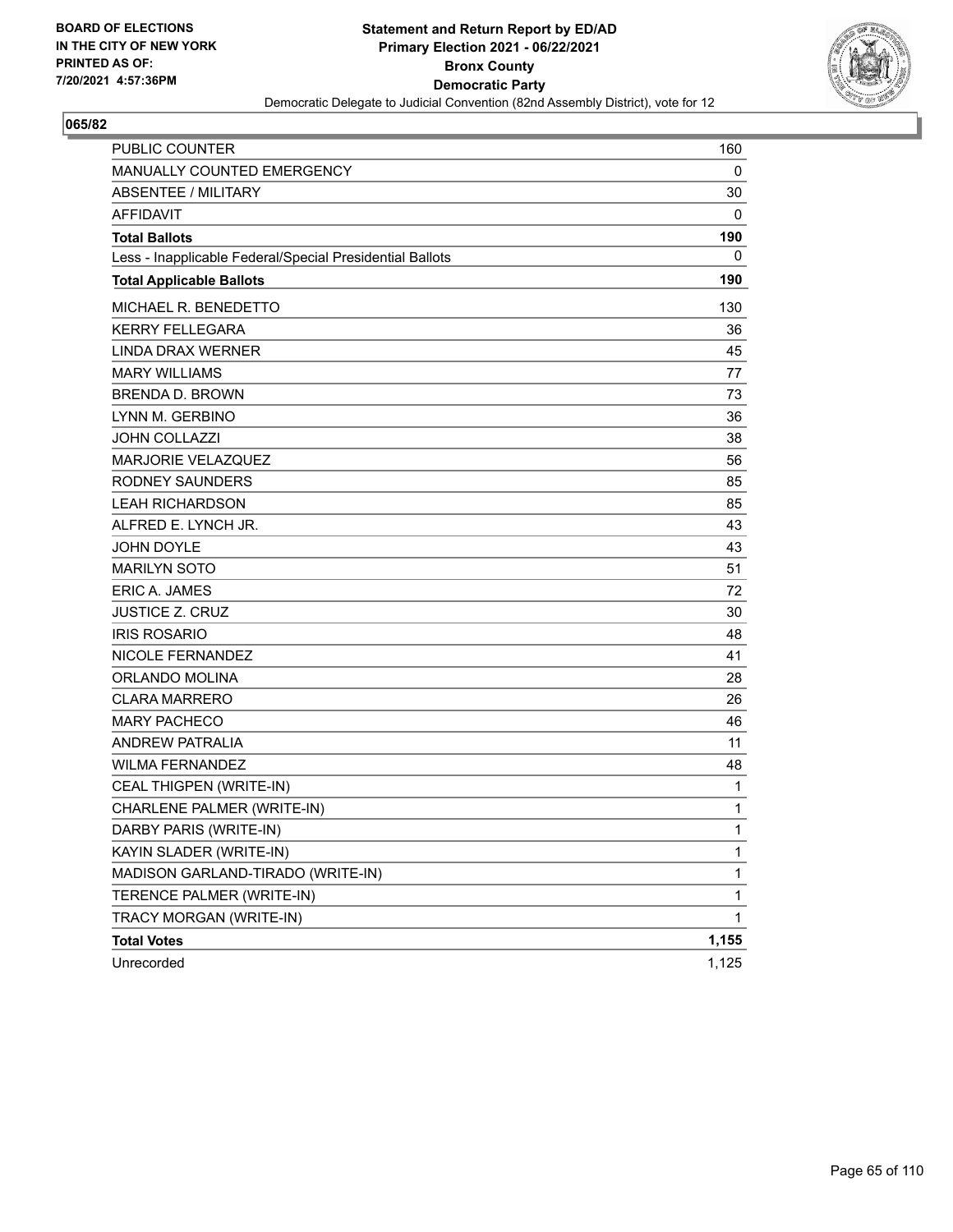

| <b>PUBLIC COUNTER</b>                                    | 123            |
|----------------------------------------------------------|----------------|
| <b>MANUALLY COUNTED EMERGENCY</b>                        | 0              |
| <b>ABSENTEE / MILITARY</b>                               | 23             |
| AFFIDAVIT                                                | 0              |
| <b>Total Ballots</b>                                     | 146            |
| Less - Inapplicable Federal/Special Presidential Ballots | 0              |
| <b>Total Applicable Ballots</b>                          | 146            |
| MICHAEL R. BENEDETTO                                     | 92             |
| <b>KERRY FELLEGARA</b>                                   | 21             |
| <b>LINDA DRAX WERNER</b>                                 | 36             |
| <b>MARY WILLIAMS</b>                                     | 57             |
| <b>BRENDA D. BROWN</b>                                   | 56             |
| LYNN M. GERBINO                                          | 27             |
| <b>JOHN COLLAZZI</b>                                     | 21             |
| MARJORIE VELAZQUEZ                                       | 48             |
| RODNEY SAUNDERS                                          | 50             |
| <b>LEAH RICHARDSON</b>                                   | 55             |
| ALFRED E. LYNCH JR.                                      | 33             |
| <b>JOHN DOYLE</b>                                        | 26             |
| <b>MARILYN SOTO</b>                                      | 29             |
| <b>ERIC A. JAMES</b>                                     | 43             |
| <b>JUSTICE Z. CRUZ</b>                                   | 15             |
| <b>IRIS ROSARIO</b>                                      | 33             |
| NICOLE FERNANDEZ                                         | 32             |
| ORLANDO MOLINA                                           | 16             |
| <b>CLARA MARRERO</b>                                     | 18             |
| <b>MARY PACHECO</b>                                      | 24             |
| <b>ANDREW PATRALIA</b>                                   | 17             |
| <b>WILMA FERNANDEZ</b>                                   | 26             |
| FRED L VERSCHLEISER (WRITE-IN)                           | $\mathbf{1}$   |
| UNATTRIBUTABLE (WRITE-IN)                                | $\overline{2}$ |
| <b>Total Votes</b>                                       | 778            |
| Unrecorded                                               | 974            |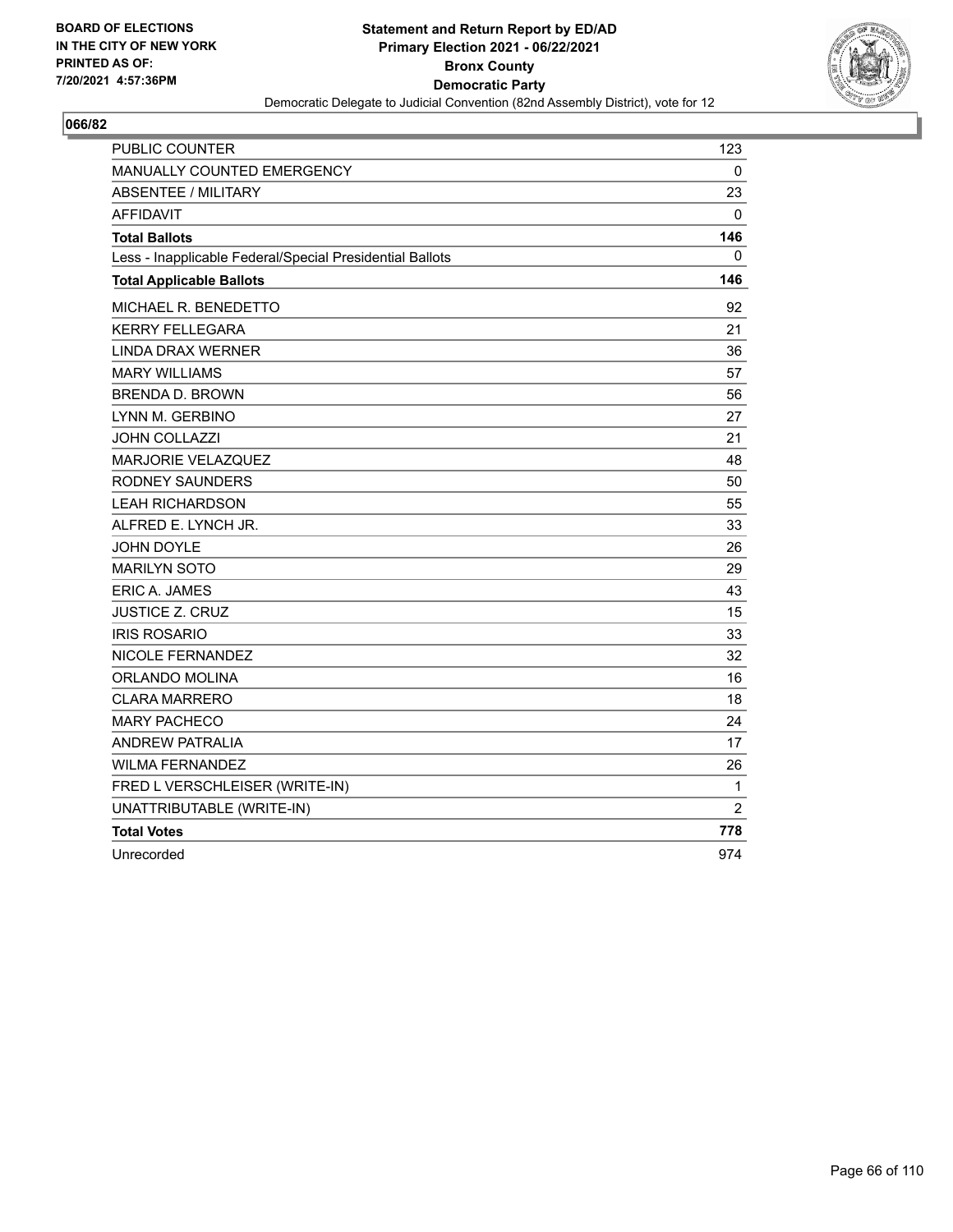

| <b>PUBLIC COUNTER</b>                                    | 175          |
|----------------------------------------------------------|--------------|
| MANUALLY COUNTED EMERGENCY                               | $\mathbf{0}$ |
| <b>ABSENTEE / MILITARY</b>                               | 25           |
| <b>AFFIDAVIT</b>                                         | 0            |
| <b>Total Ballots</b>                                     | 200          |
| Less - Inapplicable Federal/Special Presidential Ballots | $\Omega$     |
| <b>Total Applicable Ballots</b>                          | 200          |
| MICHAEL R. BENEDETTO                                     | 134          |
| <b>KERRY FELLEGARA</b>                                   | 39           |
| <b>LINDA DRAX WERNER</b>                                 | 64           |
| <b>MARY WILLIAMS</b>                                     | 95           |
| <b>BRENDA D. BROWN</b>                                   | 105          |
| LYNN M. GERBINO                                          | 43           |
| JOHN COLLAZZI                                            | 41           |
| MARJORIE VELAZQUEZ                                       | 70           |
| <b>RODNEY SAUNDERS</b>                                   | 85           |
| <b>LEAH RICHARDSON</b>                                   | 101          |
| ALFRED E. LYNCH JR.                                      | 63           |
| <b>JOHN DOYLE</b>                                        | 48           |
| <b>MARILYN SOTO</b>                                      | 44           |
| <b>ERIC A. JAMES</b>                                     | 86           |
| <b>JUSTICE Z. CRUZ</b>                                   | 36           |
| <b>IRIS ROSARIO</b>                                      | 51           |
| <b>NICOLE FERNANDEZ</b>                                  | 43           |
| ORLANDO MOLINA                                           | 34           |
| <b>CLARA MARRERO</b>                                     | 35           |
| <b>MARY PACHECO</b>                                      | 44           |
| <b>ANDREW PATRALIA</b>                                   | 21           |
| <b>WILMA FERNANDEZ</b>                                   | 58           |
| UNATTRIBUTABLE WRITE-IN (WRITE-IN)                       | 6            |
| <b>Total Votes</b>                                       | 1,346        |
| Unrecorded                                               | 1,054        |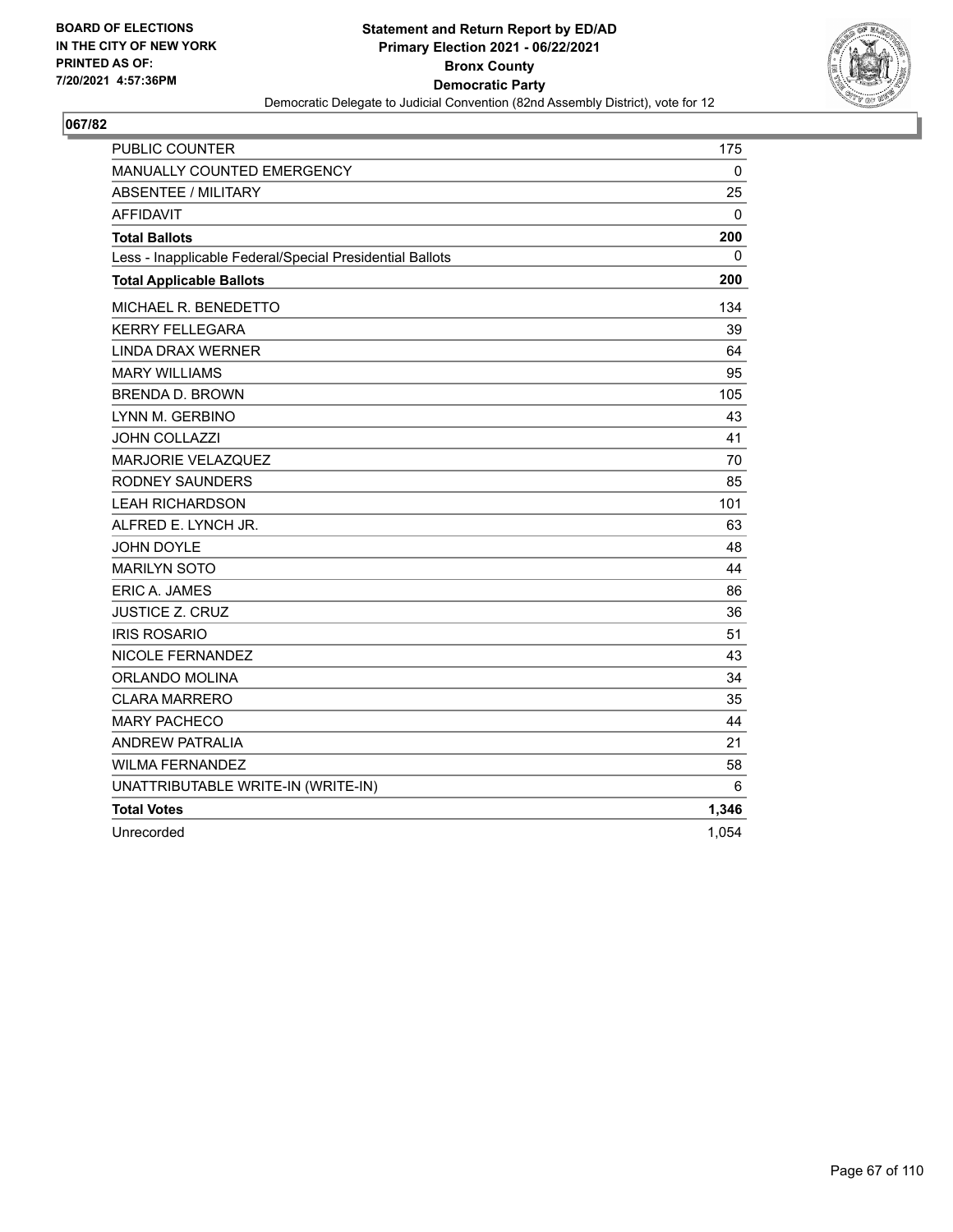

| <b>PUBLIC COUNTER</b>                                    | 142          |
|----------------------------------------------------------|--------------|
| MANUALLY COUNTED EMERGENCY                               | $\mathbf{0}$ |
| <b>ABSENTEE / MILITARY</b>                               | 31           |
| <b>AFFIDAVIT</b>                                         | 0            |
| <b>Total Ballots</b>                                     | 173          |
| Less - Inapplicable Federal/Special Presidential Ballots | $\Omega$     |
| <b>Total Applicable Ballots</b>                          | 173          |
| MICHAEL R. BENEDETTO                                     | 120          |
| <b>KERRY FELLEGARA</b>                                   | 41           |
| <b>LINDA DRAX WERNER</b>                                 | 41           |
| <b>MARY WILLIAMS</b>                                     | 72           |
| <b>BRENDA D. BROWN</b>                                   | 86           |
| LYNN M. GERBINO                                          | 38           |
| <b>JOHN COLLAZZI</b>                                     | 39           |
| MARJORIE VELAZQUEZ                                       | 64           |
| <b>RODNEY SAUNDERS</b>                                   | 84           |
| <b>LEAH RICHARDSON</b>                                   | 87           |
| ALFRED E. LYNCH JR.                                      | 54           |
| JOHN DOYLE                                               | 43           |
| <b>MARILYN SOTO</b>                                      | 36           |
| <b>ERIC A. JAMES</b>                                     | 53           |
| <b>JUSTICE Z. CRUZ</b>                                   | 31           |
| <b>IRIS ROSARIO</b>                                      | 29           |
| <b>NICOLE FERNANDEZ</b>                                  | 40           |
| ORLANDO MOLINA                                           | 19           |
| <b>CLARA MARRERO</b>                                     | 21           |
| <b>MARY PACHECO</b>                                      | 33           |
| <b>ANDREW PATRALIA</b>                                   | 22           |
| <b>WILMA FERNANDEZ</b>                                   | 39           |
| UNATTRIBUTABLE WRITE-IN (WRITE-IN)                       | 3            |
| <b>Total Votes</b>                                       | 1,095        |
| Unrecorded                                               | 981          |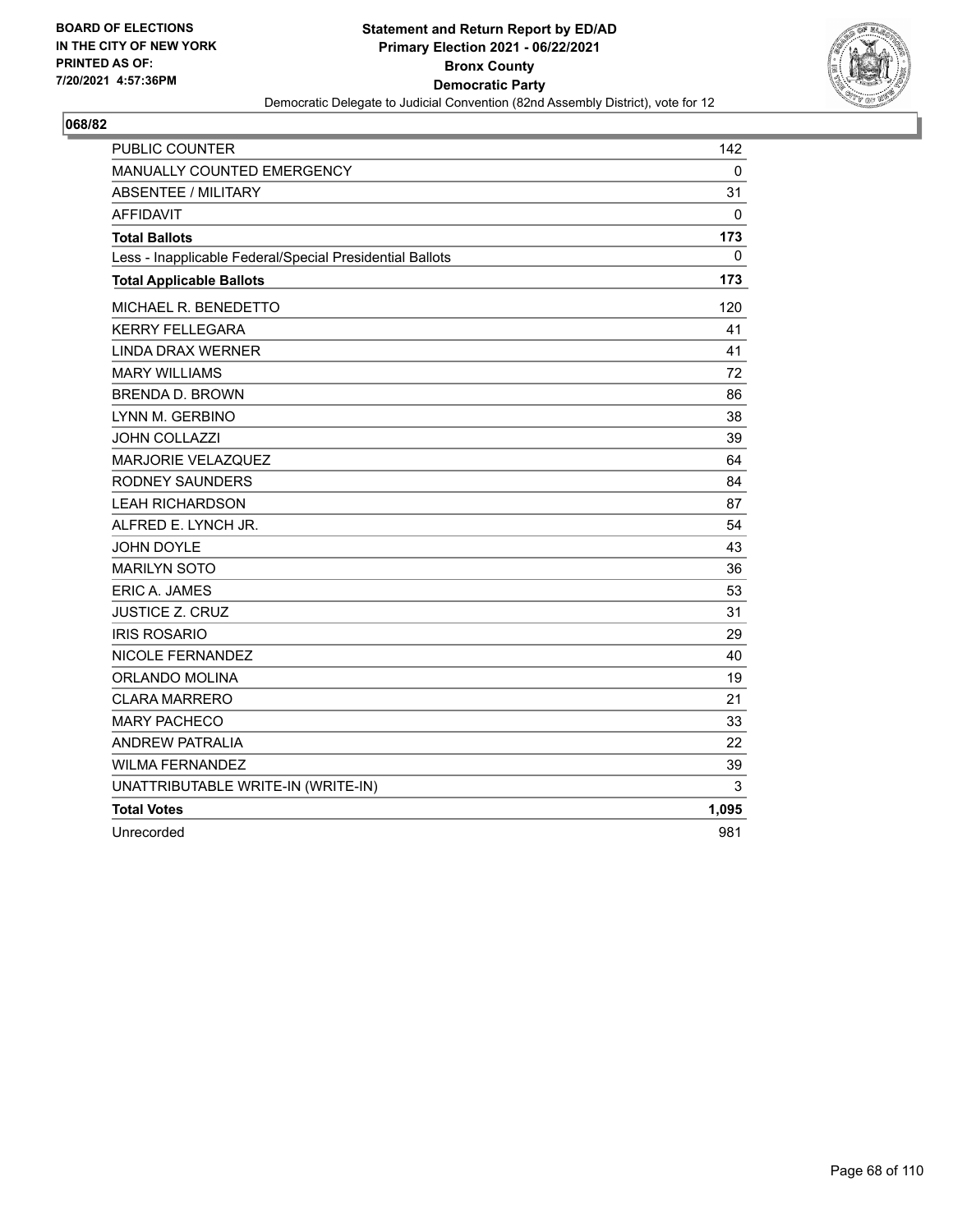

| <b>PUBLIC COUNTER</b>                                    | 125            |
|----------------------------------------------------------|----------------|
| MANUALLY COUNTED EMERGENCY                               | $\mathbf{0}$   |
| <b>ABSENTEE / MILITARY</b>                               | 21             |
| <b>AFFIDAVIT</b>                                         | $\overline{2}$ |
| <b>Total Ballots</b>                                     | 148            |
| Less - Inapplicable Federal/Special Presidential Ballots | 0              |
| <b>Total Applicable Ballots</b>                          | 148            |
| MICHAEL R. BENEDETTO                                     | 93             |
| <b>KERRY FELLEGARA</b>                                   | 30             |
| <b>LINDA DRAX WERNER</b>                                 | 33             |
| <b>MARY WILLIAMS</b>                                     | 73             |
| <b>BRENDA D. BROWN</b>                                   | 66             |
| LYNN M. GERBINO                                          | 28             |
| <b>JOHN COLLAZZI</b>                                     | 32             |
| <b>MARJORIE VELAZQUEZ</b>                                | 42             |
| <b>RODNEY SAUNDERS</b>                                   | 63             |
| <b>LEAH RICHARDSON</b>                                   | 63             |
| ALFRED E. LYNCH JR.                                      | 40             |
| JOHN DOYLE                                               | 30             |
| <b>MARILYN SOTO</b>                                      | 32             |
| ERIC A. JAMES                                            | 51             |
| <b>JUSTICE Z. CRUZ</b>                                   | 25             |
| <b>IRIS ROSARIO</b>                                      | 29             |
| NICOLE FERNANDEZ                                         | 33             |
| ORLANDO MOLINA                                           | 22             |
| <b>CLARA MARRERO</b>                                     | 20             |
| <b>MARY PACHECO</b>                                      | 28             |
| <b>ANDREW PATRALIA</b>                                   | 18             |
| <b>WILMA FERNANDEZ</b>                                   | 33             |
| <b>Total Votes</b>                                       | 884            |
| Unrecorded                                               | 892            |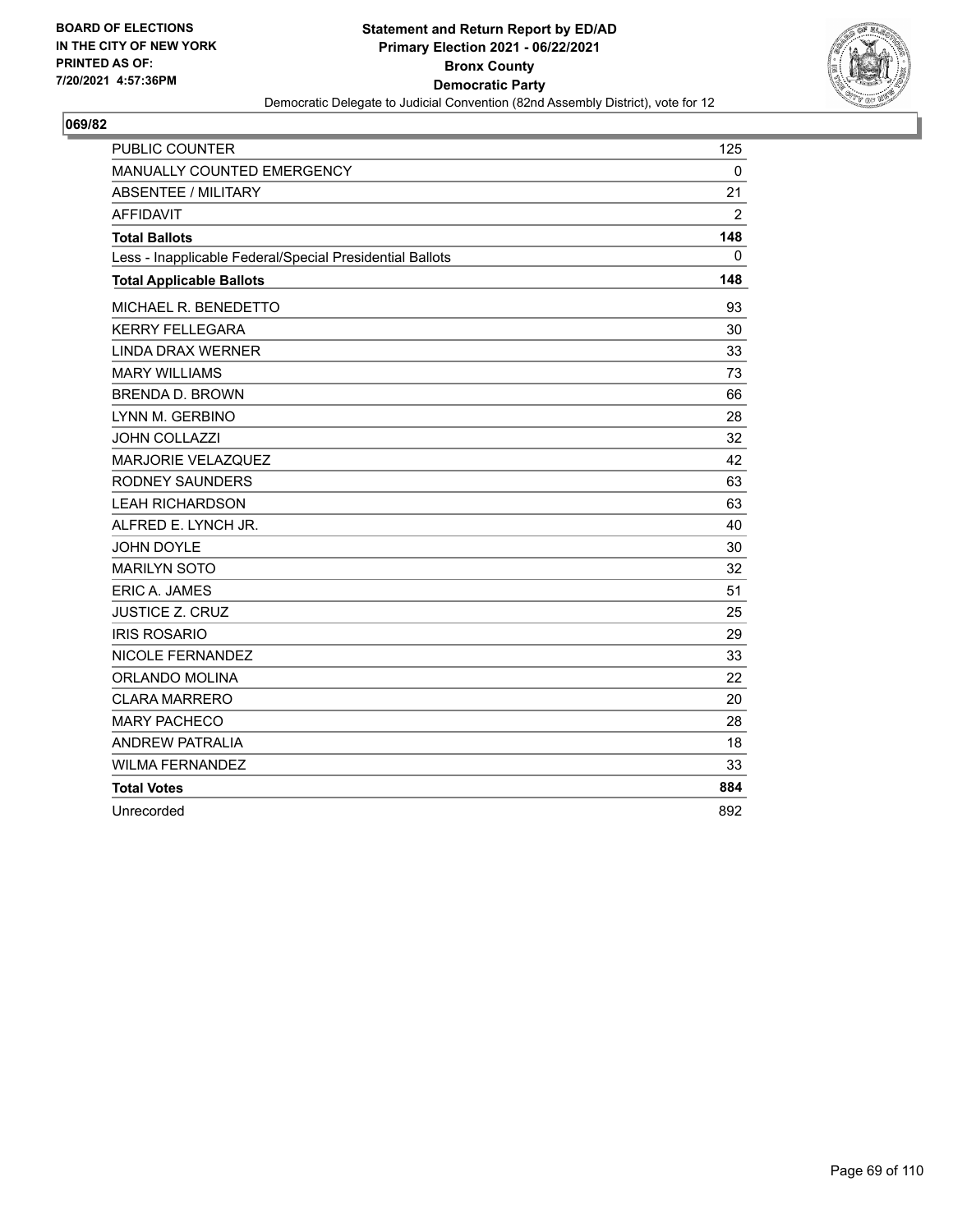

| <b>PUBLIC COUNTER</b>                                    | 145   |
|----------------------------------------------------------|-------|
| MANUALLY COUNTED EMERGENCY                               | 0     |
| <b>ABSENTEE / MILITARY</b>                               | 17    |
| <b>AFFIDAVIT</b>                                         | 1     |
| <b>Total Ballots</b>                                     | 163   |
| Less - Inapplicable Federal/Special Presidential Ballots | 0     |
| <b>Total Applicable Ballots</b>                          | 163   |
| MICHAEL R. BENEDETTO                                     | 108   |
| <b>KERRY FELLEGARA</b>                                   | 26    |
| <b>LINDA DRAX WERNER</b>                                 | 43    |
| <b>MARY WILLIAMS</b>                                     | 69    |
| <b>BRENDA D. BROWN</b>                                   | 65    |
| LYNN M. GERBINO                                          | 28    |
| <b>JOHN COLLAZZI</b>                                     | 30    |
| MARJORIE VELAZQUEZ                                       | 45    |
| <b>RODNEY SAUNDERS</b>                                   | 71    |
| <b>LEAH RICHARDSON</b>                                   | 74    |
| ALFRED E. LYNCH JR.                                      | 43    |
| JOHN DOYLE                                               | 33    |
| <b>MARILYN SOTO</b>                                      | 33    |
| ERIC A. JAMES                                            | 55    |
| <b>JUSTICE Z. CRUZ</b>                                   | 23    |
| <b>IRIS ROSARIO</b>                                      | 42    |
| NICOLE FERNANDEZ                                         | 28    |
| ORLANDO MOLINA                                           | 23    |
| <b>CLARA MARRERO</b>                                     | 18    |
| <b>MARY PACHECO</b>                                      | 29    |
| <b>ANDREW PATRALIA</b>                                   | 16    |
| <b>WILMA FERNANDEZ</b>                                   | 30    |
| <b>Total Votes</b>                                       | 932   |
| Unrecorded                                               | 1,024 |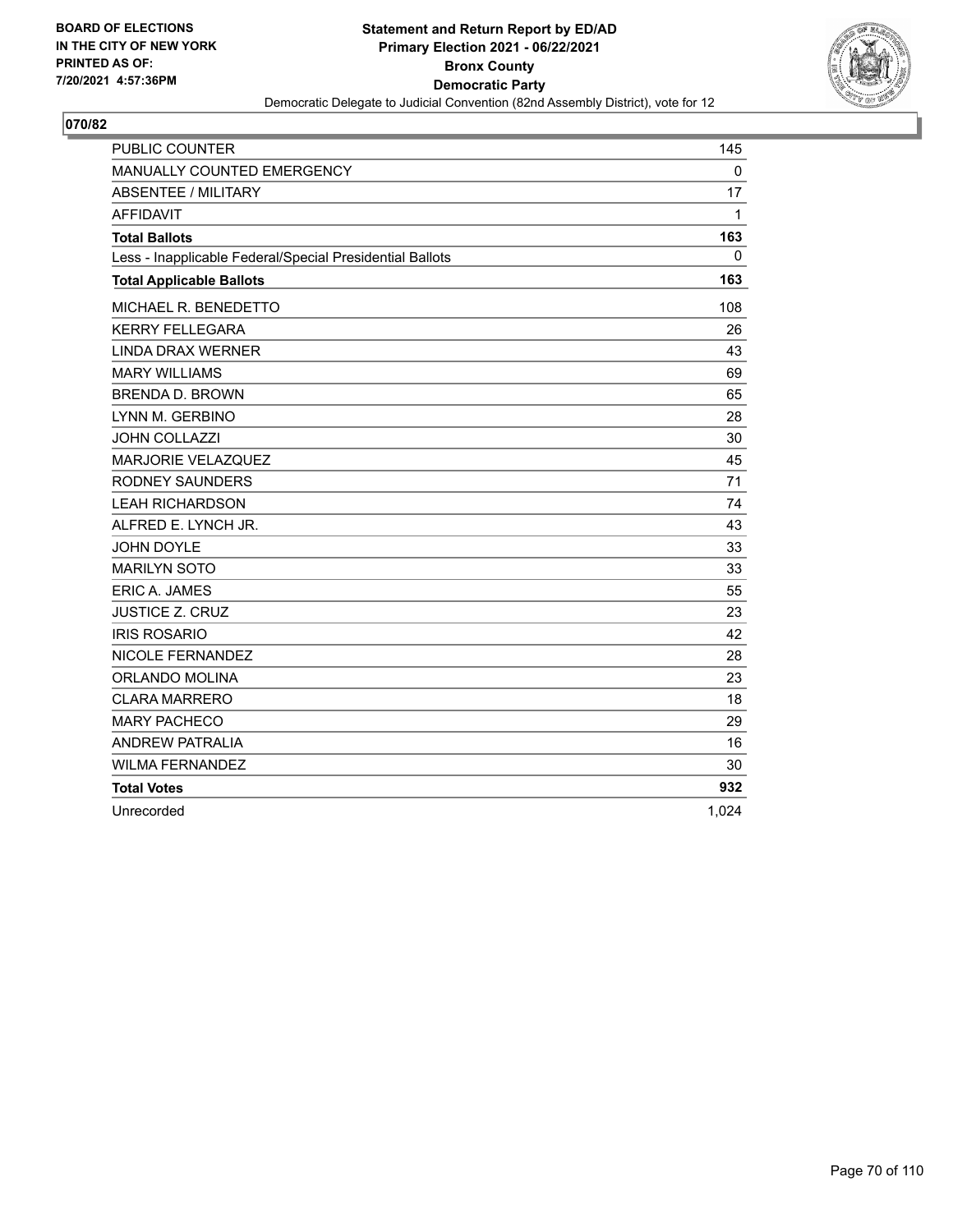

| PUBLIC COUNTER                                           | 171            |
|----------------------------------------------------------|----------------|
| MANUALLY COUNTED EMERGENCY                               | 0              |
| <b>ABSENTEE / MILITARY</b>                               | 20             |
| <b>AFFIDAVIT</b>                                         | 0              |
| <b>Total Ballots</b>                                     | 191            |
| Less - Inapplicable Federal/Special Presidential Ballots | 0              |
| <b>Total Applicable Ballots</b>                          | 191            |
| MICHAEL R. BENEDETTO                                     | 114            |
| <b>KERRY FELLEGARA</b>                                   | 42             |
| <b>LINDA DRAX WERNER</b>                                 | 63             |
| <b>MARY WILLIAMS</b>                                     | 93             |
| <b>BRENDA D. BROWN</b>                                   | 100            |
| LYNN M. GERBINO                                          | 50             |
| <b>JOHN COLLAZZI</b>                                     | 40             |
| MARJORIE VELAZQUEZ                                       | 64             |
| <b>RODNEY SAUNDERS</b>                                   | 95             |
| <b>LEAH RICHARDSON</b>                                   | 95             |
| ALFRED E. LYNCH JR.                                      | 53             |
| JOHN DOYLE                                               | 49             |
| <b>MARILYN SOTO</b>                                      | 53             |
| ERIC A. JAMES                                            | 76             |
| <b>JUSTICE Z. CRUZ</b>                                   | 33             |
| <b>IRIS ROSARIO</b>                                      | 42             |
| NICOLE FERNANDEZ                                         | 56             |
| ORLANDO MOLINA                                           | 30             |
| CLARA MARRERO                                            | 32             |
| <b>MARY PACHECO</b>                                      | 44             |
| <b>ANDREW PATRALIA</b>                                   | 26             |
| <b>WILMA FERNANDEZ</b>                                   | 54             |
| <b>GRACE SOLOMAN (WRITE-IN)</b>                          | 1              |
| NAITA SEMAJ (WRITE-IN)                                   | $\mathbf{1}$   |
| UNATTRIBUTABLE WRITE-IN (WRITE-IN)                       | $\overline{2}$ |
| <b>Total Votes</b>                                       | 1,308          |
| Unrecorded                                               | 984            |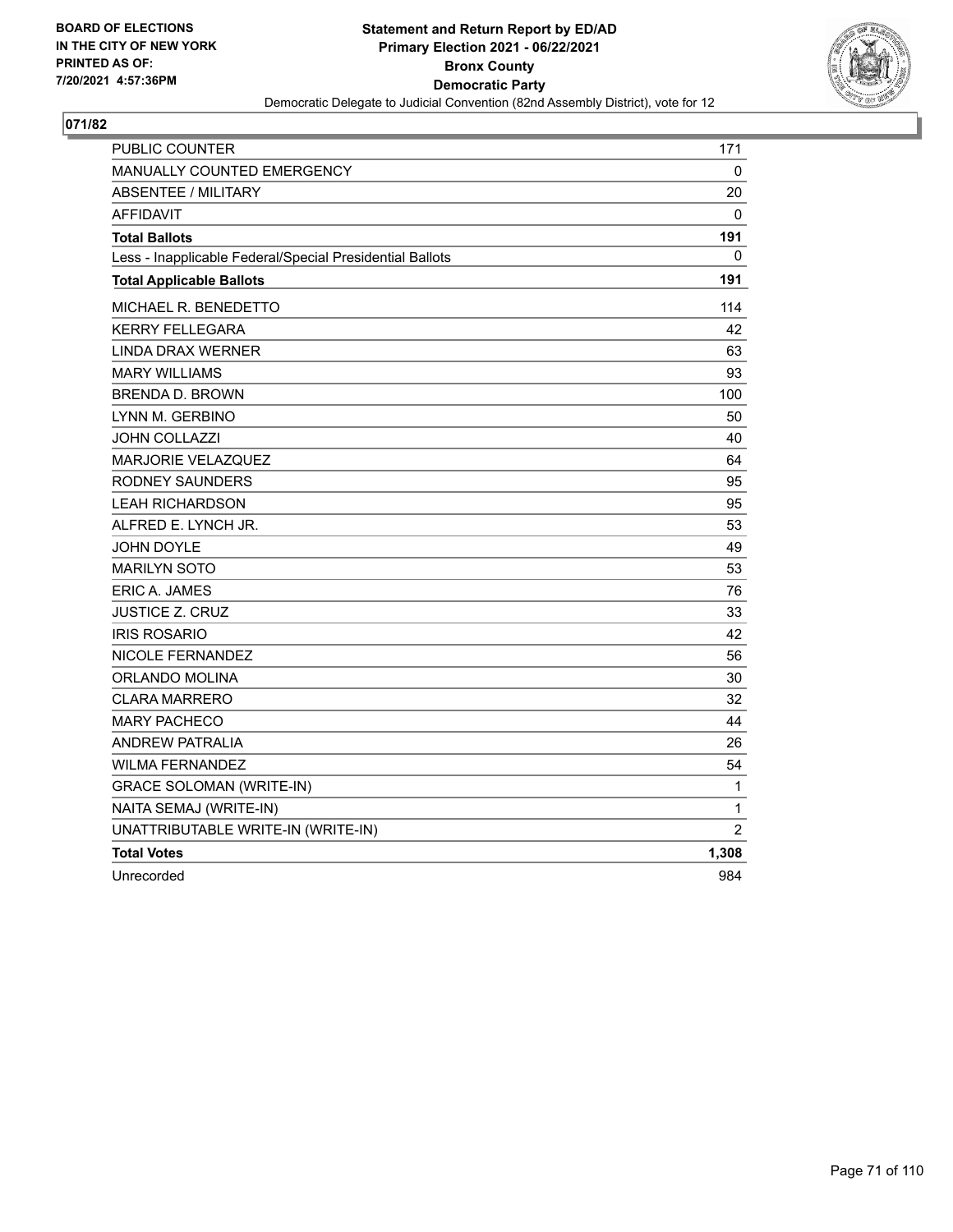

| <b>PUBLIC COUNTER</b>                                    | 187   |
|----------------------------------------------------------|-------|
| MANUALLY COUNTED EMERGENCY                               | 0     |
| ABSENTEE / MILITARY                                      | 19    |
| <b>AFFIDAVIT</b>                                         | 0     |
| <b>Total Ballots</b>                                     | 206   |
| Less - Inapplicable Federal/Special Presidential Ballots | 0     |
| <b>Total Applicable Ballots</b>                          | 206   |
| MICHAEL R. BENEDETTO                                     | 128   |
| <b>KERRY FELLEGARA</b>                                   | 28    |
| <b>LINDA DRAX WERNER</b>                                 | 46    |
| <b>MARY WILLIAMS</b>                                     | 78    |
| <b>BRENDA D. BROWN</b>                                   | 82    |
| LYNN M. GERBINO                                          | 31    |
| <b>JOHN COLLAZZI</b>                                     | 39    |
| MARJORIE VELAZQUEZ                                       | 54    |
| <b>RODNEY SAUNDERS</b>                                   | 89    |
| <b>LEAH RICHARDSON</b>                                   | 98    |
| ALFRED E. LYNCH JR.                                      | 48    |
| JOHN DOYLE                                               | 41    |
| <b>MARILYN SOTO</b>                                      | 46    |
| <b>ERIC A. JAMES</b>                                     | 72    |
| <b>JUSTICE Z. CRUZ</b>                                   | 26    |
| <b>IRIS ROSARIO</b>                                      | 43    |
| NICOLE FERNANDEZ                                         | 44    |
| <b>ORLANDO MOLINA</b>                                    | 19    |
| <b>CLARA MARRERO</b>                                     | 23    |
| <b>MARY PACHECO</b>                                      | 38    |
| <b>ANDREW PATRALIA</b>                                   | 19    |
| <b>WILMA FERNANDEZ</b>                                   | 34    |
| AUGUST HUNTER (WRITE-IN)                                 | 1     |
| CHAD HUNTER (WRITE-IN)                                   | 1     |
| CHRISTOPHER HUNTER (WRITE-IN)                            | 1     |
| DENNIS MANGANELLO (WRITE-IN)                             | 1     |
| ESTHER HUNTER (WRITE-IN)                                 | 1     |
| JIMMY HUNTER (WRITE-IN)                                  | 1     |
| JOHN A HUNTER (WRITE-IN)                                 | 1     |
| UNATTRIBUTABLE WRITE-IN (WRITE-IN)                       | 4     |
| <b>Total Votes</b>                                       | 1,137 |
| Unrecorded                                               | 1,335 |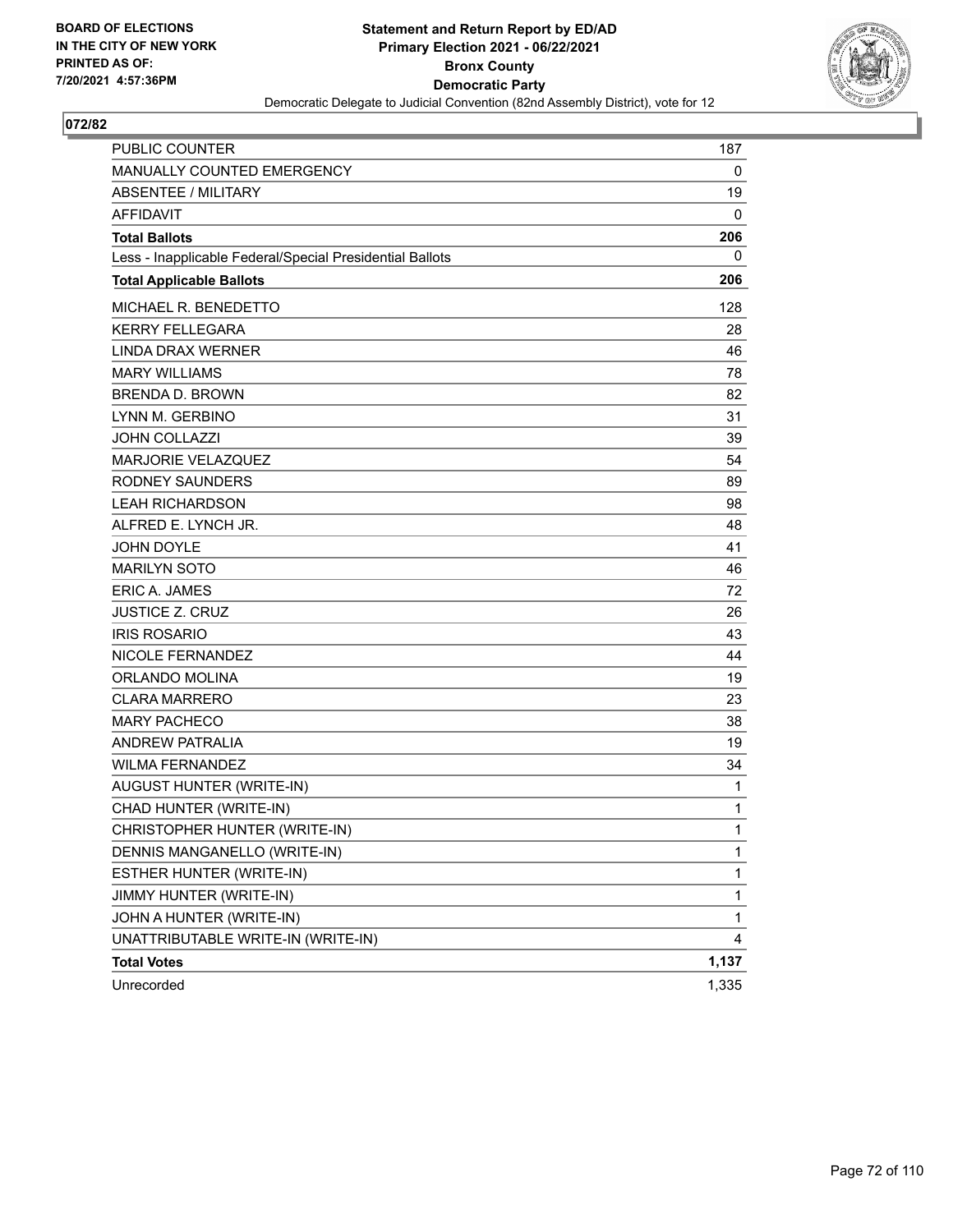

| PUBLIC COUNTER                                           | 149            |
|----------------------------------------------------------|----------------|
| <b>MANUALLY COUNTED EMERGENCY</b>                        | 0              |
| <b>ABSENTEE / MILITARY</b>                               | 22             |
| <b>AFFIDAVIT</b>                                         | $\Omega$       |
| <b>Total Ballots</b>                                     | 171            |
| Less - Inapplicable Federal/Special Presidential Ballots | 0              |
| <b>Total Applicable Ballots</b>                          | 171            |
| MICHAEL R. BENEDETTO                                     | 93             |
| <b>KERRY FELLEGARA</b>                                   | 29             |
| LINDA DRAX WERNER                                        | 37             |
| <b>MARY WILLIAMS</b>                                     | 64             |
| <b>BRENDA D. BROWN</b>                                   | 74             |
| LYNN M. GERBINO                                          | 16             |
| JOHN COLLAZZI                                            | 23             |
| MARJORIE VELAZQUEZ                                       | 38             |
| <b>RODNEY SAUNDERS</b>                                   | 68             |
| <b>LEAH RICHARDSON</b>                                   | 67             |
| ALFRED E. LYNCH JR.                                      | 34             |
| <b>JOHN DOYLE</b>                                        | 24             |
| <b>MARILYN SOTO</b>                                      | 38             |
| ERIC A. JAMES                                            | 61             |
| <b>JUSTICE Z. CRUZ</b>                                   | 40             |
| <b>IRIS ROSARIO</b>                                      | 35             |
| NICOLE FERNANDEZ                                         | 44             |
| ORLANDO MOLINA                                           | 35             |
| CLARA MARRERO                                            | 31             |
| <b>MARY PACHECO</b>                                      | 32             |
| <b>ANDREW PATRALIA</b>                                   | 21             |
| <b>WILMA FERNANDEZ</b>                                   | 36             |
| ISMAEL MALAVE JR (WRITE-IN)                              | 1              |
| RUDOLPH JEFFRY (WRITE-IN)                                | $\overline{c}$ |
| UNATTRIBUTABLE WRITE-IN (WRITE-IN)                       | $\overline{2}$ |
| <b>Total Votes</b>                                       | 945            |
| Unrecorded                                               | 1,107          |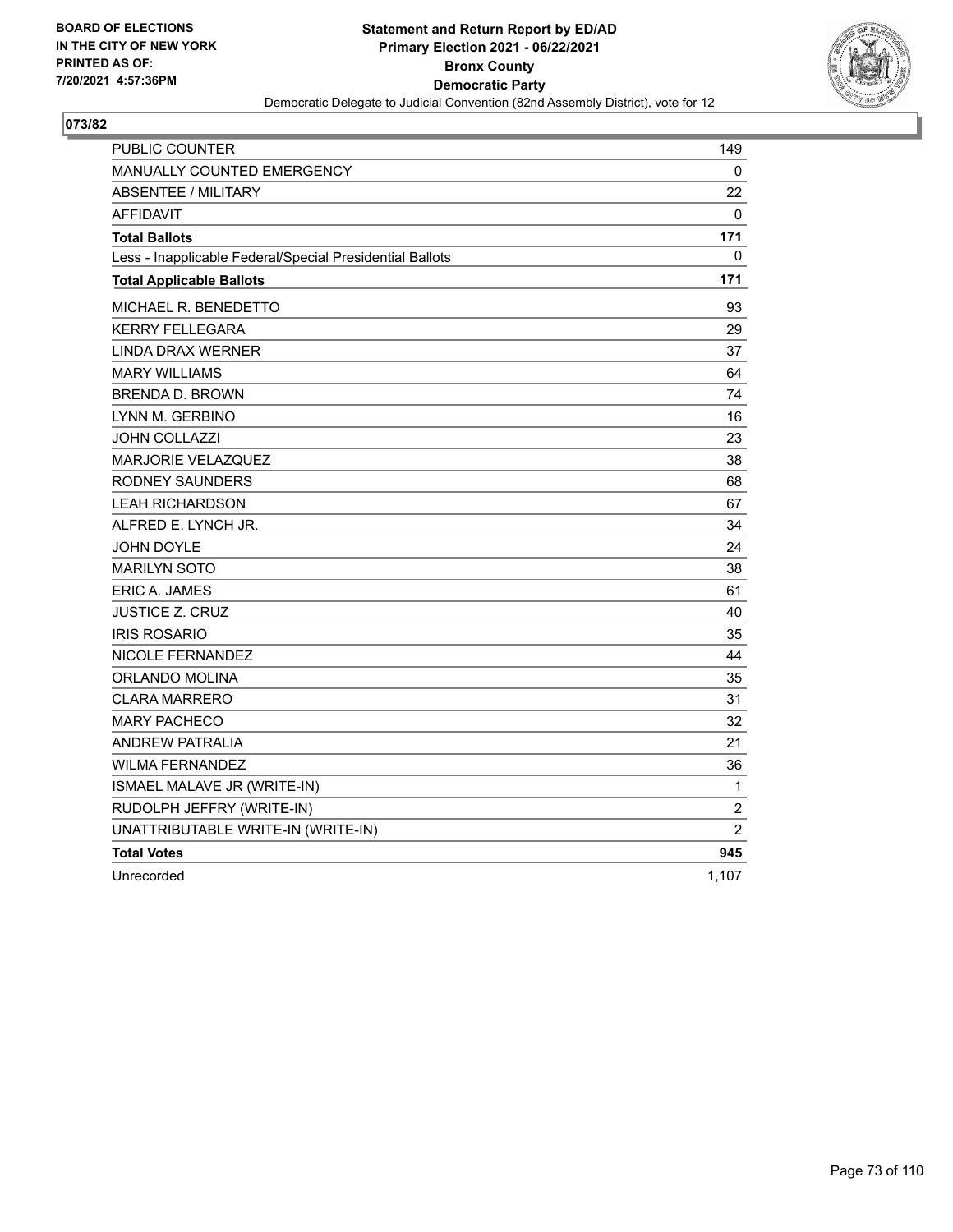

| <b>PUBLIC COUNTER</b>                                    | 128          |
|----------------------------------------------------------|--------------|
| MANUALLY COUNTED EMERGENCY                               | $\mathbf{0}$ |
| <b>ABSENTEE / MILITARY</b>                               | 18           |
| <b>AFFIDAVIT</b>                                         | 0            |
| <b>Total Ballots</b>                                     | 146          |
| Less - Inapplicable Federal/Special Presidential Ballots | 0            |
| <b>Total Applicable Ballots</b>                          | 146          |
| MICHAEL R. BENEDETTO                                     | 83           |
| <b>KERRY FELLEGARA</b>                                   | 19           |
| <b>LINDA DRAX WERNER</b>                                 | 35           |
| <b>MARY WILLIAMS</b>                                     | 62           |
| <b>BRENDA D. BROWN</b>                                   | 68           |
| LYNN M. GERBINO                                          | 25           |
| <b>JOHN COLLAZZI</b>                                     | 23           |
| MARJORIE VELAZQUEZ                                       | 40           |
| <b>RODNEY SAUNDERS</b>                                   | 62           |
| <b>LEAH RICHARDSON</b>                                   | 65           |
| ALFRED E. LYNCH JR.                                      | 36           |
| JOHN DOYLE                                               | 28           |
| <b>MARILYN SOTO</b>                                      | 26           |
| ERIC A. JAMES                                            | 56           |
| <b>JUSTICE Z. CRUZ</b>                                   | 24           |
| <b>IRIS ROSARIO</b>                                      | 36           |
| NICOLE FERNANDEZ                                         | 30           |
| <b>ORLANDO MOLINA</b>                                    | 22           |
| <b>CLARA MARRERO</b>                                     | 24           |
| <b>MARY PACHECO</b>                                      | 25           |
| <b>ANDREW PATRALIA</b>                                   | 21           |
| <b>WILMA FERNANDEZ</b>                                   | 37           |
| UNATTRIBUTABLE WRITE-IN (WRITE-IN)                       | 2            |
| <b>Total Votes</b>                                       | 849          |
| Unrecorded                                               | 903          |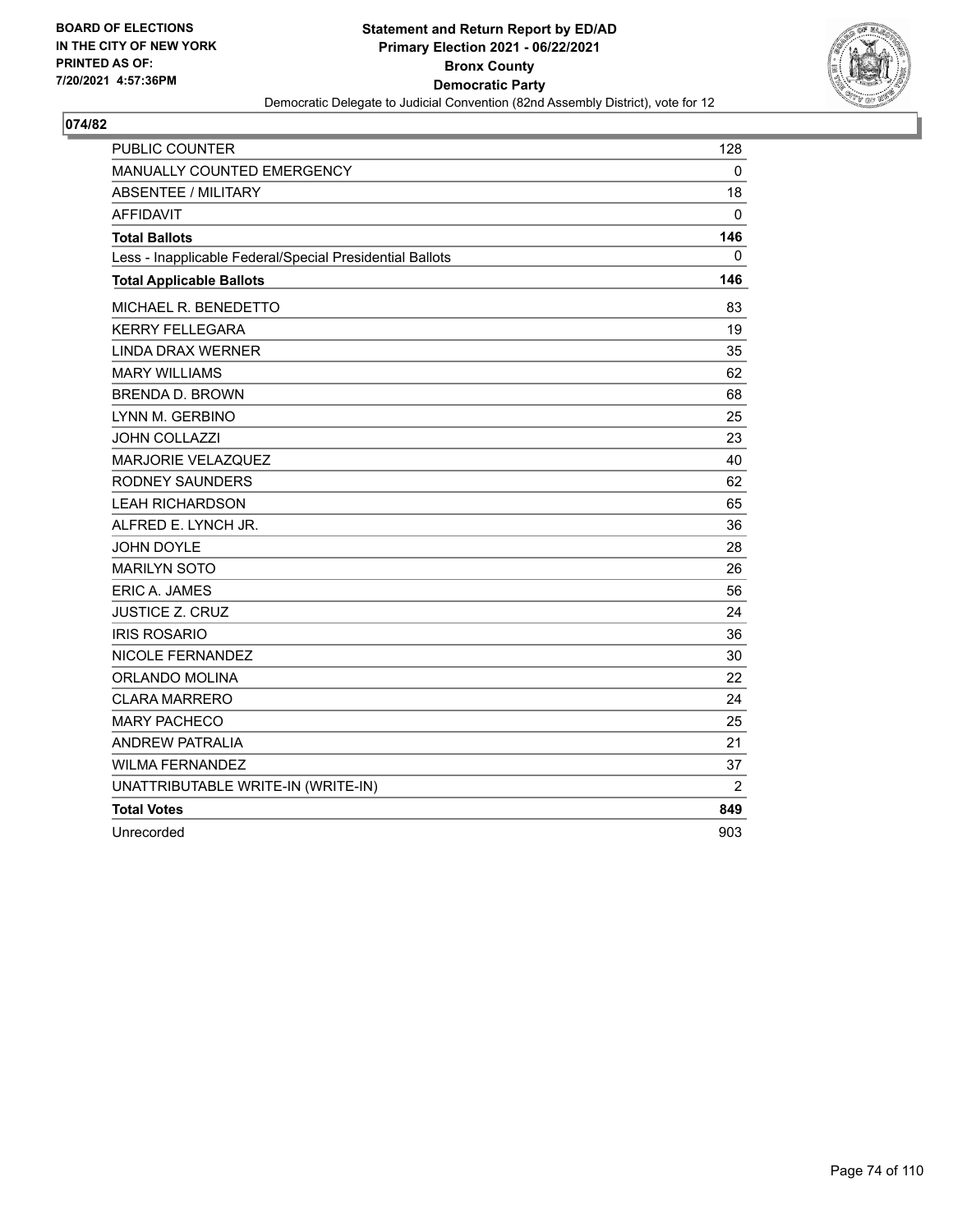

| PUBLIC COUNTER                                           | 126   |
|----------------------------------------------------------|-------|
| MANUALLY COUNTED EMERGENCY                               | 0     |
| <b>ABSENTEE / MILITARY</b>                               | 24    |
| <b>AFFIDAVIT</b>                                         | 0     |
| <b>Total Ballots</b>                                     | 150   |
| Less - Inapplicable Federal/Special Presidential Ballots | 0     |
| <b>Total Applicable Ballots</b>                          | 150   |
| MICHAEL R. BENEDETTO                                     | 100   |
| <b>KERRY FELLEGARA</b>                                   | 31    |
| <b>LINDA DRAX WERNER</b>                                 | 48    |
| <b>MARY WILLIAMS</b>                                     | 71    |
| <b>BRENDA D. BROWN</b>                                   | 81    |
| LYNN M. GERBINO                                          | 38    |
| <b>JOHN COLLAZZI</b>                                     | 30    |
| <b>MARJORIE VELAZQUEZ</b>                                | 52    |
| <b>RODNEY SAUNDERS</b>                                   | 76    |
| <b>LEAH RICHARDSON</b>                                   | 83    |
| ALFRED E. LYNCH JR.                                      | 41    |
| <b>JOHN DOYLE</b>                                        | 35    |
| <b>MARILYN SOTO</b>                                      | 42    |
| ERIC A. JAMES                                            | 65    |
| <b>JUSTICE Z. CRUZ</b>                                   | 40    |
| <b>IRIS ROSARIO</b>                                      | 42    |
| NICOLE FERNANDEZ                                         | 44    |
| ORLANDO MOLINA                                           | 33    |
| <b>CLARA MARRERO</b>                                     | 28    |
| <b>MARY PACHECO</b>                                      | 45    |
| <b>ANDREW PATRALIA</b>                                   | 23    |
| <b>WILMA FERNANDEZ</b>                                   | 44    |
| CHARLES POWELL (WRITE-IN)                                | 1     |
| UNATTRIBUTABLE WRITE-IN (WRITE-IN)                       | 4     |
| <b>Total Votes</b>                                       | 1,097 |
| Unrecorded                                               | 703   |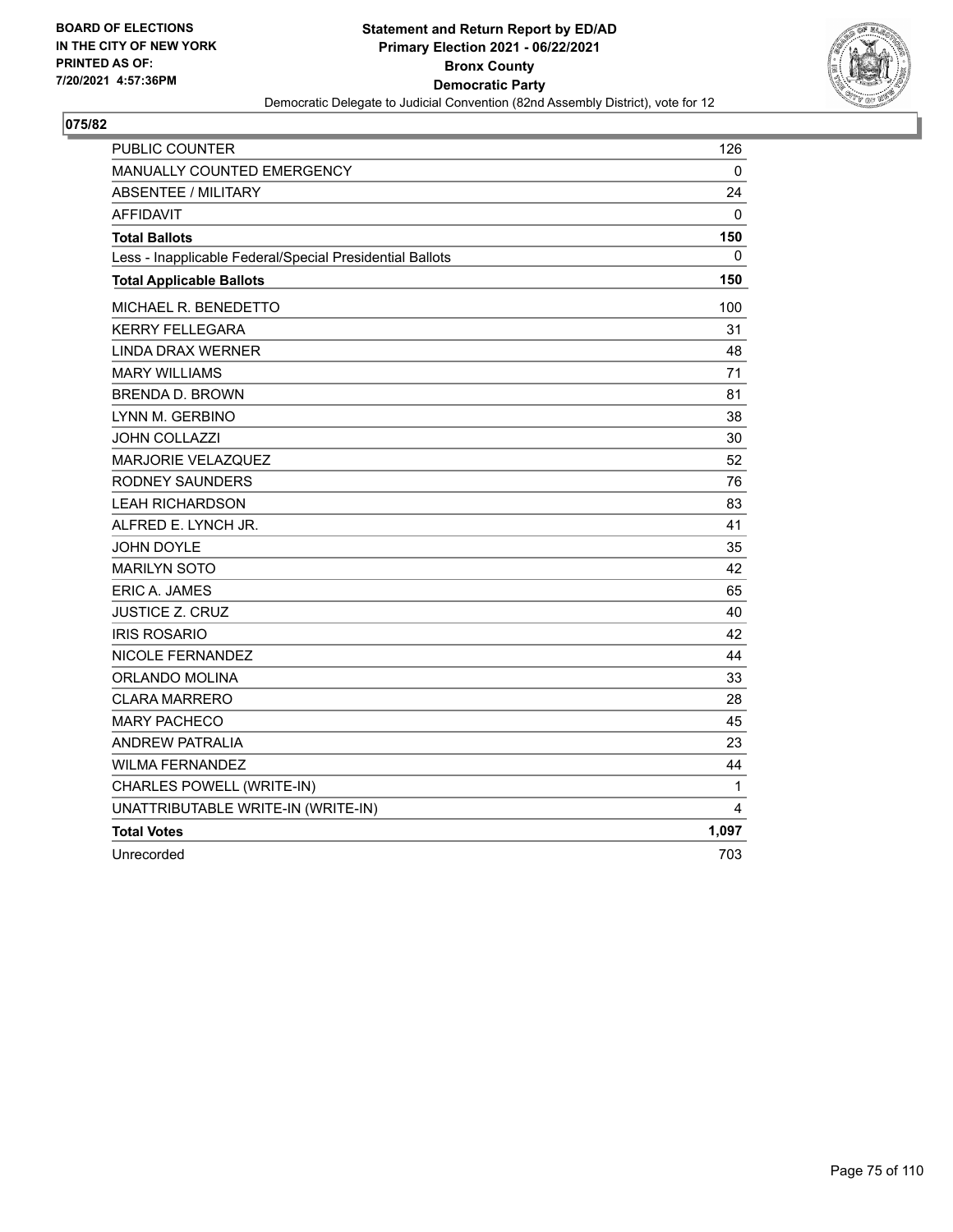

| <b>PUBLIC COUNTER</b>                                    | 150      |
|----------------------------------------------------------|----------|
| MANUALLY COUNTED EMERGENCY                               | 0        |
| <b>ABSENTEE / MILITARY</b>                               | 11       |
| <b>AFFIDAVIT</b>                                         | 0        |
| <b>Total Ballots</b>                                     | 161      |
| Less - Inapplicable Federal/Special Presidential Ballots | $\Omega$ |
| <b>Total Applicable Ballots</b>                          | 161      |
| <b>MICHAEL R. BENEDETTO</b>                              | 100      |
| <b>KERRY FELLEGARA</b>                                   | 32       |
| <b>LINDA DRAX WERNER</b>                                 | 41       |
| <b>MARY WILLIAMS</b>                                     | 72       |
| <b>BRENDA D. BROWN</b>                                   | 71       |
| LYNN M. GERBINO                                          | 27       |
| <b>JOHN COLLAZZI</b>                                     | 32       |
| MARJORIE VELAZQUEZ                                       | 51       |
| <b>RODNEY SAUNDERS</b>                                   | 68       |
| <b>LEAH RICHARDSON</b>                                   | 74       |
| ALFRED E. LYNCH JR.                                      | 48       |
| JOHN DOYLE                                               | 30       |
| <b>MARILYN SOTO</b>                                      | 47       |
| <b>ERIC A. JAMES</b>                                     | 64       |
| <b>JUSTICE Z. CRUZ</b>                                   | 26       |
| <b>IRIS ROSARIO</b>                                      | 35       |
| <b>NICOLE FERNANDEZ</b>                                  | 42       |
| <b>ORLANDO MOLINA</b>                                    | 21       |
| <b>CLARA MARRERO</b>                                     | 29       |
| <b>MARY PACHECO</b>                                      | 32       |
| <b>ANDREW PATRALIA</b>                                   | 19       |
| <b>WILMA FERNANDEZ</b>                                   | 40       |
| UNATTRIBUTABLE WRITE-IN (WRITE-IN)                       | 1        |
| <b>Total Votes</b>                                       | 1,002    |
| Unrecorded                                               | 930      |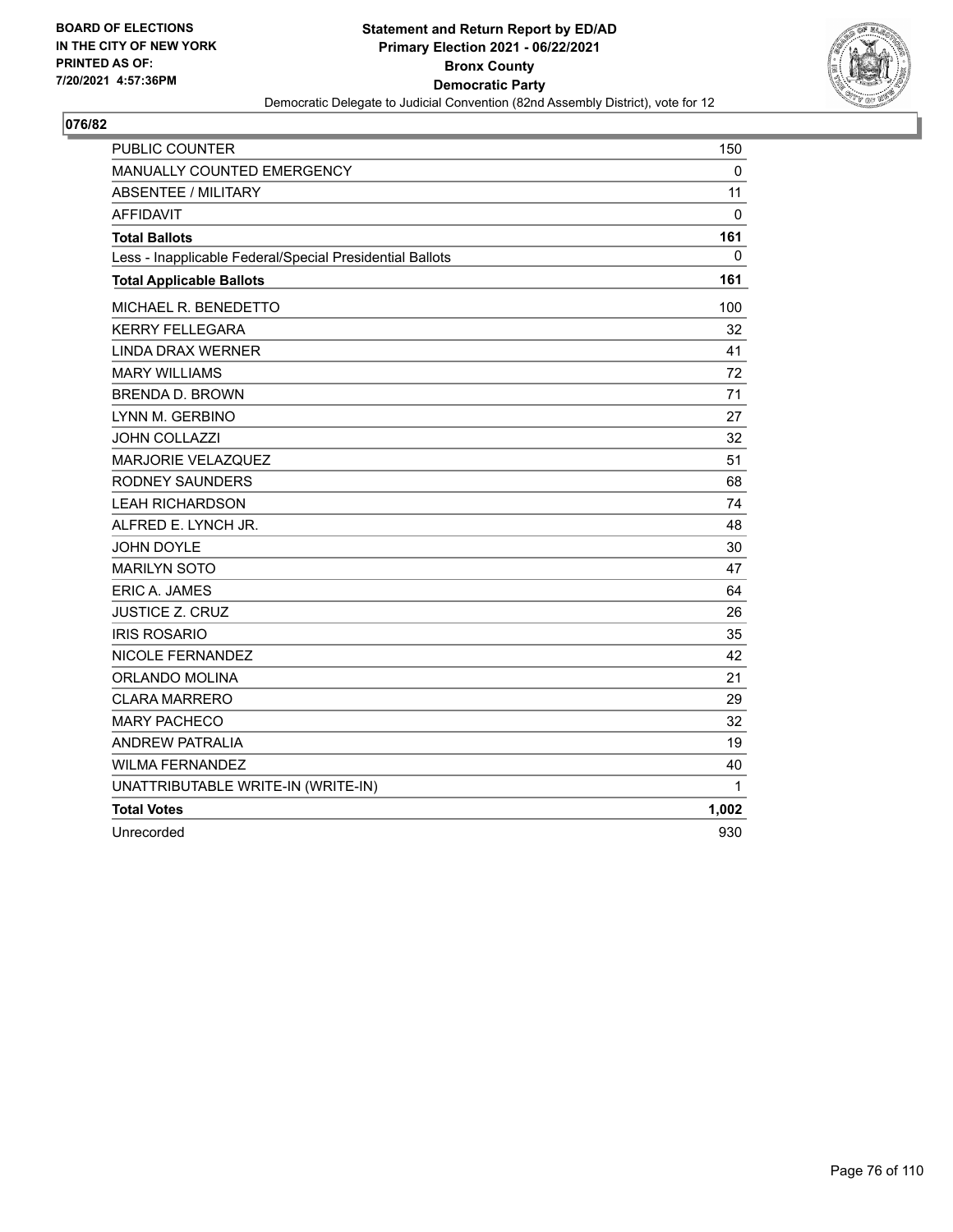

| <b>PUBLIC COUNTER</b>                                    | 170          |
|----------------------------------------------------------|--------------|
| MANUALLY COUNTED EMERGENCY                               | $\mathbf{0}$ |
| <b>ABSENTEE / MILITARY</b>                               | 34           |
| <b>AFFIDAVIT</b>                                         | 0            |
| <b>Total Ballots</b>                                     | 204          |
| Less - Inapplicable Federal/Special Presidential Ballots | 0            |
| <b>Total Applicable Ballots</b>                          | 204          |
| MICHAEL R. BENEDETTO                                     | 139          |
| <b>KERRY FELLEGARA</b>                                   | 37           |
| <b>LINDA DRAX WERNER</b>                                 | 62           |
| <b>MARY WILLIAMS</b>                                     | 78           |
| <b>BRENDA D. BROWN</b>                                   | 90           |
| LYNN M. GERBINO                                          | 35           |
| JOHN COLLAZZI                                            | 41           |
| MARJORIE VELAZQUEZ                                       | 64           |
| <b>RODNEY SAUNDERS</b>                                   | 86           |
| <b>LEAH RICHARDSON</b>                                   | 87           |
| ALFRED E. LYNCH JR.                                      | 60           |
| <b>JOHN DOYLE</b>                                        | 48           |
| <b>MARILYN SOTO</b>                                      | 34           |
| <b>ERIC A. JAMES</b>                                     | 65           |
| <b>JUSTICE Z. CRUZ</b>                                   | 33           |
| <b>IRIS ROSARIO</b>                                      | 37           |
| <b>NICOLE FERNANDEZ</b>                                  | 35           |
| ORLANDO MOLINA                                           | 26           |
| <b>CLARA MARRERO</b>                                     | 34           |
| <b>MARY PACHECO</b>                                      | 38           |
| <b>ANDREW PATRALIA</b>                                   | 24           |
| <b>WILMA FERNANDEZ</b>                                   | 40           |
| UNATTRIBUTABLE WRITE-IN (WRITE-IN)                       | 4            |
| <b>Total Votes</b>                                       | 1,197        |
| Unrecorded                                               | 1,251        |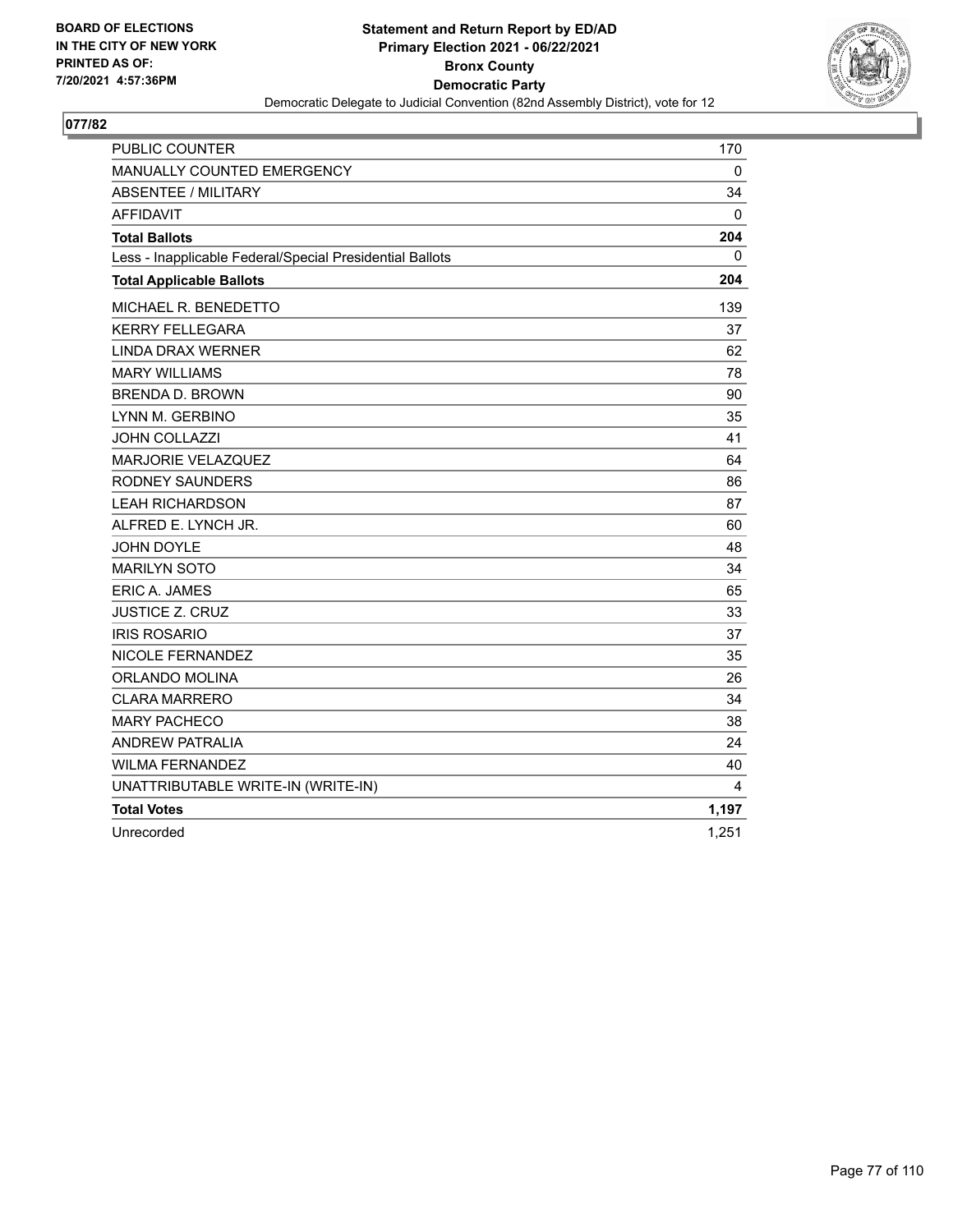

| <b>PUBLIC COUNTER</b>                                    | 215            |
|----------------------------------------------------------|----------------|
| MANUALLY COUNTED EMERGENCY                               | $\mathbf{0}$   |
| <b>ABSENTEE / MILITARY</b>                               | 31             |
| <b>AFFIDAVIT</b>                                         | 0              |
| <b>Total Ballots</b>                                     | 246            |
| Less - Inapplicable Federal/Special Presidential Ballots | 0              |
| <b>Total Applicable Ballots</b>                          | 246            |
| MICHAEL R. BENEDETTO                                     | 151            |
| <b>KERRY FELLEGARA</b>                                   | 36             |
| <b>LINDA DRAX WERNER</b>                                 | 61             |
| <b>MARY WILLIAMS</b>                                     | 101            |
| <b>BRENDA D. BROWN</b>                                   | 103            |
| LYNN M. GERBINO                                          | 41             |
| <b>JOHN COLLAZZI</b>                                     | 42             |
| MARJORIE VELAZQUEZ                                       | 64             |
| <b>RODNEY SAUNDERS</b>                                   | 97             |
| <b>LEAH RICHARDSON</b>                                   | 99             |
| ALFRED E. LYNCH JR.                                      | 62             |
| <b>JOHN DOYLE</b>                                        | 43             |
| <b>MARILYN SOTO</b>                                      | 63             |
| ERIC A. JAMES                                            | 95             |
| <b>JUSTICE Z. CRUZ</b>                                   | 53             |
| <b>IRIS ROSARIO</b>                                      | 59             |
| NICOLE FERNANDEZ                                         | 66             |
| ORLANDO MOLINA                                           | 37             |
| <b>CLARA MARRERO</b>                                     | 47             |
| <b>MARY PACHECO</b>                                      | 53             |
| <b>ANDREW PATRALIA</b>                                   | 32             |
| <b>WILMA FERNANDEZ</b>                                   | 64             |
| ALTHEA STEVENS (WRITE-IN)                                | $\overline{2}$ |
| <b>Total Votes</b>                                       | 1,471          |
| Unrecorded                                               | 1.481          |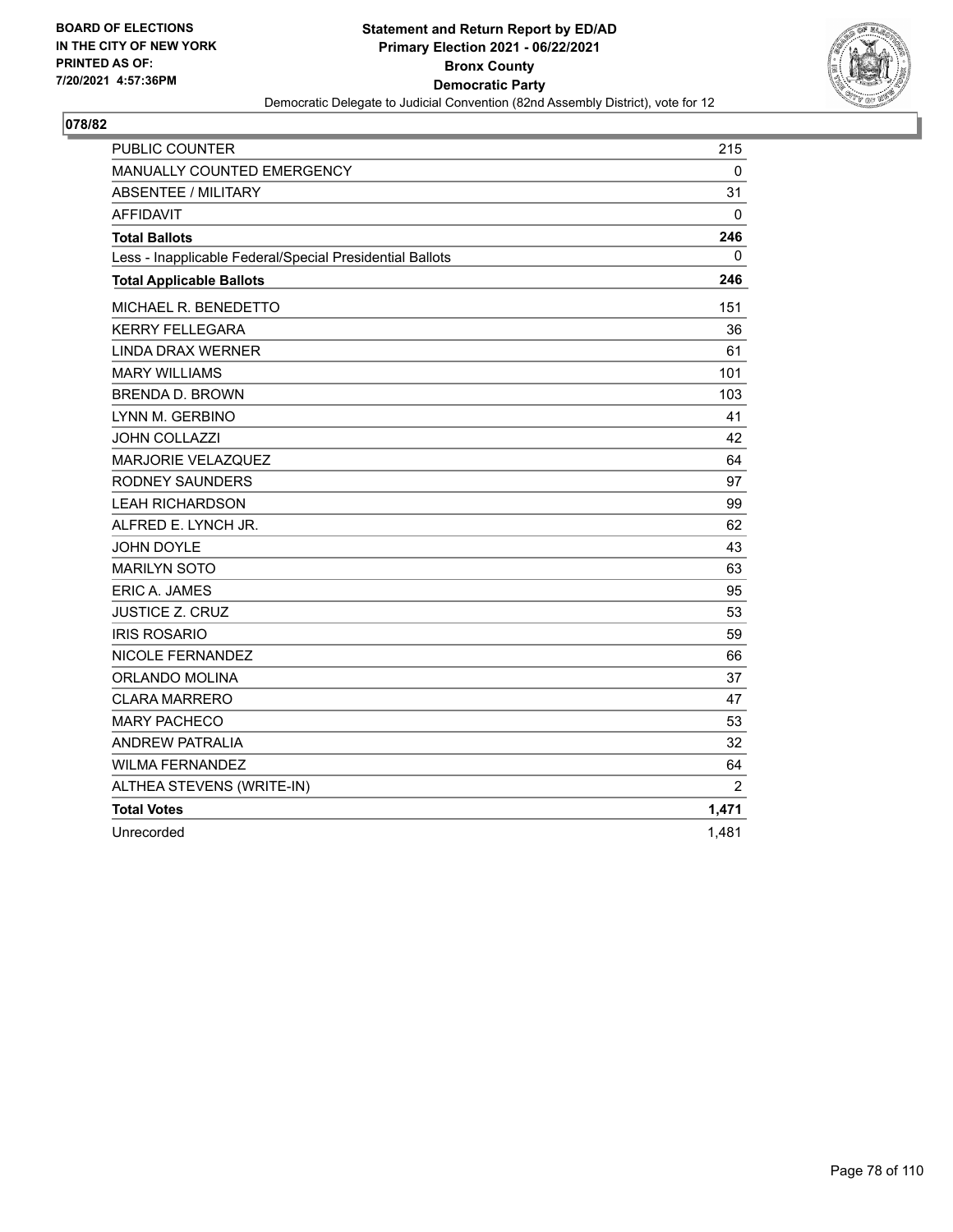

| <b>PUBLIC COUNTER</b>                                    | 194   |
|----------------------------------------------------------|-------|
| <b>MANUALLY COUNTED EMERGENCY</b>                        | 0     |
| <b>ABSENTEE / MILITARY</b>                               | 38    |
| <b>AFFIDAVIT</b>                                         | 0     |
| <b>Total Ballots</b>                                     | 232   |
| Less - Inapplicable Federal/Special Presidential Ballots | 0     |
| <b>Total Applicable Ballots</b>                          | 232   |
| MICHAEL R. BENEDETTO                                     | 145   |
| <b>KERRY FELLEGARA</b>                                   | 39    |
| <b>LINDA DRAX WERNER</b>                                 | 51    |
| <b>MARY WILLIAMS</b>                                     | 88    |
| <b>BRENDA D. BROWN</b>                                   | 105   |
| LYNN M. GERBINO                                          | 38    |
| <b>JOHN COLLAZZI</b>                                     | 43    |
| <b>MARJORIE VELAZQUEZ</b>                                | 71    |
| RODNEY SAUNDERS                                          | 90    |
| <b>LEAH RICHARDSON</b>                                   | 101   |
| ALFRED E. LYNCH JR.                                      | 58    |
| <b>JOHN DOYLE</b>                                        | 38    |
| <b>MARILYN SOTO</b>                                      | 48    |
| ERIC A. JAMES                                            | 71    |
| JUSTICE Z. CRUZ                                          | 46    |
| <b>IRIS ROSARIO</b>                                      | 49    |
| NICOLE FERNANDEZ                                         | 53    |
| ORLANDO MOLINA                                           | 43    |
| <b>CLARA MARRERO</b>                                     | 37    |
| <b>MARY PACHECO</b>                                      | 41    |
| <b>ANDREW PATRALIA</b>                                   | 24    |
| <b>WILMA FERNANDEZ</b>                                   | 54    |
| STANLEY BAILEY (WRITE-IN)                                | 1     |
| UNATTRIBUTABLE WRITE-IN (WRITE-IN)                       | 1     |
| <b>Total Votes</b>                                       | 1,335 |
| Unrecorded                                               | 1,449 |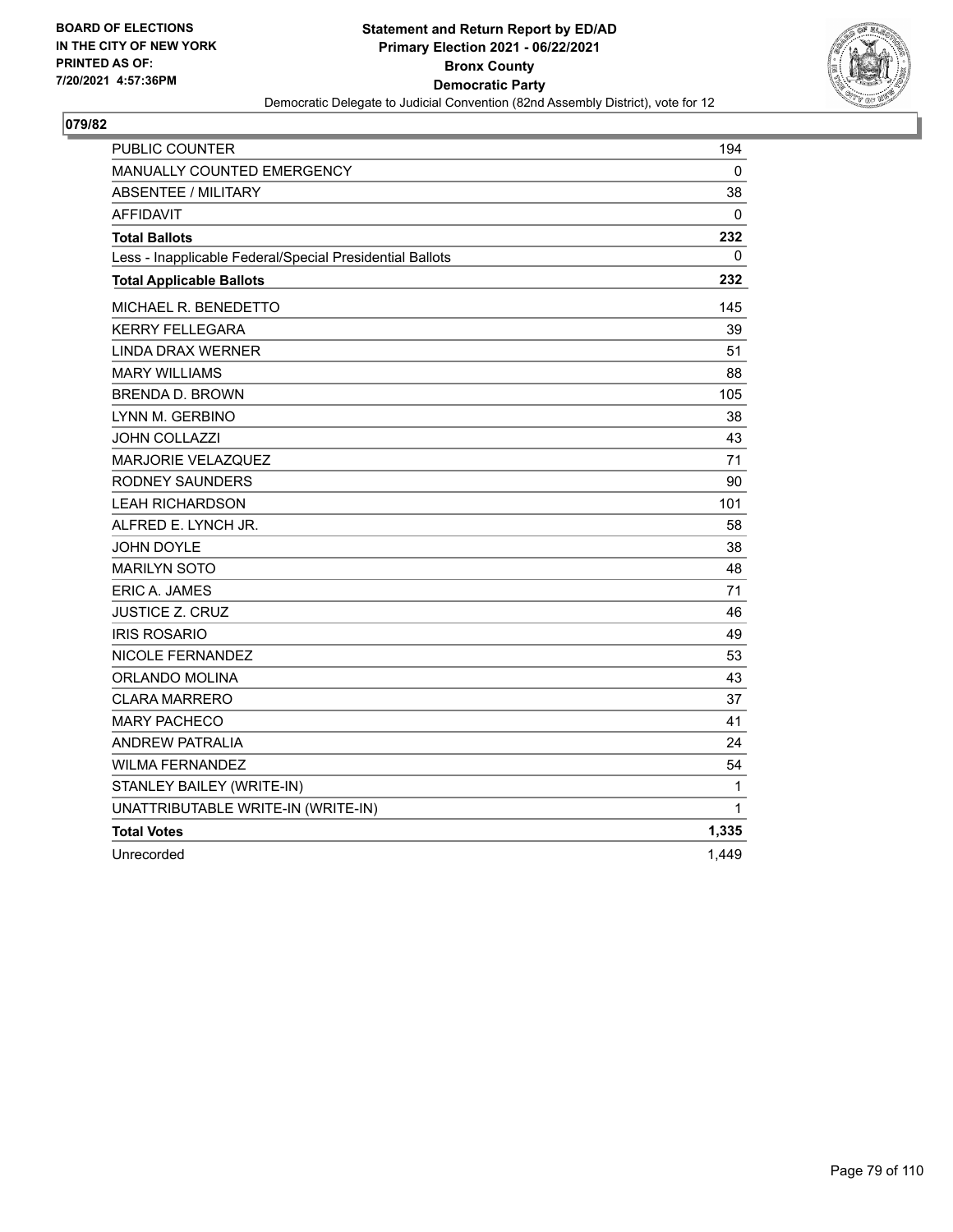

| <b>PUBLIC COUNTER</b>                                    | 159      |
|----------------------------------------------------------|----------|
| MANUALLY COUNTED EMERGENCY                               | $\Omega$ |
| <b>ABSENTEE / MILITARY</b>                               | 34       |
| <b>AFFIDAVIT</b>                                         | 0        |
| <b>Total Ballots</b>                                     | 193      |
| Less - Inapplicable Federal/Special Presidential Ballots | 0        |
| <b>Total Applicable Ballots</b>                          | 193      |
| MICHAEL R. BENEDETTO                                     | 114      |
| <b>KERRY FELLEGARA</b>                                   | 23       |
| <b>LINDA DRAX WERNER</b>                                 | 41       |
| <b>MARY WILLIAMS</b>                                     | 69       |
| <b>BRENDA D. BROWN</b>                                   | 83       |
| LYNN M. GERBINO                                          | 26       |
| JOHN COLLAZZI                                            | 35       |
| MARJORIE VELAZQUEZ                                       | 56       |
| <b>RODNEY SAUNDERS</b>                                   | 79       |
| <b>LEAH RICHARDSON</b>                                   | 82       |
| ALFRED E. LYNCH JR.                                      | 50       |
| <b>JOHN DOYLE</b>                                        | 33       |
| <b>MARILYN SOTO</b>                                      | 52       |
| ERIC A. JAMES                                            | 68       |
| <b>JUSTICE Z. CRUZ</b>                                   | 36       |
| <b>IRIS ROSARIO</b>                                      | 44       |
| NICOLE FERNANDEZ                                         | 41       |
| ORLANDO MOLINA                                           | 32       |
| <b>CLARA MARRERO</b>                                     | 24       |
| <b>MARY PACHECO</b>                                      | 41       |
| <b>ANDREW PATRALIA</b>                                   | 20       |
| <b>WILMA FERNANDEZ</b>                                   | 44       |
| <b>Total Votes</b>                                       | 1,093    |
| Unrecorded                                               | 1,223    |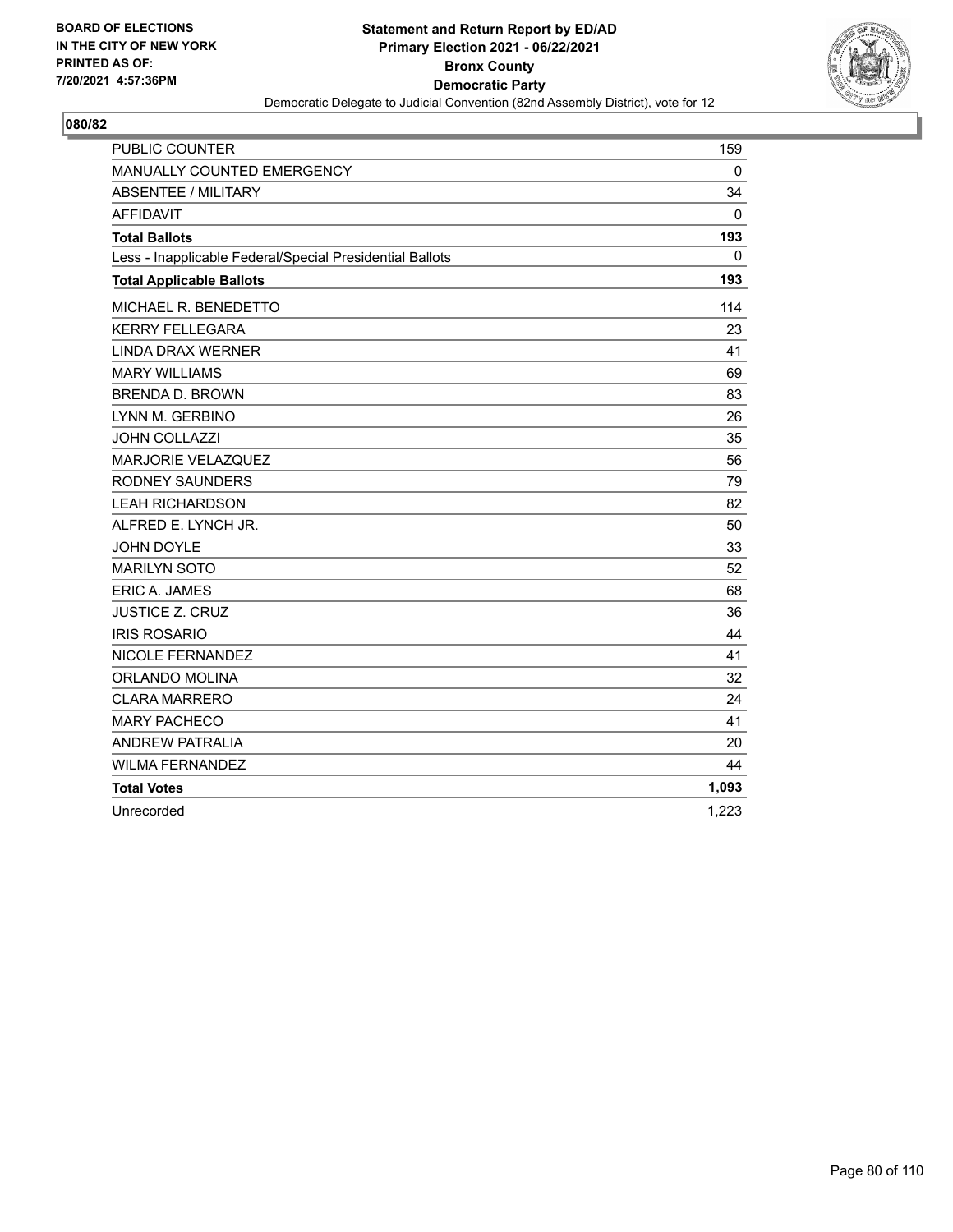

| <b>PUBLIC COUNTER</b>                                    | 143          |
|----------------------------------------------------------|--------------|
| MANUALLY COUNTED EMERGENCY                               | $\mathbf{0}$ |
| <b>ABSENTEE / MILITARY</b>                               | 17           |
| <b>AFFIDAVIT</b>                                         | 0            |
| <b>Total Ballots</b>                                     | 160          |
| Less - Inapplicable Federal/Special Presidential Ballots | 0            |
| <b>Total Applicable Ballots</b>                          | 160          |
| MICHAEL R. BENEDETTO                                     | 97           |
| <b>KERRY FELLEGARA</b>                                   | 25           |
| <b>LINDA DRAX WERNER</b>                                 | 37           |
| <b>MARY WILLIAMS</b>                                     | 65           |
| <b>BRENDA D. BROWN</b>                                   | 69           |
| LYNN M. GERBINO                                          | 30           |
| <b>JOHN COLLAZZI</b>                                     | 30           |
| MARJORIE VELAZQUEZ                                       | 48           |
| <b>RODNEY SAUNDERS</b>                                   | 73           |
| <b>LEAH RICHARDSON</b>                                   | 69           |
| ALFRED E. LYNCH JR.                                      | 42           |
| JOHN DOYLE                                               | 32           |
| <b>MARILYN SOTO</b>                                      | 43           |
| <b>ERIC A. JAMES</b>                                     | 69           |
| <b>JUSTICE Z. CRUZ</b>                                   | 27           |
| <b>IRIS ROSARIO</b>                                      | 40           |
| NICOLE FERNANDEZ                                         | 41           |
| ORLANDO MOLINA                                           | 31           |
| <b>CLARA MARRERO</b>                                     | 29           |
| <b>MARY PACHECO</b>                                      | 34           |
| <b>ANDREW PATRALIA</b>                                   | 16           |
| <b>WILMA FERNANDEZ</b>                                   | 29           |
| UNATTRIBUTABLE WRITE-IN (WRITE-IN)                       | 1            |
| <b>Total Votes</b>                                       | 977          |
| Unrecorded                                               | 943          |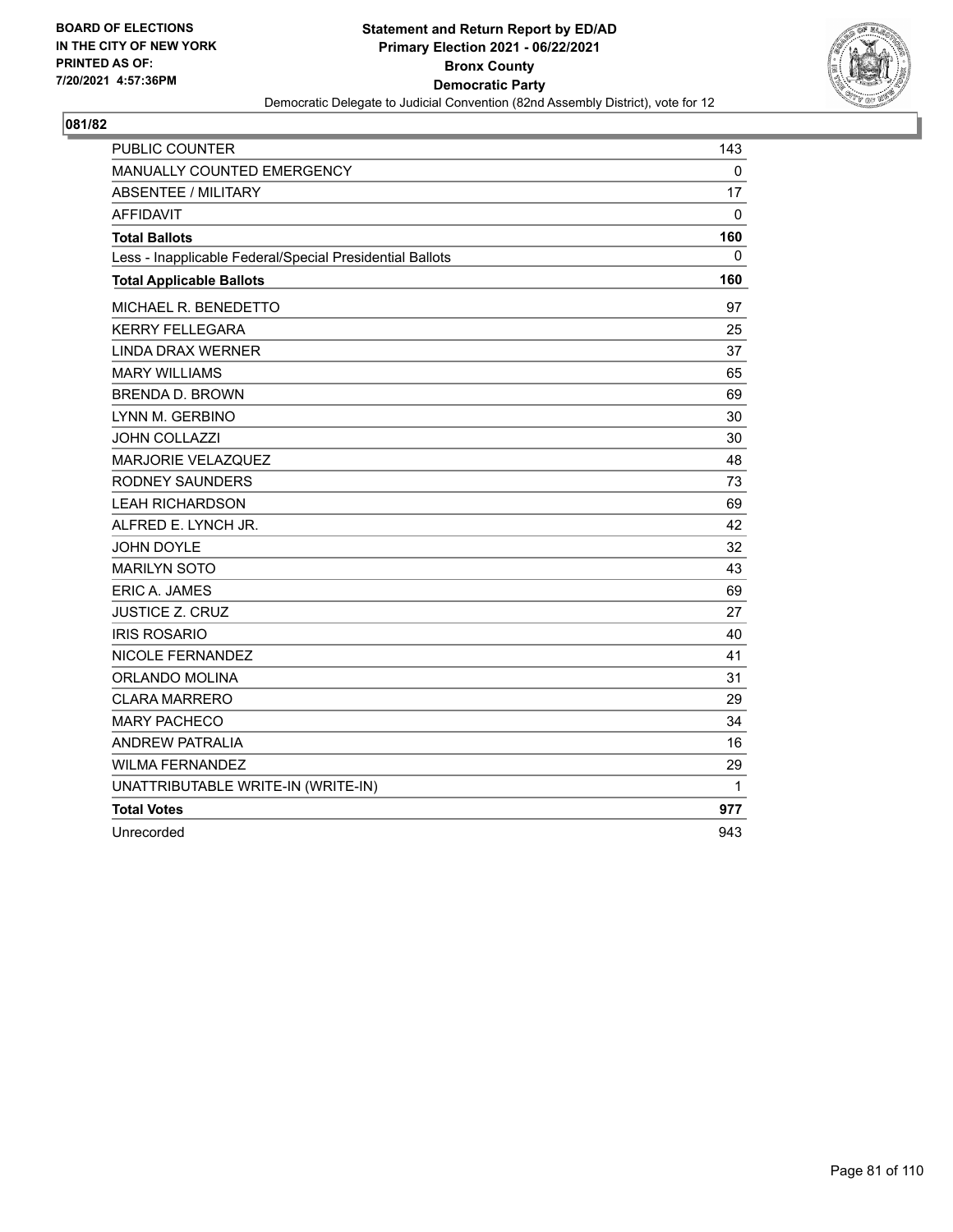

| <b>PUBLIC COUNTER</b>                                    | 109         |
|----------------------------------------------------------|-------------|
| MANUALLY COUNTED EMERGENCY                               | $\mathbf 0$ |
| <b>ABSENTEE / MILITARY</b>                               | 27          |
| <b>AFFIDAVIT</b>                                         | 0           |
| <b>Total Ballots</b>                                     | 136         |
| Less - Inapplicable Federal/Special Presidential Ballots | 0           |
| <b>Total Applicable Ballots</b>                          | 136         |
| MICHAEL R. BENEDETTO                                     | 98          |
| <b>KERRY FELLEGARA</b>                                   | 25          |
| <b>LINDA DRAX WERNER</b>                                 | 32          |
| <b>MARY WILLIAMS</b>                                     | 49          |
| <b>BRENDA D. BROWN</b>                                   | 57          |
| LYNN M. GERBINO                                          | 29          |
| <b>JOHN COLLAZZI</b>                                     | 35          |
| MARJORIE VELAZQUEZ                                       | 42          |
| <b>RODNEY SAUNDERS</b>                                   | 61          |
| <b>LEAH RICHARDSON</b>                                   | 66          |
| ALFRED E. LYNCH JR.                                      | 34          |
| <b>JOHN DOYLE</b>                                        | 33          |
| <b>MARILYN SOTO</b>                                      | 24          |
| <b>ERIC A. JAMES</b>                                     | 41          |
| <b>JUSTICE Z. CRUZ</b>                                   | 12          |
| <b>IRIS ROSARIO</b>                                      | 29          |
| NICOLE FERNANDEZ                                         | 26          |
| ORLANDO MOLINA                                           | 14          |
| <b>CLARA MARRERO</b>                                     | 19          |
| <b>MARY PACHECO</b>                                      | 17          |
| <b>ANDREW PATRALIA</b>                                   | 10          |
| <b>WILMA FERNANDEZ</b>                                   | 18          |
| DEL RORO GOLDBECK (WRITE-IN)                             | 1           |
| <b>Total Votes</b>                                       | 772         |
| Unrecorded                                               | 860         |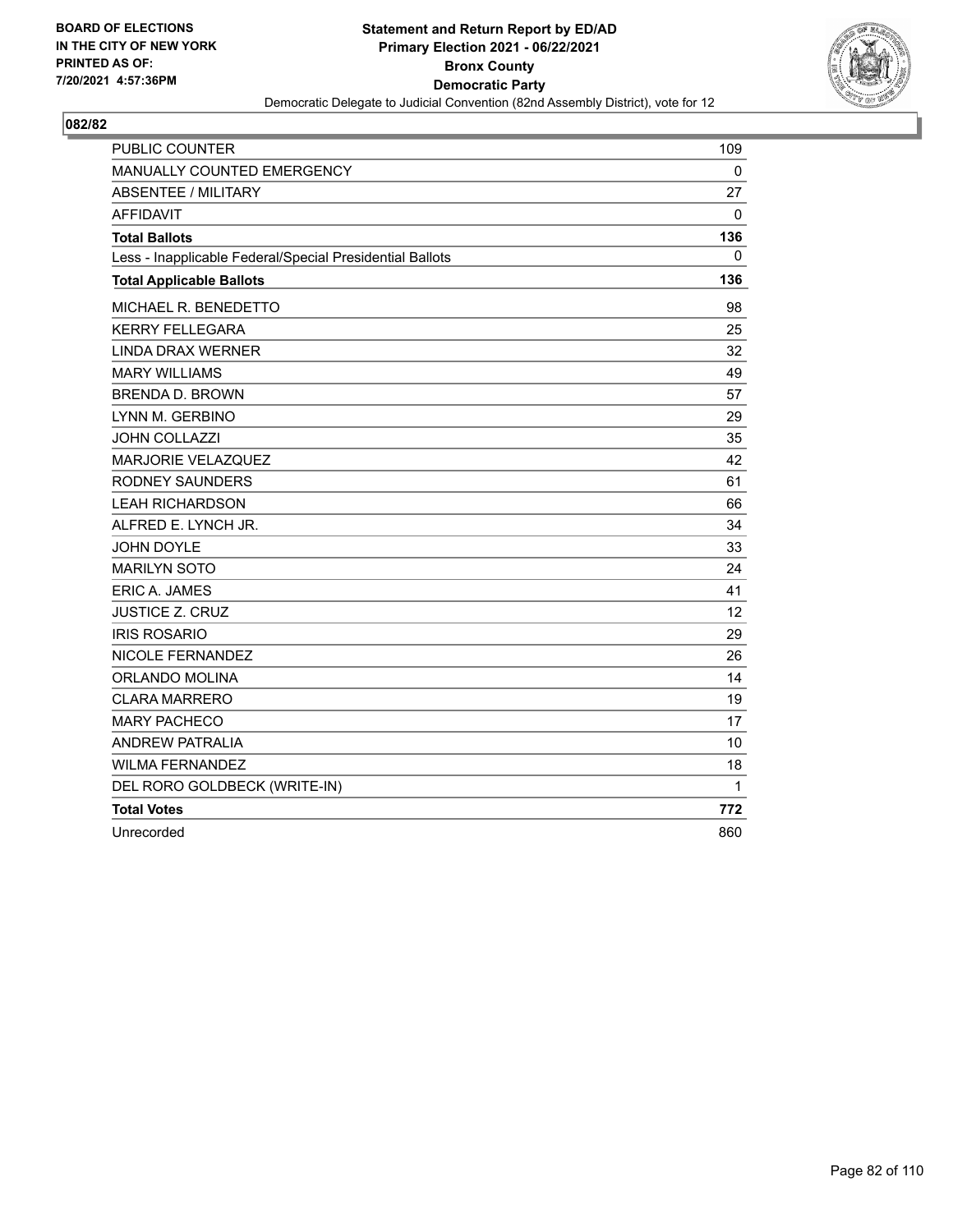

| <b>PUBLIC COUNTER</b>                                    | 33             |
|----------------------------------------------------------|----------------|
| MANUALLY COUNTED EMERGENCY                               | 0              |
| ABSENTEE / MILITARY                                      | 10             |
| <b>AFFIDAVIT</b>                                         | $\mathbf 0$    |
| <b>Total Ballots</b>                                     | 43             |
| Less - Inapplicable Federal/Special Presidential Ballots | 0              |
| <b>Total Applicable Ballots</b>                          | 43             |
| MICHAEL R. BENEDETTO                                     | 31             |
| <b>KERRY FELLEGARA</b>                                   | 6              |
| <b>LINDA DRAX WERNER</b>                                 | 10             |
| <b>MARY WILLIAMS</b>                                     | 13             |
| <b>BRENDA D. BROWN</b>                                   | 14             |
| LYNN M. GERBINO                                          | 9              |
| <b>JOHN COLLAZZI</b>                                     | 8              |
| <b>MARJORIE VELAZQUEZ</b>                                | 17             |
| <b>RODNEY SAUNDERS</b>                                   | 20             |
| <b>LEAH RICHARDSON</b>                                   | 23             |
| ALFRED E. LYNCH JR.                                      | 7              |
| JOHN DOYLE                                               | 8              |
| <b>MARILYN SOTO</b>                                      | 9              |
| ERIC A. JAMES                                            | 12             |
| <b>JUSTICE Z. CRUZ</b>                                   | 5              |
| <b>IRIS ROSARIO</b>                                      | 9              |
| NICOLE FERNANDEZ                                         | 10             |
| ORLANDO MOLINA                                           | 9              |
| <b>CLARA MARRERO</b>                                     | $\overline{7}$ |
| <b>MARY PACHECO</b>                                      | 6              |
| <b>ANDREW PATRALIA</b>                                   | $\overline{7}$ |
| <b>WILMA FERNANDEZ</b>                                   | 10             |
| <b>Total Votes</b>                                       | 250            |
| Unrecorded                                               | 266            |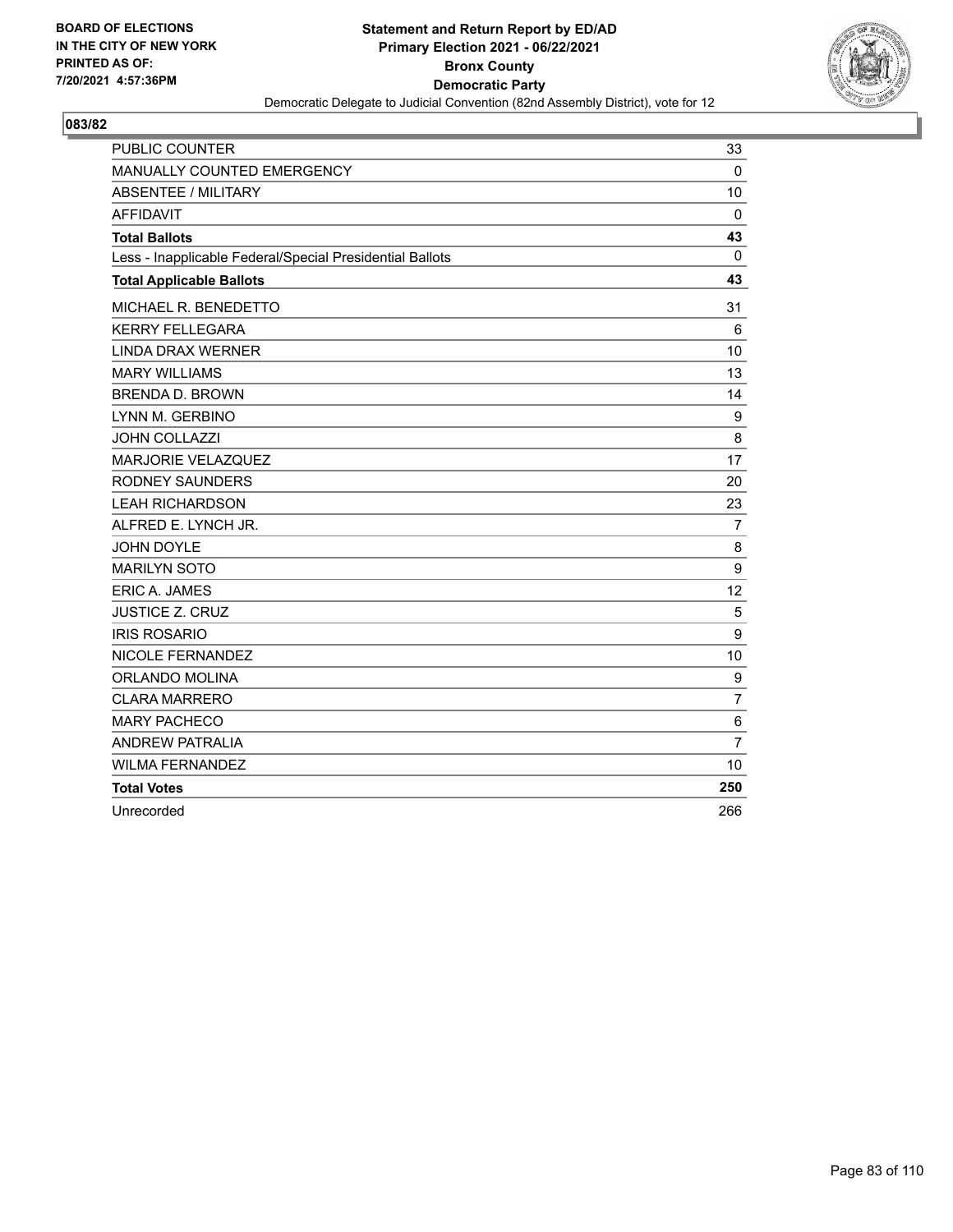

| PUBLIC COUNTER                                           | 208          |
|----------------------------------------------------------|--------------|
| MANUALLY COUNTED EMERGENCY                               | 0            |
| <b>ABSENTEE / MILITARY</b>                               | 44           |
| <b>AFFIDAVIT</b>                                         | $\mathbf{1}$ |
| <b>Total Ballots</b>                                     | 253          |
| Less - Inapplicable Federal/Special Presidential Ballots | 0            |
| <b>Total Applicable Ballots</b>                          | 253          |
| MICHAEL R. BENEDETTO                                     | 161          |
| KERRY FELLEGARA                                          | 49           |
| <b>LINDA DRAX WERNER</b>                                 | 52           |
| <b>MARY WILLIAMS</b>                                     | 99           |
| <b>BRENDA D. BROWN</b>                                   | 112          |
| LYNN M. GERBINO                                          | 47           |
| <b>JOHN COLLAZZI</b>                                     | 45           |
| <b>MARJORIE VELAZQUEZ</b>                                | 79           |
| RODNEY SAUNDERS                                          | 105          |
| <b>LEAH RICHARDSON</b>                                   | 121          |
| ALFRED E. LYNCH JR.                                      | 60           |
| <b>JOHN DOYLE</b>                                        | 47           |
| <b>MARILYN SOTO</b>                                      | 69           |
| ERIC A. JAMES                                            | 76           |
| JUSTICE Z. CRUZ                                          | 38           |
| <b>IRIS ROSARIO</b>                                      | 66           |
| NICOLE FERNANDEZ                                         | 47           |
| <b>ORLANDO MOLINA</b>                                    | 30           |
| <b>CLARA MARRERO</b>                                     | 51           |
| <b>MARY PACHECO</b>                                      | 53           |
| <b>ANDREW PATRALIA</b>                                   | 30           |
| <b>WILMA FERNANDEZ</b>                                   | 57           |
| CAROLE ALLEN (WRITE-IN)                                  | 1            |
| DEL RORO GOLDBECK (WRITE-IN)                             | 1            |
| UNATTRIBUTABLE WRITE-IN (WRITE-IN)                       | 8            |
| <b>Total Votes</b>                                       | 1,504        |
| Unrecorded                                               | 1,532        |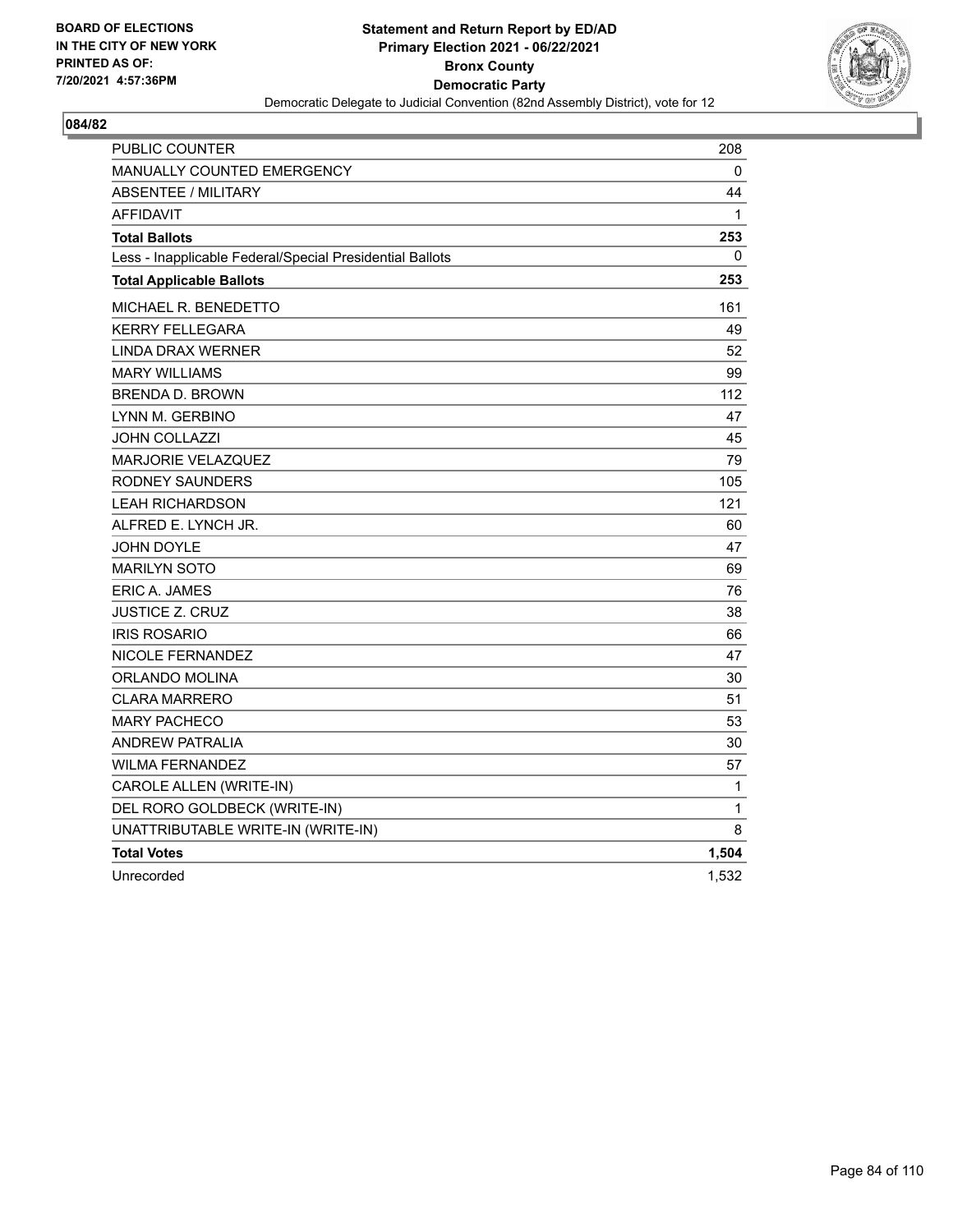

| <b>PUBLIC COUNTER</b>                                    | 154          |
|----------------------------------------------------------|--------------|
| MANUALLY COUNTED EMERGENCY                               | $\mathbf{0}$ |
| <b>ABSENTEE / MILITARY</b>                               | 25           |
| <b>AFFIDAVIT</b>                                         | 1            |
| <b>Total Ballots</b>                                     | 180          |
| Less - Inapplicable Federal/Special Presidential Ballots | 0            |
| <b>Total Applicable Ballots</b>                          | 180          |
| MICHAEL R. BENEDETTO                                     | 132          |
| <b>KERRY FELLEGARA</b>                                   | 44           |
| <b>LINDA DRAX WERNER</b>                                 | 54           |
| <b>MARY WILLIAMS</b>                                     | 87           |
| <b>BRENDA D. BROWN</b>                                   | 85           |
| LYNN M. GERBINO                                          | 45           |
| <b>JOHN COLLAZZI</b>                                     | 46           |
| <b>MARJORIE VELAZQUEZ</b>                                | 67           |
| <b>RODNEY SAUNDERS</b>                                   | 90           |
| <b>LEAH RICHARDSON</b>                                   | 99           |
| ALFRED E. LYNCH JR.                                      | 56           |
| <b>JOHN DOYLE</b>                                        | 39           |
| <b>MARILYN SOTO</b>                                      | 46           |
| <b>ERIC A. JAMES</b>                                     | 62           |
| <b>JUSTICE Z. CRUZ</b>                                   | 25           |
| <b>IRIS ROSARIO</b>                                      | 52           |
| NICOLE FERNANDEZ                                         | 46           |
| ORLANDO MOLINA                                           | 32           |
| <b>CLARA MARRERO</b>                                     | 31           |
| <b>MARY PACHECO</b>                                      | 44           |
| <b>ANDREW PATRALIA</b>                                   | 19           |
| <b>WILMA FERNANDEZ</b>                                   | 52           |
| UNATTRIBUTABLE WRITE-IN (WRITE-IN)                       | 1            |
| <b>Total Votes</b>                                       | 1,254        |
| Unrecorded                                               | 906          |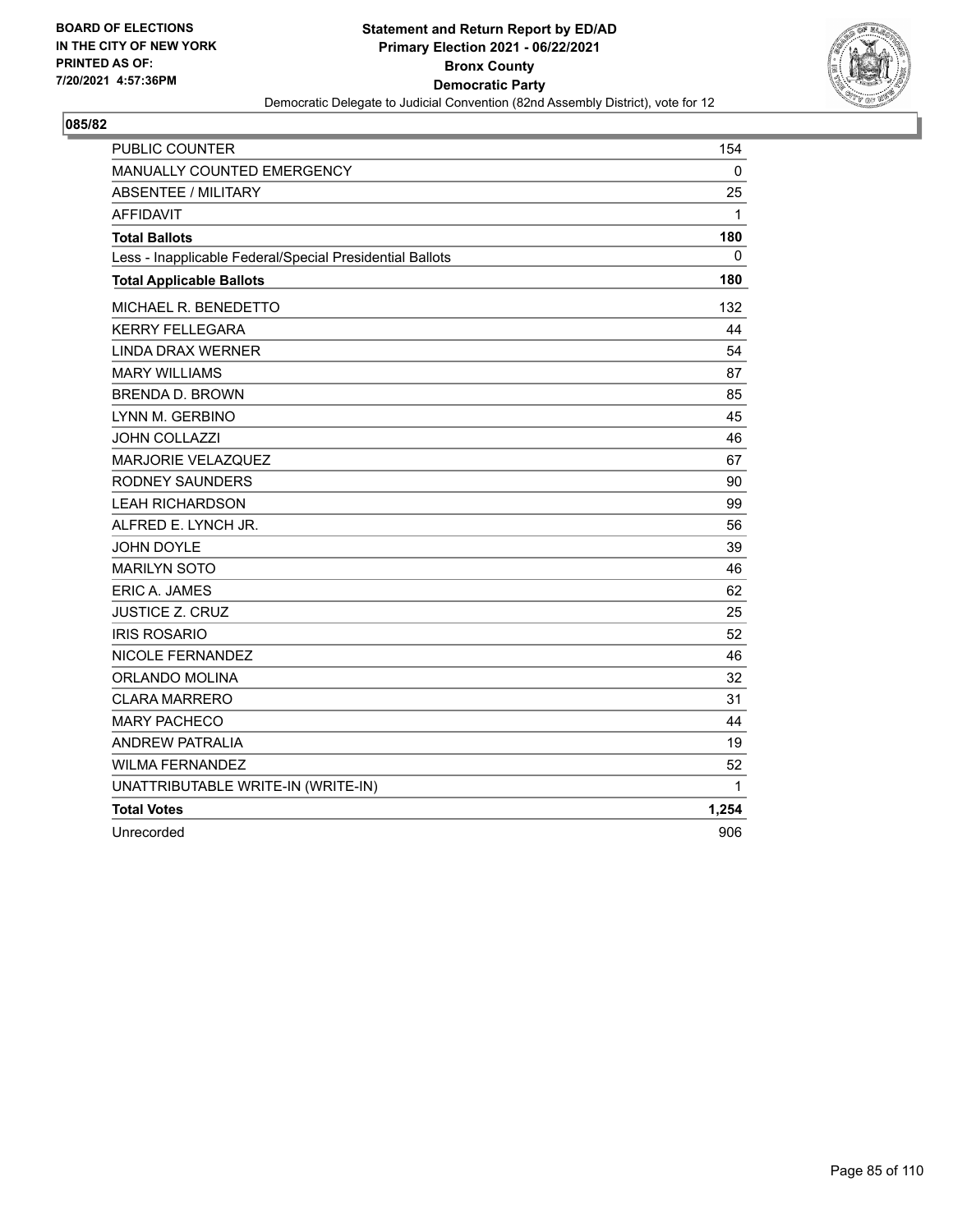

| <b>PUBLIC COUNTER</b>                                    | 115          |
|----------------------------------------------------------|--------------|
| MANUALLY COUNTED EMERGENCY                               | 0            |
| <b>ABSENTEE / MILITARY</b>                               | 30           |
| <b>AFFIDAVIT</b>                                         | 0            |
| <b>Total Ballots</b>                                     | 145          |
| Less - Inapplicable Federal/Special Presidential Ballots | 0            |
| <b>Total Applicable Ballots</b>                          | 145          |
| MICHAEL R. BENEDETTO                                     | 87           |
| <b>KERRY FELLEGARA</b>                                   | 21           |
| LINDA DRAX WERNER                                        | 20           |
| <b>MARY WILLIAMS</b>                                     | 51           |
| <b>BRENDA D. BROWN</b>                                   | 55           |
| LYNN M. GERBINO                                          | 18           |
| <b>JOHN COLLAZZI</b>                                     | 17           |
| MARJORIE VELAZQUEZ                                       | 40           |
| RODNEY SAUNDERS                                          | 61           |
| <b>LEAH RICHARDSON</b>                                   | 73           |
| ALFRED E. LYNCH JR.                                      | 32           |
| <b>JOHN DOYLE</b>                                        | 22           |
| <b>MARILYN SOTO</b>                                      | 33           |
| <b>ERIC A. JAMES</b>                                     | 51           |
| <b>JUSTICE Z. CRUZ</b>                                   | 24           |
| <b>IRIS ROSARIO</b>                                      | 41           |
| NICOLE FERNANDEZ                                         | 28           |
| ORLANDO MOLINA                                           | 25           |
| <b>CLARA MARRERO</b>                                     | 24           |
| <b>MARY PACHECO</b>                                      | 30           |
| <b>ANDREW PATRALIA</b>                                   | 14           |
| WILMA FERNANDEZ                                          | 32           |
| CONNIE MORALES (WRITE-IN)                                | 1            |
| FRANCES WANG (WRITE-IN)                                  | 1            |
| JEANINE JOHNSON (WRITE-IN)                               | $\mathbf 1$  |
| TAMIKO A AMAKAR (WRITE-IN)                               | $\mathbf{1}$ |
| UNATTRIBUTABLE WRITE-IN (WRITE-IN)                       | 4            |
| <b>Total Votes</b>                                       | 807          |
| Unrecorded                                               | 933          |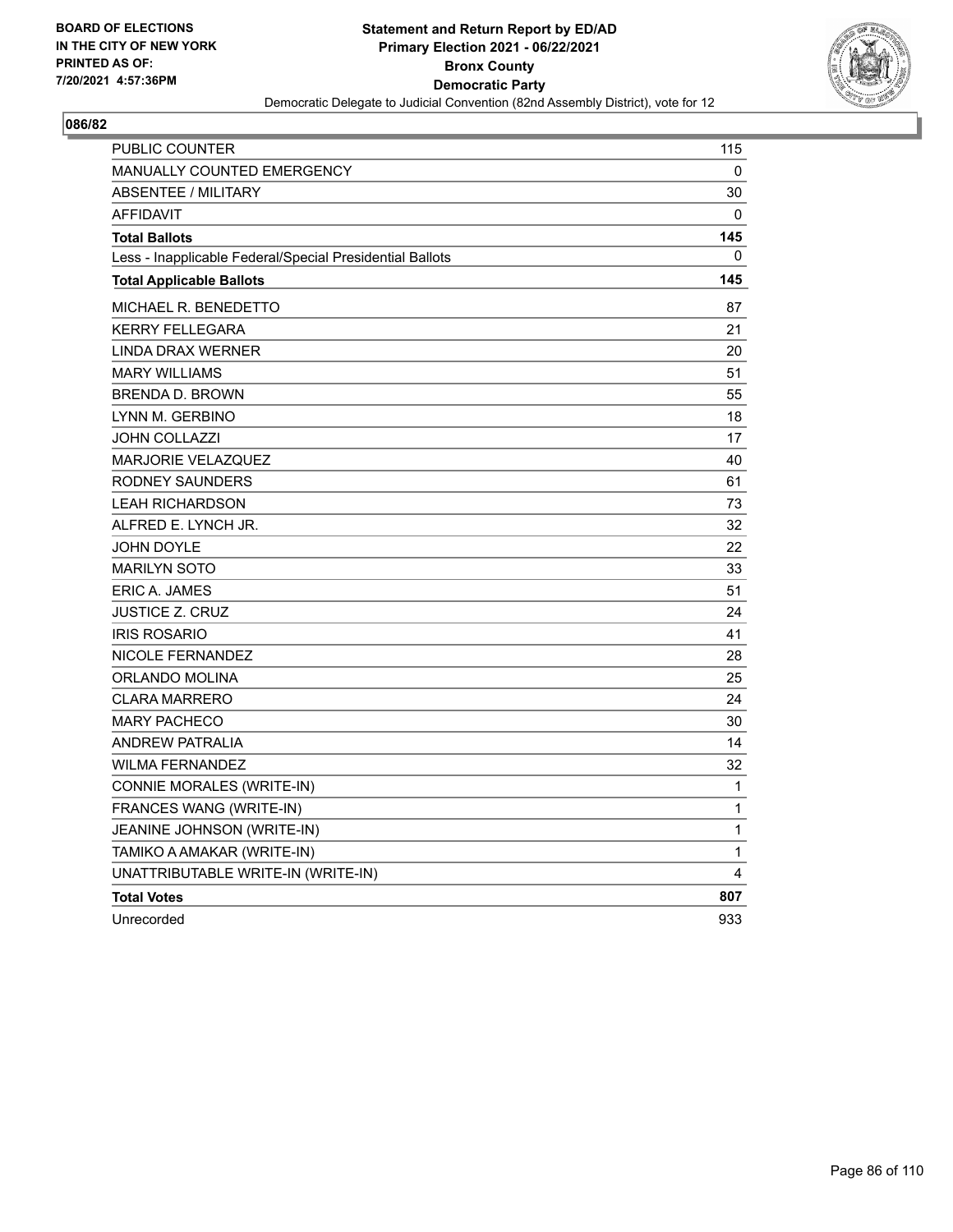

| <b>PUBLIC COUNTER</b>                                    | 147   |
|----------------------------------------------------------|-------|
| MANUALLY COUNTED EMERGENCY                               | 0     |
| <b>ABSENTEE / MILITARY</b>                               | 26    |
| <b>AFFIDAVIT</b>                                         | 0     |
| <b>Total Ballots</b>                                     | 173   |
| Less - Inapplicable Federal/Special Presidential Ballots | 0     |
| <b>Total Applicable Ballots</b>                          | 173   |
| MICHAEL R. BENEDETTO                                     | 121   |
| <b>KERRY FELLEGARA</b>                                   | 40    |
| <b>LINDA DRAX WERNER</b>                                 | 51    |
| <b>MARY WILLIAMS</b>                                     | 78    |
| <b>BRENDA D. BROWN</b>                                   | 88    |
| LYNN M. GERBINO                                          | 36    |
| JOHN COLLAZZI                                            | 41    |
| MARJORIE VELAZQUEZ                                       | 65    |
| <b>RODNEY SAUNDERS</b>                                   | 113   |
| <b>LEAH RICHARDSON</b>                                   | 92    |
| ALFRED E. LYNCH JR.                                      | 60    |
| <b>JOHN DOYLE</b>                                        | 43    |
| <b>MARILYN SOTO</b>                                      | 46    |
| ERIC A. JAMES                                            | 60    |
| <b>JUSTICE Z. CRUZ</b>                                   | 35    |
| <b>IRIS ROSARIO</b>                                      | 43    |
| NICOLE FERNANDEZ                                         | 45    |
| ORLANDO MOLINA                                           | 29    |
| <b>CLARA MARRERO</b>                                     | 19    |
| <b>MARY PACHECO</b>                                      | 35    |
| <b>ANDREW PATRALIA</b>                                   | 13    |
| <b>WILMA FERNANDEZ</b>                                   | 38    |
| <b>Total Votes</b>                                       | 1,191 |
| Unrecorded                                               | 885   |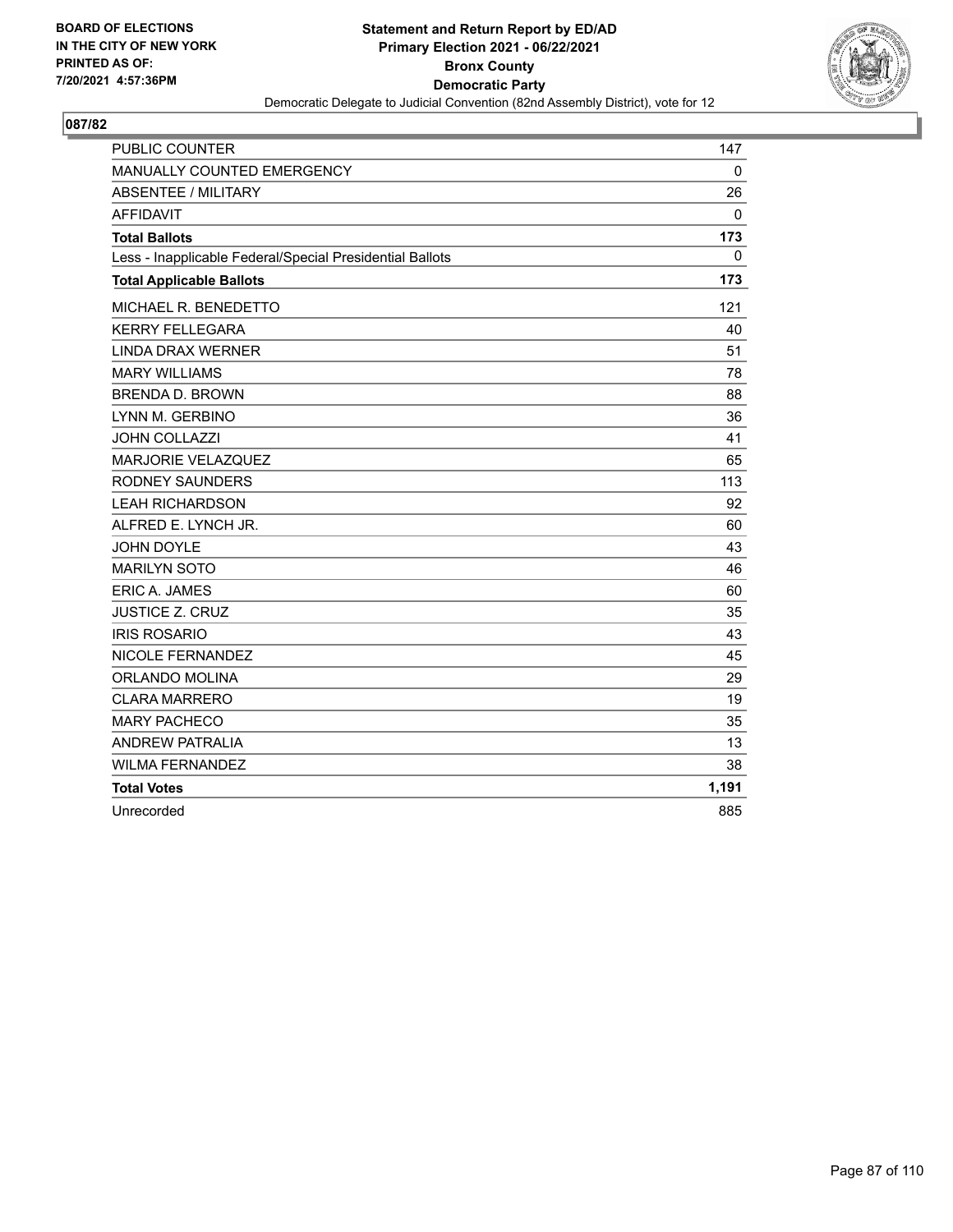

| <b>PUBLIC COUNTER</b>                                    | 159          |
|----------------------------------------------------------|--------------|
| MANUALLY COUNTED EMERGENCY                               | $\mathbf{0}$ |
| <b>ABSENTEE / MILITARY</b>                               | 24           |
| <b>AFFIDAVIT</b>                                         | 2            |
| <b>Total Ballots</b>                                     | 185          |
| Less - Inapplicable Federal/Special Presidential Ballots | $\mathbf{0}$ |
| <b>Total Applicable Ballots</b>                          | 185          |
| MICHAEL R. BENEDETTO                                     | 110          |
| <b>KERRY FELLEGARA</b>                                   | 36           |
| <b>LINDA DRAX WERNER</b>                                 | 30           |
| <b>MARY WILLIAMS</b>                                     | 71           |
| <b>BRENDA D. BROWN</b>                                   | 76           |
| LYNN M. GERBINO                                          | 25           |
| <b>JOHN COLLAZZI</b>                                     | 32           |
| MARJORIE VELAZQUEZ                                       | 49           |
| <b>RODNEY SAUNDERS</b>                                   | 75           |
| <b>LEAH RICHARDSON</b>                                   | 89           |
| ALFRED E. LYNCH JR.                                      | 46           |
| <b>JOHN DOYLE</b>                                        | 28           |
| <b>MARILYN SOTO</b>                                      | 44           |
| <b>ERIC A. JAMES</b>                                     | 64           |
| <b>JUSTICE Z. CRUZ</b>                                   | 32           |
| <b>IRIS ROSARIO</b>                                      | 38           |
| NICOLE FERNANDEZ                                         | 46           |
| ORLANDO MOLINA                                           | 29           |
| CLARA MARRERO                                            | 26           |
| <b>MARY PACHECO</b>                                      | 34           |
| <b>ANDREW PATRALIA</b>                                   | 25           |
| <b>WILMA FERNANDEZ</b>                                   | 44           |
| MICHAEL LIVINGSTONE THOMAS JR (WRITE-IN)                 | 1            |
| <b>Total Votes</b>                                       | 1,050        |
| Unrecorded                                               | 1,170        |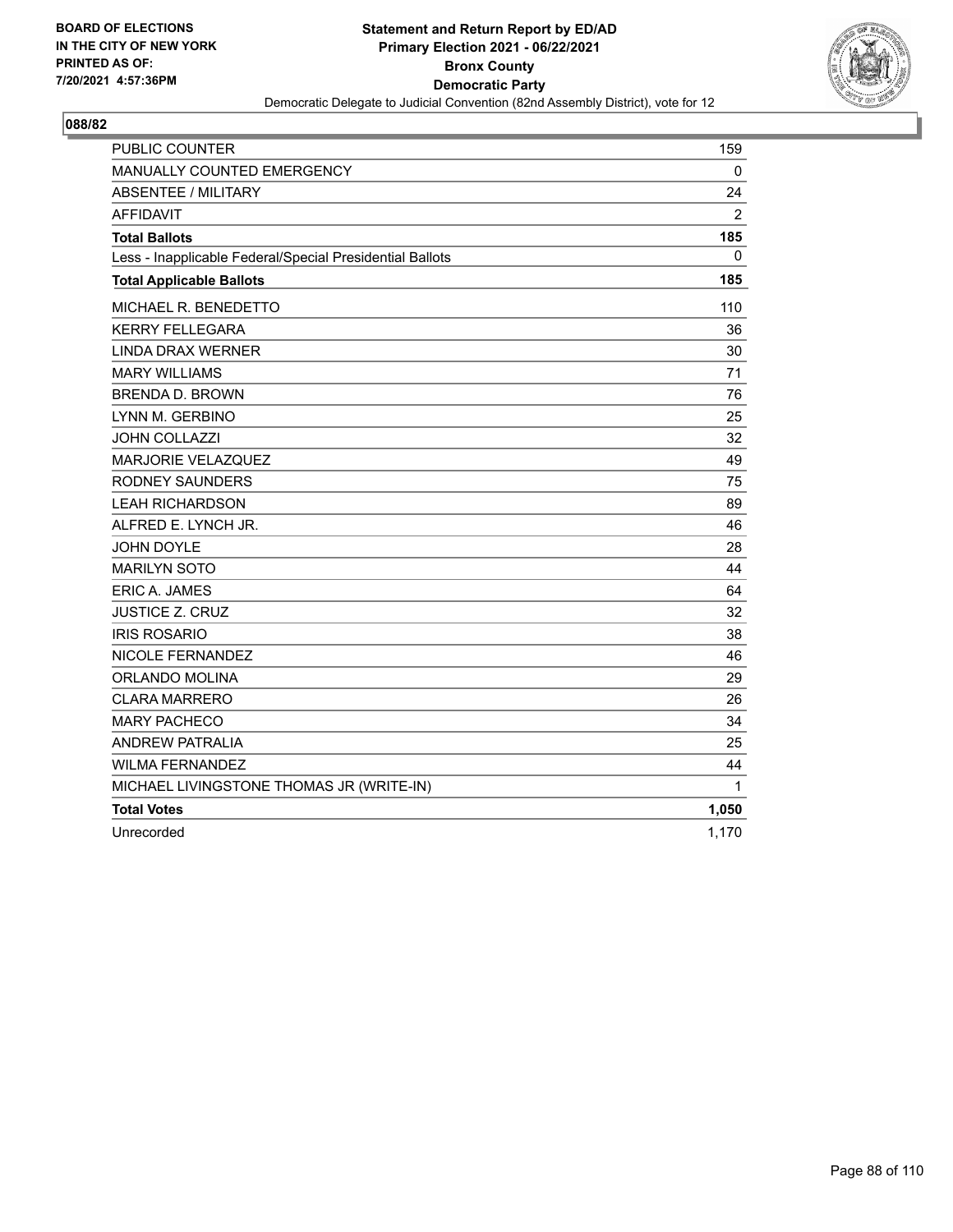

| <b>PUBLIC COUNTER</b>                                    | 158      |
|----------------------------------------------------------|----------|
| MANUALLY COUNTED EMERGENCY                               | $\Omega$ |
| <b>ABSENTEE / MILITARY</b>                               | 16       |
| <b>AFFIDAVIT</b>                                         | 0        |
| <b>Total Ballots</b>                                     | 174      |
| Less - Inapplicable Federal/Special Presidential Ballots | 0        |
| <b>Total Applicable Ballots</b>                          | 174      |
| MICHAEL R. BENEDETTO                                     | 114      |
| <b>KERRY FELLEGARA</b>                                   | 24       |
| <b>LINDA DRAX WERNER</b>                                 | 44       |
| <b>MARY WILLIAMS</b>                                     | 71       |
| <b>BRENDA D. BROWN</b>                                   | 64       |
| LYNN M. GERBINO                                          | 28       |
| <b>JOHN COLLAZZI</b>                                     | 22       |
| <b>MARJORIE VELAZQUEZ</b>                                | 44       |
| <b>RODNEY SAUNDERS</b>                                   | 69       |
| <b>LEAH RICHARDSON</b>                                   | 70       |
| ALFRED E. LYNCH JR.                                      | 33       |
| JOHN DOYLE                                               | 26       |
| <b>MARILYN SOTO</b>                                      | 40       |
| <b>ERIC A. JAMES</b>                                     | 66       |
| <b>JUSTICE Z. CRUZ</b>                                   | 28       |
| <b>IRIS ROSARIO</b>                                      | 46       |
| NICOLE FERNANDEZ                                         | 39       |
| ORLANDO MOLINA                                           | 25       |
| <b>CLARA MARRERO</b>                                     | 24       |
| <b>MARY PACHECO</b>                                      | 38       |
| <b>ANDREW PATRALIA</b>                                   | 20       |
| <b>WILMA FERNANDEZ</b>                                   | 39       |
| <b>Total Votes</b>                                       | 974      |
| Unrecorded                                               | 1,114    |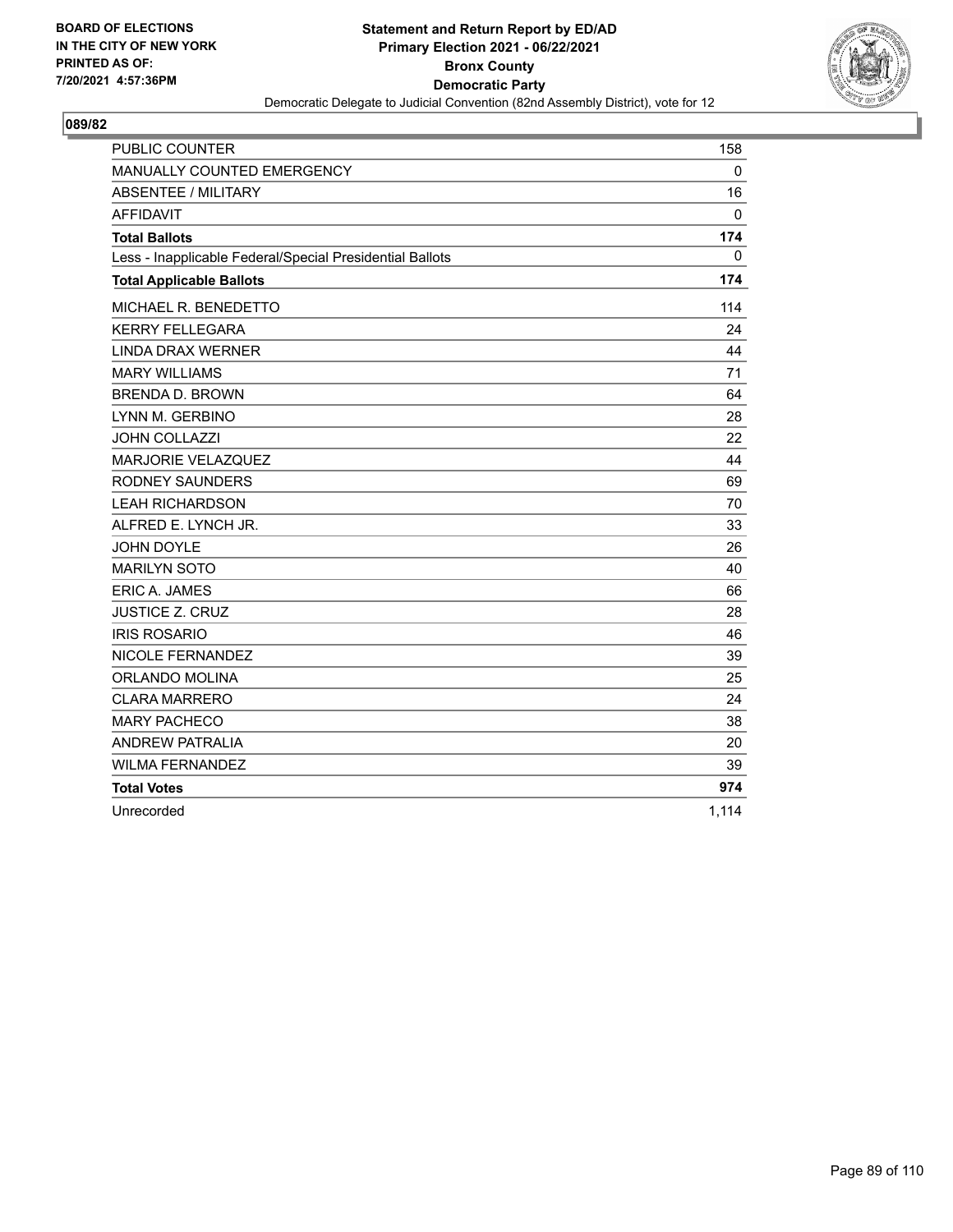

| <b>PUBLIC COUNTER</b>                                    | 144          |
|----------------------------------------------------------|--------------|
| MANUALLY COUNTED EMERGENCY                               | 0            |
| <b>ABSENTEE / MILITARY</b>                               | 39           |
| <b>AFFIDAVIT</b>                                         | 0            |
| <b>Total Ballots</b>                                     | 183          |
| Less - Inapplicable Federal/Special Presidential Ballots | 0            |
| <b>Total Applicable Ballots</b>                          | 183          |
| <b>MICHAEL R. BENEDETTO</b>                              | 118          |
| <b>KERRY FELLEGARA</b>                                   | 24           |
| <b>LINDA DRAX WERNER</b>                                 | 43           |
| <b>MARY WILLIAMS</b>                                     | 80           |
| <b>BRENDA D. BROWN</b>                                   | 82           |
| LYNN M. GERBINO                                          | 26           |
| <b>JOHN COLLAZZI</b>                                     | 34           |
| MARJORIE VELAZQUEZ                                       | 58           |
| RODNEY SAUNDERS                                          | 85           |
| <b>LEAH RICHARDSON</b>                                   | 79           |
| ALFRED E. LYNCH JR.                                      | 45           |
| <b>JOHN DOYLE</b>                                        | 36           |
| <b>MARILYN SOTO</b>                                      | 50           |
| <b>ERIC A. JAMES</b>                                     | 73           |
| <b>JUSTICE Z. CRUZ</b>                                   | 33           |
| <b>IRIS ROSARIO</b>                                      | 45           |
| NICOLE FERNANDEZ                                         | 38           |
| ORLANDO MOLINA                                           | 28           |
| <b>CLARA MARRERO</b>                                     | 33           |
| <b>MARY PACHECO</b>                                      | 38           |
| <b>ANDREW PATRALIA</b>                                   | 25           |
| <b>WILMA FERNANDEZ</b>                                   | 42           |
| INA STOLING (WRITE-IN)                                   | $\mathbf{1}$ |
| UNATTRIBUTABLE WRITE-IN (WRITE-IN)                       | 1            |
| <b>Total Votes</b>                                       | 1,117        |
| Unrecorded                                               | 1,079        |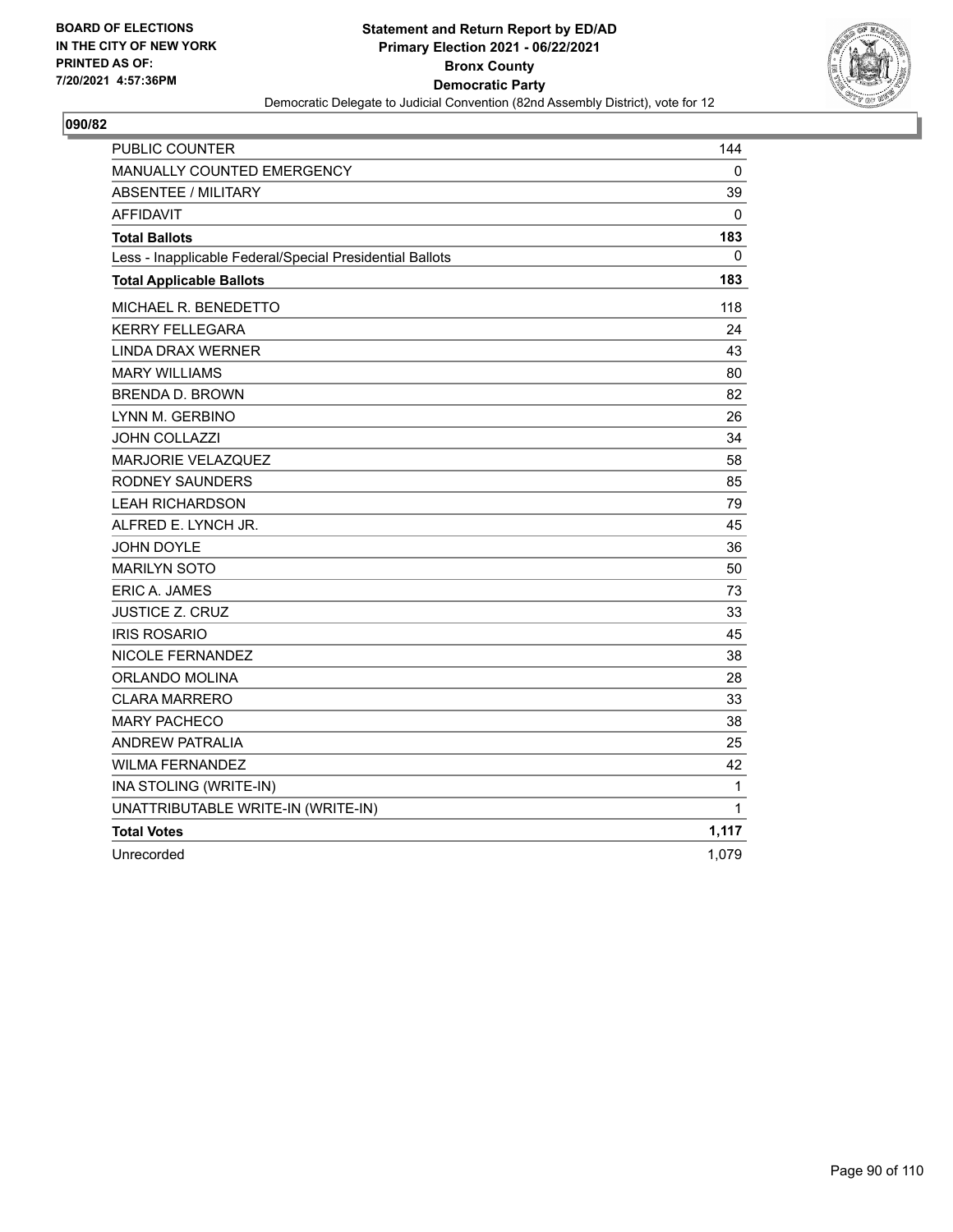

| PUBLIC COUNTER                                           | 70           |
|----------------------------------------------------------|--------------|
| MANUALLY COUNTED EMERGENCY                               | 0            |
| <b>ABSENTEE / MILITARY</b>                               | 20           |
| <b>AFFIDAVIT</b>                                         | 0            |
| <b>Total Ballots</b>                                     | 90           |
| Less - Inapplicable Federal/Special Presidential Ballots | 0            |
| <b>Total Applicable Ballots</b>                          | 90           |
| MICHAEL R. BENEDETTO                                     | 56           |
| <b>KERRY FELLEGARA</b>                                   | 14           |
| <b>LINDA DRAX WERNER</b>                                 | 18           |
| <b>MARY WILLIAMS</b>                                     | 32           |
| <b>BRENDA D. BROWN</b>                                   | 37           |
| LYNN M. GERBINO                                          | 10           |
| <b>JOHN COLLAZZI</b>                                     | 12           |
| MARJORIE VELAZQUEZ                                       | 22           |
| <b>RODNEY SAUNDERS</b>                                   | 42           |
| <b>LEAH RICHARDSON</b>                                   | 41           |
| ALFRED E. LYNCH JR.                                      | 23           |
| <b>JOHN DOYLE</b>                                        | 13           |
| <b>MARILYN SOTO</b>                                      | 26           |
| <b>ERIC A. JAMES</b>                                     | 29           |
| <b>JUSTICE Z. CRUZ</b>                                   | 17           |
| <b>IRIS ROSARIO</b>                                      | 22           |
| NICOLE FERNANDEZ                                         | 22           |
| ORLANDO MOLINA                                           | 20           |
| <b>CLARA MARRERO</b>                                     | 10           |
| <b>MARY PACHECO</b>                                      | 20           |
| <b>ANDREW PATRALIA</b>                                   | 8            |
| <b>WILMA FERNANDEZ</b>                                   | 24           |
| MICHAEL PABON (WRITE-IN)                                 | $\mathbf{1}$ |
| UNATTRIBUTABLE WRITE-IN (WRITE-IN)                       | 1            |
| <b>Total Votes</b>                                       | 520          |
| Unrecorded                                               | 560          |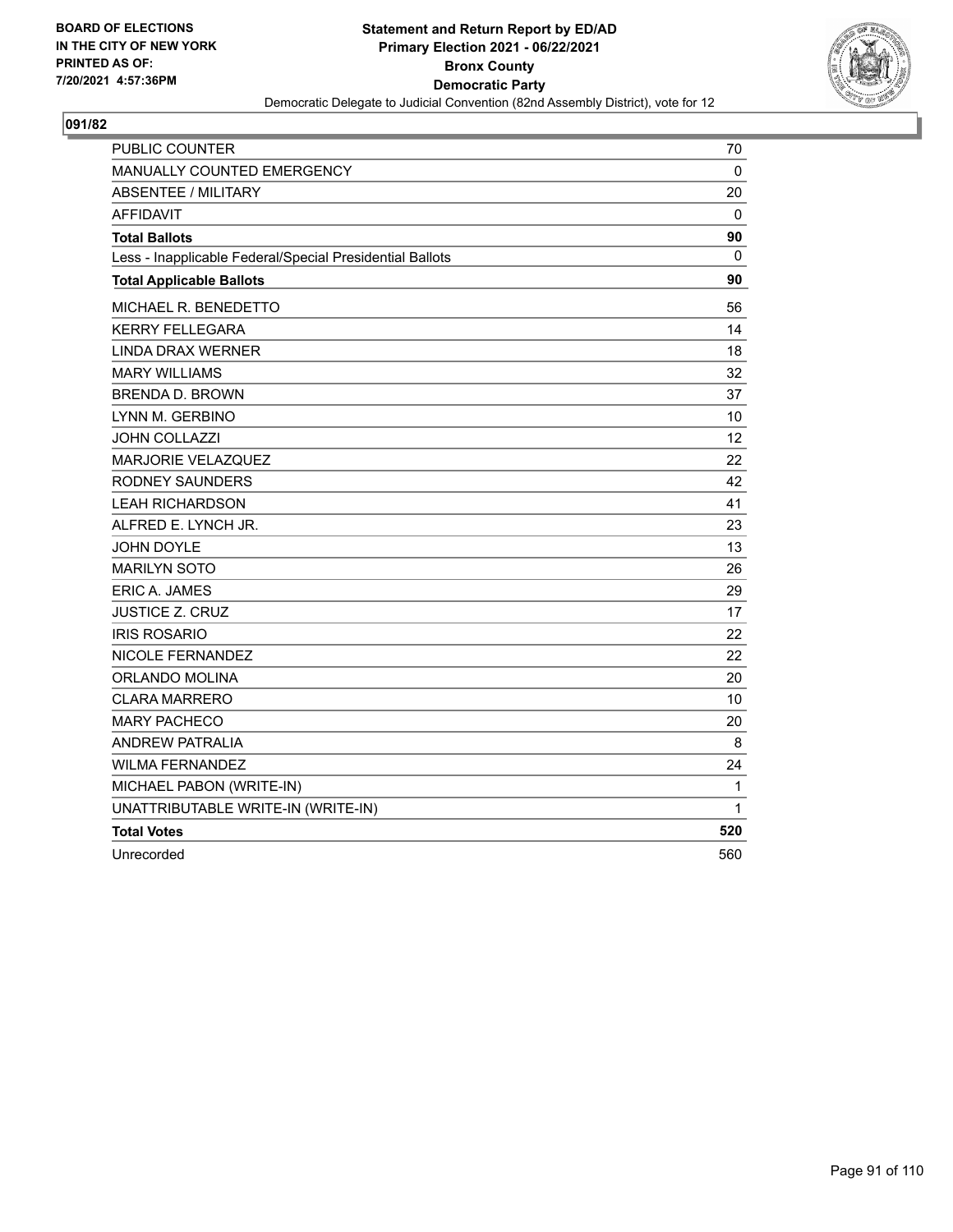

| <b>PUBLIC COUNTER</b>                                    | 155          |
|----------------------------------------------------------|--------------|
| MANUALLY COUNTED EMERGENCY                               | 0            |
| <b>ABSENTEE / MILITARY</b>                               | 38           |
| <b>AFFIDAVIT</b>                                         | 0            |
| <b>Total Ballots</b>                                     | 193          |
| Less - Inapplicable Federal/Special Presidential Ballots | 0            |
| <b>Total Applicable Ballots</b>                          | 193          |
| MICHAEL R. BENEDETTO                                     | 135          |
| <b>KERRY FELLEGARA</b>                                   | 35           |
| <b>LINDA DRAX WERNER</b>                                 | 53           |
| <b>MARY WILLIAMS</b>                                     | 90           |
| <b>BRENDA D. BROWN</b>                                   | 84           |
| LYNN M. GERBINO                                          | 34           |
| <b>JOHN COLLAZZI</b>                                     | 39           |
| <b>MARJORIE VELAZQUEZ</b>                                | 57           |
| RODNEY SAUNDERS                                          | 85           |
| <b>LEAH RICHARDSON</b>                                   | 95           |
| ALFRED E. LYNCH JR.                                      | 51           |
| <b>JOHN DOYLE</b>                                        | 35           |
| <b>MARILYN SOTO</b>                                      | 57           |
| <b>ERIC A. JAMES</b>                                     | 75           |
| <b>JUSTICE Z. CRUZ</b>                                   | 39           |
| <b>IRIS ROSARIO</b>                                      | 52           |
| NICOLE FERNANDEZ                                         | 44           |
| ORLANDO MOLINA                                           | 25           |
| <b>CLARA MARRERO</b>                                     | 39           |
| <b>MARY PACHECO</b>                                      | 40           |
| <b>ANDREW PATRALIA</b>                                   | 20           |
| <b>WILMA FERNANDEZ</b>                                   | 49           |
| MICHAEL PABON (WRITE-IN)                                 | $\mathbf{1}$ |
| UNATTRIBUTABLE WRITE-IN (WRITE-IN)                       | 4            |
| <b>Total Votes</b>                                       | 1,238        |
| Unrecorded                                               | 1,078        |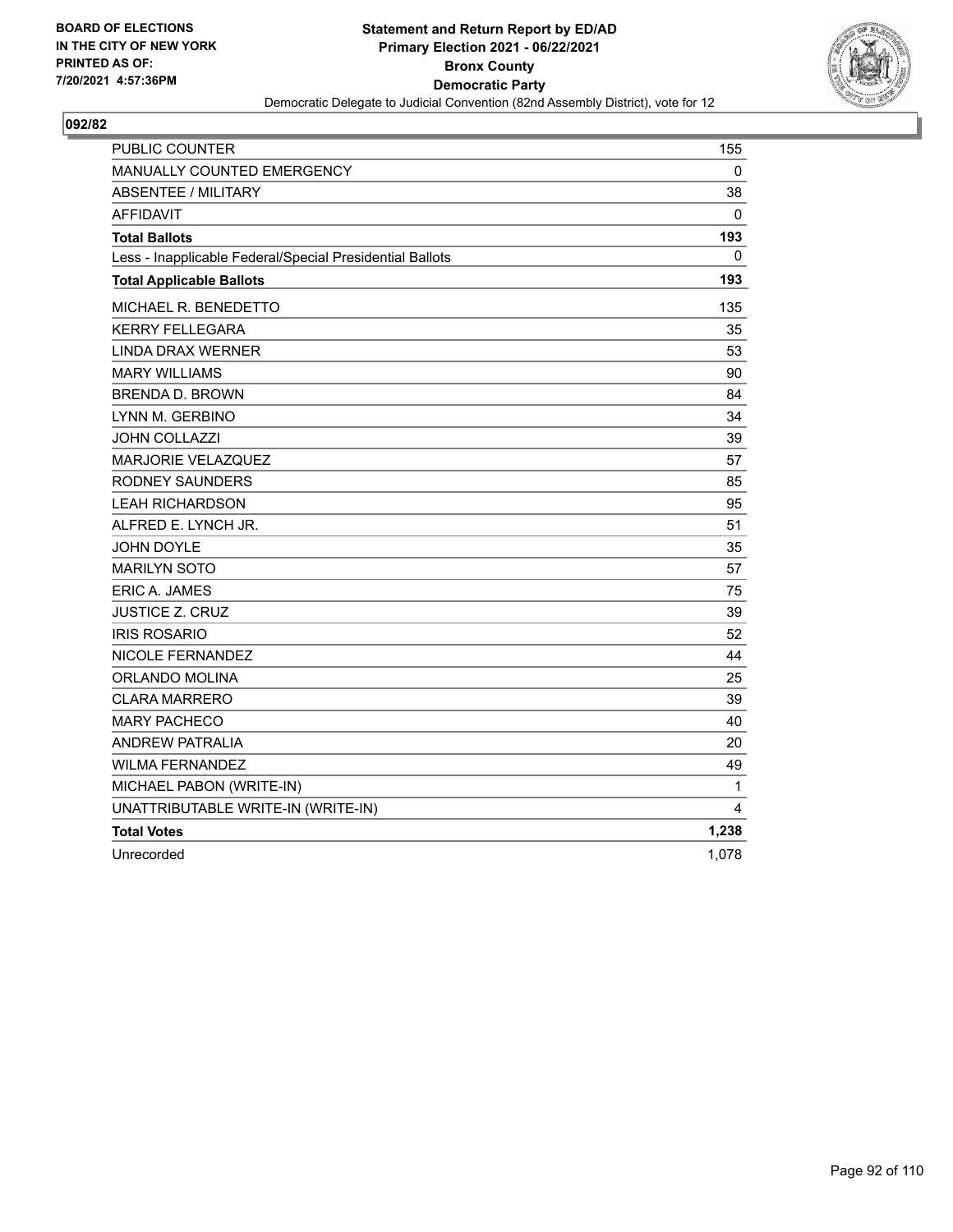

| <b>PUBLIC COUNTER</b>                                    | 129      |
|----------------------------------------------------------|----------|
| MANUALLY COUNTED EMERGENCY                               | $\Omega$ |
| <b>ABSENTEE / MILITARY</b>                               | 22       |
| <b>AFFIDAVIT</b>                                         | 0        |
| <b>Total Ballots</b>                                     | 151      |
| Less - Inapplicable Federal/Special Presidential Ballots | 0        |
| <b>Total Applicable Ballots</b>                          | 151      |
| MICHAEL R. BENEDETTO                                     | 86       |
| <b>KERRY FELLEGARA</b>                                   | 22       |
| <b>LINDA DRAX WERNER</b>                                 | 27       |
| <b>MARY WILLIAMS</b>                                     | 54       |
| <b>BRENDA D. BROWN</b>                                   | 57       |
| LYNN M. GERBINO                                          | 24       |
| <b>JOHN COLLAZZI</b>                                     | 20       |
| <b>MARJORIE VELAZQUEZ</b>                                | 33       |
| <b>RODNEY SAUNDERS</b>                                   | 55       |
| <b>LEAH RICHARDSON</b>                                   | 60       |
| ALFRED E. LYNCH JR.                                      | 28       |
| JOHN DOYLE                                               | 28       |
| <b>MARILYN SOTO</b>                                      | 30       |
| <b>ERIC A. JAMES</b>                                     | 44       |
| <b>JUSTICE Z. CRUZ</b>                                   | 13       |
| <b>IRIS ROSARIO</b>                                      | 39       |
| NICOLE FERNANDEZ                                         | 21       |
| ORLANDO MOLINA                                           | 23       |
| <b>CLARA MARRERO</b>                                     | 21       |
| <b>MARY PACHECO</b>                                      | 21       |
| <b>ANDREW PATRALIA</b>                                   | 20       |
| <b>WILMA FERNANDEZ</b>                                   | 31       |
| <b>Total Votes</b>                                       | 757      |
| Unrecorded                                               | 1,055    |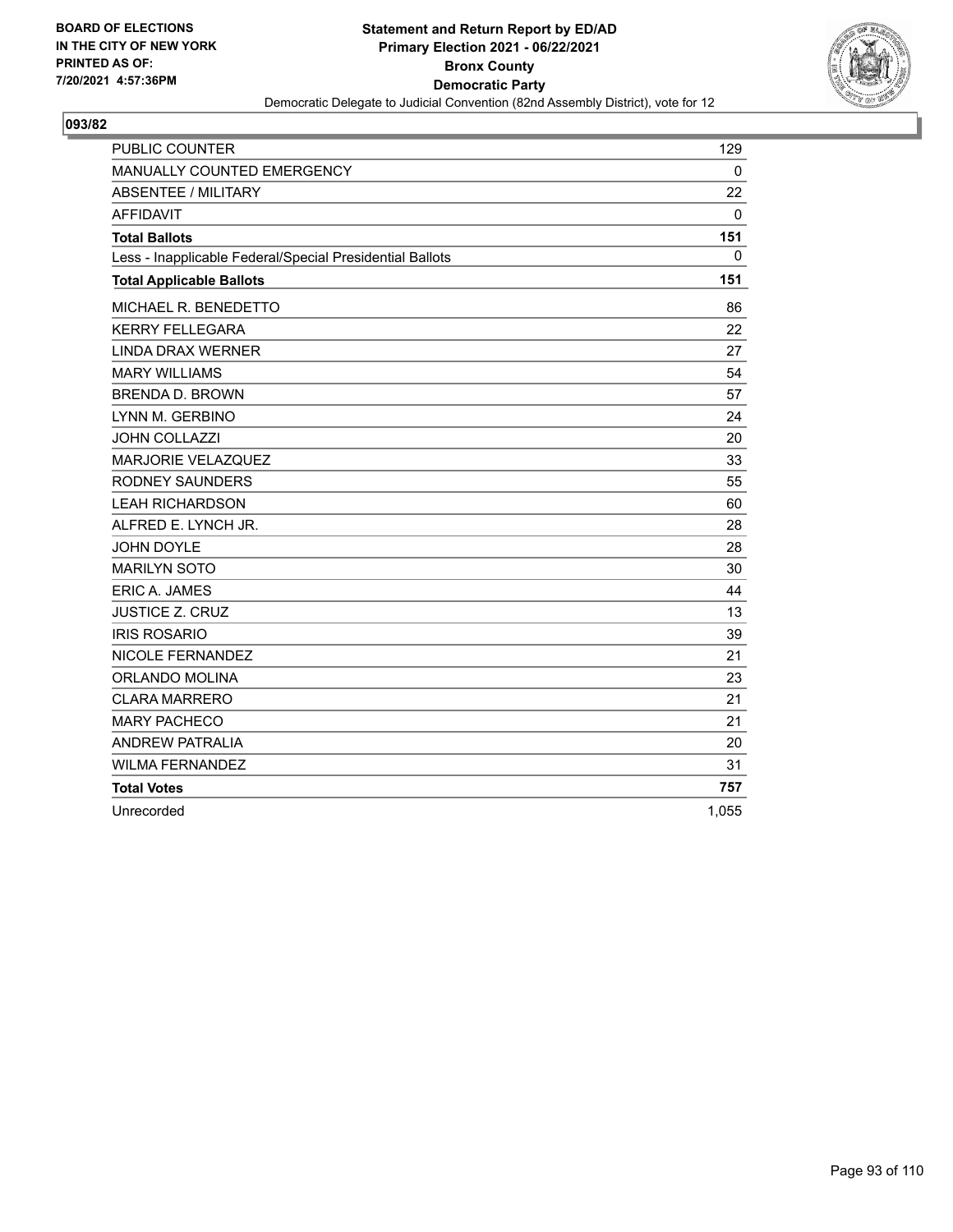

| <b>PUBLIC COUNTER</b>                                    | 164   |
|----------------------------------------------------------|-------|
| MANUALLY COUNTED EMERGENCY                               | 0     |
| <b>ABSENTEE / MILITARY</b>                               | 20    |
| <b>AFFIDAVIT</b>                                         | 0     |
| <b>Total Ballots</b>                                     | 184   |
| Less - Inapplicable Federal/Special Presidential Ballots | 0     |
| <b>Total Applicable Ballots</b>                          | 184   |
| MICHAEL R. BENEDETTO                                     | 109   |
| <b>KERRY FELLEGARA</b>                                   | 43    |
| <b>LINDA DRAX WERNER</b>                                 | 52    |
| <b>MARY WILLIAMS</b>                                     | 80    |
| <b>BRENDA D. BROWN</b>                                   | 85    |
| LYNN M. GERBINO                                          | 35    |
| JOHN COLLAZZI                                            | 40    |
| MARJORIE VELAZQUEZ                                       | 63    |
| <b>RODNEY SAUNDERS</b>                                   | 78    |
| <b>LEAH RICHARDSON</b>                                   | 79    |
| ALFRED E. LYNCH JR.                                      | 52    |
| <b>JOHN DOYLE</b>                                        | 39    |
| <b>MARILYN SOTO</b>                                      | 46    |
| ERIC A. JAMES                                            | 63    |
| <b>JUSTICE Z. CRUZ</b>                                   | 35    |
| <b>IRIS ROSARIO</b>                                      | 51    |
| NICOLE FERNANDEZ                                         | 44    |
| ORLANDO MOLINA                                           | 38    |
| <b>CLARA MARRERO</b>                                     | 27    |
| <b>MARY PACHECO</b>                                      | 41    |
| <b>ANDREW PATRALIA</b>                                   | 24    |
| <b>WILMA FERNANDEZ</b>                                   | 51    |
| <b>Total Votes</b>                                       | 1,175 |
| Unrecorded                                               | 1,033 |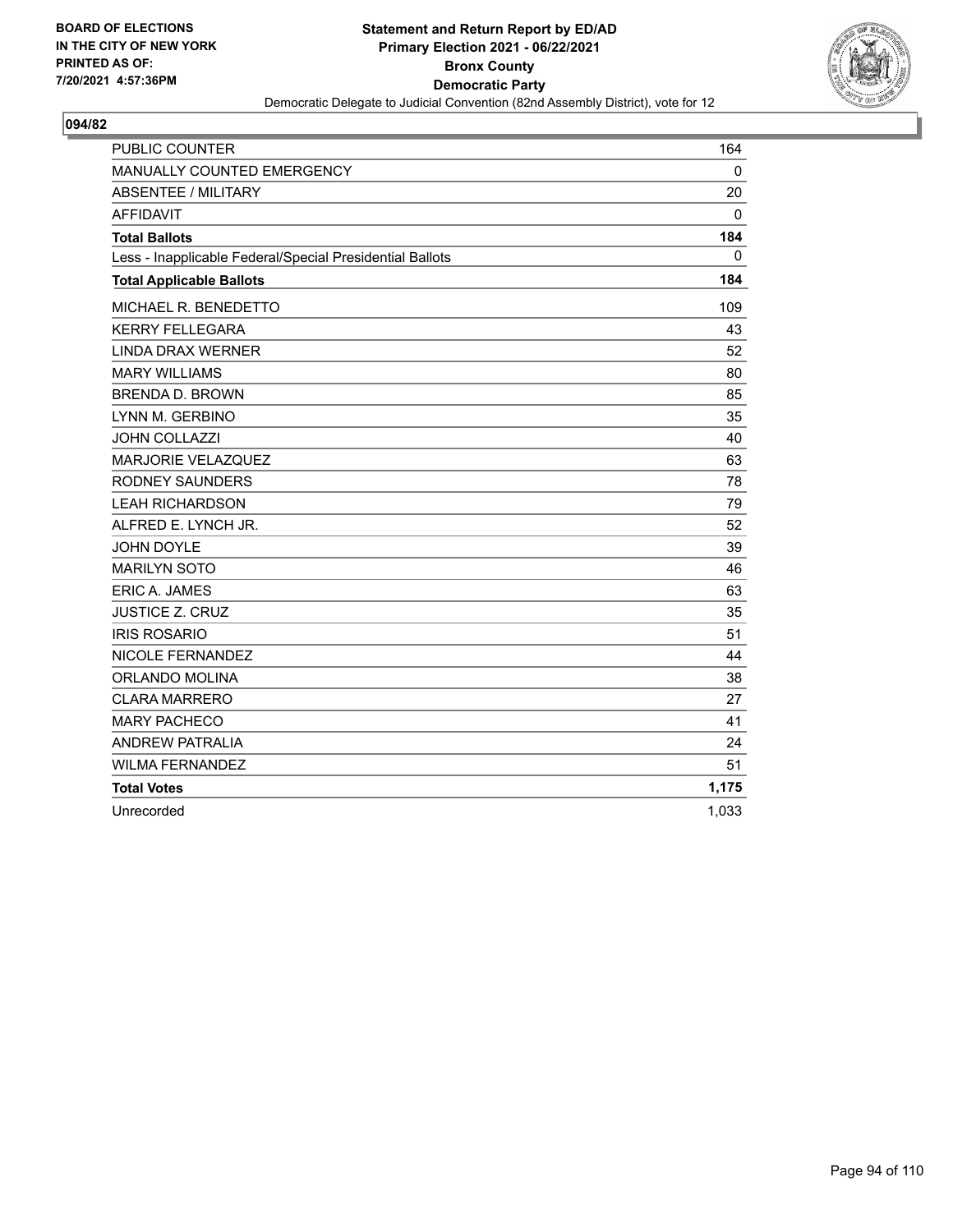

| <b>PUBLIC COUNTER</b>                                    | 180          |
|----------------------------------------------------------|--------------|
| MANUALLY COUNTED EMERGENCY                               | $\mathbf{0}$ |
| <b>ABSENTEE / MILITARY</b>                               | 25           |
| <b>AFFIDAVIT</b>                                         | 0            |
| <b>Total Ballots</b>                                     | 205          |
| Less - Inapplicable Federal/Special Presidential Ballots | $\Omega$     |
| <b>Total Applicable Ballots</b>                          | 205          |
| MICHAEL R. BENEDETTO                                     | 117          |
| <b>KERRY FELLEGARA</b>                                   | 30           |
| <b>LINDA DRAX WERNER</b>                                 | 42           |
| <b>MARY WILLIAMS</b>                                     | 77           |
| <b>BRENDA D. BROWN</b>                                   | 88           |
| LYNN M. GERBINO                                          | 26           |
| <b>JOHN COLLAZZI</b>                                     | 30           |
| MARJORIE VELAZQUEZ                                       | 62           |
| <b>RODNEY SAUNDERS</b>                                   | 87           |
| <b>LEAH RICHARDSON</b>                                   | 95           |
| ALFRED E. LYNCH JR.                                      | 46           |
| <b>JOHN DOYLE</b>                                        | 35           |
| <b>MARILYN SOTO</b>                                      | 46           |
| <b>ERIC A. JAMES</b>                                     | 70           |
| <b>JUSTICE Z. CRUZ</b>                                   | 40           |
| <b>IRIS ROSARIO</b>                                      | 41           |
| <b>NICOLE FERNANDEZ</b>                                  | 40           |
| ORLANDO MOLINA                                           | 29           |
| <b>CLARA MARRERO</b>                                     | 30           |
| <b>MARY PACHECO</b>                                      | 33           |
| <b>ANDREW PATRALIA</b>                                   | 20           |
| <b>WILMA FERNANDEZ</b>                                   | 46           |
| UNATTRIBUTABLE WRITE-IN (WRITE-IN)                       | 5            |
| <b>Total Votes</b>                                       | 1,135        |
| Unrecorded                                               | 1,325        |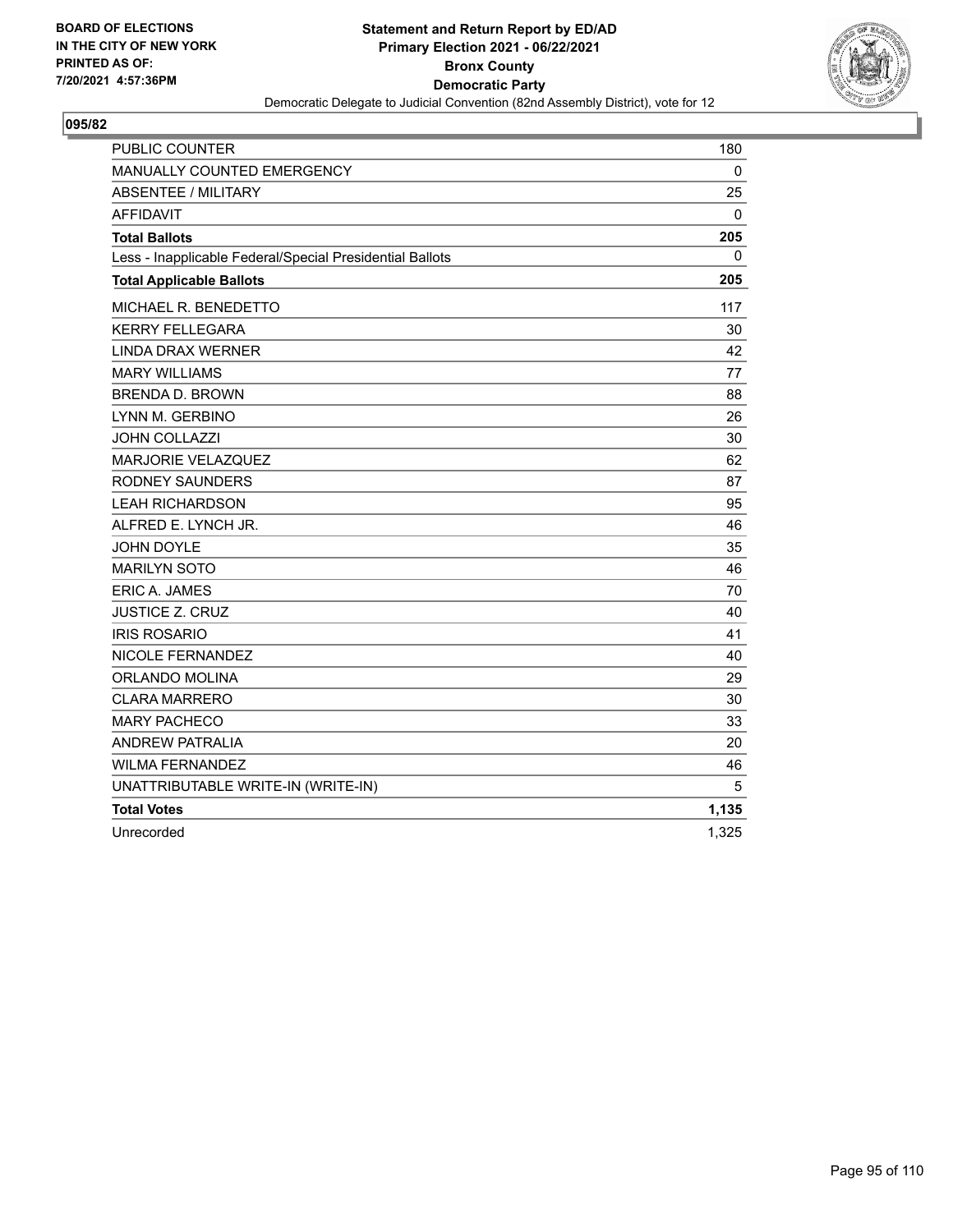

| <b>PUBLIC COUNTER</b>                                    | 121 |
|----------------------------------------------------------|-----|
| MANUALLY COUNTED EMERGENCY                               | 0   |
| <b>ABSENTEE / MILITARY</b>                               | 20  |
| <b>AFFIDAVIT</b>                                         | 0   |
| <b>Total Ballots</b>                                     | 141 |
| Less - Inapplicable Federal/Special Presidential Ballots | 0   |
| <b>Total Applicable Ballots</b>                          | 141 |
| MICHAEL R. BENEDETTO                                     | 94  |
| <b>KERRY FELLEGARA</b>                                   | 31  |
| <b>LINDA DRAX WERNER</b>                                 | 41  |
| <b>MARY WILLIAMS</b>                                     | 64  |
| <b>BRENDA D. BROWN</b>                                   | 68  |
| LYNN M. GERBINO                                          | 33  |
| <b>JOHN COLLAZZI</b>                                     | 22  |
| MARJORIE VELAZQUEZ                                       | 43  |
| <b>RODNEY SAUNDERS</b>                                   | 73  |
| <b>LEAH RICHARDSON</b>                                   | 81  |
| ALFRED E. LYNCH JR.                                      | 41  |
| JOHN DOYLE                                               | 32  |
| <b>MARILYN SOTO</b>                                      | 26  |
| ERIC A. JAMES                                            | 49  |
| <b>JUSTICE Z. CRUZ</b>                                   | 24  |
| <b>IRIS ROSARIO</b>                                      | 34  |
| NICOLE FERNANDEZ                                         | 32  |
| ORLANDO MOLINA                                           | 18  |
| <b>CLARA MARRERO</b>                                     | 24  |
| <b>MARY PACHECO</b>                                      | 33  |
| <b>ANDREW PATRALIA</b>                                   | 12  |
| <b>WILMA FERNANDEZ</b>                                   | 31  |
| IRENE ESTRADA (WRITE-IN)                                 | 1   |
| <b>Total Votes</b>                                       | 907 |
| Unrecorded                                               | 785 |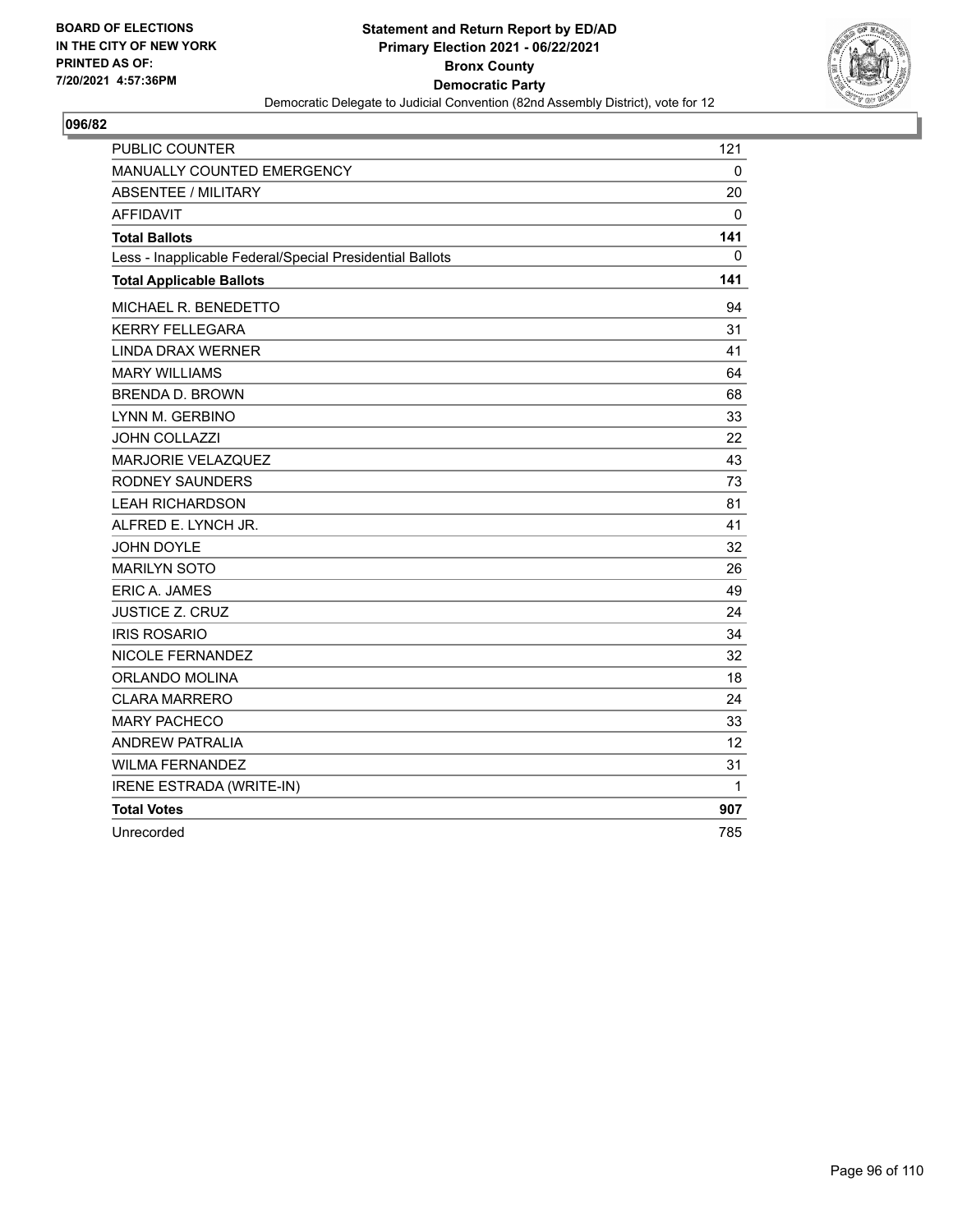

| <b>PUBLIC COUNTER</b>                                    | 147      |
|----------------------------------------------------------|----------|
| MANUALLY COUNTED EMERGENCY                               | $\Omega$ |
| <b>ABSENTEE / MILITARY</b>                               | 36       |
| <b>AFFIDAVIT</b>                                         | 0        |
| <b>Total Ballots</b>                                     | 183      |
| Less - Inapplicable Federal/Special Presidential Ballots | $\Omega$ |
| <b>Total Applicable Ballots</b>                          | 183      |
| MICHAEL R. BENEDETTO                                     | 121      |
| <b>KERRY FELLEGARA</b>                                   | 28       |
| <b>LINDA DRAX WERNER</b>                                 | 50       |
| <b>MARY WILLIAMS</b>                                     | 70       |
| <b>BRENDA D. BROWN</b>                                   | 77       |
| LYNN M. GERBINO                                          | 29       |
| <b>JOHN COLLAZZI</b>                                     | 31       |
| MARJORIE VELAZQUEZ                                       | 43       |
| <b>RODNEY SAUNDERS</b>                                   | 73       |
| <b>LEAH RICHARDSON</b>                                   | 100      |
| ALFRED E. LYNCH JR.                                      | 42       |
| <b>JOHN DOYLE</b>                                        | 32       |
| <b>MARILYN SOTO</b>                                      | 35       |
| ERIC A. JAMES                                            | 53       |
| <b>JUSTICE Z. CRUZ</b>                                   | 26       |
| <b>IRIS ROSARIO</b>                                      | 30       |
| NICOLE FERNANDEZ                                         | 35       |
| ORLANDO MOLINA                                           | 19       |
| <b>CLARA MARRERO</b>                                     | 20       |
| <b>MARY PACHECO</b>                                      | 36       |
| <b>ANDREW PATRALIA</b>                                   | 20       |
| <b>WILMA FERNANDEZ</b>                                   | 25       |
| <b>Total Votes</b>                                       | 995      |
| Unrecorded                                               | 1,201    |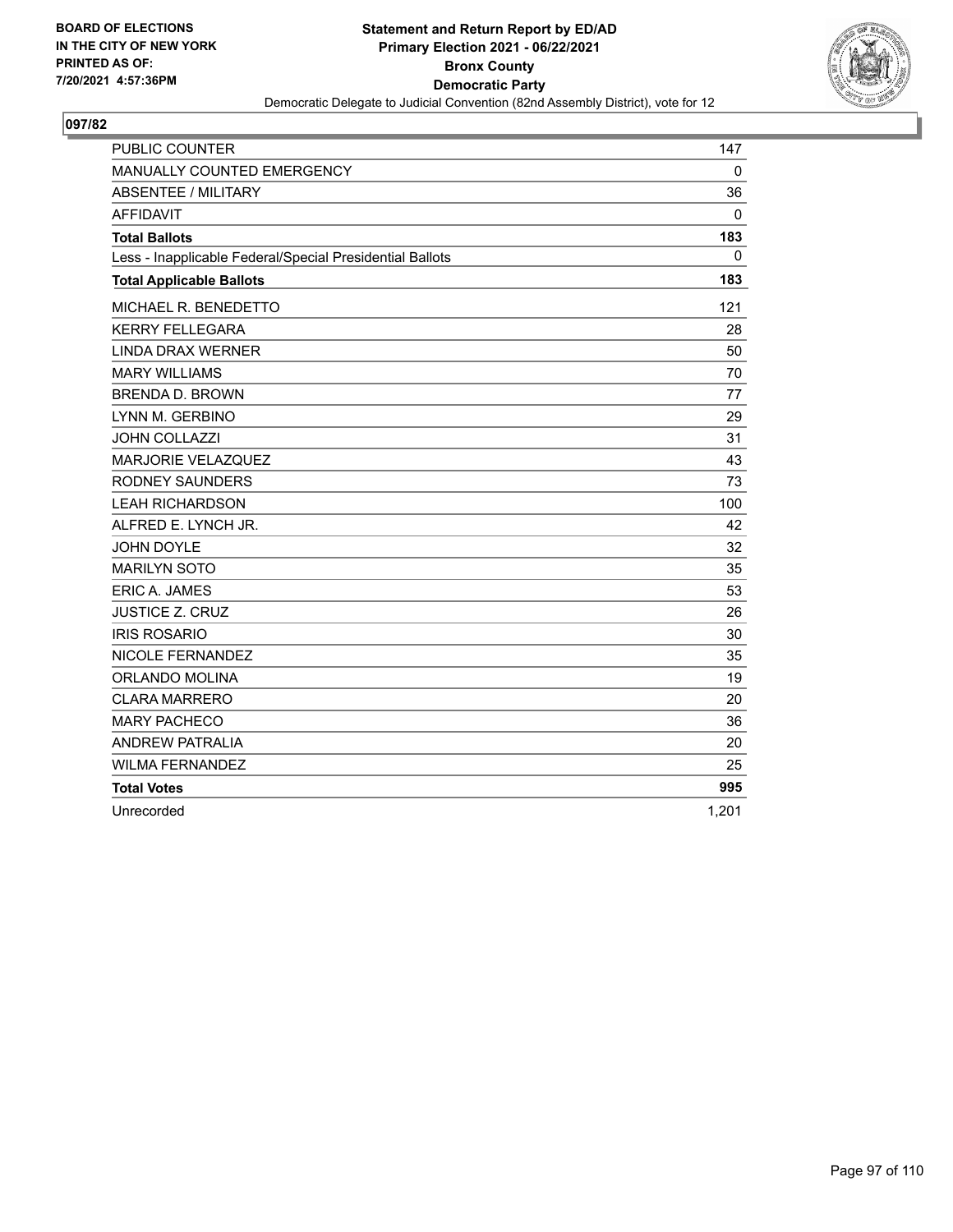

| <b>PUBLIC COUNTER</b>                                    | 197      |
|----------------------------------------------------------|----------|
| MANUALLY COUNTED EMERGENCY                               | $\Omega$ |
| <b>ABSENTEE / MILITARY</b>                               | 27       |
| <b>AFFIDAVIT</b>                                         | 0        |
| <b>Total Ballots</b>                                     | 224      |
| Less - Inapplicable Federal/Special Presidential Ballots | 0        |
| <b>Total Applicable Ballots</b>                          | 224      |
| MICHAEL R. BENEDETTO                                     | 144      |
| <b>KERRY FELLEGARA</b>                                   | 45       |
| <b>LINDA DRAX WERNER</b>                                 | 64       |
| <b>MARY WILLIAMS</b>                                     | 95       |
| <b>BRENDA D. BROWN</b>                                   | 115      |
| LYNN M. GERBINO                                          | 57       |
| <b>JOHN COLLAZZI</b>                                     | 55       |
| <b>MARJORIE VELAZQUEZ</b>                                | 67       |
| <b>RODNEY SAUNDERS</b>                                   | 108      |
| <b>LEAH RICHARDSON</b>                                   | 116      |
| ALFRED E. LYNCH JR.                                      | 59       |
| JOHN DOYLE                                               | 55       |
| <b>MARILYN SOTO</b>                                      | 41       |
| <b>ERIC A. JAMES</b>                                     | 84       |
| <b>JUSTICE Z. CRUZ</b>                                   | 38       |
| <b>IRIS ROSARIO</b>                                      | 51       |
| <b>NICOLE FERNANDEZ</b>                                  | 53       |
| ORLANDO MOLINA                                           | 32       |
| <b>CLARA MARRERO</b>                                     | 34       |
| <b>MARY PACHECO</b>                                      | 51       |
| <b>ANDREW PATRALIA</b>                                   | 21       |
| <b>WILMA FERNANDEZ</b>                                   | 48       |
| <b>Total Votes</b>                                       | 1,433    |
| Unrecorded                                               | 1,255    |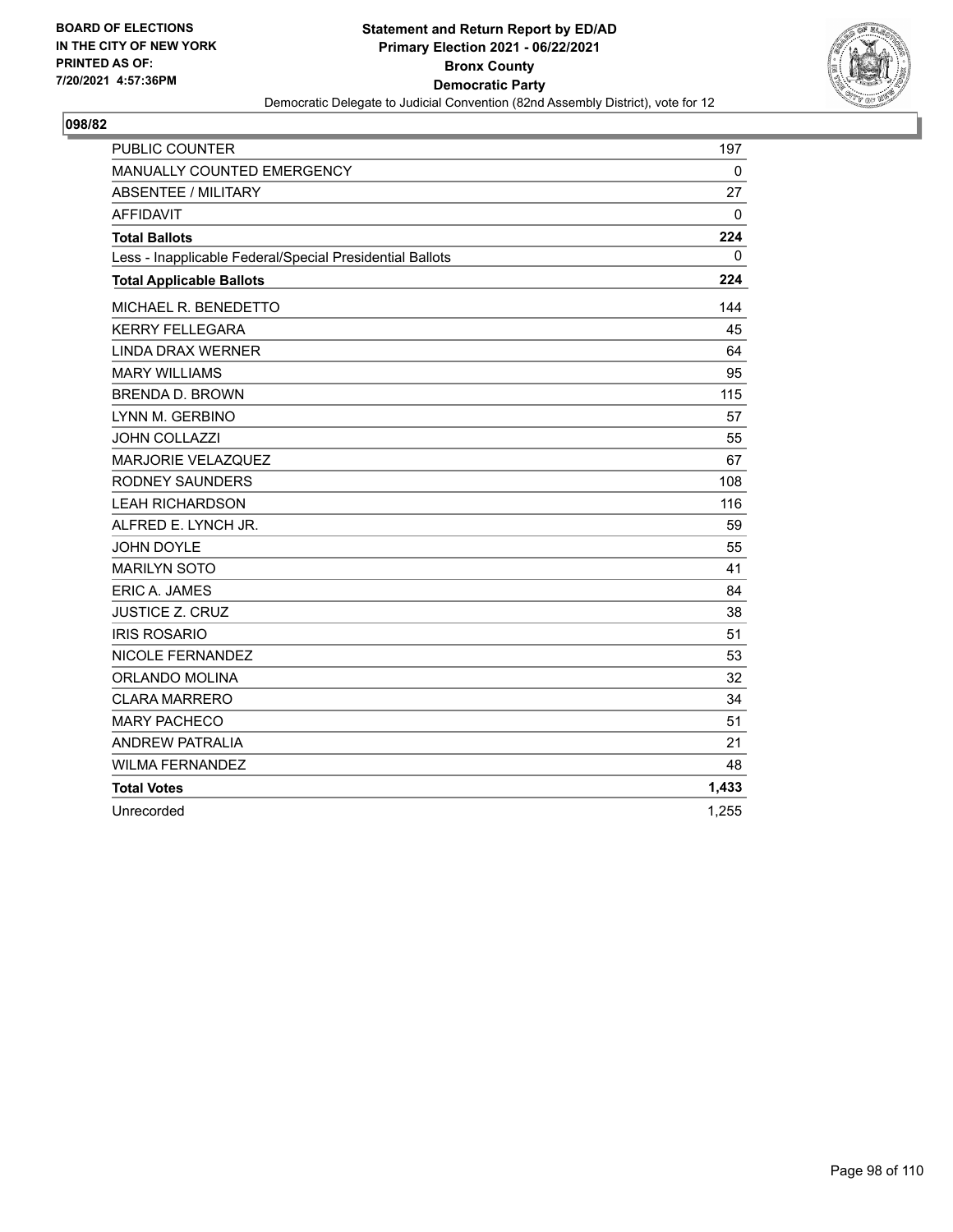

| <b>PUBLIC COUNTER</b>                                    | 155          |
|----------------------------------------------------------|--------------|
| MANUALLY COUNTED EMERGENCY                               | $\Omega$     |
| <b>ABSENTEE / MILITARY</b>                               | 36           |
| <b>AFFIDAVIT</b>                                         | $\mathbf{1}$ |
| <b>Total Ballots</b>                                     | 192          |
| Less - Inapplicable Federal/Special Presidential Ballots | 0            |
| <b>Total Applicable Ballots</b>                          | 192          |
| MICHAEL R. BENEDETTO                                     | 127          |
| <b>KERRY FELLEGARA</b>                                   | 34           |
| <b>LINDA DRAX WERNER</b>                                 | 45           |
| <b>MARY WILLIAMS</b>                                     | 74           |
| <b>BRENDA D. BROWN</b>                                   | 81           |
| LYNN M. GERBINO                                          | 35           |
| JOHN COLLAZZI                                            | 32           |
| MARJORIE VELAZQUEZ                                       | 69           |
| <b>RODNEY SAUNDERS</b>                                   | 75           |
| <b>LEAH RICHARDSON</b>                                   | 86           |
| ALFRED E. LYNCH JR.                                      | 38           |
| <b>JOHN DOYLE</b>                                        | 39           |
| <b>MARILYN SOTO</b>                                      | 45           |
| ERIC A. JAMES                                            | 76           |
| <b>JUSTICE Z. CRUZ</b>                                   | 34           |
| <b>IRIS ROSARIO</b>                                      | 46           |
| NICOLE FERNANDEZ                                         | 53           |
| ORLANDO MOLINA                                           | 28           |
| <b>CLARA MARRERO</b>                                     | 25           |
| <b>MARY PACHECO</b>                                      | 37           |
| <b>ANDREW PATRALIA</b>                                   | 25           |
| <b>WILMA FERNANDEZ</b>                                   | 50           |
| <b>Total Votes</b>                                       | 1,154        |
| Unrecorded                                               | 1,150        |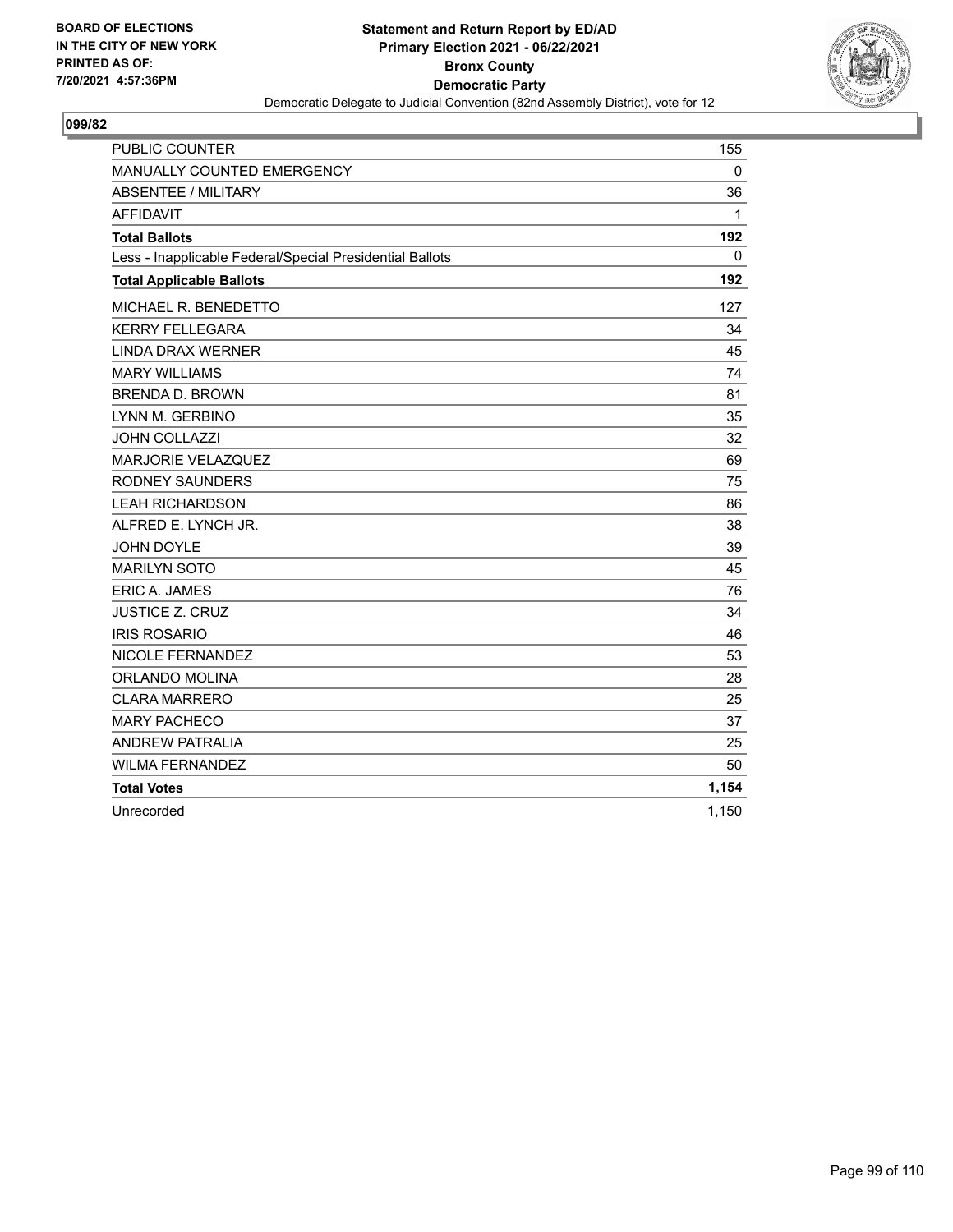

| <b>PUBLIC COUNTER</b>                                    | 156          |
|----------------------------------------------------------|--------------|
| MANUALLY COUNTED EMERGENCY                               | $\mathbf{0}$ |
| ABSENTEE / MILITARY                                      | 34           |
| <b>AFFIDAVIT</b>                                         | 0            |
| <b>Total Ballots</b>                                     | 190          |
| Less - Inapplicable Federal/Special Presidential Ballots | 0            |
| <b>Total Applicable Ballots</b>                          | 190          |
| MICHAEL R. BENEDETTO                                     | 117          |
| <b>KERRY FELLEGARA</b>                                   | 38           |
| <b>LINDA DRAX WERNER</b>                                 | 46           |
| <b>MARY WILLIAMS</b>                                     | 85           |
| <b>BRENDA D. BROWN</b>                                   | 81           |
| LYNN M. GERBINO                                          | 40           |
| <b>JOHN COLLAZZI</b>                                     | 39           |
| MARJORIE VELAZQUEZ                                       | 62           |
| <b>RODNEY SAUNDERS</b>                                   | 77           |
| <b>LEAH RICHARDSON</b>                                   | 84           |
| ALFRED E. LYNCH JR.                                      | 51           |
| JOHN DOYLE                                               | 43           |
| <b>MARILYN SOTO</b>                                      | 43           |
| <b>ERIC A. JAMES</b>                                     | 68           |
| <b>JUSTICE Z. CRUZ</b>                                   | 24           |
| <b>IRIS ROSARIO</b>                                      | 54           |
| NICOLE FERNANDEZ                                         | 40           |
| ORLANDO MOLINA                                           | 31           |
| <b>CLARA MARRERO</b>                                     | 28           |
| <b>MARY PACHECO</b>                                      | 35           |
| <b>ANDREW PATRALIA</b>                                   | 22           |
| <b>WILMA FERNANDEZ</b>                                   | 39           |
| TIFFANY FOSTER (WRITE-IN)                                | 1            |
| <b>Total Votes</b>                                       | 1,148        |
| Unrecorded                                               | 1,132        |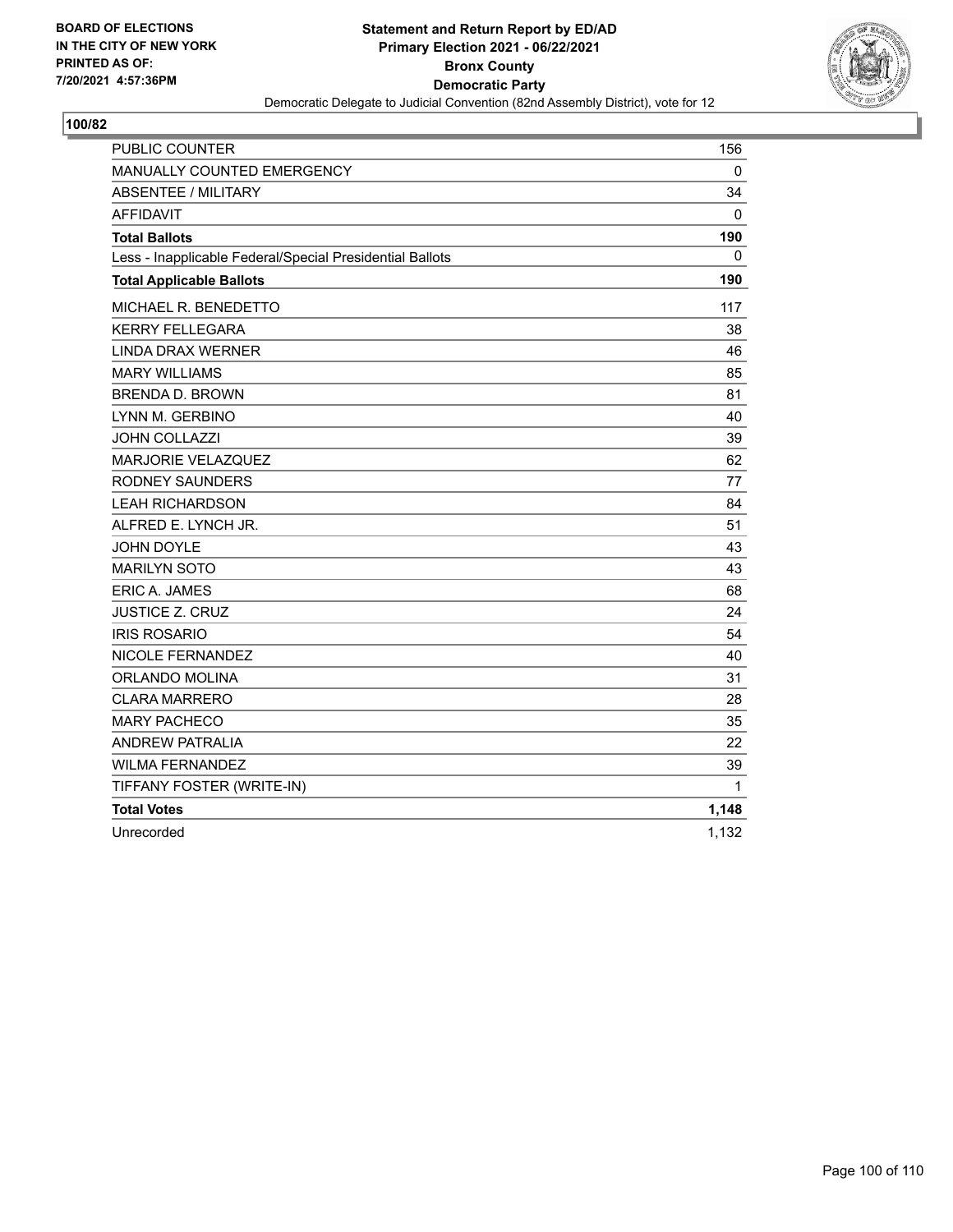

| <b>PUBLIC COUNTER</b>                                    | 161            |
|----------------------------------------------------------|----------------|
| MANUALLY COUNTED EMERGENCY                               | $\Omega$       |
| <b>ABSENTEE / MILITARY</b>                               | 18             |
| <b>AFFIDAVIT</b>                                         | $\overline{2}$ |
| <b>Total Ballots</b>                                     | 181            |
| Less - Inapplicable Federal/Special Presidential Ballots | 0              |
| <b>Total Applicable Ballots</b>                          | 181            |
| MICHAEL R. BENEDETTO                                     | 115            |
| <b>KERRY FELLEGARA</b>                                   | 25             |
| <b>LINDA DRAX WERNER</b>                                 | 44             |
| <b>MARY WILLIAMS</b>                                     | 69             |
| <b>BRENDA D. BROWN</b>                                   | 74             |
| LYNN M. GERBINO                                          | 24             |
| <b>JOHN COLLAZZI</b>                                     | 31             |
| <b>MARJORIE VELAZQUEZ</b>                                | 46             |
| <b>RODNEY SAUNDERS</b>                                   | 74             |
| <b>LEAH RICHARDSON</b>                                   | 94             |
| ALFRED E. LYNCH JR.                                      | 35             |
| JOHN DOYLE                                               | 30             |
| <b>MARILYN SOTO</b>                                      | 42             |
| <b>ERIC A. JAMES</b>                                     | 63             |
| <b>JUSTICE Z. CRUZ</b>                                   | 23             |
| <b>IRIS ROSARIO</b>                                      | 36             |
| NICOLE FERNANDEZ                                         | 47             |
| ORLANDO MOLINA                                           | 25             |
| <b>CLARA MARRERO</b>                                     | 26             |
| <b>MARY PACHECO</b>                                      | 36             |
| <b>ANDREW PATRALIA</b>                                   | 18             |
| <b>WILMA FERNANDEZ</b>                                   | 39             |
| <b>Total Votes</b>                                       | 1,016          |
| Unrecorded                                               | 1,156          |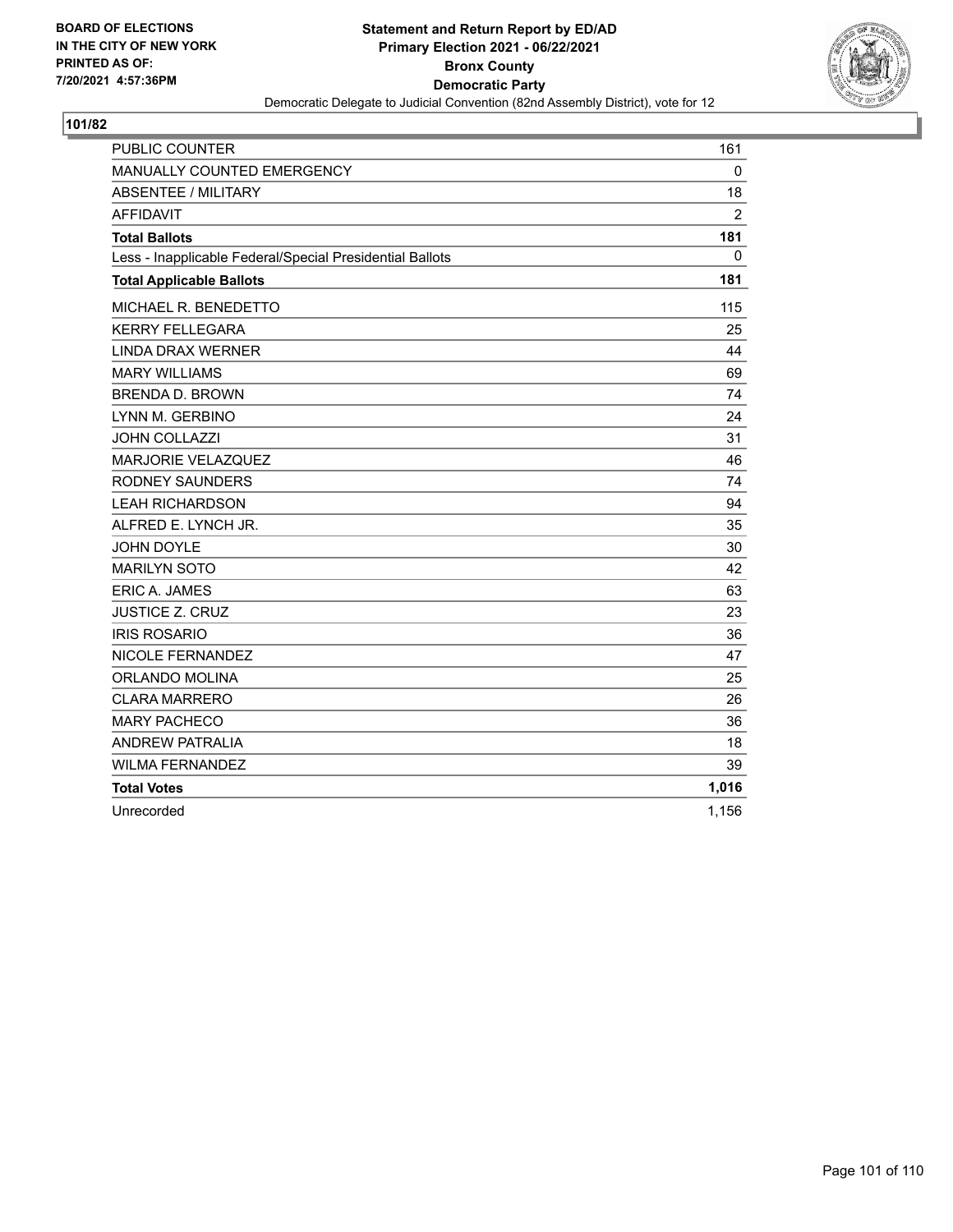

| <b>PUBLIC COUNTER</b>                                    | 145          |
|----------------------------------------------------------|--------------|
| MANUALLY COUNTED EMERGENCY                               | $\mathbf{0}$ |
| <b>ABSENTEE / MILITARY</b>                               | 22           |
| <b>AFFIDAVIT</b>                                         | 0            |
| <b>Total Ballots</b>                                     | 167          |
| Less - Inapplicable Federal/Special Presidential Ballots | 0            |
| <b>Total Applicable Ballots</b>                          | 167          |
| MICHAEL R. BENEDETTO                                     | 113          |
| <b>KERRY FELLEGARA</b>                                   | 25           |
| <b>LINDA DRAX WERNER</b>                                 | 36           |
| <b>MARY WILLIAMS</b>                                     | 64           |
| <b>BRENDA D. BROWN</b>                                   | 60           |
| LYNN M. GERBINO                                          | 28           |
| <b>JOHN COLLAZZI</b>                                     | 32           |
| MARJORIE VELAZQUEZ                                       | 44           |
| <b>RODNEY SAUNDERS</b>                                   | 67           |
| <b>LEAH RICHARDSON</b>                                   | 64           |
| ALFRED E. LYNCH JR.                                      | 39           |
| <b>JOHN DOYLE</b>                                        | 37           |
| <b>MARILYN SOTO</b>                                      | 43           |
| <b>ERIC A. JAMES</b>                                     | 53           |
| <b>JUSTICE Z. CRUZ</b>                                   | 31           |
| <b>IRIS ROSARIO</b>                                      | 45           |
| <b>NICOLE FERNANDEZ</b>                                  | 41           |
| ORLANDO MOLINA                                           | 28           |
| <b>CLARA MARRERO</b>                                     | 30           |
| <b>MARY PACHECO</b>                                      | 33           |
| <b>ANDREW PATRALIA</b>                                   | 19           |
| <b>WILMA FERNANDEZ</b>                                   | 33           |
| UNATTRIBUTABLE WRITE-IN (WRITE-IN)                       | 6            |
| <b>Total Votes</b>                                       | 971          |
| Unrecorded                                               | 1.033        |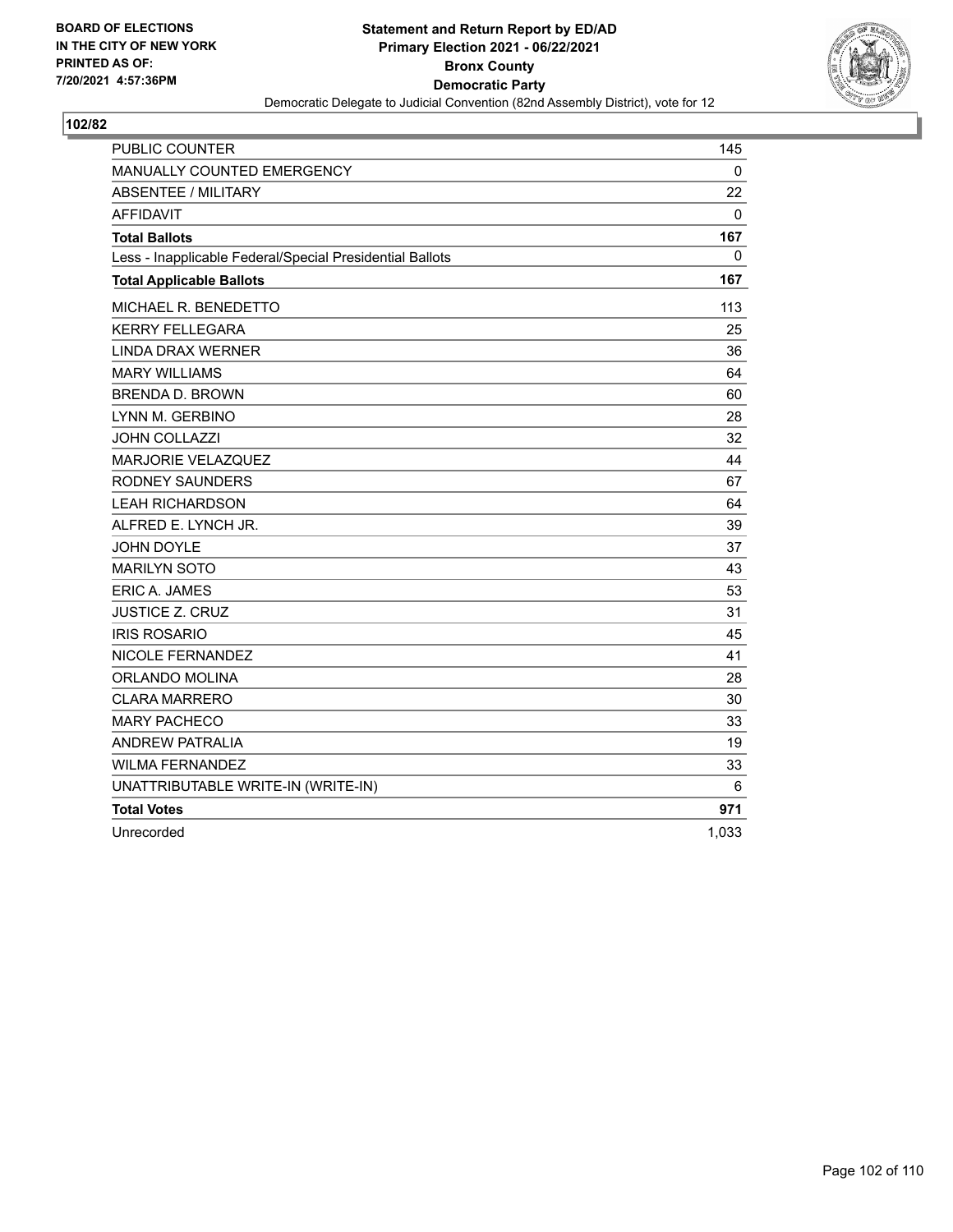

| <b>PUBLIC COUNTER</b>                                    | 120 |
|----------------------------------------------------------|-----|
| MANUALLY COUNTED EMERGENCY                               | 0   |
| <b>ABSENTEE / MILITARY</b>                               | 16  |
| <b>AFFIDAVIT</b>                                         | 0   |
| <b>Total Ballots</b>                                     | 136 |
| Less - Inapplicable Federal/Special Presidential Ballots | 0   |
| <b>Total Applicable Ballots</b>                          | 136 |
| MICHAEL R. BENEDETTO                                     | 93  |
| <b>KERRY FELLEGARA</b>                                   | 21  |
| <b>LINDA DRAX WERNER</b>                                 | 27  |
| <b>MARY WILLIAMS</b>                                     | 54  |
| <b>BRENDA D. BROWN</b>                                   | 56  |
| LYNN M. GERBINO                                          | 20  |
| <b>JOHN COLLAZZI</b>                                     | 25  |
| <b>MARJORIE VELAZQUEZ</b>                                | 38  |
| <b>RODNEY SAUNDERS</b>                                   | 56  |
| <b>LEAH RICHARDSON</b>                                   | 65  |
| ALFRED E. LYNCH JR.                                      | 34  |
| JOHN DOYLE                                               | 23  |
| <b>MARILYN SOTO</b>                                      | 32  |
| ERIC A. JAMES                                            | 59  |
| <b>JUSTICE Z. CRUZ</b>                                   | 22  |
| <b>IRIS ROSARIO</b>                                      | 26  |
| NICOLE FERNANDEZ                                         | 26  |
| ORLANDO MOLINA                                           | 17  |
| <b>CLARA MARRERO</b>                                     | 17  |
| <b>MARY PACHECO</b>                                      | 21  |
| <b>ANDREW PATRALIA</b>                                   | 14  |
| <b>WILMA FERNANDEZ</b>                                   | 26  |
| <b>Total Votes</b>                                       | 772 |
| Unrecorded                                               | 860 |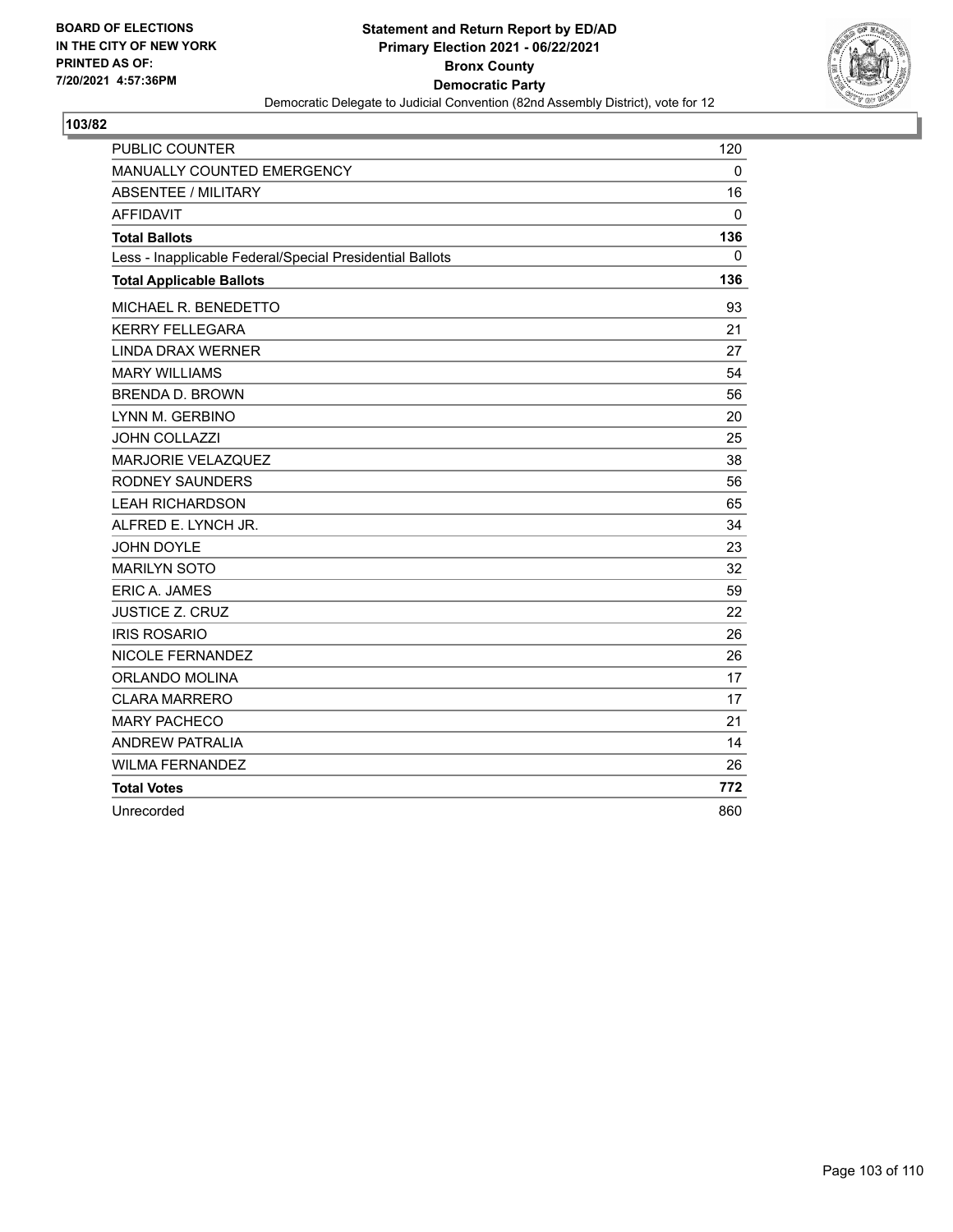

| <b>PUBLIC COUNTER</b>                                    | 168          |
|----------------------------------------------------------|--------------|
| MANUALLY COUNTED EMERGENCY                               | $\mathbf 0$  |
| <b>ABSENTEE / MILITARY</b>                               | 43           |
| <b>AFFIDAVIT</b>                                         | 0            |
| <b>Total Ballots</b>                                     | 211          |
| Less - Inapplicable Federal/Special Presidential Ballots | $\mathbf{0}$ |
| <b>Total Applicable Ballots</b>                          | 211          |
| MICHAEL R. BENEDETTO                                     | 134          |
| <b>KERRY FELLEGARA</b>                                   | 49           |
| <b>LINDA DRAX WERNER</b>                                 | 55           |
| <b>MARY WILLIAMS</b>                                     | 91           |
| <b>BRENDA D. BROWN</b>                                   | 90           |
| LYNN M. GERBINO                                          | 36           |
| JOHN COLLAZZI                                            | 38           |
| MARJORIE VELAZQUEZ                                       | 58           |
| <b>RODNEY SAUNDERS</b>                                   | 100          |
| <b>LEAH RICHARDSON</b>                                   | 103          |
| ALFRED E. LYNCH JR.                                      | 48           |
| <b>JOHN DOYLE</b>                                        | 42           |
| <b>MARILYN SOTO</b>                                      | 54           |
| <b>ERIC A. JAMES</b>                                     | 69           |
| <b>JUSTICE Z. CRUZ</b>                                   | 34           |
| <b>IRIS ROSARIO</b>                                      | 43           |
| <b>NICOLE FERNANDEZ</b>                                  | 44           |
| <b>ORLANDO MOLINA</b>                                    | 36           |
| <b>CLARA MARRERO</b>                                     | 30           |
| <b>MARY PACHECO</b>                                      | 39           |
| <b>ANDREW PATRALIA</b>                                   | 24           |
| <b>WILMA FERNANDEZ</b>                                   | 42           |
| UNATTRIBUTABLE WRITE-IN (WRITE-IN)                       | 3            |
| <b>Total Votes</b>                                       | 1,262        |
| Unrecorded                                               | 1,270        |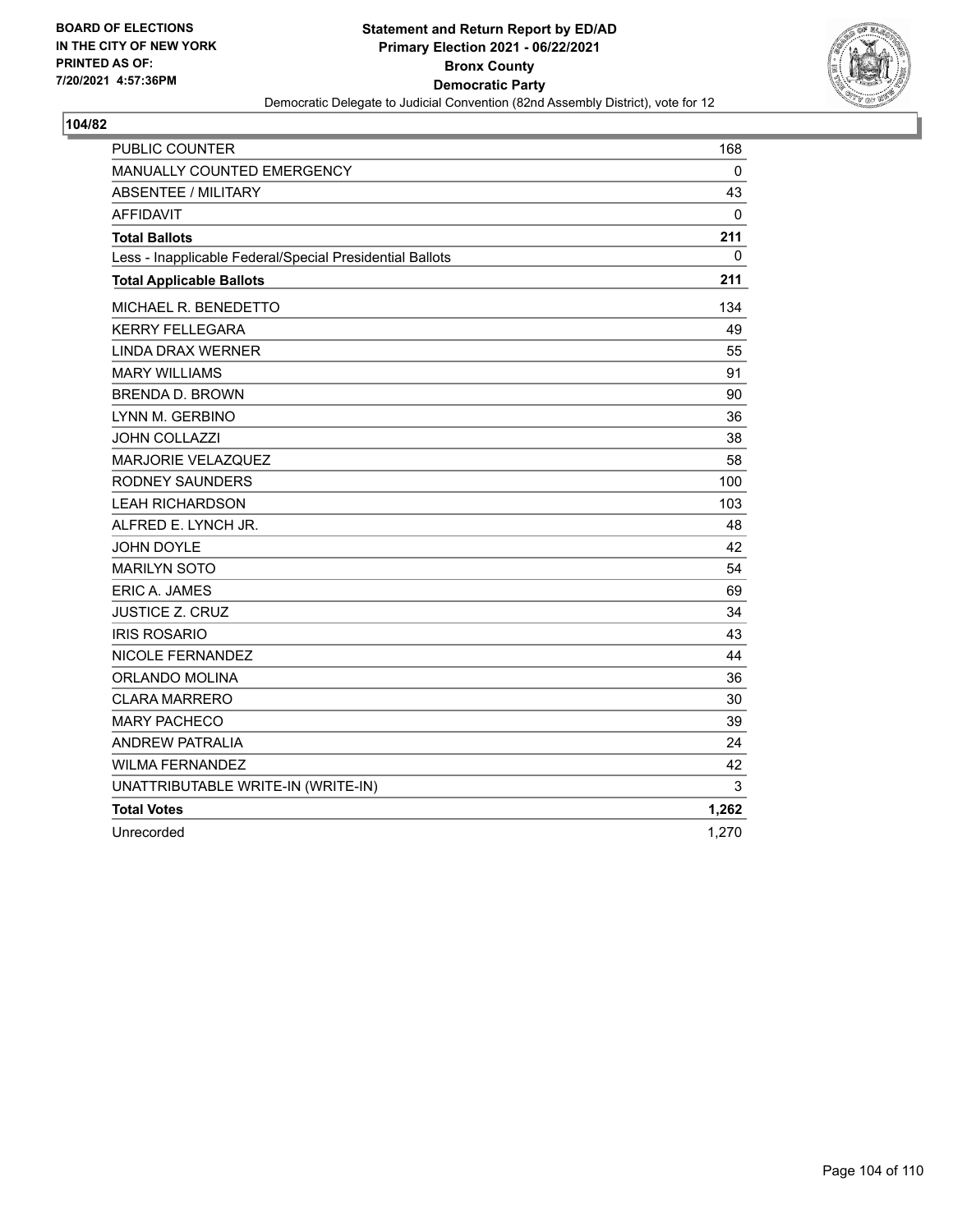

| <b>PUBLIC COUNTER</b>                                    | 172   |
|----------------------------------------------------------|-------|
| MANUALLY COUNTED EMERGENCY                               | 0     |
| <b>ABSENTEE / MILITARY</b>                               | 46    |
| <b>AFFIDAVIT</b>                                         | 0     |
| <b>Total Ballots</b>                                     | 218   |
| Less - Inapplicable Federal/Special Presidential Ballots | 0     |
| <b>Total Applicable Ballots</b>                          | 218   |
| MICHAEL R. BENEDETTO                                     | 142   |
| <b>KERRY FELLEGARA</b>                                   | 41    |
| <b>LINDA DRAX WERNER</b>                                 | 55    |
| <b>MARY WILLIAMS</b>                                     | 93    |
| <b>BRENDA D. BROWN</b>                                   | 106   |
| LYNN M. GERBINO                                          | 43    |
| <b>JOHN COLLAZZI</b>                                     | 39    |
| MARJORIE VELAZQUEZ                                       | 72    |
| <b>RODNEY SAUNDERS</b>                                   | 96    |
| <b>LEAH RICHARDSON</b>                                   | 110   |
| ALFRED E. LYNCH JR.                                      | 62    |
| <b>JOHN DOYLE</b>                                        | 47    |
| <b>MARILYN SOTO</b>                                      | 49    |
| <b>ERIC A. JAMES</b>                                     | 80    |
| <b>JUSTICE Z. CRUZ</b>                                   | 34    |
| <b>IRIS ROSARIO</b>                                      | 62    |
| NICOLE FERNANDEZ                                         | 50    |
| <b>ORLANDO MOLINA</b>                                    | 34    |
| <b>CLARA MARRERO</b>                                     | 28    |
| <b>MARY PACHECO</b>                                      | 51    |
| <b>ANDREW PATRALIA</b>                                   | 20    |
| <b>WILMA FERNANDEZ</b>                                   | 51    |
| <b>Total Votes</b>                                       | 1,365 |
| Unrecorded                                               | 1,251 |
| 106/82 COMBINED into: 109/82                             |       |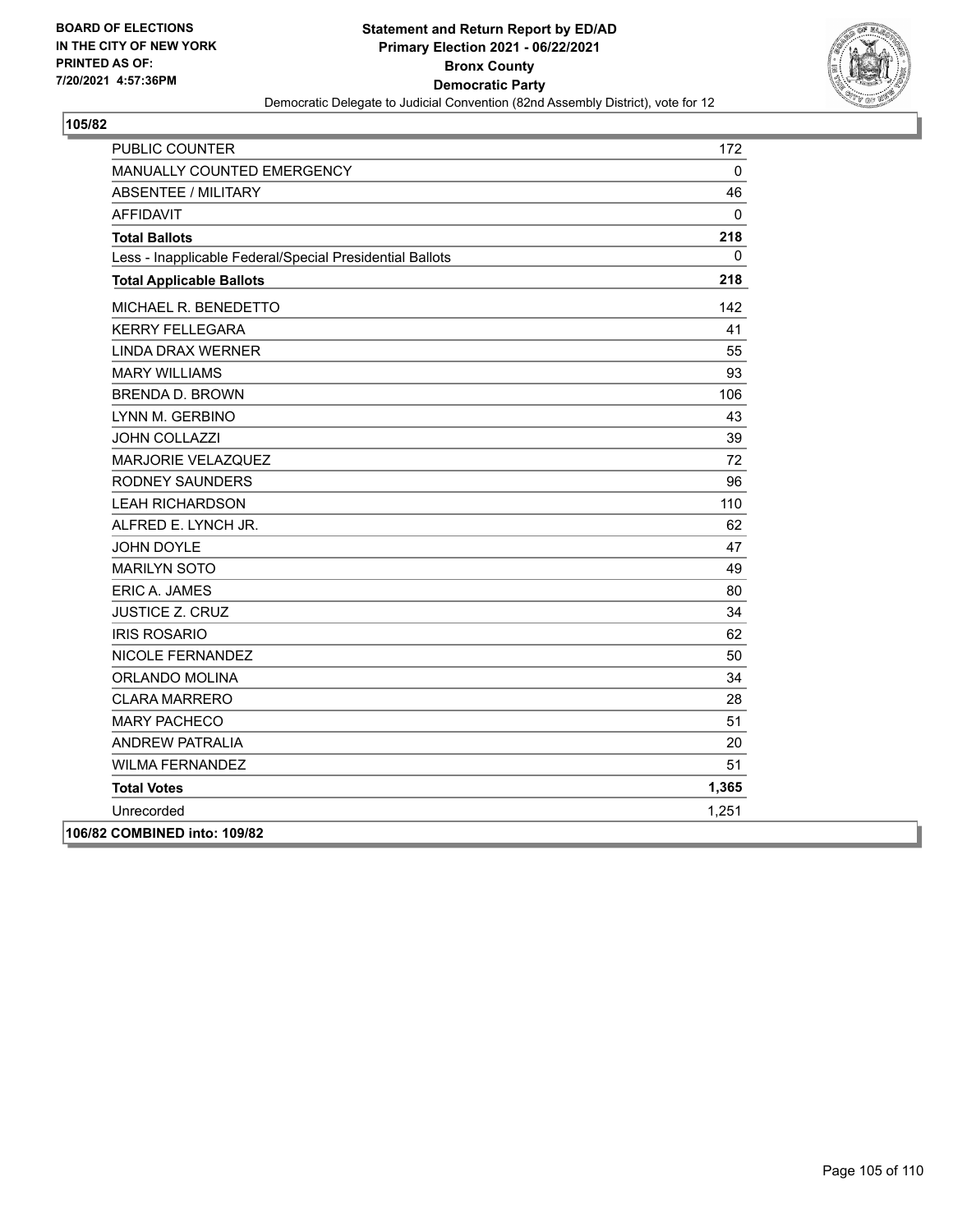

| <b>PUBLIC COUNTER</b>                                    | 30             |
|----------------------------------------------------------|----------------|
| MANUALLY COUNTED EMERGENCY                               | $\mathbf 0$    |
| ABSENTEE / MILITARY                                      | 5              |
| <b>AFFIDAVIT</b>                                         | $\Omega$       |
| <b>Total Ballots</b>                                     | 35             |
| Less - Inapplicable Federal/Special Presidential Ballots | $\mathbf{0}$   |
| <b>Total Applicable Ballots</b>                          | 35             |
| MICHAEL R. BENEDETTO                                     | 24             |
| <b>KERRY FELLEGARA</b>                                   | 14             |
| <b>LINDA DRAX WERNER</b>                                 | 10             |
| <b>MARY WILLIAMS</b>                                     | 19             |
| <b>BRENDA D. BROWN</b>                                   | 14             |
| LYNN M. GERBINO                                          | 11             |
| <b>JOHN COLLAZZI</b>                                     | 15             |
| MARJORIE VELAZQUEZ                                       | 20             |
| <b>RODNEY SAUNDERS</b>                                   | 14             |
| <b>LEAH RICHARDSON</b>                                   | 12             |
| ALFRED E. LYNCH JR.                                      | 14             |
| <b>JOHN DOYLE</b>                                        | 13             |
| <b>MARILYN SOTO</b>                                      | 8              |
| ERIC A. JAMES                                            | 6              |
| <b>JUSTICE Z. CRUZ</b>                                   | 6              |
| <b>IRIS ROSARIO</b>                                      | $\overline{7}$ |
| NICOLE FERNANDEZ                                         | 6              |
| ORLANDO MOLINA                                           | $\overline{7}$ |
| <b>CLARA MARRERO</b>                                     | 6              |
| <b>MARY PACHECO</b>                                      | $\overline{7}$ |
| <b>ANDREW PATRALIA</b>                                   | 4              |
| <b>WILMA FERNANDEZ</b>                                   | 7              |
| UNATTRIBUTABLE WRITE-IN (WRITE-IN)                       | 1              |
| <b>Total Votes</b>                                       | 245            |
| Unrecorded                                               | 175            |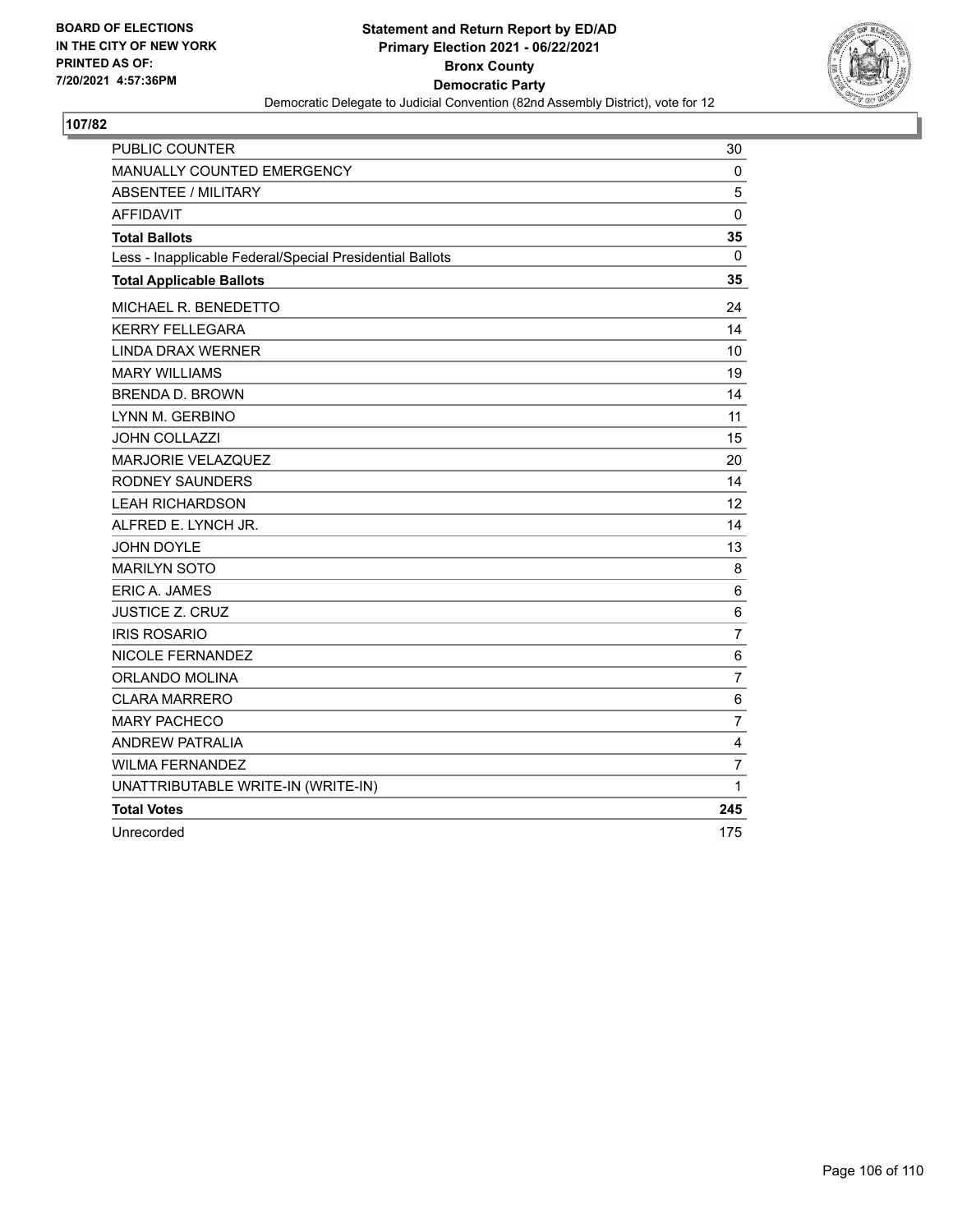

| <b>PUBLIC COUNTER</b>                                    | 0            |
|----------------------------------------------------------|--------------|
| MANUALLY COUNTED EMERGENCY                               | $\mathbf 0$  |
| <b>ABSENTEE / MILITARY</b>                               | $\mathbf 0$  |
| <b>AFFIDAVIT</b>                                         | $\mathbf 0$  |
| <b>Total Ballots</b>                                     | $\mathbf 0$  |
| Less - Inapplicable Federal/Special Presidential Ballots | $\mathbf 0$  |
| <b>Total Applicable Ballots</b>                          | $\mathbf 0$  |
| MICHAEL R. BENEDETTO                                     | 0            |
| <b>KERRY FELLEGARA</b>                                   | 0            |
| <b>LINDA DRAX WERNER</b>                                 | 0            |
| <b>MARY WILLIAMS</b>                                     | $\mathbf 0$  |
| <b>BRENDA D. BROWN</b>                                   | $\mathbf 0$  |
| LYNN M. GERBINO                                          | 0            |
| <b>JOHN COLLAZZI</b>                                     | 0            |
| MARJORIE VELAZQUEZ                                       | $\mathbf 0$  |
| <b>RODNEY SAUNDERS</b>                                   | $\mathbf 0$  |
| <b>LEAH RICHARDSON</b>                                   | $\mathbf 0$  |
| ALFRED E. LYNCH JR.                                      | $\mathbf 0$  |
| <b>JOHN DOYLE</b>                                        | $\mathbf 0$  |
| <b>MARILYN SOTO</b>                                      | $\mathbf 0$  |
| <b>ERIC A. JAMES</b>                                     | $\mathbf 0$  |
| <b>JUSTICE Z. CRUZ</b>                                   | $\mathbf 0$  |
| <b>IRIS ROSARIO</b>                                      | $\mathbf 0$  |
| NICOLE FERNANDEZ                                         | $\mathbf 0$  |
| <b>ORLANDO MOLINA</b>                                    | $\mathbf 0$  |
| <b>CLARA MARRERO</b>                                     | $\mathbf 0$  |
| <b>MARY PACHECO</b>                                      | $\mathbf 0$  |
| <b>ANDREW PATRALIA</b>                                   | $\mathbf 0$  |
| <b>WILMA FERNANDEZ</b>                                   | $\mathbf{0}$ |
| <b>Total Votes</b>                                       | $\mathbf{0}$ |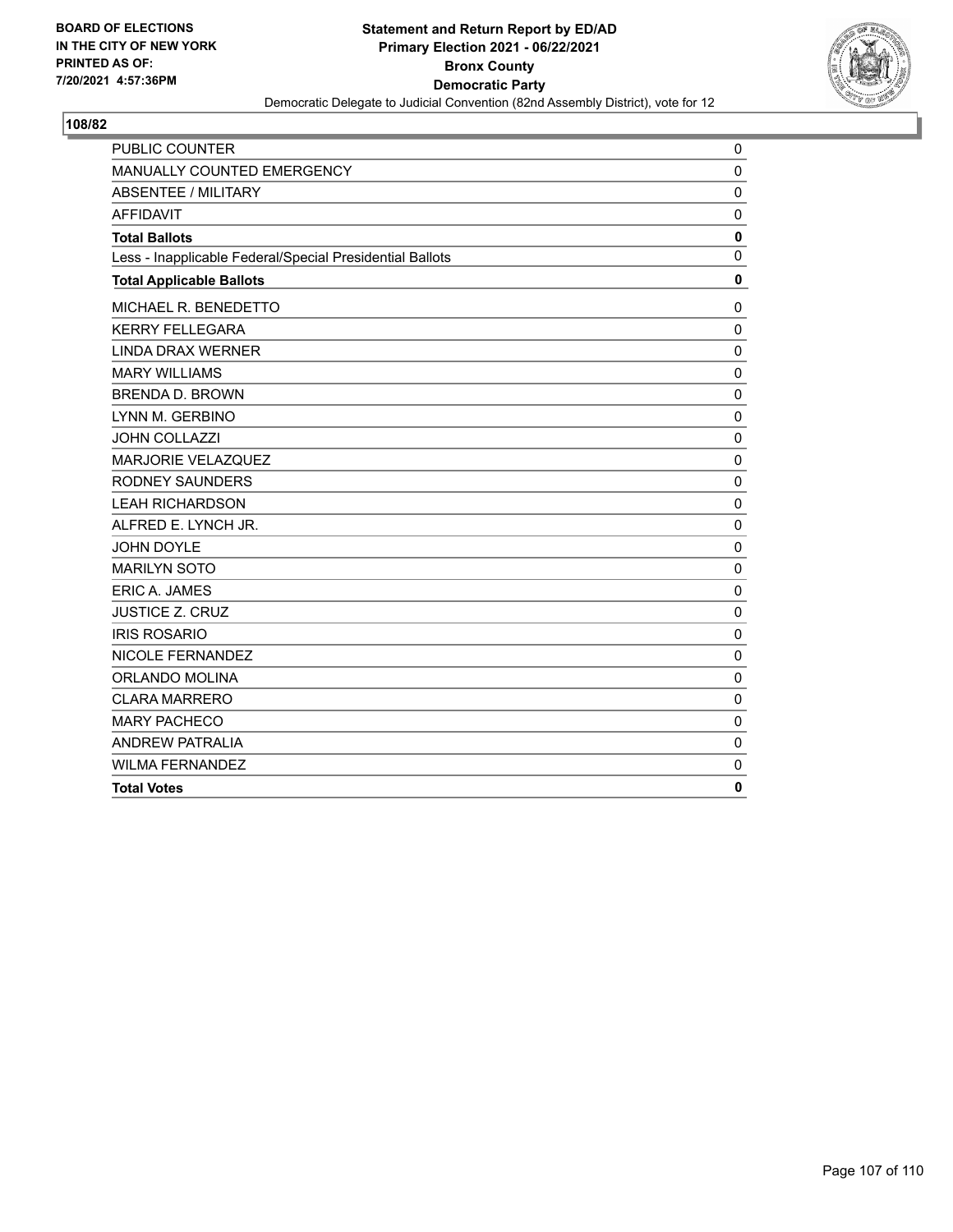

| PUBLIC COUNTER                                           | 65             |
|----------------------------------------------------------|----------------|
| MANUALLY COUNTED EMERGENCY                               | $\mathbf 0$    |
| <b>ABSENTEE / MILITARY</b>                               | 24             |
| <b>AFFIDAVIT</b>                                         | $\mathbf{1}$   |
| <b>Total Ballots</b>                                     | 90             |
| Less - Inapplicable Federal/Special Presidential Ballots | $\mathbf 0$    |
| <b>Total Applicable Ballots</b>                          | 90             |
| MICHAEL R. BENEDETTO                                     | 27             |
| <b>KERRY FELLEGARA</b>                                   | 13             |
| <b>LINDA DRAX WERNER</b>                                 | 11             |
| <b>MARY WILLIAMS</b>                                     | 16             |
| <b>BRENDA D. BROWN</b>                                   | 19             |
| LYNN M. GERBINO                                          | 8              |
| <b>JOHN COLLAZZI</b>                                     | 12             |
| MARJORIE VELAZQUEZ                                       | 21             |
| <b>RODNEY SAUNDERS</b>                                   | 12             |
| <b>LEAH RICHARDSON</b>                                   | 13             |
| ALFRED E. LYNCH JR.                                      | $\overline{7}$ |
| <b>JOHN DOYLE</b>                                        | 10             |
| <b>MARILYN SOTO</b>                                      | 9              |
| <b>ERIC A. JAMES</b>                                     | 17             |
| <b>JUSTICE Z. CRUZ</b>                                   | 10             |
| <b>IRIS ROSARIO</b>                                      | 10             |
| NICOLE FERNANDEZ                                         | 14             |
| ORLANDO MOLINA                                           | 8              |
| <b>CLARA MARRERO</b>                                     | 7              |
| <b>MARY PACHECO</b>                                      | 8              |
| <b>ANDREW PATRALIA</b>                                   | 5              |
| <b>WILMA FERNANDEZ</b>                                   | 11             |
| <b>Total Votes</b>                                       | 268            |
| Unrecorded                                               | 812            |
| 110/82 COMBINED into: 069/80                             |                |
| 111/82 COMBINED into: 070/82                             |                |
| 112/82 COMBINED into: 107/82                             |                |
| 113/82 COMBINED into: 108/82                             |                |
| 114/82 COMBINED into: 107/82                             |                |
| 115/82 COMBINED into: 075/82                             |                |
| 116/82 COMBINED into: 108/82                             |                |
| 117/82 COMBINED into: 107/82                             |                |
| 118/82 COMBINED into: 107/82                             |                |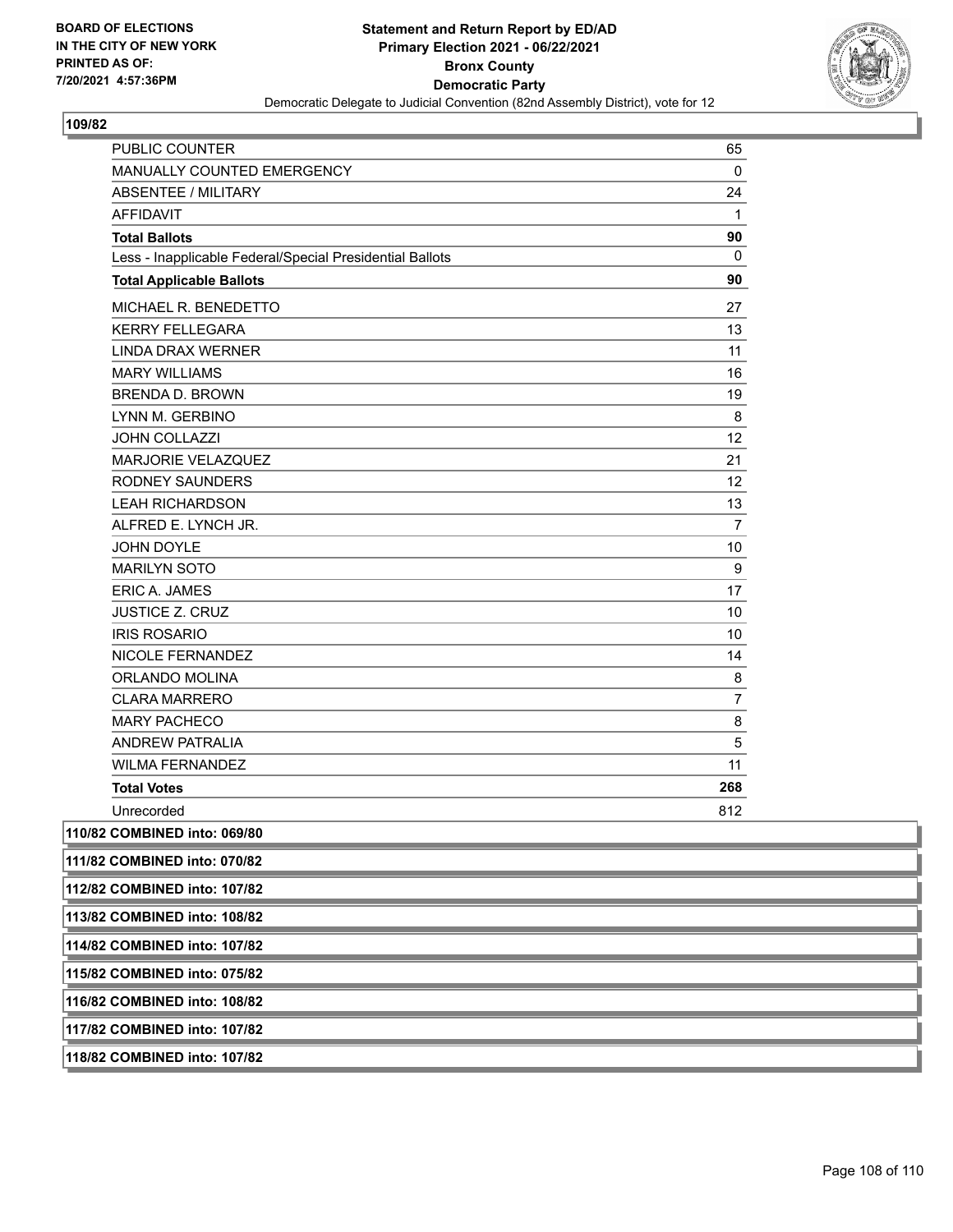

## **119/82**

| <b>PUBLIC COUNTER</b>                                    | 65           |
|----------------------------------------------------------|--------------|
| MANUALLY COUNTED EMERGENCY                               | 0            |
| <b>ABSENTEE / MILITARY</b>                               | 8            |
| <b>AFFIDAVIT</b>                                         | $\pmb{0}$    |
| <b>Total Ballots</b>                                     | 73           |
| Less - Inapplicable Federal/Special Presidential Ballots | $\mathbf{0}$ |
| <b>Total Applicable Ballots</b>                          | 73           |
| MICHAEL R. BENEDETTO                                     | 38           |
| <b>KERRY FELLEGARA</b>                                   | 16           |
| <b>LINDA DRAX WERNER</b>                                 | 15           |
| <b>MARY WILLIAMS</b>                                     | 19           |
| <b>BRENDA D. BROWN</b>                                   | 21           |
| LYNN M. GERBINO                                          | 17           |
| <b>JOHN COLLAZZI</b>                                     | 23           |
| MARJORIE VELAZQUEZ                                       | 42           |
| <b>RODNEY SAUNDERS</b>                                   | 12           |
| <b>LEAH RICHARDSON</b>                                   | 17           |
| ALFRED E. LYNCH JR.                                      | 18           |
| JOHN DOYLE                                               | 26           |
| <b>MARILYN SOTO</b>                                      | 19           |
| <b>ERIC A. JAMES</b>                                     | 9            |
| <b>JUSTICE Z. CRUZ</b>                                   | 16           |
| <b>IRIS ROSARIO</b>                                      | 17           |
| NICOLE FERNANDEZ                                         | 11           |
| <b>ORLANDO MOLINA</b>                                    | 11           |
| <b>CLARA MARRERO</b>                                     | 12           |
| <b>MARY PACHECO</b>                                      | 12           |
| <b>ANDREW PATRALIA</b>                                   | 10           |
| <b>WILMA FERNANDEZ</b>                                   | 16           |
| UNATTRIBUTABLE WRITE-IN (WRITE-IN)                       | 1            |
| <b>Total Votes</b>                                       | 398          |
| Unrecorded                                               | 478          |